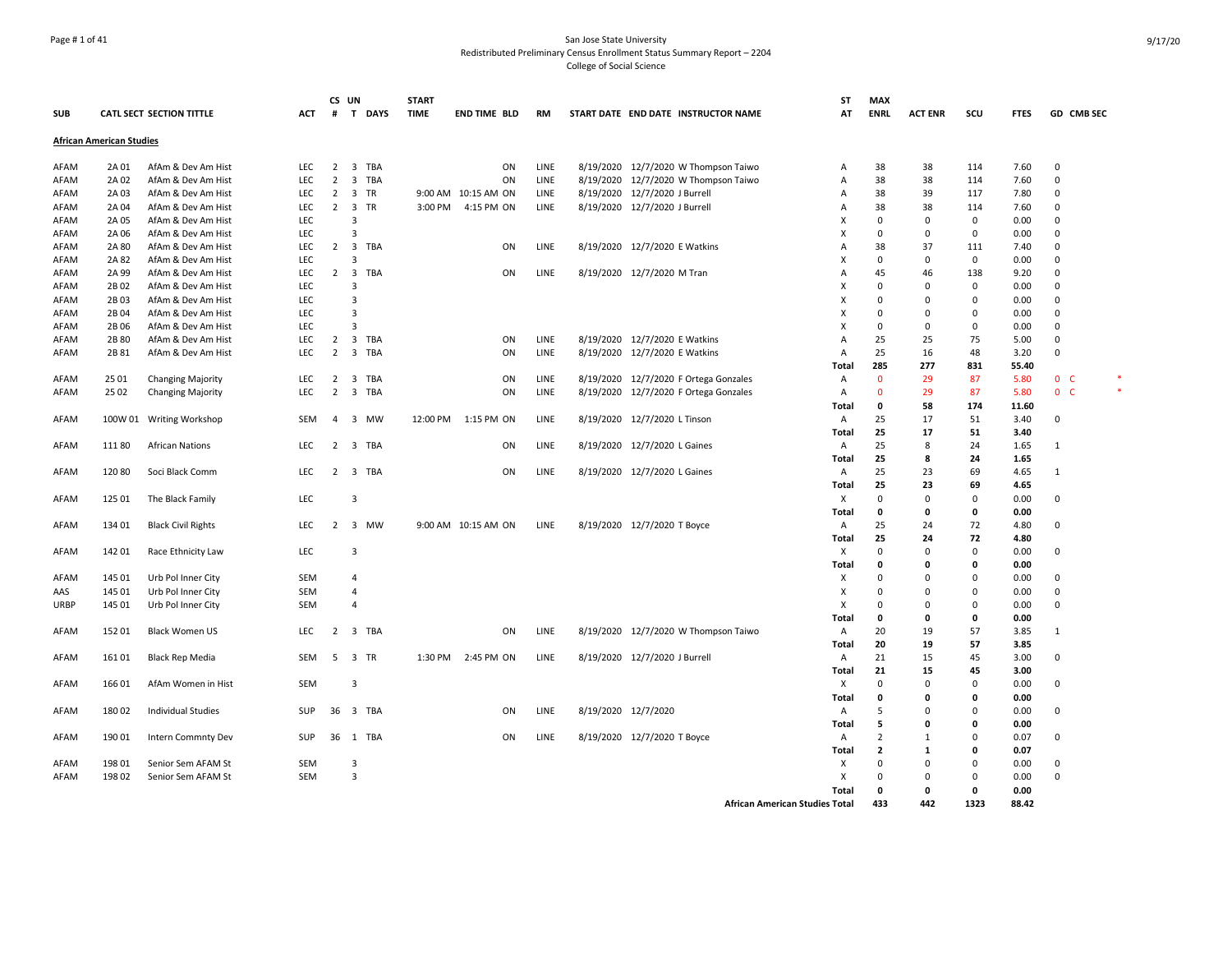## Page # 2 of 41 San Jose State University Redistributed Preliminary Census Enrollment Status Summary Report – 2204 College of Social Science

|              |        |                                 |            |                | CS UN   |          | <b>START</b> |                      |           |                                     | ST             | <b>MAX</b>   |                |              |             |                    |        |
|--------------|--------|---------------------------------|------------|----------------|---------|----------|--------------|----------------------|-----------|-------------------------------------|----------------|--------------|----------------|--------------|-------------|--------------------|--------|
| <b>SUB</b>   |        | <b>CATL SECT SECTION TITTLE</b> | <b>ACT</b> |                |         | # T DAYS | <b>TIME</b>  | <b>END TIME BLD</b>  | <b>RM</b> | START DATE END DATE INSTRUCTOR NAME | AT             | <b>ENRL</b>  | <b>ACT ENR</b> | SCU          | <b>FTES</b> | GD CMB SEC         |        |
| Anthropology |        |                                 |            |                |         |          |              |                      |           |                                     |                |              |                |              |             |                    |        |
| ANTH         | 1101   | Cultural Anthro                 | <b>LEC</b> |                | 2 3 TBA |          |              | ON                   | LINE      | 8/19/2020 12/7/2020 D Khorasani     | Α              | 40           | 38             | 114          | 7.60        | $\Omega$           |        |
|              | 1102   |                                 | LEC        | 2              |         | 3 TBA    |              | ON                   | LINE      | 8/19/2020 12/7/2020 D Khorasani     |                | 40           |                |              |             | $\Omega$           |        |
| ANTH         |        | Cultural Anthro                 |            |                |         |          |              |                      |           |                                     | Α              |              | 35             | 105          | 7.00        | $\mathbf 0$        |        |
| ANTH         | 1104   | Cultural Anthro                 | LEC        | $\overline{2}$ | 3 TR    |          | 12:00 PM     | 1:15 PM ON           | LINE      | 8/19/2020 12/7/2020 B Seals         | A              | 40           | 38             | 114          | 7.60        |                    |        |
| ANTH         | 1105   | Cultural Anthro                 | <b>LEC</b> | $\overline{2}$ | 3 TR    |          | 3:00 PM      | 4:15 PM ON           | LINE      | 8/19/2020 12/7/2020 B Seals         | A              | 40           | 32             | 96           | 6.40        | 0                  |        |
| ANTH         | 1160   | Cultural Anthro                 | <b>LEC</b> | $\overline{2}$ |         | 3 TBA    |              | ON                   | LINE      | 8/19/2020 12/7/2020 M Beresford     | $\overline{A}$ | 40           | 39             | 117          | 7.80        | 0                  |        |
|              |        |                                 |            |                |         |          |              |                      |           |                                     | Total          | 200          | 182            | 546          | 36.40       |                    |        |
| ANTH         | 1201   | Intro to Human Evol             | LEC        | 2              |         | 3 TBA    |              | ON                   | LINE      | 8/19/2020 12/7/2020 A Kadkly        | Α              | 40           | 40             | 120          | 8.00        | 0                  |        |
| ANTH         | 1202   | Intro to Human Evol             | LEC        | $\overline{2}$ |         | 3 TBA    |              | ON                   | LINE      | 8/19/2020 12/7/2020 A Kadkly        | Α              | 40           | 39             | 117          | 7.80        | $\Omega$           |        |
| ANTH         | 1204   | Intro to Human Evol             | LEC        | 2              | 3 TR    |          |              | 9:00 AM 10:15 AM ON  | LINE      | 8/19/2020 12/7/2020 G Flores Santis | Α              | 40           | 37             | 111          | 7.40        | 0                  |        |
| ANTH         | 1205   | Intro to Human Evol             | LEC        | $\overline{2}$ |         | 3 TBA    |              | ON                   | LINE      | 8/19/2020 12/7/2020 A Hedges        | Α              | 40           | 40             | 120          | 8.00        | $\mathbf 0$        |        |
| ANTH         | 12 60  | Intro to Human Evol             | <b>LEC</b> |                | 2 3 TBA |          |              | ON                   | LINE      | 8/19/2020 12/7/2020 E Weiss         | $\overline{A}$ | 40           | 37             | 111          | 7.40        | 0                  |        |
|              |        |                                 |            |                |         |          |              |                      |           |                                     | Total          | 200          | 193            | 579          | 38.60       |                    |        |
| ANTH         | 1301   | Archaeology                     | LEC        | $\overline{2}$ |         | 3 MW     |              | 10:30 AM 11:45 AM ON | LINE      | 8/19/2020 12/7/2020 G Flores Santis | Α              | 40           | 38             | 114          | 7.60        | 0                  |        |
| ANTH         | 1302   | Archaeology                     | LEC        | $\overline{2}$ |         | 3 TBA    |              | ON                   | LINE      | 8/19/2020 12/7/2020 A Hedges        | Α              | 40           | 38             | 114          | 7.60        | $\mathsf 0$        |        |
| ANTH         | 1303   | Archaeology                     | LEC        | 2              |         | 3 TBA    |              | ON                   | LINE      | 8/19/2020 12/7/2020 A Hedges        | A              | 40           | 40             | 120          | 8.00        | $\mathbf 0$        |        |
| ANTH         | 13 60  | Archaeology                     | <b>LEC</b> | 2              |         | 3 TBA    |              | ON                   | LINE      | 8/19/2020 12/7/2020 A Hedges        | Α              | 40           | 39             | 117          | 7.80        | 0                  |        |
|              |        |                                 |            |                |         |          |              |                      |           |                                     | Total          | 160          | 155            | 465          | 31.00       |                    |        |
| ANTH         | 25 01  | Human Life Context              | <b>LEC</b> | 2              |         | 3 TBA    |              | ON                   | LINE      | 8/19/2020 12/7/2020 G Bousquet      | $\overline{A}$ | 35           | 33             | 99           | 6.60        | $\mathbf 0$        |        |
| ANTH         | 25 02  | Human Life Context              | LEC        | $\overline{2}$ |         | 3 TBA    |              | ON                   | LINE      | 8/19/2020 12/7/2020 G Bousquet      | Α              | 35           | 35             | 105          | 7.00        | 0                  |        |
|              |        |                                 |            |                |         |          |              |                      |           |                                     | Total          | 70           | 68             | 204          | 13.60       |                    |        |
| ANTH         |        | 100W 01 Writing Workshop        | SEM        | 5              | 3 TBA   |          |              | ON                   | LINE      | 8/19/2020 12/7/2020 M Meniketti     | Α              | 30           | 27             | 81           | 5.40        | $\mathbf 0$        |        |
|              |        |                                 |            |                |         |          |              |                      |           |                                     | Total          | 30           | 27             | 81           | 5.40        |                    |        |
| ORGS         | 101 01 | People/Organzation              | <b>LEC</b> | 3              |         | 3 TBA    |              | ON                   | LINE      | 8/19/2020 12/7/2020 M Beresford     | A              | 25           | 22             | 66           | 4.45        | 1                  |        |
|              |        |                                 |            |                |         |          |              |                      |           |                                     | Total          | 25           | 22             | 66           | 4.45        |                    |        |
| ANTH         | 105 01 | Applied Anthro                  | <b>LEC</b> |                |         | 3 3 MW   |              | 9:00 AM 10:15 AM ON  | LINE      | 8/19/2020 12/7/2020 D Khorasani     | A              | 30           | 28             | 84           | 5.60        | $\mathbf 0$        |        |
|              |        |                                 |            |                |         |          |              |                      |           |                                     | Total          | 30           | 28             | 84           | 5.60        |                    |        |
| ANTH         | 108 01 | <b>Medical Anthro</b>           | <b>LEC</b> | $\overline{2}$ | 3 TR    |          | 3:00 PM      | 4:15 PM ON           | LINE      | 8/19/2020 12/7/2020 J Marlovits     | $\overline{A}$ | 35           | 34             | 102          | 6.85        | 1                  |        |
|              |        |                                 |            |                |         |          |              |                      |           |                                     | Total          | 35           | 34             | 102          | 6.85        |                    |        |
| ANTH         | 115 01 | Global Culture                  | <b>LEC</b> | $\overline{2}$ |         | 3 TBA    |              | ON                   | LINE      | 8/19/2020 12/7/2020 G Bousquet      | Α              | 44           | 43             | 129          | 8.60        | 0 <sub>c</sub>     |        |
| ASIA         | 115 01 | Global Culture                  | LEC        | $\overline{2}$ |         | 3 TBA    |              | ON                   | LINE      | 8/19/2020 12/7/2020 G Bousquet      | Α              | $\mathbf 0$  | $\mathbf{0}$   | $\mathbf 0$  | 0.00        | 0 <sup>o</sup>     | $\ast$ |
| ANTH         | 115 02 | Global Culture                  | LEC        | 2              |         | 3 TBA    |              | ON                   | LINE      | 8/19/2020 12/7/2020 S Ou            | A              | 44           | 43             | 129          | 8.60        | 0 <sub>c</sub>     |        |
|              | 115 02 | Global Culture                  | LEC        | $\overline{2}$ |         | 3 TBA    |              | ON                   | LINE      | 8/19/2020 12/7/2020 S Ou            | A              | $\Omega$     | $\Omega$       | $\mathbf 0$  | 0.00        | 0 <sup>o</sup>     |        |
| ASIA<br>ANTH | 115 80 | Global Culture                  | <b>LEC</b> | $\overline{2}$ |         | 3 TBA    |              | ON                   | LINE      | 8/19/2020 12/7/2020 Q McCrary       | A              | 44           | 42             | 126          | 8.40        | 0 <sup>o</sup>     | $\ast$ |
|              |        |                                 | LEC        |                |         | 3 TBA    |              | ON                   | LINE      |                                     |                | $\Omega$     | $\Omega$       |              |             | 0 <sub>c</sub>     |        |
| ASIA         | 115 80 | Global Culture                  |            | 2              |         |          |              |                      |           | 8/19/2020 12/7/2020 Q McCrary       | A              |              |                | $\mathbf{0}$ | 0.00        |                    |        |
| ANTH         | 115 81 | Global Culture                  | LEC        | $\overline{2}$ |         | 3 TBA    |              | ON                   | LINE      | 8/19/2020 12/7/2020 Q McCrary       | A              | 44           | 40             | 120          | 8.00        | 0 <sub>c</sub>     |        |
| ASIA         | 115 81 | Global Culture                  | LEC        | $\overline{2}$ |         | 3 TBA    |              | ON                   | LINE      | 8/19/2020 12/7/2020 Q McCrary       | A              | $\mathbf{0}$ | $\mathbf{0}$   | $\mathbf 0$  | 0.00        | 0 <sub>c</sub>     | *      |
| ANTH         | 115 82 | Global Culture                  | <b>LEC</b> | $\overline{2}$ |         | 3 TBA    |              | ON                   | LINE      | 8/19/2020 12/7/2020 Q McCrary       | Α              | 44           | 44             | 132          | 8.80        | 0 <sub>c</sub>     |        |
| ASIA         | 11582  | Global Culture                  | <b>LEC</b> | 2              | 3 TBA   |          |              | ON                   | LINE      | 8/19/2020 12/7/2020 Q McCrary       | Α              | $\mathbf{0}$ | $\Omega$       | $\mathbf 0$  | 0.00        | 0 <sub>c</sub>     |        |
|              |        |                                 |            |                |         |          |              |                      |           |                                     | Total          | 220          | 212            | 636          | 42.40       |                    |        |
| ANTH         | 13101  | Theories of Cult                | SEM        |                | 5 3 TR  |          | 12:00 PM     | 1:15 PM ON           | LINE      | 8/19/2020 12/7/2020 J Marlovits     | Α              | 40           | 40             | 120          | 8.20        | 4                  |        |
|              |        |                                 |            |                |         |          |              |                      |           |                                     | Total          | 40           | 40             | 120          | 8.20        |                    |        |
| ANTH         | 133 01 | Org Cultures                    | LEC        |                | 2 3 TBA |          |              | ON                   | LINE      | 8/19/2020 12/7/2020 M Martinez      | Α              | 35           | 33             | 99           | 6.60        | 0                  |        |
|              |        |                                 |            |                |         |          |              |                      |           |                                     | Total          | 35           | 33             | 99           | 6.60        |                    |        |
| ANTH         | 140 01 | Human Sexuality                 | LEC        | 1              |         | 3 TBA    |              | ON                   | LINE      | 8/19/2020 12/7/2020 A Kadkly        | Α              | 44           | 44             | 132          | 8.85        | $1\quad C$         | *      |
| <b>BIOL</b>  | 140 01 | <b>Human Sexuality</b>          | LEC        | $\mathbf{1}$   |         | 3 TBA    |              | ON                   | LINE      | 8/19/2020 12/7/2020 A Kadkly        | Α              | $\mathbf 0$  | $\Omega$       | $\mathbf 0$  | 0.00        | 0 <sub>c</sub>     |        |
| PH           | 140 01 | <b>Human Sexuality</b>          | LEC        | 1              |         | 3 TBA    |              | ON                   | LINE      | 8/19/2020 12/7/2020 A Kadkly        | A              | $\mathbf 0$  | $\mathbf 0$    | $\mathbf 0$  | 0.00        | 0 <sup>o</sup>     |        |
| ANTH         | 140 02 | <b>Human Sexuality</b>          | <b>LEC</b> | $\mathbf{1}$   | 3 TR    |          |              | 10:30 AM 11:45 AM ON | LINE      | 8/19/2020 12/7/2020 J Marlovits     | A              | 44           | 43             | 129          | 8.60        | 0 <sup>o</sup>     | $\ast$ |
| <b>BIOL</b>  | 140 02 | <b>Human Sexuality</b>          | LEC        | $\mathbf{1}$   | 3 TR    |          |              | 10:30 AM 11:45 AM ON | LINE      | 8/19/2020 12/7/2020 J Marlovits     | A              | $\Omega$     | $\Omega$       | $\mathbf{0}$ | 0.00        | 0 <sup>o</sup>     |        |
| PH           | 140 02 | Human Sexuality                 | LEC        | 1              | 3 TR    |          |              | 10:30 AM 11:45 AM ON | LINE      | 8/19/2020 12/7/2020 J Marlovits     | A              | $\Omega$     | $\Omega$       | $\mathbf{0}$ | 0.00        | 0 <sub>c</sub>     |        |
| ANTH         | 140 03 | <b>Human Sexuality</b>          | LEC        | $\mathbf{1}$   | 3 TR    |          | 4:30 PM      | 5:45 PM ON           | LINE      | 8/19/2020 12/7/2020 J Marlovits     | А              | 44           | 43             | 129          | 8.60        | 0 <sub>c</sub>     |        |
| <b>BIOL</b>  | 140 03 | Human Sexuality                 | LEC        | 1              | 3 TR    |          | 4:30 PM      | 5:45 PM ON           | LINE      | 8/19/2020 12/7/2020 J Marlovits     | А              | $\Omega$     | $\Omega$       | $\mathbf{0}$ | 0.00        | 0 <sub>c</sub>     | *      |
| PH           | 140 03 | Human Sexuality                 | LEC        | 1              | 3 TR    |          | 4:30 PM      | 5:45 PM ON           | LINE      | 8/19/2020 12/7/2020 J Marlovits     | A              | $\mathbf{0}$ | $\Omega$       | $\mathbf{0}$ | 0.00        | 0 <sub>c</sub>     |        |
| ANTH         | 140 04 | Human Sexuality                 | LEC        | 1              |         | 3 TBA    |              | ON                   | LINE      | 8/19/2020 12/7/2020 J McDaniel      | A              | 40           | $\Omega$       | $\Omega$     | 0.00        | $\mathbf{0}$<br>-C |        |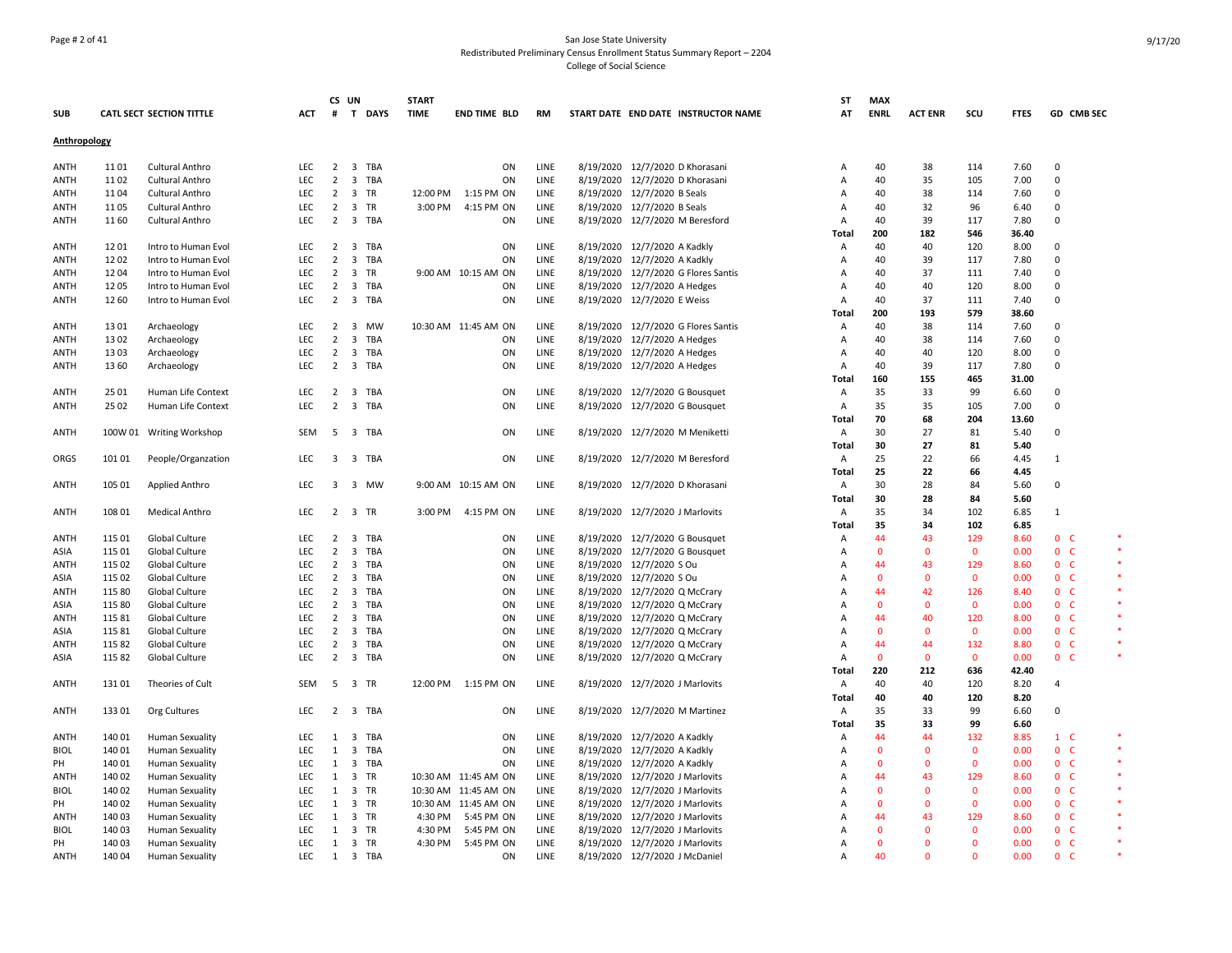## Page # 3 of 41 San Jose State University Redistributed Preliminary Census Enrollment Status Summary Report – 2204 College of Social Science

|             |        |                                 |            | CS UN          |                         | <b>START</b>          |                      |           |                     |                                        | SΤ             | <b>MAX</b>   |                |                |             |                |                |        |
|-------------|--------|---------------------------------|------------|----------------|-------------------------|-----------------------|----------------------|-----------|---------------------|----------------------------------------|----------------|--------------|----------------|----------------|-------------|----------------|----------------|--------|
| <b>SUB</b>  |        | <b>CATL SECT SECTION TITTLE</b> | <b>ACT</b> | #              |                         | T DAYS<br><b>TIME</b> | <b>END TIME BLD</b>  | <b>RM</b> |                     | START DATE END DATE INSTRUCTOR NAME    | AT             | <b>ENRL</b>  | <b>ACT ENR</b> | scu            | <b>FTES</b> |                | GD CMB SEC     |        |
| PH          | 140 04 | <b>Human Sexuality</b>          | <b>LEC</b> | 1              | 3 TBA                   |                       | ON                   | LINE      |                     | 8/19/2020 12/7/2020 J McDaniel         | Α              | $\mathbf{0}$ | $\Omega$       | $\mathbf{0}$   | 0.00        |                | 0 <sub>c</sub> |        |
| <b>ANTH</b> | 140 05 | Human Sexuality                 | LEC        | 1              | 3 TBA                   |                       | ON                   | LINE      |                     | 8/19/2020 12/7/2020 J McDaniel         | A              | 40           | $\Omega$       | $\overline{0}$ | 0.00        |                | 0 <sub>c</sub> |        |
| PH          | 140 05 | Human Sexuality                 | LEC.       | $\mathbf{1}$   | 3 TBA                   |                       | ON                   | LINE      |                     | 8/19/2020 12/7/2020 J McDaniel         | A              | $\mathbf{0}$ | $\Omega$       | $\mathbf{0}$   | 0.00        |                | 0 <sub>c</sub> |        |
| <b>ANTH</b> | 140 06 | <b>Human Sexuality</b>          | <b>LEC</b> | 1              | 3 TBA                   |                       | ON                   | LINE      |                     | 8/19/2020 12/7/2020 J Marlovits        | A              | 44           | 42             | 126            | 8.40        |                | 0 <sub>c</sub> | $\ast$ |
| <b>BIOL</b> | 140 06 | <b>Human Sexuality</b>          | LEC        | 1              | 3 TBA                   |                       | ON                   | LINE      |                     | 8/19/2020 12/7/2020 J Marlovits        | A              | $\Omega$     | $\Omega$       | $\mathbf{0}$   | 0.00        |                | 0 <sub>c</sub> |        |
| PH          | 140 06 | <b>Human Sexuality</b>          | LEC        | 1              | 3 TBA                   |                       | ON                   | LINE      |                     | 8/19/2020 12/7/2020 J Marlovits        | A              | $\Omega$     | $\Omega$       | $\mathbf 0$    | 0.00        |                | $0-$           |        |
| ANTH        | 140 07 | <b>Human Sexuality</b>          | LEC        | 1              | 3 TR                    | 1:30 PM               | 2:45 PM ON           | LINE      |                     | 8/19/2020 12/7/2020 S Ou               | A              | 44           | 44             | 132            | 8.80        |                | $0-$           |        |
| <b>BIOL</b> | 140 07 | <b>Human Sexuality</b>          | LEC        | 1              | 3 TR                    | 1:30 PM               | 2:45 PM ON           | LINE      |                     | 8/19/2020 12/7/2020 S Ou               | A              | $\mathbf{0}$ | $\Omega$       | $\mathbf 0$    | 0.00        |                | 0 <sup>o</sup> |        |
| PH          | 140 07 | Human Sexuality                 | LEC        | $\mathbf{1}$   | 3 TR                    | 1:30 PM               | 2:45 PM ON           | LINE      |                     | 8/19/2020 12/7/2020 S Ou               | A              | $\Omega$     | $\Omega$       | $\mathbf{0}$   | 0.00        |                | 0 <sub>c</sub> |        |
| <b>ANTH</b> | 140 08 | <b>Human Sexuality</b>          | LEC        | $\mathbf{1}$   | 3 TBA                   |                       | ON                   | LINE      |                     | 8/19/2020 12/7/2020 A Kadkly           | A              | 44           | 44             | 132            | 8.80        |                | 0 <sup>o</sup> |        |
| <b>BIOL</b> | 140 08 | <b>Human Sexuality</b>          | LEC        | 1              | 3 TBA                   |                       | ON                   | LINE      |                     | 8/19/2020 12/7/2020 A Kadkly           | A              | $\mathbf{0}$ | $\Omega$       | $\mathbf{0}$   | 0.00        |                | 0 <sub>c</sub> |        |
| PH          | 140 08 | Human Sexuality                 | <b>LEC</b> | 1              | 3 TBA                   |                       | ON                   | LINE      |                     | 8/19/2020 12/7/2020 A Kadkly           | A              | $\Omega$     | $\Omega$       | $\mathbf{0}$   | 0.00        |                | 0 <sub>c</sub> | *      |
|             |        |                                 |            |                |                         |                       |                      |           |                     |                                        | Total          | 344          | 260            | 780            | 52.05       |                |                |        |
| ANTH        | 144 01 | <b>Gifts Markets</b>            | LEC        |                | 2 3 TBA                 |                       | ON                   | LINE      |                     | 8/19/2020 12/7/2020 M Beresford        | Α              | 30           | 27             | 81             | 5.70        | 6              |                |        |
|             |        |                                 |            |                |                         |                       |                      |           |                     |                                        | Total          | 30           | 27             | 81             | 5.70        |                |                |        |
|             |        |                                 |            |                |                         |                       |                      |           |                     |                                        |                |              |                |                |             |                |                |        |
| <b>ANTH</b> | 146 01 | Culture & Conflict              | LEC        | $\overline{2}$ | 3 TBA                   |                       | ON                   | LINE      |                     | 8/19/2020 12/7/2020 G Bousquet         | A              | 44           | 42             | 126            | 8.40        | 0              |                |        |
| <b>ANTH</b> | 146 02 | Culture & Conflict              | <b>LEC</b> | $\overline{2}$ | 3 TBA                   |                       | ON                   | LINE      |                     | 8/19/2020 12/7/2020 G Bousquet         | Α              | 44           | 43             | 129            | 8.60        | 0              |                |        |
|             |        |                                 |            |                |                         |                       |                      |           |                     |                                        | Total          | 88           | 85             | 255            | 17.00       |                |                |        |
| <b>ANTH</b> | 149 01 | <b>Ethnographic Meth</b>        | LEC        | $\overline{2}$ | 3 MW                    | 1:30 PM               | 2:45 PM ON           | LINE      |                     | 8/19/2020 12/7/2020 A Faas             | A              | 45           | 43             | 129            | 9.10        | 10             |                |        |
|             |        |                                 |            |                |                         |                       |                      |           |                     |                                        | Total          | 45           | 43             | 129            | 9.10        |                |                |        |
| <b>ANTH</b> | 154 01 | Monkeys Apes Human              | <b>LEC</b> |                | 2 3 TBA                 |                       | ON                   | LINE      |                     | 8/19/2020 12/7/2020 E Weiss            | Α              | 20           | 19             | 57             | 3.80        | 0              |                |        |
|             |        |                                 |            |                |                         |                       |                      |           |                     |                                        | Total          | 20           | 19             | 57             | 3.80        |                |                |        |
| ANTH        | 15601  | Bioarchaeology                  | SEM        | 5              | 3 TBA                   |                       | ON                   | LINE      |                     | 8/19/2020 12/7/2020 E Weiss            | A              | 25           | 26             | 78             | 5.25        | 1              |                |        |
|             |        |                                 |            |                |                         |                       |                      |           |                     |                                        | Total          | 25           | 26             | 78             | 5.25        |                |                |        |
| <b>ANTH</b> | 16001  | Recon Lost Civs                 | LEC        | $\overline{2}$ | 3 TR                    |                       | 10:30 AM 11:45 AM ON | LINE      |                     | 8/19/2020 12/7/2020 V Sanchez-Chopitea | Α              | 44           | 43             | 129            | 8.60        | 0              |                |        |
| ANTH        | 160 02 | Recon Lost Civs                 | LEC        | $\overline{2}$ | 3 TR                    | 1:30 PM               | 2:45 PM ON           | LINE      |                     | 8/19/2020 12/7/2020 V Sanchez-Chopitea | Α              | 44           | 44             | 132            | 8.80        | $\mathbf 0$    |                |        |
| ANTH        | 160 03 | Recon Lost Civs                 | LEC        | $\overline{2}$ | 3 TR                    | 4:30 PM               | 5:45 PM ON           | LINE      | 8/19/2020           | 12/7/2020 V Sanchez-Chopitea           | A              | 44           | 43             | 129            | 8.60        | 0              |                |        |
| ANTH        | 160 04 | Recon Lost Civs                 | LEC        | $\overline{2}$ | 3 TBA                   |                       | ON                   | LINE      |                     | 8/19/2020 12/7/2020 V Sanchez-Chopitea | A              | 44           | 43             | 129            | 8.60        | $\mathbf 0$    |                |        |
| ANTH        | 160 05 | Recon Lost Civs                 | <b>LEC</b> | $\overline{2}$ | 3 TBA                   |                       | ON                   | LINE      |                     | 8/19/2020 12/7/2020 A Hedges           | Α              | 44           | 44             | 132            | 8.80        | $\mathbf 0$    |                |        |
| ANTH        | 16006  | Recon Lost Civs                 | <b>LEC</b> | $\overline{2}$ | 3 TBA                   |                       | ON                   | LINE      |                     | 8/19/2020 12/7/2020 S Ou               | A              | 44           | 44             | 132            | 8.80        | $\mathbf 0$    |                |        |
|             |        |                                 |            |                |                         |                       |                      |           |                     |                                        | Total          | 264          | 261            | 783            | 52.20       |                |                |        |
| <b>ANTH</b> | 16201  | Inca/Aztc/Maya Civ              | LEC        | $\overline{2}$ | 3 TBA                   |                       | ON                   | LINE      |                     | 8/19/2020 12/7/2020 M Meniketti        | Α              | 35           | 35             | 105            | 7.00        | $\mathsf 0$    |                |        |
|             |        |                                 |            |                |                         |                       |                      |           |                     |                                        | Total          | 35           | 35             | 105            | 7.00        |                |                |        |
| ANTH        | 165 01 |                                 | LEC        | $\mathbf{2}$   | 3 TBA                   |                       | ON                   | LINE      |                     | 8/19/2020 12/7/2020 C Sunseri          | Α              | 40           | 39             | 117            | 7.80        | 0              |                |        |
|             |        | <b>Historical Archaeology</b>   |            |                |                         |                       |                      |           |                     |                                        |                | 40           | 39             | 117            | 7.80        |                |                |        |
|             |        |                                 |            |                |                         |                       |                      |           |                     |                                        | Total          |              |                |                |             |                |                |        |
| <b>ANTH</b> | 176 01 | Native California               | <b>LEC</b> | $\overline{2}$ | 3 TR                    |                       | 9:00 AM 10:15 AM ON  | LINE      |                     | 8/19/2020 12/7/2020 V Sanchez-Chopitea | A              | 35           | 34             | 102            | 6.85        | 1              |                |        |
|             |        |                                 |            |                |                         |                       |                      |           |                     |                                        | Total          | 35           | 34             | 102            | 6.85        |                |                |        |
| <b>ANTH</b> | 180 01 | <b>Individual Studies</b>       | SUP        |                | 36 1 TBA                |                       | ON                   | LINE      |                     | 8/19/2020 12/7/2020                    | A              | 3            | $\Omega$       | $\mathbf 0$    | 0.00        | $\mathbf 0$    |                |        |
| ANTH        | 180 02 | <b>Individual Studies</b>       | SUP        | 36             | 3 TBA                   |                       | ON                   | LINE      |                     | 8/19/2020 12/7/2020 A Faas             | A              | 3            | $\mathbf{1}$   | $\overline{3}$ | 0.20        | $\mathbf 0$    |                |        |
| ANTH        | 18003  | <b>Individual Studies</b>       | <b>SUP</b> |                | 36 3 TBA                |                       | ON                   | LINE      | 8/19/2020 12/7/2020 |                                        | Α              | $\mathbf{1}$ | $\Omega$       | 0              | 0.00        | $\mathsf 0$    |                |        |
| ANTH        | 18004  | <b>Individual Studies</b>       | SUP        |                | 36 3 TBA                |                       | ON                   | LINE      |                     | 8/19/2020 12/7/2020                    | Α              | 3            | $\Omega$       | $\mathbf 0$    | 0.00        | 0              |                |        |
|             |        |                                 |            |                |                         |                       |                      |           |                     |                                        | Total          | 10           | 1              | 3              | 0.20        |                |                |        |
| <b>ANTH</b> | 193 01 | Beh Science in Practice         | LEC        | $\overline{2}$ | 3 MW                    | 4:30 PM               | 5:45 PM ON           | LINE      |                     | 8/19/2020 12/7/2020 M Cerda Aguilar    | Α              | 45           | 37             | 111            | 7.40        |                | 0 <sup>o</sup> |        |
| <b>PSYC</b> | 193 01 | Beh Science in Practice         | LEC.       | $\overline{2}$ | 3 MW                    | 4:30 PM               | 5:45 PM ON           | LINE      |                     | 8/19/2020 12/7/2020 M Cerda Aguilar    | $\overline{A}$ | $\Omega$     | $\Omega$       | $\mathbf{0}$   | 0.00        |                | 0 <sup>o</sup> |        |
| SOCI        | 193 01 | Beh Science in Practice         | <b>LEC</b> | $\overline{2}$ | 3 MW                    | 4:30 PM               | 5:45 PM ON           | LINE      |                     | 8/19/2020 12/7/2020 M Cerda Aguilar    | A              | $\mathbf{0}$ | $\mathbf{0}$   | $\mathbf{0}$   | 0.00        |                | 0 <sub>c</sub> |        |
|             |        |                                 |            |                |                         |                       |                      |           |                     |                                        | Total          | 45           | 37             | 111            | 7.40        |                |                |        |
| ANTH        | 195 02 | Anthro Practicum                | SUP        | 36             | 3 TBA                   |                       | ON                   | LINE      | 8/19/2020 12/7/2020 |                                        | Α              | 5            | $\Omega$       | $\mathbf 0$    | 0.00        | 0              |                |        |
| ANTH        | 195 03 | Anthro Practicum                | <b>SUP</b> |                | 36 3 TBA                |                       | ON                   | LINE      |                     | 8/19/2020 12/7/2020                    | Α              | 3            | $\Omega$       | $\mathbf 0$    | 0.00        | $\mathbf 0$    |                |        |
|             |        |                                 |            |                |                         |                       |                      |           |                     |                                        | Total          | 8            | $\Omega$       | 0              | 0.00        |                |                |        |
| ANTH        | 230 01 | Theory in Practice              | <b>SEM</b> | 5              | $\overline{\mathbf{3}}$ | 6:00 PM<br>W          | 8:45 PM ON           | LINE      |                     | 8/19/2020 12/7/2020 A Faas             | A              | 15           | $\overline{7}$ | 21             | 1.75        | $\overline{7}$ |                |        |
|             |        |                                 |            |                |                         |                       |                      |           |                     |                                        | Total          | 15           | $\overline{7}$ | 21             | 1.75        |                |                |        |
| ANTH        | 23101  | <b>Applications Core</b>        | <b>SEM</b> | 4              | 3 TBA                   |                       | ON                   | LINE      |                     | 8/19/2020 12/7/2020 C Sunseri          | Α              | 15           | 10             | 30             | 2.50        | 10             |                |        |
|             |        |                                 |            |                |                         |                       |                      |           |                     |                                        | Total          | 15           | 10             | 30             | 2.50        |                |                |        |
| <b>ANTH</b> | 23301  | <b>Fields Application</b>       | <b>SEM</b> | $\overline{a}$ | 3 M                     |                       | 6:00 PM 8:45 PM ON   | LINE      |                     | 8/19/2020 12/7/2020 M Meniketti        | Α              | 15           | 10             | 30             | 2.50        | 10             |                |        |
|             |        |                                 |            |                |                         |                       |                      |           |                     |                                        | Total          | 15           | 10             | 30             | 2.50        |                |                |        |
|             |        |                                 |            |                |                         |                       |                      |           |                     |                                        |                |              |                |                |             |                |                |        |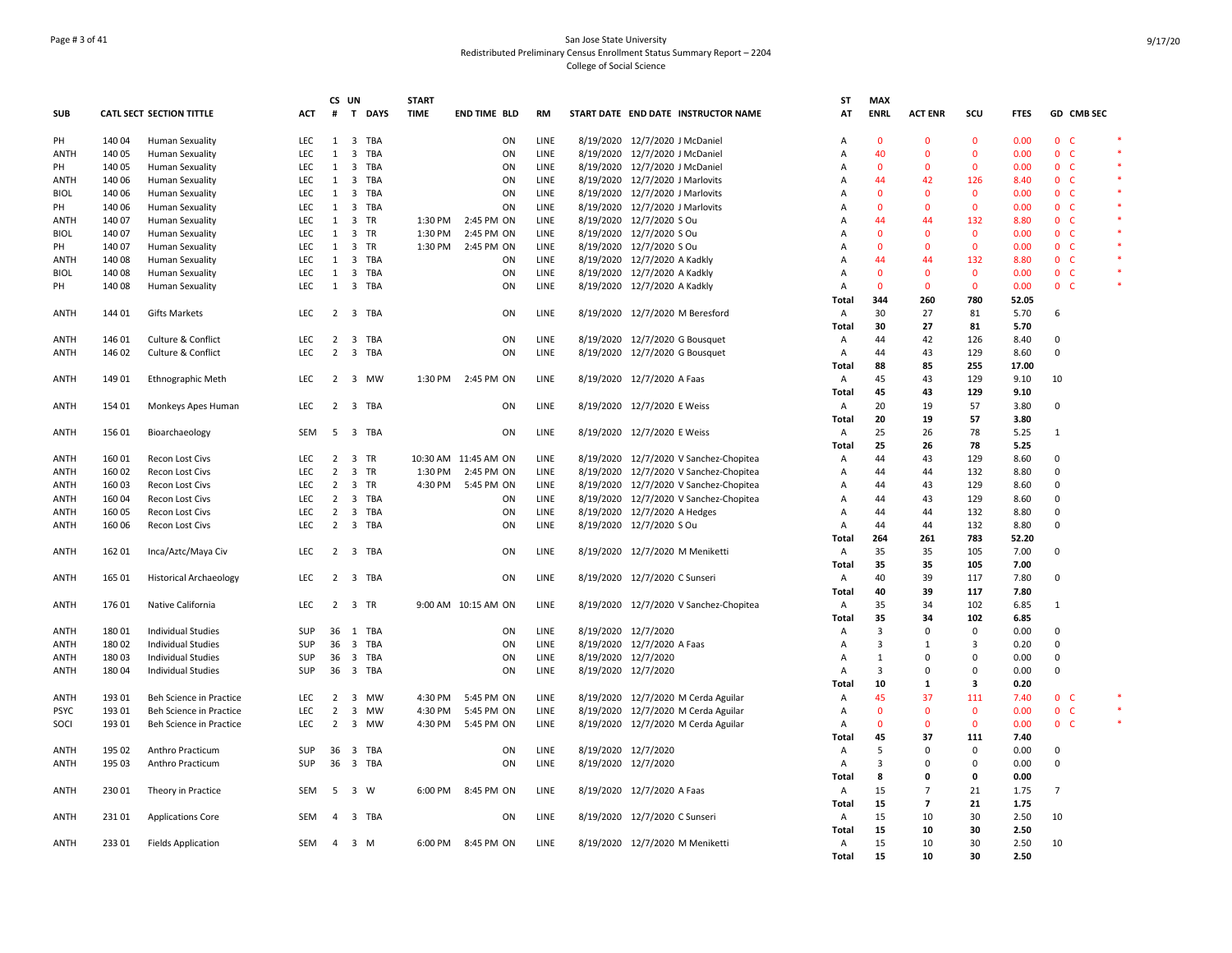## Page # 4 of 41 San Jose State University Redistributed Preliminary Census Enrollment Status Summary Report – 2204 College of Social Science

|             |        |                                 |            | CS UN |     |             | <b>START</b> |                     |      |                                     | <b>ST</b>                 | <b>MAX</b>  |                |          |             |                         |
|-------------|--------|---------------------------------|------------|-------|-----|-------------|--------------|---------------------|------|-------------------------------------|---------------------------|-------------|----------------|----------|-------------|-------------------------|
| <b>SUB</b>  |        | <b>CATL SECT SECTION TITTLE</b> | <b>ACT</b> |       | - 1 | <b>DAYS</b> | <b>TIME</b>  | <b>END TIME BLD</b> | RM   | START DATE END DATE INSTRUCTOR NAME | AT                        | <b>ENRL</b> | <b>ACT ENR</b> | scu      | <b>FTES</b> | <b>GD CMB SEC</b>       |
| <b>ANTH</b> | 28001  | Individual Studies              | SUP        |       |     | 25 3 TBA    |              | ON                  | LINE | 8/19/2020 12/7/2020 R Gonzalez      | A                         | 12          | 4              | 12       | 1.00        | - 4                     |
|             |        |                                 |            |       |     |             |              |                     |      |                                     |                           |             |                |          |             |                         |
| <b>ANTH</b> | 28002  | Individual Studies              | SUP        |       |     |             |              |                     |      |                                     | X                         | 0           | $\Omega$       | $\Omega$ | 0.00        | $^{\circ}$              |
| <b>ANTH</b> | 28003  | Individual Studies              | SUP        |       |     |             |              |                     |      |                                     | $\lambda$                 | 0           | $\Omega$       | $\Omega$ | 0.00        | $^{\circ}$              |
|             |        |                                 |            |       |     |             |              |                     |      |                                     | Total                     | 12          |                | 12       | 1.00        |                         |
| ANTH        | 298 01 | Anth Project                    | SUP        |       |     | 25 3 TBA    |              | ON                  | LINE | 8/19/2020 12/7/2020                 | А                         | 3           | $\Omega$       | $\Omega$ | 0.00        | $\overline{\mathbf{0}}$ |
| <b>ANTH</b> | 298 02 | Anth Project                    | SUP        |       |     | 25 3 TBA    |              | ON                  | LINE | 8/19/2020 12/7/2020                 | А                         |             | $\Omega$       | $\Omega$ | 0.00        | $\Omega$                |
| <b>ANTH</b> | 298 03 | Anth Project                    | SUP        |       |     | 25 3 TBA    |              | ON                  | LINE | 8/19/2020 12/7/2020                 | A                         |             | $\Omega$       | 0        | 0.00        | 0                       |
|             |        |                                 |            |       |     |             |              |                     |      |                                     | Total                     | 11          | $\mathbf{0}$   | 0        | 0.00        |                         |
| ANTH        | 299 01 | Master's Thesis                 | SUP        |       |     | 25 3 TBA    |              | ON                  | LINE | 8/19/2020 12/7/2020                 | A                         | 3           | $\Omega$       | $\Omega$ | 0.00        | 0                       |
| <b>ANTH</b> | 299 02 | Master's Thesis                 | SUP        |       |     | 25 3 TBA    |              | ON                  | LINE | 8/19/2020 12/7/2020                 | А                         |             | $\Omega$       | $\Omega$ | 0.00        | $\mathbf 0$             |
|             |        |                                 |            |       |     |             |              |                     |      |                                     | <b>Total</b>              | 8           | $\mathbf{0}$   | 0        | 0.00        |                         |
|             |        |                                 |            |       |     |             |              |                     |      |                                     | <b>Anthropology Total</b> | 2110        | 1892           | 5676     | 381.20      |                         |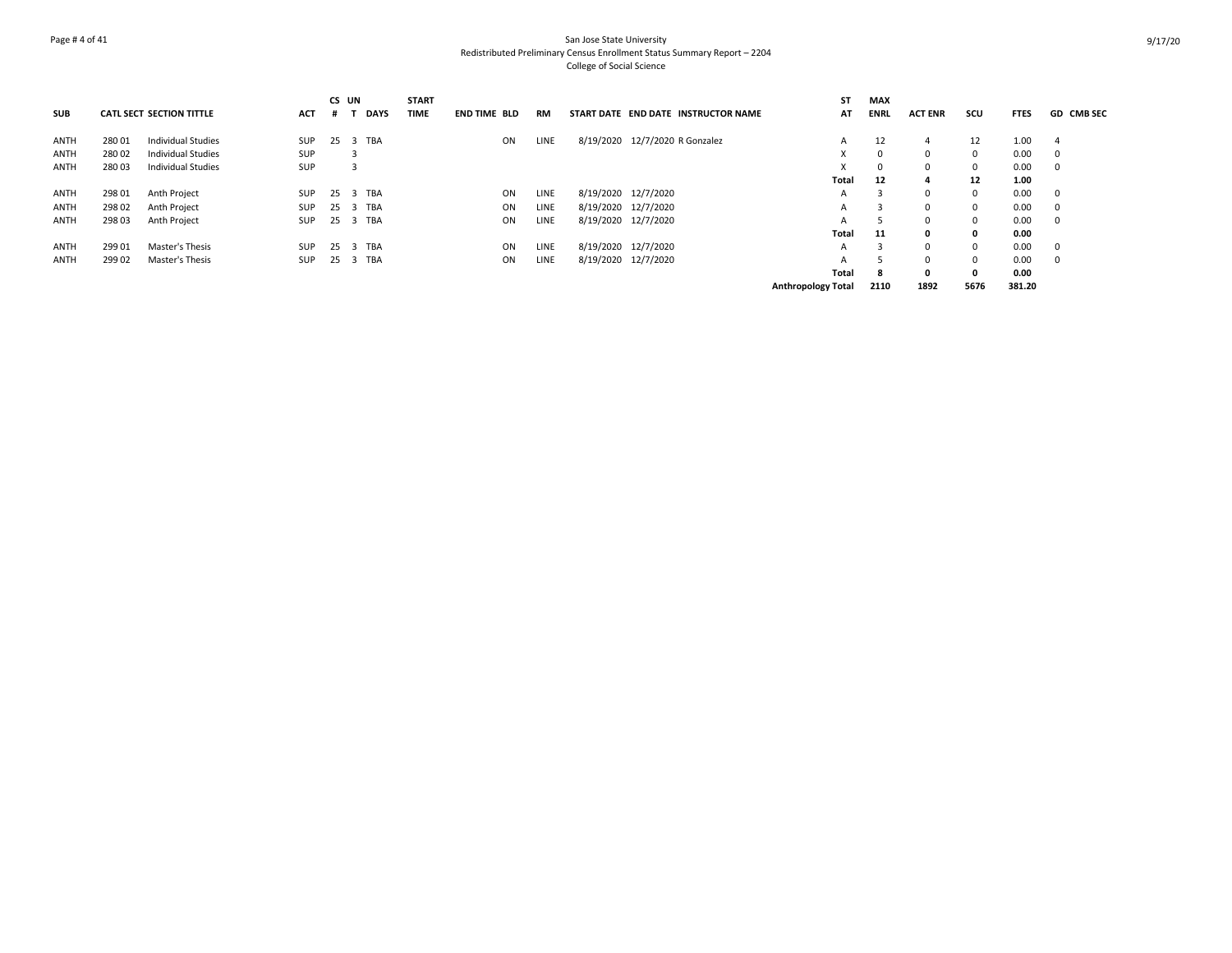## Page # 5 of 41 San Jose State University Redistributed Preliminary Census Enrollment Status Summary Report – 2204 College of Social Science

|                          |                                    |                                                    |                          |                                  | CS UN               |                    | <b>START</b>       |                                             |              |           |                                                                  | ST                  | <b>MAX</b>     |                |                |              |                                  |    |
|--------------------------|------------------------------------|----------------------------------------------------|--------------------------|----------------------------------|---------------------|--------------------|--------------------|---------------------------------------------|--------------|-----------|------------------------------------------------------------------|---------------------|----------------|----------------|----------------|--------------|----------------------------------|----|
| <b>SUB</b>               |                                    | <b>CATL SECT SECTION TITTLE</b>                    | <b>ACT</b>               |                                  |                     | # T DAYS           | <b>TIME</b>        | <b>END TIME BLD</b>                         | RM           |           | START DATE END DATE INSTRUCTOR NAME                              | AT                  | <b>ENRL</b>    | <b>ACT ENR</b> | scu            | <b>FTES</b>  | <b>GD CMB SEC</b>                |    |
|                          | <b>Chicana and Chicano Studies</b> |                                                    |                          |                                  |                     |                    |                    |                                             |              |           |                                                                  |                     |                |                |                |              |                                  |    |
| CCS                      | 101                                | <b>Introduction CCS</b>                            | <b>LEC</b>               |                                  |                     | 2 3 MW             | 1:30 PM            | 2:45 PM ON                                  | LINE         |           | 8/19/2020 12/7/2020 C West                                       | A                   | 30             | 28             | 84             | 5.60         | $\overline{0}$                   |    |
|                          |                                    |                                                    |                          |                                  |                     |                    |                    |                                             |              |           |                                                                  | Total               | 30             | 28             | 84             | 5.60         |                                  |    |
| CCS                      | 201                                | Library Studies                                    | LEC                      |                                  | $2 \quad 1 \quad T$ |                    | 3:00 PM            | 3:50 PM ON                                  | LINE         |           | 8/19/2020 12/7/2020 P Cabrera                                    | A                   | 30             | 16             | 16             | 1.07         | 0                                |    |
|                          |                                    |                                                    |                          |                                  |                     |                    |                    |                                             |              |           |                                                                  | Total               | 30             | 16             | 16             | 1.07         |                                  |    |
| CCS                      | 701<br>701                         | <b>Folklorico Dance</b><br><b>Folklorico Dance</b> | <b>ACT</b><br><b>ACT</b> |                                  |                     | 11 1 MW<br>11 1 MW | 6:00 PM<br>6:00 PM | 7:00 PM ON<br>7:00 PM ON                    | LINE<br>LINE |           | 8/19/2020 12/7/2020 M Colmenarez                                 | $\overline{A}$      | 25<br>$\Omega$ | 20<br>$\Omega$ | 20<br>$\Omega$ | 1.33<br>0.00 | 0 <sup>o</sup><br>0 <sub>c</sub> | *. |
| KIN                      |                                    |                                                    |                          |                                  |                     |                    |                    |                                             |              |           | 8/19/2020 12/7/2020 M Colmenarez                                 | A<br>Total          | 25             | 20             | 20             | 1.33         |                                  |    |
| CCS                      | 10A 01                             | Mex Am US Hist/Gov                                 | <b>LEC</b>               | $\overline{2}$                   |                     | 3 TBA              |                    | ON                                          | LINE         |           | 8/19/2020 12/7/2020 J Gamboa                                     | Α                   | 30             | 30             | 90             | 6.00         | 0                                |    |
| CCS                      | 10A 02                             | Mex Am US Hist/Gov                                 | <b>LEC</b>               | $\overline{2}$                   |                     | 3 TBA              |                    | ON                                          | LINE         |           | 8/19/2020 12/7/2020 J Gamboa                                     | A                   | 36             | 34             | 102            | 6.80         | $\mathbf 0$                      |    |
| CCS                      | 10A 03                             | Mex Am US Hist/Gov                                 | <b>LEC</b>               | 2                                |                     | 3 TBA              |                    | ON                                          | LINE         | 8/19/2020 | 12/7/2020 J Covarrubias                                          | A                   | 36             | 32             | 96             | 6.40         | 0                                |    |
| CCS                      | 10A 04                             | Mex Am US Hist/Gov                                 | LEC                      | $\overline{2}$                   |                     | 3 TBA              |                    | ON                                          | LINE         |           | 8/19/2020 12/7/2020 J Covarrubias                                | Α                   | 36             | 33             | 99             | 6.60         | 0                                |    |
| CCS                      | 10A 05                             | Mex Am US Hist/Gov                                 | <b>LEC</b>               | $\overline{2}$                   |                     | 3 TBA              |                    | ON                                          | LINE         |           | 8/19/2020 12/7/2020 A Rodriguez                                  | Α                   | 36             | 35             | 105            | 7.00         | 0                                |    |
| CCS                      | 10A 06                             | Mex Am US Hist/Gov                                 | <b>LEC</b>               | $\overline{2}$                   |                     | 3 MW               |                    | 12:00 PM   1:15 PM ON                       | LINE         |           | 8/19/2020 12/7/2020 J Covarrubias                                | A                   | 40             | 39             | 117            | 7.80         | $\mathbf 0$                      |    |
| CCS                      | 10A 07                             | Mex Am US Hist/Gov                                 | LEC                      | $\overline{2}$                   |                     | 3 TR               |                    | 9:00 AM 10:15 AM ON                         | LINE         |           | 8/19/2020 12/7/2020 J Mercado                                    | A                   | 36             | 34             | 102            | 6.80         | 0                                |    |
| CCS                      | 10A 08                             | Mex Am US Hist/Gov                                 | LEC                      | $\overline{2}$                   |                     | 3 TR               |                    | 9:00 AM 10:15 AM ON                         | LINE         |           | 8/19/2020 12/7/2020 J Mercado                                    | A                   | 36             | 34             | 102            | 6.80         | 0                                |    |
| CCS                      | 10A 09                             | Mex Am US Hist/Gov                                 | LEC                      | $\overline{2}$                   |                     | 3 TR               |                    | 10:30 AM 11:45 AM ON                        | LINE         |           | 8/19/2020 12/7/2020 J Mercado                                    | A                   | 36             | 35             | 105            | 7.00         | $\mathbf 0$                      |    |
| CCS                      | 10A 10                             | Mex Am US Hist/Gov                                 | LEC                      | $\overline{2}$                   |                     | 3 TR               |                    | 10:30 AM 11:45 AM ON                        | LINE         | 8/19/2020 | 12/7/2020 J Mercado                                              | Α                   | 36             | 20             | 60             | 4.00         | 0                                |    |
| CCS                      | 10A 11                             | Mex Am US Hist/Gov                                 | LEC                      | $\overline{2}$                   |                     | 3 TR               | 12:00 PM           | 1:15 PM ON                                  | LINE         |           | 8/19/2020 12/7/2020 F Ponce                                      | A                   | 40             | 39             | 117            | 7.80         | 0                                |    |
| CCS                      | 10A 12                             | Mex Am US Hist/Gov                                 | LEC                      | $\overline{2}$                   |                     | 3 TR               | 1:30 PM            | 2:45 PM ON                                  | LINE         |           | 8/19/2020 12/7/2020 F Ponce                                      | A                   | 80             | 59             | 177            | 11.80        | 0                                |    |
| CCS                      | 10A 99                             | Mex Am US Hist/Gov                                 | LEC                      | $\overline{2}$                   |                     | 3 TBA              |                    | ON                                          | LINE         |           | 8/19/2020 12/7/2020 J Covarrubias                                | Α                   | 40             | 39             | 117            | 7.80         | 0                                |    |
|                          |                                    |                                                    |                          |                                  |                     |                    |                    |                                             |              |           |                                                                  | Total               | 518            | 463            | 1389           | 92.60        |                                  |    |
| CCS                      | 25 01                              | Changing Majority                                  | LEC                      | $\overline{2}$                   |                     | 3 TBA              |                    | ON                                          | LINE         |           | 8/19/2020 12/7/2020 F Ortega Gonzales                            | Α                   | 30             | $\Omega$       | $\mathbf 0$    | 0.00         | 0 <sub>c</sub>                   |    |
| AAS                      | 25 01                              | <b>Changing Majority</b>                           | <b>LEC</b>               | $\overline{2}$                   |                     | 3 TBA              |                    | ON                                          | LINE         |           | 8/19/2020 12/7/2020 F Ortega Gonzales                            | A                   | $\mathbf{0}$   | $\mathbf{0}$   | $\mathbf 0$    | 0.00         | 0 <sub>c</sub>                   |    |
| CCS                      | 25 02                              | <b>Changing Majority</b>                           | LEC                      | $\overline{2}$                   |                     | 3 TBA              |                    | ON                                          | LINE         |           | 8/19/2020 12/7/2020 F Ortega Gonzales                            | Α                   | 30             | $\Omega$       | $\mathbf 0$    | 0.00         | 0 <sub>c</sub>                   |    |
| AAS                      | 25 02                              | <b>Changing Majority</b>                           | LEC                      | $\overline{2}$                   |                     | 3 TBA              |                    | ON                                          | LINE         |           | 8/19/2020 12/7/2020 F Ortega Gonzales                            | Α                   | $\Omega$       | $\Omega$       | $\Omega$       | 0.00         | 0 <sub>c</sub>                   |    |
|                          |                                    |                                                    |                          |                                  |                     |                    |                    |                                             |              |           |                                                                  | Total               | 60             | $\Omega$       | 0              | 0.00         |                                  |    |
| CCS                      | 3001                               | Race and Ethnicity                                 | <b>SEM</b>               |                                  |                     | 5 3 TBA            |                    | ON                                          | LINE         |           | 8/19/2020 12/7/2020 J Troncoso                                   | Α                   | 30             | 27             | 81             | 5.40         | 0                                |    |
|                          |                                    |                                                    |                          |                                  |                     |                    |                    |                                             |              |           |                                                                  | Total               | 30             | 27             | 81             | 5.40         |                                  |    |
| <b>CCS</b><br><b>CCS</b> | 74 01<br>7402                      | <b>Public Address</b><br><b>Public Address</b>     | <b>SEM</b><br><b>SEM</b> | $\overline{4}$<br>$\overline{4}$ |                     | 3 MW<br>3 MW       |                    | 9:00 AM 10:15 AM ON<br>10:30 AM 11:45 AM ON | LINE<br>LINE |           | 8/19/2020 12/7/2020 E Martinez<br>8/19/2020 12/7/2020 E Martinez | $\overline{A}$<br>A | 25<br>25       | 24<br>24       | 72<br>72       | 4.80<br>4.80 | 0<br>0                           |    |
| CCS                      | 7403                               | <b>Public Address</b>                              | <b>SEM</b>               |                                  | 3                   |                    |                    |                                             |              |           |                                                                  | X                   | $\Omega$       | $\Omega$       | $\mathbf 0$    | 0.00         | 0                                |    |
| CCS                      | 74 04                              | <b>Public Address</b>                              | SEM                      | $\overline{4}$                   |                     | 3 MW               | 1:30 PM            | 2:45 PM ON                                  | LINE         |           | 8/19/2020 12/7/2020 A Casas                                      | Α                   | 25             | 25             | 75             | 5.00         | $\mathbf 0$                      |    |
| CCS                      | 74 05                              | <b>Public Address</b>                              | <b>SEM</b>               | $\overline{4}$                   | 3 W                 |                    | 6:00 PM            | 8:45 PM ON                                  | LINE         |           | 8/19/2020 12/7/2020 M Corrales                                   | A                   | 25             | 23             | 69             | 4.60         | 0                                |    |
| CCS                      | 74 06                              | <b>Public Address</b>                              | SEM                      | $\overline{4}$                   |                     | 3 TBA              |                    | ON                                          | LINE         |           | 8/19/2020 12/7/2020 R Alvarez                                    | A                   | 25             | 23             | 69             | 4.60         | $\mathsf 0$                      |    |
| CCS                      | 74 07                              | <b>Public Address</b>                              | <b>SEM</b>               | 4                                |                     | 3 TBA              |                    | ON                                          | LINE         |           | 8/19/2020 12/7/2020 R Alvarez                                    | Α                   | 25             | 25             | 75             | 5.00         | 0                                |    |
| CCS                      | 74 08                              | <b>Public Address</b>                              | <b>SEM</b>               | $\overline{4}$                   |                     | 3 TR               | 1:30 PM            | 2:45 PM ON                                  | LINE         |           | 8/19/2020 12/7/2020 E Martinez                                   | Α                   | 25             | 25             | 75             | 5.00         | $\Omega$                         |    |
| CCS                      | 74 09                              | <b>Public Address</b>                              | SEM                      | $\overline{4}$                   |                     | 3 TR               | 3:00 PM            | 4:15 PM ON                                  | LINE         |           | 8/19/2020 12/7/2020 F Ponce                                      | A                   | 25             | 25             | 75             | 5.00         | 0                                |    |
| CCS                      | 74 10                              | <b>Public Address</b>                              | <b>SEM</b>               | $\overline{4}$                   |                     | 3 MW               | 12:00 PM           | 1:15 PM ON                                  | LINE         |           | 8/19/2020 12/7/2020 A Casas                                      | Α                   | 25             | 20             | 60             | 4.00         | 0                                |    |
|                          |                                    |                                                    |                          |                                  |                     |                    |                    |                                             |              |           |                                                                  | Total               | 225            | 214            | 642            | 42.80        |                                  |    |
| CCS                      | 105 01                             | Chicn: US/Mex Relt                                 | <b>LEC</b>               | $\overline{2}$                   |                     | 3 MW               |                    | 9:00 AM 10:15 AM ON                         | LINE         |           | 8/19/2020 12/7/2020 A Espinosa                                   | $\mathsf{A}$        | 25             | 19             | 57             | 3.80         | 0                                |    |
|                          |                                    |                                                    |                          |                                  |                     |                    |                    |                                             |              |           |                                                                  | Total               | 25             | 19             | 57             | 3.80         |                                  |    |
| CCS                      | 115 01                             | Chicana/o Families                                 | LEC                      | $\overline{2}$                   |                     | 3 TR               |                    | 10:30 AM 11:45 AM ON                        | LINE         |           | 8/19/2020 12/7/2020 M Cruz                                       | Α                   | 30             | 31             | 93             | 6.20         | 0                                |    |
|                          |                                    |                                                    |                          |                                  |                     |                    |                    |                                             |              |           |                                                                  | Total               | 30             | 31             | 93             | 6.20         |                                  |    |
| CCS                      | 130 01                             | Chicna/o Amer Soc                                  | LEC                      | $\overline{2}$                   |                     | 3 TR               |                    | 9:00 AM 10:15 AM ON                         | LINE         |           | 8/19/2020 12/7/2020 J Troncoso                                   | Α                   | 30             | 30             | 90             | 6.00         | 0                                |    |
| CCS                      | 130 02                             | Chicna/o Amer Soc                                  | LEC                      | $\overline{2}$                   |                     | 3 TR               | 1:30 PM            | 2:45 PM ON                                  | LINE         |           | 8/19/2020 12/7/2020 J Troncoso                                   | Α                   | 30             | 29             | 87             | 5.80         | $\mathbf 0$                      |    |
|                          |                                    |                                                    |                          |                                  |                     |                    |                    |                                             |              |           |                                                                  | Total               | 60             | 59             | 177            | 11.80        |                                  |    |
| CCS                      | 135 01                             | Con Chicana/o Iss                                  | LEC                      |                                  | -3                  |                    |                    |                                             |              |           |                                                                  | X                   | $\Omega$       | $\Omega$       | 0              | 0.00         | 0                                |    |
|                          |                                    |                                                    |                          |                                  |                     |                    |                    |                                             |              |           |                                                                  | Total               | 0              | 0              | $\mathbf 0$    | 0.00         |                                  |    |
| CCS                      | 15101                              | Theory in CCS                                      | LEC                      | $\overline{2}$                   |                     | 3 MW               | 1:30 PM            | 2:45 PM ON                                  | LINE         |           | 8/19/2020 12/7/2020 J Gomez                                      | Α                   | 30             | 21             | 63             | 4.20         | 0                                |    |
|                          |                                    |                                                    |                          |                                  |                     |                    |                    |                                             |              |           |                                                                  | Total               | 30             | 21             | 63             | 4.20         |                                  |    |
| CCS                      | 160 01                             | Gender and Sexuality                               | LEC                      | $\overline{2}$                   | 3 <sub>T</sub>      |                    | 6:00 PM            | 8:45 PM ON                                  | LINE         |           | 8/19/2020 12/7/2020 M Martinez                                   | Α                   | 30             | 29             | 87             | 5.85         | 1                                |    |
| CCS                      | 160 80                             | Gender and Sexuality                               | LEC                      | $\overline{2}$                   |                     | 3 TBA              |                    | ON                                          | LINE         |           | 8/19/2020 12/7/2020 R Alvarez                                    | A                   | 30             | 30             | 90             | 6.00         | $\Omega$                         |    |
| CCS                      | 16081                              | Gender and Sexuality                               | LEC.                     | $\overline{2}$                   |                     | 3 TBA              |                    | ON                                          | LINE         |           | 8/19/2020 12/7/2020 R Alvarez                                    | Α                   | 30             | 29             | 87             | 5.80         | $\Omega$                         |    |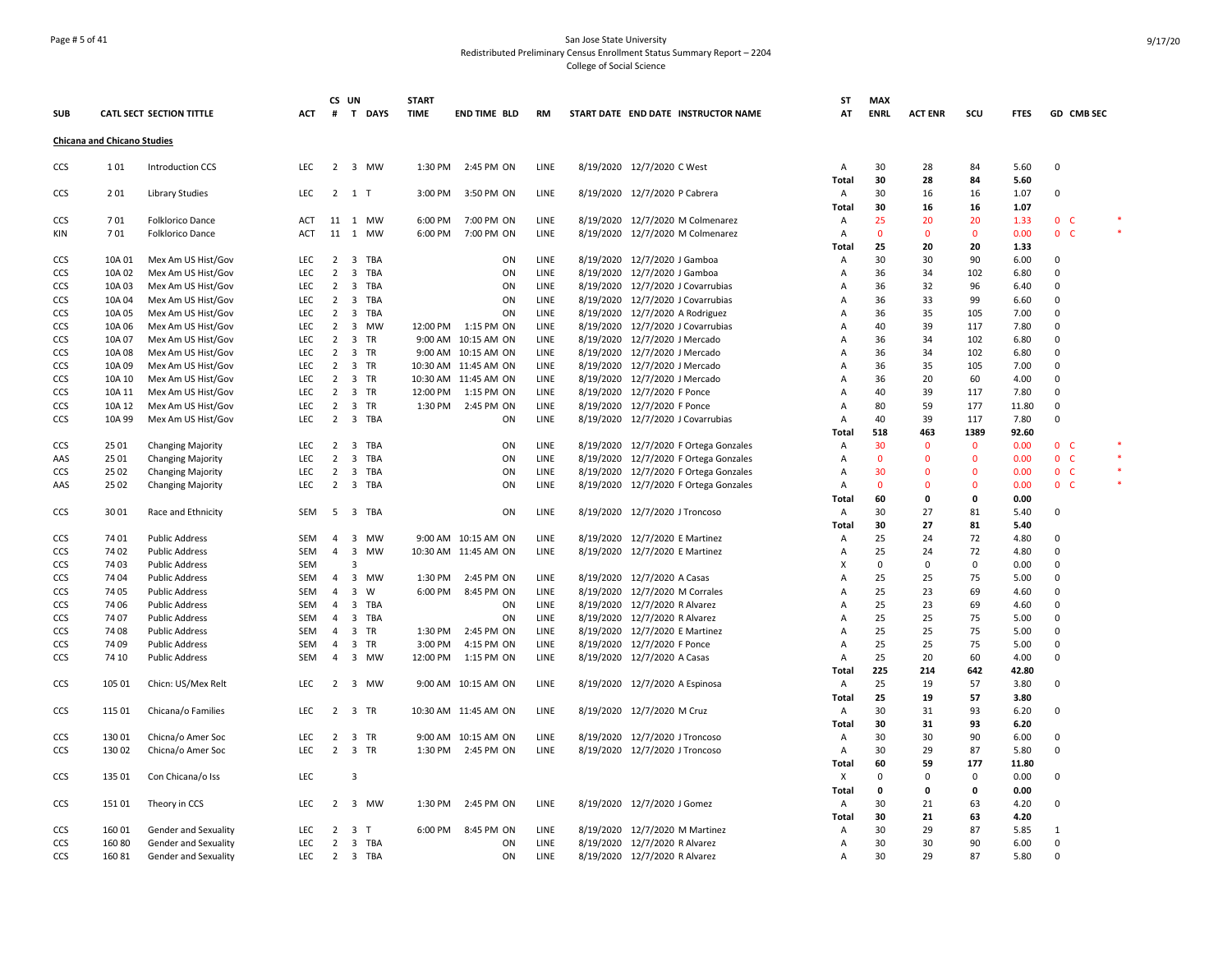## Page # 6 of 41 San Jose State University Redistributed Preliminary Census Enrollment Status Summary Report – 2204 College of Social Science

| <b>SUB</b> |        | <b>CATL SECT SECTION TITTLE</b> | <b>ACT</b> |                | CS UN          | <b>DAYS</b> | <b>START</b><br><b>TIME</b> | <b>END TIME BLD</b> | RM          | START DATE END DATE INSTRUCTOR NAME      | ST<br>AT     | <b>MAX</b><br><b>ENRL</b> | <b>ACT ENR</b> | scu     | <b>FTES</b>  | GD CMB SEC     |
|------------|--------|---------------------------------|------------|----------------|----------------|-------------|-----------------------------|---------------------|-------------|------------------------------------------|--------------|---------------------------|----------------|---------|--------------|----------------|
|            |        |                                 |            |                |                |             |                             |                     |             |                                          | <b>Total</b> | 90                        | 88             | 264     | 17.65        |                |
| <b>CCS</b> | 170 01 | Chicana/Chicano Film            | LEC        | $\overline{2}$ |                | $3 \, M$    | 3:00 PM                     | 5:45 PM ON          | LINE        | 8/19/2020 12/7/2020 S Azcona             | Α            | 30                        | 23             | 69      | 4.60         | 0              |
|            |        |                                 |            |                |                |             |                             |                     |             |                                          | Total        | 30                        | 23             | 69      | 4.60         |                |
| <b>CCS</b> | 175 01 | <b>Human Migrations</b>         | LEC        |                | $\overline{3}$ |             |                             |                     |             |                                          | x            | O                         | 0              | 0       | 0.00<br>0.00 | 0              |
| <b>CCS</b> | 18001  | <b>Indiv Studies</b>            | <b>SUP</b> | 36             |                | 3 TBA       |                             | ON                  | LINE        | 8/19/2020 12/7/2020 J Gomez              | Total<br>A   | 15                        | 0<br>5         | 0<br>15 | 1.00         | 0              |
| <b>CCS</b> | 18002  | <b>Indiv Studies</b>            | SUP        | 36 1           |                | MW          | 6:00 PM                     | 7:00 PM ON          | LINE        | 8/19/2020 12/7/2020 M Colmenarez         | А            | 15                        |                | 3       | 0.20         | 0              |
| <b>CCS</b> | 18003  | <b>Indiv Studies</b>            | SUP        | 36             |                | 1 MW        | 7:00 PM                     | 8:00 PM ON          | <b>LINE</b> | 8/19/2020 12/7/2020 M Colmenarez         | A            | 11                        | 0              | 0       | 0.00         | $\Omega$       |
|            |        |                                 |            |                |                |             |                             |                     |             |                                          | <b>Total</b> | 41                        | 8              | 18      | 1.20         |                |
| CCS        | 200 01 | Ideology & Ch Exp               | SEM        | -5             |                | 3 M         | 6:00 PM                     | 8:45 PM ON          | LINE        | 8/19/2020 12/7/2020 J Gomez              | А            | 15                        | 12             | 36      | 2.95         | 11             |
|            |        |                                 |            |                |                |             |                             |                     |             |                                          | Total        | 15                        | 12             | 36      | 2.95         |                |
| CCS        | 205 01 | Chicana/o History               | SEM        | -5             | 3 <sub>1</sub> |             | 6:00 PM                     | 8:45 PM ON          | LINE        | 8/19/2020 12/7/2020 J Mercado            | A            | 15                        | 11             | 33      | 2.75         | 11             |
|            |        |                                 |            |                |                |             |                             |                     |             |                                          | Total        | 15                        | 11             | 33      | 2.75         |                |
| <b>CCS</b> | 21001  | Foundatns in Ch St              | SEM        | -5             | 3S             |             | 10:30 AM                    | 3:00 PM ON          | LINE        | 8/19/2020 12/7/2020 J Curry-Rodriguez    | A            | 15                        | 13             | 39      | 3.25         | 13             |
|            |        |                                 |            |                |                |             |                             |                     |             |                                          | Total        | 15                        | 13             | 39      | 3.25         |                |
| <b>CCS</b> | 230 01 | <b>Policy Analysis</b>          | SEM        | -5             | 3 R            |             | 6:00 PM                     | 8:45 PM ON          | LINE        | 8/19/2020 12/7/2020 J Troncoso           | A            | 15                        | 8              | 24      | 2.00         | 8              |
|            |        |                                 |            |                |                |             |                             |                     |             |                                          | Total        | 15                        | 8              | 24      | 2.00         |                |
| <b>CCS</b> | 240 01 | Applied CS Seminar              | SEM        | -5             |                | 3 W         | 6:00 PM                     | 8:45 PM ON          | LINE        | 8/19/2020 12/7/2020 S Azcona             | A            | 15                        |                | 15      | 1.25         | .5             |
|            |        |                                 |            |                |                |             |                             |                     |             |                                          | <b>Total</b> | 15                        |                | 15      | 1.25         |                |
| <b>CCS</b> | 29802  | <b>Special Studies</b>          | SUP        | 25             |                | 3 TBA       |                             | ON                  | LINE        | 8/19/2020 12/7/2020 S Azcona             | A            | 5                         |                | 6       | 0.50         | $\overline{2}$ |
|            |        |                                 |            |                |                |             |                             |                     |             |                                          | Total        | 5                         | $\overline{2}$ | 6       | 0.50         |                |
| <b>CCS</b> | 299 01 | <b>MA Thesis</b>                | SUP        | 25             | $\overline{3}$ | TBA         |                             | ON                  | LINE        | 8/19/2020 12/7/2020 S Azcona             | A            |                           | 0              | 0       | 0.00         | 0              |
|            |        |                                 |            |                |                |             |                             |                     |             |                                          | Total        |                           | 0              | 0       | 0.00         |                |
|            |        |                                 |            |                |                |             |                             |                     |             | <b>Chicana and Chicano Studies Total</b> |              | 1309                      | 1068           | 3126    | 210.95       |                |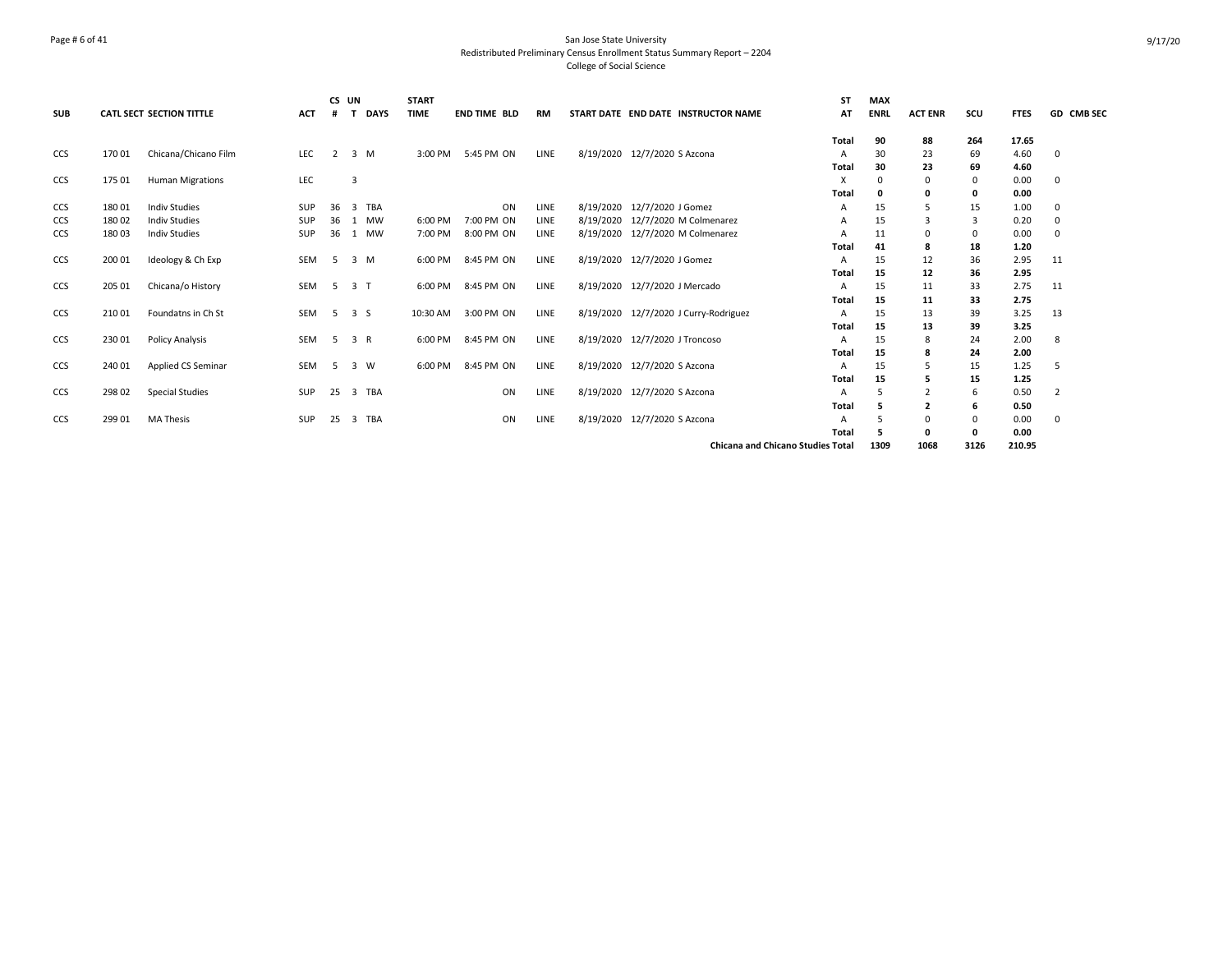## Page # 7 of 41 San Jose State University Redistributed Preliminary Census Enrollment Status Summary Report – 2204 College of Social Science

|             |                              |                                 |            |                | CS UN                   |           | <b>START</b> |                       |             |                                     | ST    | <b>MAX</b>  |                |     |             |                |
|-------------|------------------------------|---------------------------------|------------|----------------|-------------------------|-----------|--------------|-----------------------|-------------|-------------------------------------|-------|-------------|----------------|-----|-------------|----------------|
| <b>SUB</b>  |                              | <b>CATL SECT SECTION TITTLE</b> | <b>ACT</b> |                |                         | # T DAYS  | <b>TIME</b>  | END TIME BLD          | RM          | START DATE END DATE INSTRUCTOR NAME | AT    | <b>ENRL</b> | <b>ACT ENR</b> | scu | <b>FTES</b> | GD CMB SEC     |
|             | <b>Communication Studies</b> |                                 |            |                |                         |           |              |                       |             |                                     |       |             |                |     |             |                |
| COMM        | 1001                         | Comm and Relations              | <b>LEC</b> | 1              |                         | 3 M       | 7:30 AM      | 8:45 AM ON            | LINE        | 8/19/2020 12/7/2020 A Iyengar       | Α     | 27          | 26             | 78  | 5.20        | $\mathbf 0$    |
| COMM        | 1002                         | Comm and Relations              | <b>LEC</b> | 1              |                         | 3 TR      |              | 12:00 PM 1:15 PM ON   | <b>LINE</b> | 8/19/2020 12/7/2020 K Raiff         | Α     | 25          | 25             | 75  | 5.00        | $\overline{0}$ |
| COMM        | 1099                         | Comm and Relations              | <b>LEC</b> | 1              |                         | 3 TBA     |              | ON                    | LINE        | 8/19/2020 12/7/2020 D Pozzi         | Α     | 27          | 26             | 78  | 5.20        | $\mathbf 0$    |
|             |                              |                                 |            |                |                         |           |              |                       |             |                                     | Total | 79          | 77             | 231 | 15.40       |                |
| COMM        | 2001                         | <b>Public Speaking</b>          | LEC        |                |                         | 4 3 W     |              | 7:30 AM 8:45 AM ON    | LINE        | 8/19/2020 12/7/2020 D Ramos         | Α     | 25          | 25             | 75  | 5.00        | $\Omega$       |
| COMM        | 2002                         | <b>Public Speaking</b>          | LEC        | $\overline{4}$ | $\overline{\mathbf{3}}$ | W         |              | 9:00 AM 10:15 AM ON   | LINE        | 8/19/2020 12/7/2020 C Burks         | Α     | 25          | 24             | 72  | 4.80        | $\overline{0}$ |
| COMM        | 2003                         | <b>Public Speaking</b>          | LEC        | 4              |                         | 3 TBA     |              | ON                    | LINE        | 8/19/2020 12/7/2020 P Bair          | Α     | 26          | 26             | 78  | 5.20        | $\mathbf 0$    |
| COMM        | 2004                         | <b>Public Speaking</b>          | <b>LEC</b> | $\overline{4}$ | $\overline{\mathbf{3}}$ | TBA       |              | ON                    | LINE        | 8/19/2020 12/7/2020 P Bair          | Α     | 25          | 25             | 75  | 5.00        | $\Omega$       |
| <b>COMM</b> | 2005                         | <b>Public Speaking</b>          | <b>LEC</b> | $\overline{4}$ |                         | 3 TBA     |              | ON                    | <b>LINE</b> | 8/19/2020 12/7/2020 P Bair          | А     | 25          | 26             | 78  | 5.20        | $\Omega$       |
| COMM        | 20 06                        | <b>Public Speaking</b>          | <b>LEC</b> | $\overline{4}$ | $\overline{\mathbf{3}}$ | M         |              | 12:00 PM   1:15 PM ON | LINE        | 8/19/2020 12/7/2020 A Buxi          | Α     | 27          | 27             | 81  | 5.40        | $\mathbf 0$    |
| COMM        | 2007                         | <b>Public Speaking</b>          | LEC        | $\overline{4}$ | $\overline{\mathbf{3}}$ | TBA       |              | ON                    | LINE        | 8/19/2020 12/7/2020 J Capurso       | Α     | 27          | 27             | 81  | 5.40        | $\mathbf 0$    |
| COMM        | 2008                         | <b>Public Speaking</b>          | LEC        | 4              |                         | 3 TBA     |              | ON                    | LINE        | 8/19/2020 12/7/2020 J Capurso       | Α     | 27          | 20             | 60  | 4.00        | $\mathbf 0$    |
| COMM        | 2009                         | <b>Public Speaking</b>          | <b>LEC</b> | 4              |                         | 3 M       |              | 9:00 AM 10:15 AM ON   | LINE        | 8/19/2020 12/7/2020 A Iyengar       | Α     | 26          | 26             | 78  | 5.20        | $\overline{0}$ |
| COMM        | 20 10                        | <b>Public Speaking</b>          | LEC        | $\overline{4}$ |                         | 3 TBA     |              | ON                    | LINE        | 8/19/2020 12/7/2020 P Daley- Harms  | Α     | 26          | 24             | 72  | 4.80        | $\Omega$       |
| COMM        | 20 11                        | <b>Public Speaking</b>          | <b>LEC</b> | $\overline{4}$ | $\overline{\mathbf{3}}$ | TBA       |              | ON                    | LINE        | 8/19/2020 12/7/2020 P Daley- Harms  | Α     | 27          | 26             | 78  | 5.20        | $\Omega$       |
| <b>COMM</b> | 2012                         | <b>Public Speaking</b>          | <b>LEC</b> | $\overline{4}$ |                         | 3 M       |              | 9:00 AM 10:15 AM ON   | <b>LINE</b> | 8/19/2020 12/7/2020 S Eckstone      | A     | 27          | 27             | 81  | 5.40        | $\Omega$       |
| COMM        | 20 13                        | <b>Public Speaking</b>          | LEC        | $\overline{4}$ | $\overline{\mathbf{3}}$ | M         |              | 10:30 AM 11:45 AM ON  | LINE        | 8/19/2020 12/7/2020 S Eckstone      | A     | 27          | 27             | 81  | 5.40        | $\Omega$       |
| COMM        | 20 14                        | <b>Public Speaking</b>          | <b>LEC</b> | $\overline{4}$ |                         | 3 MW      | 4:30 PM      | 5:45 PM ON            | LINE        | 8/19/2020 12/7/2020 N Park          | Α     | 27          | 26             | 78  | 5.20        | $\overline{0}$ |
| COMM        | 20 15                        | <b>Public Speaking</b>          | <b>LEC</b> | 4              | $\overline{\mathbf{3}}$ | TR        | 4:30 PM      | 5:45 PM ON            | LINE        | 8/19/2020 12/7/2020 A Mendoza       | Α     | 26          | 26             | 78  | 5.20        | $\mathbf 0$    |
| COMM        | 20 16                        | <b>Public Speaking</b>          | <b>LEC</b> | 4              | $\overline{\mathbf{3}}$ | MW        | 3:00 PM      | 4:15 PM ON            | LINE        | 8/19/2020 12/7/2020 Z Nisa          | Α     | 27          | 27             | 81  | 5.40        | $\Omega$       |
| COMM        | 20 17                        | <b>Public Speaking</b>          | <b>LEC</b> | $\overline{4}$ | $\overline{\mathbf{3}}$ | MW        | 7:30 AM      | 8:45 AM ON            | LINE        | 8/19/2020 12/7/2020 L Oliver        | Α     | 26          | 26             | 78  | 5.20        | $\Omega$       |
| COMM        | 2018                         | <b>Public Speaking</b>          | <b>LEC</b> | $\overline{4}$ | $\overline{\mathbf{3}}$ | MW        |              | 9:00 AM 10:15 AM ON   | LINE        | 8/19/2020 12/7/2020 L Bell          | A     | 26          | 26             | 78  | 5.20        | $\Omega$       |
| COMM        | 20 19                        | <b>Public Speaking</b>          | LEC        | $\overline{4}$ |                         | 3 TR      | 7:30 AM      | 8:45 AM ON            | LINE        | 8/19/2020 12/7/2020 A Ahmed         | Α     | 27          | 26             | 78  | 5.20        | $\mathbf 0$    |
| COMM        | 20 20                        | <b>Public Speaking</b>          | <b>LEC</b> | $\overline{4}$ | $\overline{\mathbf{3}}$ | MW        |              | 9:00 AM 10:15 AM ON   | <b>LINE</b> | 8/19/2020 12/7/2020 A Elabed        | Α     | 27          | 27             | 81  | 5.40        | $\Omega$       |
| COMM        | 20 21                        | <b>Public Speaking</b>          | <b>LEC</b> | $\overline{4}$ | $\overline{\mathbf{3}}$ | <b>W</b>  |              | 9:00 AM 10:15 AM ON   | LINE        | 8/19/2020 12/7/2020 K Yee           | A     | 26          | 25             | 75  | 5.00        | $\mathbf 0$    |
| COMM        | 20 22                        | <b>Public Speaking</b>          | LEC        | 4              |                         | 3 R       |              | 10:30 AM 11:45 AM ON  | LINE        | 8/19/2020 12/7/2020 D Mejia Salinas | Α     | 26          | 25             | 75  | 5.00        | $\mathbf 0$    |
| COMM        | 2023                         | <b>Public Speaking</b>          | <b>LEC</b> | 4              |                         | 3 W       |              | 10:30 AM 11:45 AM ON  | LINE        | 8/19/2020 12/7/2020 T Lim           | Α     | 27          | 27             | 81  | 5.40        | $\mathbf 0$    |
| COMM        | 20 24                        | <b>Public Speaking</b>          | LEC        | 4              | 3 F                     |           |              | 9:30 AM 12:15 PM ON   | LINE        | 8/19/2020 12/7/2020 A Mathews       | A     | 27          | 25             | 75  | 5.00        | $\Omega$       |
| COMM        | 20 25                        | <b>Public Speaking</b>          | <b>LEC</b> | 4              |                         | 3 F       |              | 9:00 AM 11:45 AM ON   | LINE        | 8/19/2020 12/7/2020 L Bell          | Α     | 26          | 26             | 78  | 5.20        | $\mathbf 0$    |
| COMM        | 20 26                        | <b>Public Speaking</b>          | LEC        | 4              |                         | 3 M       | 7:30 AM      | 8:45 AM ON            | LINE        | 8/19/2020 12/7/2020 E Harris        | Α     | 27          | 24             | 72  | 4.80        | $\mathbf 0$    |
| COMM        | 20 27                        | <b>Public Speaking</b>          | <b>LEC</b> | $\overline{4}$ |                         | 3 W       | 7:30 AM      | 8:45 AM ON            | <b>LINE</b> | 8/19/2020 12/7/2020 E Harris        | А     | 27          | 27             | 81  | 5.40        | $\mathbf 0$    |
| COMM        | 2028                         | <b>Public Speaking</b>          | <b>LEC</b> | $\overline{4}$ |                         | 3 M       |              | 9:00 AM 10:15 AM ON   | LINE        | 8/19/2020 12/7/2020 E Harris        | A     | 27          | 27             | 81  | 5.40        | $\Omega$       |
| COMM        | 20 29                        | <b>Public Speaking</b>          | <b>LEC</b> | $\overline{4}$ |                         | 3 W       |              | 9:00 AM 10:15 AM ON   | LINE        | 8/19/2020 12/7/2020 E Harris        | Α     | 27          | 26             | 78  | 5.20        | $\mathbf 0$    |
| COMM        | 20 30                        | <b>Public Speaking</b>          | LEC        | 4              |                         | 3 MW      | 7:30 AM      | 8:45 AM ON            | LINE        | 8/19/2020 12/7/2020 Z Hasan         | Α     | 27          | 27             | 81  | 5.40        | $\Omega$       |
| COMM        | 2031                         | <b>Public Speaking</b>          | LEC        | 4              | $\overline{\mathbf{3}}$ | w         | 7:30 AM      | 8:45 AM ON            | LINE        | 8/19/2020 12/7/2020 A Iyengar       | Α     | 27          | 27             | 81  | 5.40        | $\mathbf 0$    |
| COMM        | 20 32                        | <b>Public Speaking</b>          | <b>LEC</b> | 4              | $\overline{\mathbf{3}}$ | W         |              | 9:00 AM 10:15 AM ON   | LINE        | 8/19/2020 12/7/2020 A Iyengar       | Α     | 27          | 25             | 75  | 5.00        | $\Omega$       |
| COMM        | 2033                         | <b>Public Speaking</b>          | LEC        | 4              |                         | 3 M       | 4:30 PM      | 5:45 PM ON            | LINE        | 8/19/2020 12/7/2020 L Walsh         | Α     | 27          | 26             | 78  | 5.20        | $\Omega$       |
| COMM        | 20 34                        | <b>Public Speaking</b>          | LEC.       | $\overline{4}$ | $\overline{\mathbf{3}}$ | MW        | 12:00 PM     | 1:15 PM ON            | <b>LINE</b> | 8/19/2020 12/7/2020 A Mathews       | A     | 25          | 25             | 75  | 5.00        | $\Omega$       |
| COMM        | 2035                         | <b>Public Speaking</b>          | <b>LEC</b> | $\overline{4}$ | $\overline{\mathbf{3}}$ | <b>MW</b> | 1:30 PM      | 2:45 PM ON            | LINE        | 8/19/2020 12/7/2020 A Mathews       | A     | 25          | 25             | 75  | 5.00        | $\Omega$       |
| COMM        | 2036                         | <b>Public Speaking</b>          | LEC        | $\overline{4}$ | $\overline{\mathbf{3}}$ | MW        | 4:30 PM      | 5:45 PM ON            | LINE        | 8/19/2020 12/7/2020 A Mathews       | A     | 26          | 22             | 66  | 4.40        | $\mathbf 0$    |
| COMM        | 2037                         | <b>Public Speaking</b>          | LEC        | 4              |                         | 3 TR      | 3:00 PM      | 4:15 PM ON            | LINE        | 8/19/2020 12/7/2020 S McGaffey      | Α     | 27          | 22             | 66  | 4.40        | $\mathsf 0$    |
| COMM        | 2038                         | <b>Public Speaking</b>          | LEC        | 4              | $\overline{\mathbf{3}}$ | TR        | 4:30 PM      | 5:45 PM ON            | LINE        | 8/19/2020 12/7/2020 S McGaffey      | Α     | 26          | 24             | 72  | 4.80        | $\Omega$       |
| COMM        | 20 39                        | <b>Public Speaking</b>          | <b>LEC</b> | $\overline{4}$ | $\overline{\mathbf{3}}$ | TBA       |              | ON                    | LINE        | 8/19/2020 12/7/2020 E McMurray      | Α     | 25          | 25             | 75  | 5.00        | $\Omega$       |
| COMM        | 2040                         | <b>Public Speaking</b>          | <b>LEC</b> | $\overline{4}$ |                         | 3 TBA     |              | ON                    | LINE        | 8/19/2020 12/7/2020 E McMurray      | Α     | 25          | 23             | 69  | 4.60        | $\Omega$       |
| COMM        | 2041                         | <b>Public Speaking</b>          | LEC        | 4              | $\overline{\mathbf{3}}$ | TR        | 1:30 PM      | 2:45 PM ON            | LINE        | 8/19/2020 12/7/2020 K Yee           | A     | 25          | 21             | 63  | 4.20        | 0              |
| COMM        | 2042                         | <b>Public Speaking</b>          | LEC        | $\overline{4}$ |                         | 3 W       | 7:30 AM      | 8:45 AM ON            | LINE        | 8/19/2020 12/7/2020 P Daley- Harms  | Α     | 26          | 25             | 75  | 5.00        | $\mathbf 0$    |
| COMM        | 2043                         | <b>Public Speaking</b>          | <b>LEC</b> | $\overline{4}$ |                         | 3 W       | 12:00 PM     | 1:15 PM ON            | LINE        | 8/19/2020 12/7/2020 R Pashtunyar    | Α     | 27          | 27             | 81  | 5.40        | $\mathbf 0$    |
| COMM        | 2044                         | <b>Public Speaking</b>          | <b>LEC</b> | 4              |                         | 3 TR      | 7:30 AM      | 8:45 AM ON            | LINE        | 8/19/2020 12/7/2020 K Raiff         | Α     | 25          | 16             | 48  | 3.20        | 0              |
| COMM        | 2045                         | <b>Public Speaking</b>          | LEC        | 4              |                         | 3 TR      |              | 9:00 AM 10:15 AM ON   | LINE        | 8/19/2020 12/7/2020 K Raiff         | Α     | 25          | 24             | 72  | 4.80        | $\Omega$       |
| COMM        | 2046                         | <b>Public Speaking</b>          | LEC        | $\overline{4}$ | $\overline{\mathbf{3}}$ | TBA       |              | ON                    | LINE        | 8/19/2020 12/7/2020 S Sequeira      | А     | 26          | 26             | 78  | 5.20        | $\Omega$       |
| COMM        | 2047                         | <b>Public Speaking</b>          | LEC        | 4              |                         | 3 TBA     |              | ON                    | LINE        | 8/19/2020 12/7/2020 S Sequeira      | А     | 26          | 26             | 78  | 5.20        | $\Omega$       |
| COMM        | 2048                         | <b>Public Speaking</b>          | LEC        | $\overline{4}$ |                         | 3 TR      | 7:30 AM      | 8:45 AM ON            | LINE        | 8/19/2020 12/7/2020 D Ramos         | Α     | 26          | 14             | 42  | 2.80        | $\mathbf 0$    |
| COMM        | 2049                         | <b>Public Speaking</b>          | LEC.       | $\overline{4}$ |                         | 3 MW      |              | 10:30 AM 11:45 AM ON  | <b>LINE</b> | 8/19/2020 12/7/2020 M Conti         | A     | 27          | 27             | 81  | 5.40        | $\Omega$       |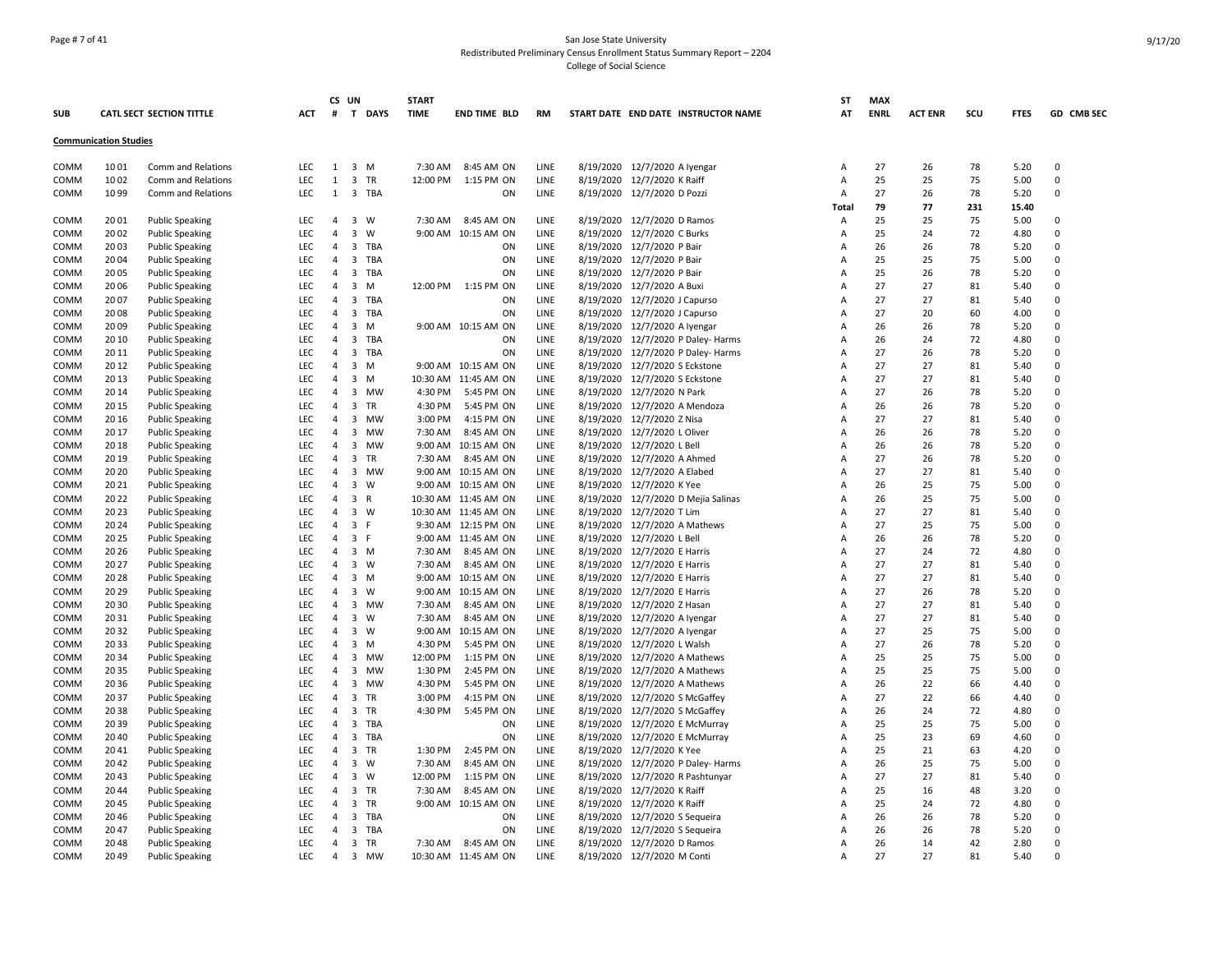## Page # 8 of 41 San Jose State University Redistributed Preliminary Census Enrollment Status Summary Report – 2204 College of Social Science

|            |        |                                |            |                | CS UN                   |          | <b>START</b> |                      |      |                                |                                     | SΤ    | <b>MAX</b>  |                |             |             |             |
|------------|--------|--------------------------------|------------|----------------|-------------------------|----------|--------------|----------------------|------|--------------------------------|-------------------------------------|-------|-------------|----------------|-------------|-------------|-------------|
| <b>SUB</b> |        | CATL SECT SECTION TITTLE       | ACT        | #              |                         | T DAYS   | <b>TIME</b>  | END TIME BLD         | RM   |                                | START DATE END DATE INSTRUCTOR NAME | AT    | <b>ENRL</b> | <b>ACT ENR</b> | scu         | <b>FTES</b> | GD CMB SEC  |
| COMM       | 20 50  | <b>Public Speaking</b>         | <b>LEC</b> | $\overline{4}$ |                         | 3 W      |              | 4:30 PM 5:45 PM ON   | LINE | 8/19/2020 12/7/2020 L Walsh    |                                     | A     | 27          | 19             | 57          | 3.80        | $\Omega$    |
| COMM       | 2051   | <b>Public Speaking</b>         | LEC        | $\overline{4}$ |                         | 3 R      | 3:00 PM      | 4:15 PM ON           | LINE |                                | 8/19/2020 12/7/2020 A Mathews       | A     | 27          | 24             | 72          | 4.80        | $\Omega$    |
| COMM       | 2052   | <b>Public Speaking</b>         | <b>LEC</b> | $\overline{4}$ | 3 <sub>1</sub>          |          |              | 10:30 AM 11:45 AM ON | LINE | 8/19/2020 12/7/2020 K Ward     |                                     | А     | 27          | 27             | 81          | 5.40        | $\mathbf 0$ |
| COMM       | 2053   | <b>Public Speaking</b>         | <b>LEC</b> | $\overline{4}$ |                         | 3 R      |              | 10:30 AM 11:45 AM ON | LINE | 8/19/2020 12/7/2020 K Ward     |                                     | Α     | 27          | 22             | 66          | 4.40        | $\Omega$    |
| COMM       | 2054   | <b>Public Speaking</b>         | LEC        | 4              | 3 T                     |          | 12:00 PM     | 1:15 PM ON           | LINE | 8/19/2020 12/7/2020 K Ward     |                                     | Α     | 27          | 27             | 81          | 5.40        | $\mathbf 0$ |
|            |        |                                |            |                |                         |          |              |                      |      |                                |                                     | Total | 1421        | 1342           | 4026        | 268.40      |             |
| COMM       | 20N 01 | Pub Sp Nonn Spks               | <b>LEC</b> | $\overline{2}$ |                         | 3 TR     | 1:30 PM      | 2:45 PM ON           | LINE |                                | 8/19/2020 12/7/2020 D Mejia Salinas | Α     | 25          | 24             | 72          | 4.80        | $\Omega$    |
| COMM       | 20N 02 | Pub Sp Nonn Spks               | LEC        | $\overline{2}$ |                         | 3 W      |              | 10:30 AM 11:45 AM ON | LINE | 8/19/2020 12/7/2020 X Tan      |                                     | Α     | 25          | 24             | 72          | 4.80        | $\mathbf 0$ |
|            |        |                                |            |                |                         |          |              |                      |      |                                |                                     | Total | 50          | 48             | 144         | 9.60        |             |
| COMM       | 2101   | Performing Culture and Society | <b>LEC</b> | 4              |                         | 3 TR     |              | 9:00 AM 10:15 AM ON  | LINE |                                | 8/19/2020 12/7/2020 S McGaffey      | Α     | 26          | 26             | 78          | 5.20        | 0           |
| COMM       | 2102   | Performing Culture and Society | LEC        |                | 3                       |          |              |                      |      |                                |                                     | X     | $\Omega$    | $\mathbf 0$    | $\mathbf 0$ | 0.00        | $\Omega$    |
|            |        |                                |            |                |                         |          |              |                      |      |                                |                                     | Total | 26          | 26             | 78          | 5.20        |             |
| COMM       | 40 01  | Argmnt/Advocacy                | SEM        | $\overline{4}$ |                         | 3 M      | 1:30 PM      | 2:45 PM ON           | LINE | 8/19/2020 12/7/2020 A Buxi     |                                     | Α     | 27          | 27             | 81          | 5.40        | $\Omega$    |
| COMM       | 40 02  | Argmnt/Advocacy                | SEM        | $\overline{4}$ |                         | 3 TR     | 7:30 AM      | 8:45 AM ON           | LINE | 8/19/2020 12/7/2020 K Johnson  |                                     | Α     | 27          | 26             | 78          | 5.20        | $\mathbf 0$ |
| COMM       | 40 03  | Argmnt/Advocacy                | SEM        | $\overline{4}$ |                         | 3 TR     |              | 9:00 AM 10:15 AM ON  | LINE | 8/19/2020 12/7/2020 K Johnson  |                                     | Α     | 27          | 27             | 81          | 5.40        | $\mathbf 0$ |
| COMM       | 40 04  | Argmnt/Advocacy                | <b>SEM</b> | $\overline{4}$ |                         | 3 TR     |              | 10:30 AM 11:45 AM ON | LINE | 8/19/2020 12/7/2020 T Lim      |                                     | A     | 26          | 26             | 78          | 5.20        | $\Omega$    |
| COMM       | 40 05  | Argmnt/Advocacy                | <b>SEM</b> | $\overline{4}$ |                         | 3 TBA    |              | ON                   | LINE | 8/19/2020 12/7/2020 S Sequeira |                                     | A     | 26          | 23             | 69          | 4.60        | $\Omega$    |
|            |        |                                | <b>SEM</b> | $\overline{4}$ |                         | 3 TBA    |              | ON                   | LINE |                                |                                     | A     | 26          | 24             | 72          | 4.80        | $\Omega$    |
| COMM       | 40 06  | Argmnt/Advocacy                |            |                |                         |          |              |                      |      | 8/19/2020 12/7/2020 S Sequeira |                                     |       |             |                |             |             |             |
| COMM       | 40 07  | Argmnt/Advocacy                | SEM        | 4              |                         | 3 TR     | 7:30 AM      | 8:45 AM ON           | LINE | 8/19/2020 12/7/2020 K Yee      |                                     | Α     | 27          | 27             | 81          | 5.40        | $\mathbf 0$ |
| COMM       | 4008   | Argmnt/Advocacy                | <b>SEM</b> | 4              |                         | 3 MW     | 12:00 PM     | 1:15 PM ON           | LINE | 8/19/2020 12/7/2020 E Harris   |                                     | Α     | 27          | 26             | 78          | 5.20        | $\Omega$    |
|            |        |                                |            |                |                         |          |              |                      |      |                                |                                     | Total | 213         | 206            | 618         | 41.20       |             |
| COMM       | 4101   | <b>Crit Dec Making</b>         | <b>SEM</b> | $\overline{4}$ | $\overline{\mathbf{3}}$ | - F      |              | 9:30 AM 12:15 PM ON  | LINE |                                | 8/19/2020 12/7/2020 M McKnight      | Α     | 25          | 25             | 75          | 5.00        | $\Omega$    |
| COMM       | 4180   | <b>Crit Dec Making</b>         | <b>SEM</b> | $\overline{4}$ | $\overline{3}$          | TBA      |              | ON                   | LINE | 8/19/2020 12/7/2020 F Gidney   |                                     | A     | 25          | 25             | 75          | 5.00        | $\Omega$    |
| COMM       | 4181   | <b>Crit Dec Making</b>         | SEM        | $\overline{4}$ | $\overline{\mathbf{3}}$ | TBA      |              | ON                   | LINE |                                | 8/19/2020 12/7/2020 D Mejia Salinas | Α     | 25          | 25             | 75          | 5.00        | $\mathbf 0$ |
| COMM       | 4183   | <b>Crit Dec Making</b>         | SEM        | $\overline{4}$ | $\overline{\mathbf{3}}$ | TBA      |              | ON                   | LINE | 8/19/2020 12/7/2020 K Werking  |                                     | Α     | 25          | 25             | 75          | 5.00        | $\Omega$    |
| COMM       | 4199   | <b>Crit Dec Making</b>         | SEM        | $\overline{4}$ |                         | 3 TBA    |              | ON                   | LINE | 8/19/2020 12/7/2020 D Pozzi    |                                     | Α     | 25          | 25             | 75          | 5.00        | $\mathbf 0$ |
|            |        |                                |            |                |                         |          |              |                      |      |                                |                                     | Total | 125         | 125            | 375         | 25.00       |             |
| COMM       | 45 80  | Media and Culture              | <b>LEC</b> | $\overline{4}$ |                         | 3 TBA    |              | ON                   | LINE | 8/19/2020 12/7/2020 G Firenzi  |                                     | Α     | 25          | 25             | 75          | 5.00        | $\Omega$    |
| COMM       | 4581   | Media and Culture              | LEC        | 4              |                         | 3 TBA    |              | ON                   | LINE | 8/19/2020 12/7/2020 S Sequeira |                                     | Α     | 25          | 24             | 72          | 4.80        | $\Omega$    |
| COMM       | 4582   | Media and Culture              | <b>LEC</b> | 4              | $\overline{\mathbf{3}}$ | TBA      |              | ON                   | LINE | 8/19/2020 12/7/2020 D Pozzi    |                                     | Α     | 25          | 24             | 72          | 4.80        | 0           |
|            |        |                                |            |                |                         |          |              |                      |      |                                |                                     | Total | 75          | 73             | 219         | 14.60       |             |
| COMM       | 74Q 01 | Fund Intrcult Comm             | <b>SEM</b> | 5              |                         | 3 M      | 3:00 PM      | 4:15 PM ON           | LINE | 8/19/2020 12/7/2020            |                                     | Α     | 21          | 21             | 63          | 4.20        | $\Omega$    |
| COMM       | 74Q02  | Fund Intrcult Comm             | <b>SEM</b> | 5              |                         | 3 R      | 12:00 PM     | 1:15 PM ON           | LINE | 8/19/2020 12/7/2020 K Ward     |                                     | Α     | 21          | 20             | 60          | 4.00        | $\Omega$    |
|            |        |                                |            |                |                         |          |              |                      |      |                                |                                     | Total | 42          | 41             | 123         | 8.20        |             |
| COMM       | 8001   | <b>Communication Workshop</b>  | ACT        | 12             |                         | 1 TBA    |              | ON                   | LINE | 8/19/2020 12/7/2020 P Bair     |                                     | Α     | 45          | 45             | 45          | 3.00        | $\mathbf 0$ |
| COMM       | 8002   | <b>Communication Workshop</b>  | ACT        |                |                         | 12 1 TBA |              | ON                   | LINE | 8/19/2020 12/7/2020 R Cnudde   |                                     | A     | 45          | 44             | 44          | 2.93        | $\mathbf 0$ |
| COMM       | 8003   | <b>Communication Workshop</b>  | ACT        | 12             | $\overline{1}$          | TBA      |              | ON                   | LINE |                                | 8/19/2020 12/7/2020 S McGaffey      | Α     | 45          | 45             | 45          | 3.00        | $\Omega$    |
| COMM       | 8004   | <b>Communication Workshop</b>  | <b>ACT</b> |                |                         | 12 1 TBA |              | ON                   | LINE |                                | 8/19/2020 12/7/2020 S McGaffey      | A     | 45          | 43             | 43          | 2.87        | $\Omega$    |
| COMM       | 8005   | <b>Communication Workshop</b>  | <b>ACT</b> |                | $\mathbf{1}$            |          |              |                      |      |                                |                                     | X     | $\Omega$    | $\Omega$       | $\Omega$    | 0.00        | $\Omega$    |
| COMM       | 8006   | <b>Communication Workshop</b>  | ACT        |                | $\mathbf{1}$            |          |              |                      |      |                                |                                     | X     | $\Omega$    | $\mathbf 0$    | $\Omega$    | 0.00        | $\mathbf 0$ |
| COMM       | 8007   | <b>Communication Workshop</b>  | ACT        | 12 1           |                         | TBA      |              | ON                   | LINE |                                | 8/19/2020 12/7/2020 M McKnight      | Α     | 45          | 32             | 32          | 2.13        | $\mathbf 0$ |
| COMM       | 8008   | <b>Communication Workshop</b>  | <b>ACT</b> |                |                         | 12 1 TBA |              | ON                   | LINE |                                | 8/19/2020 12/7/2020 M McKnight      | Α     | 45          | 9              | 9           | 0.60        | $\mathbf 0$ |
|            |        |                                |            |                |                         |          |              |                      |      |                                |                                     | Total | 270         | 218            | 218         | 14.53       |             |
| COMM       | 80A 80 | Success Online                 | <b>LEC</b> | $\overline{2}$ | 1                       | TBA      |              | ON                   | LINE | 8/19/2020 12/7/2020 R Cnudde   |                                     | Α     | 40          | 27             | 27          | 1.80        | $\Omega$    |
|            | 80A 81 |                                | <b>LEC</b> | $\overline{2}$ | 1                       | TBA      |              | ON                   | LINE | 8/19/2020 12/7/2020 R Cnudde   |                                     |       | 40          | 32             | 32          | 2.13        | $\mathbf 0$ |
| COMM       |        | Success Online                 |            |                |                         |          |              |                      |      |                                |                                     | Α     |             |                |             |             | 0           |
| COMM       | 80A 82 | Success Online                 | <b>LEC</b> |                |                         | 2 1 TBA  |              | ON                   | LINE | 8/19/2020 12/7/2020 K Momary   |                                     | Α     | 40          | 30             | 30          | 2.00        | $\Omega$    |
| COMM       | 80A 83 | <b>Success Online</b>          | <b>LEC</b> |                |                         | 2 1 TBA  |              | ON                   | LINE | 8/19/2020 12/7/2020 K Momary   |                                     | A     | 40          | 26             | 26          | 1.73        |             |
|            |        |                                |            |                |                         |          |              |                      |      |                                |                                     | Total | 160         | 115            | 115         | 7.67        |             |
| COMM       | 91A01  | Foren Act Debate               | SUP        | 36             |                         | 1 TBA    |              | ON                   | LINE | 8/19/2020 12/7/2020 T Lim      |                                     | Α     | 45          | 6              | 6           | 0.40        | $\Omega$    |
|            |        |                                |            |                |                         |          |              |                      |      |                                |                                     | Total | 45          | 6              | 6           | 0.40        |             |
| COMM       | 91J01  | <b>Judge Training</b>          | ACT        | 12             | 1                       | TBA      |              | ON                   | LINE | 8/19/2020 12/7/2020 S Laczko   |                                     | Α     | 45          | 38             | 38          | 2.53        | 0           |
| COMM       | 91J 02 | <b>Judge Training</b>          | ACT        | 12             |                         | 1 TBA    |              | ON                   | LINE | 8/19/2020 12/7/2020 S Laczko   |                                     | Α     | 30          | 2              | 2           | 0.13        | $\mathbf 0$ |
|            |        |                                |            |                |                         |          |              |                      |      |                                |                                     | Total | 75          | 40             | 40          | 2.67        |             |
| COMM       |        | 100W 01 Writing Workshop       | <b>SEM</b> | $\overline{4}$ |                         | 3 TBA    |              | ON                   | LINE | 8/19/2020 12/7/2020 J Biagini  |                                     | A     | 25          | 24             | 72          | 4.80        | $\Omega$    |
| COMM       |        | 100W 02 Writing Workshop       | SEM        |                |                         | 4 3 TBA  |              | ON                   | LINE | 8/19/2020 12/7/2020 J Biagini  |                                     | А     | 25          | 25             | 75          | 5.00        | $\Omega$    |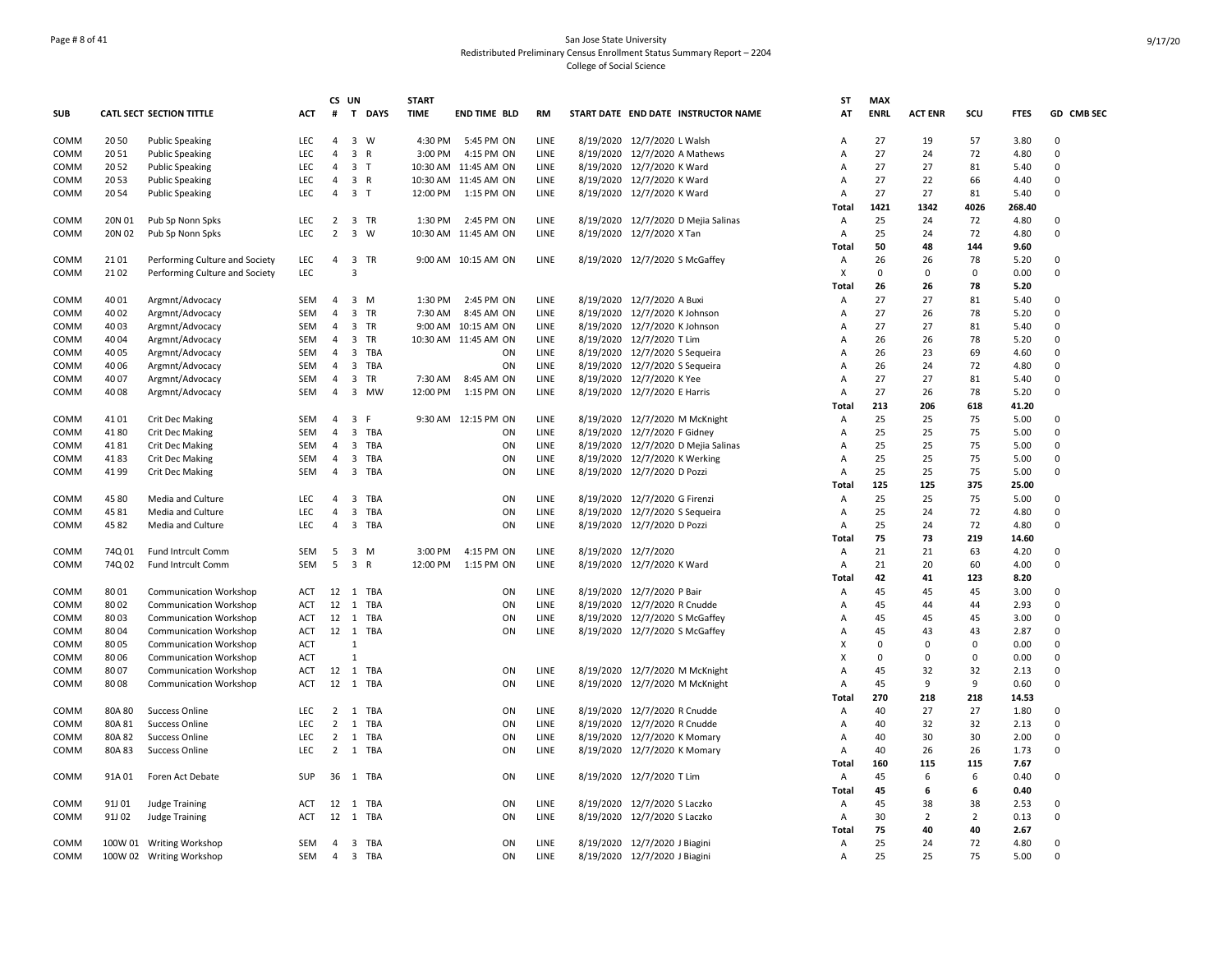## Page # 9 of 41 San Jose State University Redistributed Preliminary Census Enrollment Status Summary Report – 2204 College of Social Science

|            |         |                           |            | CS UN                   |                         |             | <b>START</b> |                      |      |                                     | SΤ    | <b>MAX</b>  |                |      |             |            |
|------------|---------|---------------------------|------------|-------------------------|-------------------------|-------------|--------------|----------------------|------|-------------------------------------|-------|-------------|----------------|------|-------------|------------|
| <b>SUB</b> |         | CATL SECT SECTION TITTLE  | ACT        | #                       | T                       | <b>DAYS</b> | <b>TIME</b>  | <b>END TIME BLD</b>  | RM   | START DATE END DATE INSTRUCTOR NAME | AT    | <b>ENRL</b> | <b>ACT ENR</b> | scu  | <b>FTES</b> | GD CMB SEC |
| COMM       |         | 100W 03 Writing Workshop  | <b>SEM</b> | $\overline{4}$          | 3 TBA                   |             |              | ON                   | LINE | 8/19/2020 12/7/2020 D Galan         | А     | 25          | 26             | 78   | 5.20        | $\Omega$   |
| COMM       |         | 100W 04 Writing Workshop  | <b>SEM</b> | $\overline{4}$          | 3 TBA                   |             |              | ON                   | LINE | 8/19/2020 12/7/2020 J Lacrampe      | A     | 25          | 26             | 78   | 5.20        | $\Omega$   |
| COMM       |         | 100W 05 Writing Workshop  | SEM        | $\overline{4}$          | 3 TBA                   |             |              | ON                   | LINE | 8/19/2020 12/7/2020 J Lacrampe      | A     | 25          | 26             | 78   | 5.20        | $\Omega$   |
| COMM       |         | 100W 06 Writing Workshop  | SEM        |                         | 4 3 W                   |             | 3:00 PM      | 4:15 PM ON           | LINE | 8/19/2020 12/7/2020 B Garcia        | Α     | 25          | 25             | 75   | 5.00        | $\Omega$   |
| COMM       |         | 100W 07 Writing Workshop  | <b>SEM</b> | $\overline{4}$          | $\overline{\mathbf{3}}$ | W           | 4:30 PM      | 5:45 PM ON           | LINE | 8/19/2020 12/7/2020 R Pashtunyar    | A     | 25          | 25             | 75   | 5.00        | $\Omega$   |
| COMM       |         | 100W 08 Writing Workshop  | SEM        | $\overline{4}$          | 3 TBA                   |             |              | ON                   | LINE | 8/19/2020 12/7/2020 R Pashtunyar    | A     | 25          | 25             | 75   | 5.00        | $\Omega$   |
| COMM       |         | 100W 09 Writing Workshop  | SEM        | $\overline{4}$          | 3 TBA                   |             |              | ON                   | LINE | 8/19/2020 12/7/2020 R Pashtunyar    | A     | 25          | 25             | 75   | 5.00        | $\Omega$   |
| COMM       |         | 100W 10 Writing Workshop  | <b>SEM</b> | $\overline{4}$          | 3 MW                    |             |              | 10:30 AM 11:45 AM ON | LINE | 8/19/2020 12/7/2020 M Peck          | А     | 25          | 25             | 75   | 5.00        | $\Omega$   |
| COMM       |         | 100W 11 Writing Workshop  | SEM        | $\overline{4}$          | 3 MW                    |             | 12:00 PM     | 1:15 PM ON           | LINE | 8/19/2020 12/7/2020 M Peck          | A     | 25          | 25             | 75   | 5.00        | $\Omega$   |
| COMM       |         | 100W 12 Writing Workshop  | SEM        | $\overline{4}$          | 3 <sub>T</sub>          |             | 12:00 PM     | 1:15 PM ON           | LINE | 8/19/2020 12/7/2020 L Rogers        | A     | 25          | 25             | 75   | 5.00        | $\Omega$   |
| COMM       |         | 100W 13 Writing Workshop  | <b>SEM</b> |                         | 4 3 T                   |             | 3:00 PM      | 4:15 PM ON           | LINE | 8/19/2020 12/7/2020 L Rogers        | A     | 25          | 26             | 78   | 5.20        | $\Omega$   |
| COMM       |         | 100W 14 Writing Workshop  | SEM        | 4                       | 3 T                     |             |              | 10:30 AM 11:45 AM ON | LINE | 8/19/2020 12/7/2020 L Rogers        | Α     | 25          | 25             | 75   | 5.00        | $\Omega$   |
| COMM       |         | 100W 15 Writing Workshop  | SEM        | $\overline{4}$          | 3 <sub>1</sub>          |             | 6:00 PM      | 8:45 PM ON           | LINE | 8/19/2020 12/7/2020 J Lacrampe      | A     | 25          | 25             | 75   | 5.00        | $\Omega$   |
| COMM       |         | 100W 16 Writing Workshop  | SEM        | $\overline{4}$          | 3 W                     |             | 6:00 PM      | 8:45 PM ON           | LINE | 8/19/2020 12/7/2020 J Lacrampe      | A     | 25          | 24             | 72   | 4.80        | $\Omega$   |
| COMM       |         | 100W 17 Writing Workshop  | <b>SEM</b> |                         | 4 3 TR                  |             | 12:00 PM     | 1:15 PM ON           | LINE | 8/19/2020 12/7/2020 K Yee           | A     | 25          | 25             | 75   | 5.00        | $\Omega$   |
| COMM       |         | 100W 80 Writing Workshop  | SEM        | $\overline{4}$          | 3 TBA                   |             |              | ON                   | LINE | 8/19/2020 12/7/2020 C Burks         | A     | 25          | 25             | 75   | 5.00        | $\Omega$   |
| COMM       |         | 100W 81 Writing Workshop  | SEM        | $\overline{4}$          | 3 TBA                   |             |              | ON                   | LINE | 8/19/2020 12/7/2020 C Burks         | A     | 25          | 25             | 75   | 5.00        | $\Omega$   |
| COMM       |         | 100W 82 Writing Workshop  | SEM        |                         | 4 3 TBA                 |             |              | ON                   | LINE | 8/19/2020 12/7/2020 K McConnell     | Α     | 25          | 25             | 75   | 5.00        | $\Omega$   |
| COMM       |         | 100W 83 Writing Workshop  | SEM        | $\overline{4}$          | 3 TBA                   |             |              | ON                   | LINE | 8/19/2020 12/7/2020 B Garcia        | A     | 25          | 25             | 75   | 5.00        | $\Omega$   |
| COMM       |         | 100W 84 Writing Workshop  | <b>SEM</b> | $\overline{4}$          | 3 TBA                   |             |              | ON                   | LINE | 8/19/2020 12/7/2020 K Cannava       | A     | 25          | 25             | 75   | 5.00        | $\Omega$   |
| COMM       |         | 100W 85 Writing Workshop  | SEM        | $\overline{4}$          | 3 TBA                   |             |              | ON                   | LINE | 8/19/2020 12/7/2020 K McConnell     | A     | 25          | 25             | 75   | 5.00        | $\Omega$   |
|            |         |                           |            |                         |                         |             |              |                      |      |                                     | Total | 575         | 577            | 1731 | 115.40      |            |
| COMM       | 101C 01 | <b>Theorizing Comm</b>    | <b>LEC</b> | $\overline{\mathbf{3}}$ | $\overline{4}$          | TBA         |              | ON                   | LINE | 8/19/2020 12/7/2020 K Cannava       | A     | 25          | 24             | 96   | 6.40        | $\Omega$   |
| COMM       | 101C02  | <b>Theorizing Comm</b>    | <b>LEC</b> | $\overline{\mathbf{3}}$ | $\overline{4}$          | TBA         |              | ON                   | LINE | 8/19/2020 12/7/2020 K Cannava       | Α     | 25          | 25             | 100  | 6.67        | $\Omega$   |
| COMM       | 101C03  | <b>Theorizing Comm</b>    | <b>LEC</b> | $\overline{\mathbf{3}}$ | $\overline{4}$          | M           |              | 12:00 PM 1:15 PM ON  | LINE | 8/19/2020 12/7/2020 K Williams      | A     | 25          | 26             | 104  | 6.93        | $\Omega$   |
| COMM       | 101C04  | <b>Theorizing Comm</b>    | LEC        | $\overline{3}$          | 4 TR                    |             | 4:30 PM      | 5:45 PM ON           | LINE | 8/19/2020 12/7/2020 N Yeboah        | Α     | 25          | 25             | 100  | 6.67        | $\Omega$   |
| COMM       | 101C 80 | <b>Theorizing Comm</b>    | <b>LEC</b> | 3                       | 4                       | TBA         |              | ON                   | LINE | 8/19/2020 12/7/2020 M Byrd          | Α     | 25          | 28             | 112  | 7.47        | $\Omega$   |
| COMM       | 101C 81 | <b>Theorizing Comm</b>    | <b>LEC</b> | 3                       | 4                       | TBA         |              | ON                   | LINE | 8/19/2020 12/7/2020 J Morrison      | A     | 25          | 25             | 100  | 6.67        | $\Omega$   |
| COMM       | 101C82  | Theorizing Comm           | <b>LEC</b> | 3                       | $\overline{4}$          | TBA         |              | ON                   | LINE | 8/19/2020 12/7/2020 J Morrison      | A     | 25          | 25             | 100  | 6.67        | $\Omega$   |
| COMM       | 101C83  | <b>Theorizing Comm</b>    | <b>LEC</b> | 3                       | $\overline{4}$          | TBA         |              | ON                   | LINE | 8/19/2020 12/7/2020 M Sunseri       | A     | 25          | 25             | 100  | 6.67        | $\Omega$   |
| COMM       | 101C 84 | <b>Theorizing Comm</b>    | LEC        | $\overline{\mathbf{3}}$ | 4 TBA                   |             |              | ON                   | LINE | 8/19/2020 12/7/2020 M Sunseri       | Α     | 25          | 25             | 100  | 6.67        | $\Omega$   |
|            |         |                           |            |                         |                         |             |              |                      |      |                                     | Total | 225         | 228            | 912  | 60.80       |            |
| COMM       | 105P80  | Comm Self & Soc           | SEM        | 3                       | 4 TBA                   |             |              | ON                   | LINE | 8/19/2020 12/7/2020 C Perez         | Α     | 25          | 25             | 100  | 6.67        | $\Omega$   |
|            |         |                           |            |                         |                         |             |              |                      |      |                                     | Total | 25          | 25             | 100  | 6.67        |            |
| COMM       | 110F01  | Interpersonal Comm        | SEM        | 3                       | $\overline{a}$          | TBA         |              | ON                   | LINE | 8/19/2020 12/7/2020 X Tan           | Α     | 25          | 25             | 100  | 6.73        | 1          |
| COMM       | 110F02  | Interpersonal Comm        | <b>SEM</b> | $\overline{\mathbf{3}}$ | 4                       | TBA         |              | ON                   | LINE | 8/19/2020 12/7/2020 X Tan           | A     | 25          | 25             | 100  | 6.67        | $\Omega$   |
| COMM       | 110F 80 | <b>Interpersonal Comm</b> | SEM        | 3                       | 4                       | TBA         |              | ON                   | LINE | 8/19/2020 12/7/2020 K Werking       | Α     | 25          | 23             | 92   | 6.13        | $\Omega$   |
| COMM       | 110F81  | Interpersonal Comm        | SEM        | $\overline{\mathbf{3}}$ | 4 TBA                   |             |              | ON                   | LINE | 8/19/2020 12/7/2020 M Byrd          | A     | 25          | 27             | 108  | 7.20        | $\Omega$   |
|            |         |                           |            |                         |                         |             |              |                      |      |                                     | Total | 100         | 100            | 400  | 26.73       |            |
| COMM       | 111P80  | Interviewing              | <b>LEC</b> | $\overline{3}$          | 4 TBA                   |             |              | ON                   | LINE | 8/19/2020 12/7/2020 G Firenzi       | Α     | 25          | 24             | 96   | 6.40        | $\Omega$   |
|            |         |                           |            |                         |                         |             |              |                      |      |                                     | Total | 25          | 24             | 96   | 6.40        |            |
| COMM       | 114P 01 | Bus & Prof Spking         | <b>LEC</b> | 3                       | 4 M                     |             |              | 7:30 AM 8:45 AM ON   | LINE | 8/19/2020 12/7/2020 K Williams      | Α     | 25          | 25             | 100  | 6.67        | $\Omega$   |
|            |         |                           |            |                         |                         |             |              |                      |      |                                     | Total | 25          | 25             | 100  | 6.67        |            |
| COMM       | 115P 01 | Comm and Conflict         | LEC        | 3                       | 4                       | TBA         |              | ON                   | LINE | 8/19/2020 12/7/2020 S Spano         | Α     | 25          | 26             | 104  | 6.93        | $\Omega$   |
| COMM       | 115P 80 | Comm and Conflict         | <b>LEC</b> | $\overline{3}$          | 4 TBA                   |             |              | ON                   | LINE | 8/19/2020 12/7/2020 C Perez         | A     | 25          | 24             | 96   | 6.40        | $\Omega$   |
|            |         |                           |            |                         |                         |             |              |                      |      |                                     | Total | 50          | 50             | 200  | 13.33       |            |
| COMM       | 116P 01 | Mediation                 | <b>LEC</b> | $\overline{\mathbf{3}}$ | 4 T                     |             | 4:30 PM      | 5:45 PM ON           | LINE | 8/19/2020 12/7/2020 N Coburn-Palo   | Α     | 25          | 24             | 96   | 6.40        | $\Omega$   |
|            |         |                           |            |                         |                         |             |              |                      |      |                                     | Total | 25          | 24             | 96   | 6.40        |            |
| COMM       | 117F 80 | Play & Games              | <b>LEC</b> | 3                       | 4 TBA                   |             |              | ON                   | LINE | 8/19/2020 12/7/2020 S Coopman       | Α     | 25          | 24             | 96   | 6.40        | $\Omega$   |
|            |         |                           |            |                         |                         |             |              |                      |      |                                     | Total | 25          | 24             | 96   | 6.40        |            |
| COMM       | 119180  | <b>Researching Games</b>  | LEC        | 3                       | 4 TBA                   |             |              | ON                   | LINE | 8/19/2020 12/7/2020 S Coopman       | Α     | 25          | 29             | 116  | 7.73        | 0          |
|            |         |                           |            |                         |                         |             |              |                      |      |                                     | Total | 25          | 29             | 116  | 7.73        |            |
| COMM       | 120P 80 | Pers & Pres Skills        | <b>LEC</b> | 3                       | 4 TBA                   |             |              | ON                   | LINE | 8/19/2020 12/7/2020 N Coburn-Palo   | Α     | 25          | 27             | 108  | 7.27        |            |
|            |         |                           |            |                         |                         |             |              |                      |      |                                     | Total | 25          | 27             | 108  | 7.27        |            |
| COMM       |         | 121P 01 Perf as Practice  | LEC        | $\overline{\mathbf{3}}$ | 4 W                     |             | 6:00 PM      | 8:45 PM ON           | LINE | 8/19/2020 12/7/2020 L Hatton        | Α     | 25          | 24             | 96   | 6.40        | $\Omega$   |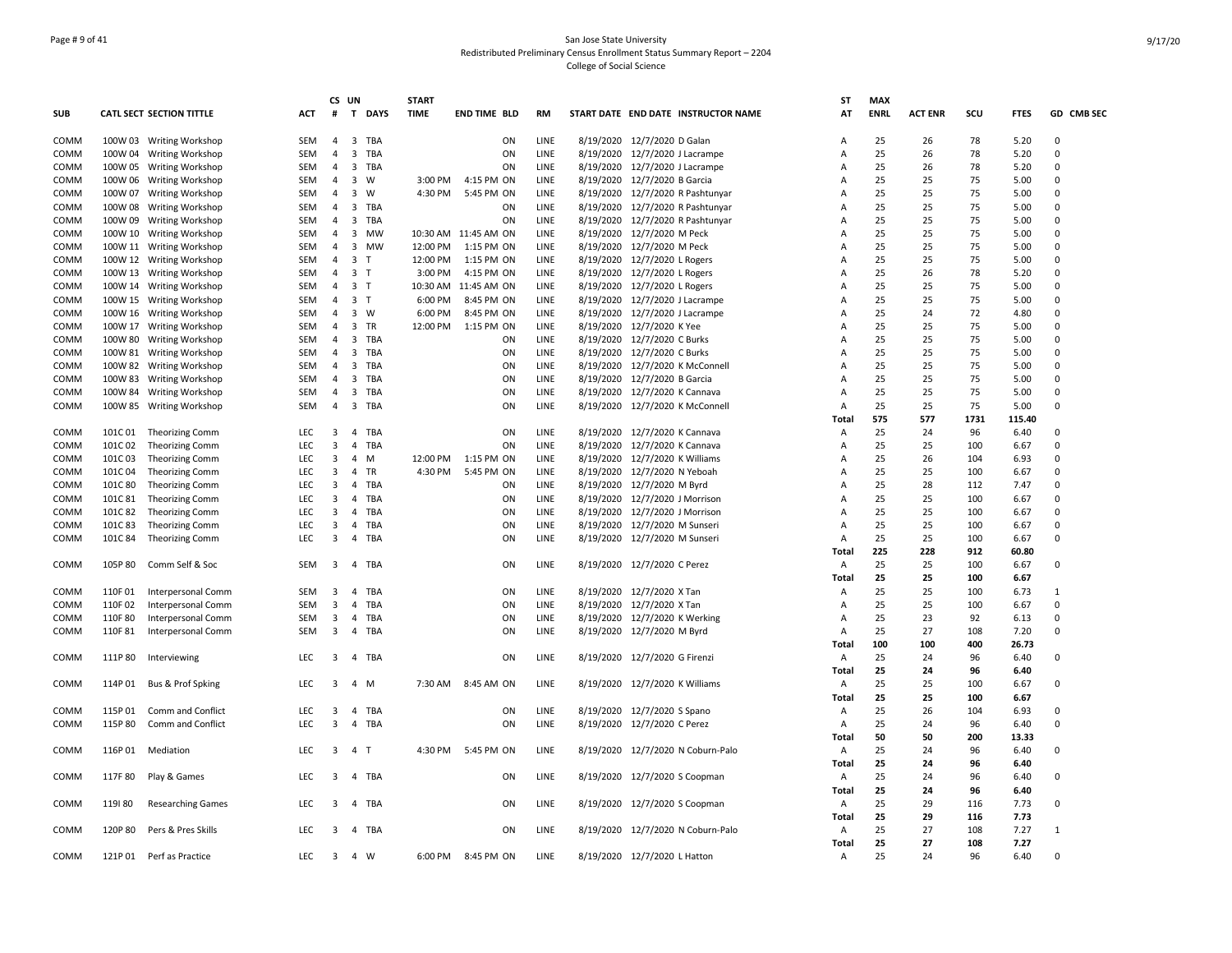## Page # 10 of 41 San Jose State University Redistributed Preliminary Census Enrollment Status Summary Report – 2204 College of Social Science

|                   |                  |                                                            |                          |                                  | CS UN          |                | <b>START</b>       |                          |              |                     |                                                              | ST                             | <b>MAX</b>                   |                      |                              |               |                                       |  |
|-------------------|------------------|------------------------------------------------------------|--------------------------|----------------------------------|----------------|----------------|--------------------|--------------------------|--------------|---------------------|--------------------------------------------------------------|--------------------------------|------------------------------|----------------------|------------------------------|---------------|---------------------------------------|--|
| <b>SUB</b>        |                  | CATL SECT SECTION TITTLE                                   | ACT                      | #                                |                | T DAYS         | <b>TIME</b>        | <b>END TIME BLD</b>      | RM           |                     | START DATE END DATE INSTRUCTOR NAME                          | AT                             | <b>ENRL</b>                  | <b>ACT ENR</b>       | scu                          | <b>FTES</b>   | GD CMB SEC                            |  |
|                   |                  |                                                            |                          |                                  |                |                |                    |                          |              |                     |                                                              | <b>Total</b>                   | 25                           | 24                   | 96                           | 6.40          |                                       |  |
| COMM              | 123101           | Performance Ethno                                          | SEM                      | $\overline{\mathbf{3}}$          |                | 4 TR           |                    | 1:30 PM 2:45 PM ON       | LINE         |                     | 8/19/2020 12/7/2020 N Yeboah                                 | Α                              | 25                           | 23                   | 92                           | 6.13          | $\Omega$<br>$\Omega$                  |  |
| COMM              | 123102           | Performance Ethno                                          | SEM                      | $\overline{3}$                   |                | 4 TBA          |                    | ON                       | LINE         | 8/19/2020 12/7/2020 |                                                              | Α<br>Total                     | 25<br>50                     | 26<br>49             | 104<br>196                   | 6.93<br>13.07 |                                       |  |
| COMM              | 124P 01          | Comm Training & Dev                                        | <b>LEC</b>               | 3                                |                | 4 M            |                    | 9:00 AM 10:15 AM ON      | LINE         |                     | 8/19/2020 12/7/2020 K Williams                               | A                              | 25                           | 24                   | 96                           | 6.40          | 0                                     |  |
|                   |                  |                                                            |                          |                                  |                |                |                    |                          |              |                     |                                                              | <b>Total</b>                   | 25                           | 24                   | 96                           | 6.40          |                                       |  |
| COMM              |                  | 125P 01 Ensemble Perf                                      | LEC                      |                                  | $\overline{4}$ |                |                    |                          |              |                     |                                                              | X                              | $\Omega$                     | $\Omega$             | $\Omega$                     | 0.00          | $\Omega$                              |  |
|                   |                  |                                                            |                          |                                  |                |                |                    |                          |              |                     |                                                              | <b>Total</b>                   | 0                            | $\Omega$             | $\Omega$                     | 0.00          |                                       |  |
| COMM              | 130F 80          | Activism/Action                                            | LEC                      | $\overline{\mathbf{3}}$          |                | 4 TBA          |                    | ON                       | LINE         |                     | 8/19/2020 12/7/2020 T Coopman                                | Α                              | 25                           | 25                   | 100                          | 6.67          | $\Omega$                              |  |
|                   |                  |                                                            |                          |                                  |                |                |                    |                          |              |                     |                                                              | <b>Total</b>                   | 25                           | 25                   | 100                          | 6.67          |                                       |  |
| COMM              | 131P80           | New/You Media                                              | LEC.                     | $\overline{a}$                   |                | 4 TBA          |                    | ON                       | LINE         |                     | 8/19/2020 12/7/2020 C Perez                                  | A                              | 25                           | 25                   | 100                          | 6.67          | 0                                     |  |
|                   |                  |                                                            |                          |                                  |                |                |                    |                          |              |                     |                                                              | <b>Total</b>                   | 25                           | 25                   | 100                          | 6.67          |                                       |  |
| COMM              | 133F80           | <b>Ethical Prob Comm</b>                                   | <b>LEC</b>               | 3                                |                | 4 TBA          |                    | ON                       | LINE         |                     | 8/19/2020 12/7/2020 S Hinerman                               | $\overline{A}$<br><b>Total</b> | 25<br>25                     | 25<br>25             | 100<br>100                   | 6.67<br>6.67  | $\Omega$                              |  |
| COMM              | 140P 01          | Argument & Debate                                          | <b>LEC</b>               | $\overline{3}$                   |                | 4 TBA          |                    | ON                       | LINE         |                     | 8/19/2020 12/7/2020 S Laczko                                 | Α                              | 25                           | 24                   | 96                           | 6.40          | $\mathbf 0$                           |  |
| COMM              | 140P 02          | Argument & Debate                                          | LEC                      | $\overline{3}$                   |                | 4 TR           | 1:30 PM            | 2:45 PM ON               | LINE         |                     | 8/19/2020 12/7/2020 T Lim                                    | A                              | 25                           | 25                   | 100                          | 6.67          | $\Omega$                              |  |
|                   |                  |                                                            |                          |                                  |                |                |                    |                          |              |                     |                                                              | Total                          | 50                           | 49                   | 196                          | 13.07         |                                       |  |
| COMM              | 141P 01          | Small Group Comm                                           | <b>LEC</b>               | $\overline{\mathbf{3}}$          | 4 T            |                | 6:00 PM            | 8:45 PM ON               | LINE         |                     | 8/19/2020 12/7/2020 D Galan                                  | A                              | 25                           | 23                   | 92                           | 6.13          | 0                                     |  |
|                   |                  |                                                            |                          |                                  |                |                |                    |                          |              |                     |                                                              | <b>Total</b>                   | 25                           | 23                   | 92                           | 6.13          |                                       |  |
| COMM              | 144F 01          | Org Comm                                                   | <b>LEC</b>               | 3                                |                | 4 MW           |                    | 10:30 AM 11:45 AM ON     | LINE         |                     | 8/19/2020 12/7/2020 F Varona                                 | $\overline{A}$                 | 25                           | 25                   | 100                          | 6.73          | $\mathbf{1}$                          |  |
|                   |                  |                                                            |                          |                                  |                |                |                    |                          |              |                     |                                                              | <b>Total</b>                   | 25                           | 25                   | 100                          | 6.73          |                                       |  |
| COMM              | 145180           | <b>Rhet Criticism</b>                                      | LEC.                     | $\overline{\mathbf{3}}$          |                | 4 TBA          |                    | ON                       | LINE         |                     | 8/19/2020 12/7/2020 G Firenzi                                | Α                              | 25                           | 25                   | 100                          | 6.67          | 0                                     |  |
|                   |                  |                                                            |                          |                                  |                |                |                    |                          |              |                     |                                                              | Total                          | 25                           | 25                   | 100                          | 6.67          |                                       |  |
| COMM              | 147P 80          | Arg & Pers Crts Law                                        | <b>LEC</b>               | 3                                |                | 4 TBA          |                    | ON                       | LINE         |                     | 8/19/2020 12/7/2020 G Firenzi                                | A<br>Total                     | 25<br>25                     | 24<br>24             | 96<br>96                     | 6.40<br>6.40  | 0                                     |  |
| COMM              | 149F 80          | <b>Rhet Public Life</b>                                    | LEC                      | 3                                | $\overline{4}$ | TBA            |                    | ON                       | LINE         |                     | 8/19/2020 12/7/2020 A Wood                                   | $\overline{A}$                 | 25                           | 23                   | 92                           | 6.13          | $\Omega$                              |  |
| COMM              | 149F 81          | <b>Rhet Public Life</b>                                    | LEC                      |                                  | 4              |                |                    |                          |              |                     |                                                              | X                              | 0                            | $\Omega$             | $\Omega$                     | 0.00          | $\Omega$                              |  |
|                   |                  |                                                            |                          |                                  |                |                |                    |                          |              |                     |                                                              | <b>Total</b>                   | 25                           | 23                   | 92                           | 6.13          |                                       |  |
| COMM              | 150101           | Org Com Inquiry                                            | LEC                      | $\overline{\mathbf{3}}$          |                | 4 MW           |                    | 12:00 PM 1:15 PM ON      | LINE         |                     | 8/19/2020 12/7/2020 F Varona                                 | Α                              | 25                           | 25                   | 100                          | 6.67          | 0                                     |  |
|                   |                  |                                                            |                          |                                  |                |                |                    |                          |              |                     |                                                              | <b>Total</b>                   | 25                           | 25                   | 100                          | 6.67          |                                       |  |
| COMM              | 151101           | New Media/Methods                                          | <b>LEC</b>               | $\overline{4}$                   |                | 4 R            | 6:00 PM            | 7:15 PM ON               | LINE         |                     | 8/19/2020 12/7/2020 M Holopainen                             | Α                              | 25                           | 26                   | 104                          | 6.93          | 0                                     |  |
| COMM              | 151180           | New Media/Methods                                          | <b>LEC</b>               | $\overline{4}$                   |                | 4 TBA          |                    | ON                       | LINE         |                     | 8/19/2020 12/7/2020 T Coopman                                | Α                              | 25                           | 25                   | 100                          | 6.67          | $\Omega$                              |  |
|                   |                  |                                                            |                          |                                  |                |                |                    |                          |              |                     |                                                              | <b>Total</b>                   | 50                           | 51                   | 204                          | 13.60         |                                       |  |
| COMM<br>COMM      | 155101<br>155102 | Quantitative Comm<br>Quantitative Comm                     | <b>LEC</b><br>LEC        | $\overline{3}$<br>$\overline{3}$ |                | 4 TBA<br>4 TBA |                    | ON<br>ON                 | LINE<br>LINE |                     | 8/19/2020 12/7/2020 L Gomez<br>8/19/2020 12/7/2020 L Gomez   | Α<br>A                         | 25<br>25                     | 25<br>25             | 100<br>100                   | 6.67<br>6.67  | $\Omega$<br>$\Omega$                  |  |
| COMM              | 155I80           | Quantitative Comm                                          | <b>LEC</b>               | 3                                |                | 4 TBA          |                    | ON                       | LINE         |                     | 8/19/2020 12/7/2020 G Gao                                    | Α                              | 25                           | 21                   | 84                           | 5.60          | $\Omega$                              |  |
| COMM              | 155181           | Quantitative Comm                                          | <b>LEC</b>               | 3                                |                | 4 TBA          |                    | ON                       | LINE         |                     | 8/19/2020 12/7/2020 G Gao                                    | A                              | 25                           | 22                   | 88                           | 5.87          | $\Omega$                              |  |
|                   |                  |                                                            |                          |                                  |                |                |                    |                          |              |                     |                                                              | Total                          | 100                          | 93                   | 372                          | 24.80         |                                       |  |
| COMM              | 156101           | Observe/Interview                                          | <b>LEC</b>               | 3                                | 4 T            |                |                    | 10:30 AM 11:45 AM ON     | LINE         |                     | 8/19/2020 12/7/2020 M Haverfield                             | Α                              | 25                           | 25                   | 100                          | 6.67          | $\Omega$                              |  |
| COMM              | 156180           | Observe/Interview                                          | LEC                      | $\overline{3}$                   |                | 4 TBA          |                    | ON                       | LINE         |                     | 8/19/2020 12/7/2020 K Werking                                | $\overline{A}$                 | 25                           | 25                   | 100                          | 6.67          | $\Omega$                              |  |
|                   |                  |                                                            |                          |                                  |                |                |                    |                          |              |                     |                                                              | Total                          | 50                           | 50                   | 200                          | 13.33         |                                       |  |
| COMM              |                  | 157SL 01 Comm Action & Serv                                | LEC                      | $\overline{2}$                   |                | 3 W            | 3:00 PM            | 5:45 PM ON               | LINE         |                     | 8/19/2020 12/7/2020 L Hatton                                 | A                              | 26                           | 26                   | 78                           | 5.20          | 0 <sup>o</sup>                        |  |
| <b>EDUC</b>       |                  | 157SL 01 Comm Action & Serv                                | <b>LEC</b><br><b>LEC</b> | $\overline{2}$                   |                | 3 W<br>3 W     | 3:00 PM<br>3:00 PM | 5:45 PM ON               | LINE<br>LINE |                     | 8/19/2020 12/7/2020 L Hatton                                 | $\overline{A}$                 | $\mathbf{0}$<br>$\mathbf{0}$ | $\Omega$<br>$\Omega$ | $\mathbf{0}$<br>$\mathbf{0}$ | 0.00<br>0.00  | 0 <sup>o</sup><br>0 <sub>c</sub>      |  |
| <b>ENGR</b><br>НA |                  | 157SL 01 Comm Action & Serv<br>157SL 01 Comm Action & Serv | <b>LEC</b>               | $\overline{2}$<br>$\overline{2}$ |                | 3 W            | 3:00 PM            | 5:45 PM ON<br>5:45 PM ON | LINE         |                     | 8/19/2020 12/7/2020 L Hatton<br>8/19/2020 12/7/2020 L Hatton | A<br>A                         | $\Omega$                     | $\Omega$             | $\overline{0}$               | 0.00          | 0 <sub>c</sub>                        |  |
| SCI               |                  | 157SL 01 Comm Action & Serv                                | LEC                      | $\overline{2}$                   |                | 3 W            | 3:00 PM            | 5:45 PM ON               | LINE         |                     | 8/19/2020 12/7/2020 L Hatton                                 | А                              | $\Omega$                     | $\Omega$             | $\mathbf{0}$                 | 0.00          | 0 <sub>c</sub>                        |  |
| COMM              |                  | 157SL 02 Comm Action & Serv                                | LEC                      | $\overline{2}$                   |                | 3 M            | 3:00 PM            | 5:45 PM ON               | LINE         |                     | 8/19/2020 12/7/2020 L Hatton                                 | A                              | 25                           | 25                   | 75                           | 5.00          | 0 <sub>c</sub>                        |  |
| EDUC              |                  | 157SL 02 Comm Action & Serv                                | LEC                      | $\overline{2}$                   |                | $3 \, M$       | 3:00 PM            | 5:45 PM ON               | LINE         |                     | 8/19/2020 12/7/2020 L Hatton                                 | A                              | $\Omega$                     | 0                    | $\mathbf{0}$                 | 0.00          | 0 <sub>c</sub>                        |  |
| <b>ENGR</b>       |                  | 157SL 02 Comm Action & Serv                                | <b>LEC</b>               | $\overline{2}$                   |                | 3 M            | 3:00 PM            | 5:45 PM ON               | LINE         |                     | 8/19/2020 12/7/2020 L Hatton                                 | A                              | $\Omega$                     | $\Omega$             | $\mathbf{0}$                 | 0.00          | 0 <sup>o</sup>                        |  |
| HA                |                  | 157SL 02 Comm Action & Serv                                | <b>LEC</b>               | $\overline{2}$                   |                | 3 M            | 3:00 PM            | 5:45 PM ON               | LINE         |                     | 8/19/2020 12/7/2020 L Hatton                                 | A                              | $\Omega$                     | $\Omega$             | $\Omega$                     | 0.00          | 0 <sup>o</sup>                        |  |
| SCI               |                  | 157SL 02 Comm Action & Serv                                | <b>LEC</b>               | $\overline{2}$                   |                | $3 \, M$       | 3:00 PM            | 5:45 PM ON               | LINE         |                     | 8/19/2020 12/7/2020 L Hatton                                 | A                              | $\mathbf{0}$                 | $\Omega$             | $\mathbf{0}$                 | 0.00          | 0 <sup>o</sup>                        |  |
| COMM              |                  | 157SL 03 Comm Action & Serv                                | <b>LEC</b>               | $\overline{2}$                   |                | $3 \, M$       | 3:00 PM            | 5:45 PM ON               | LINE         |                     | 8/19/2020 12/7/2020 K Cole                                   | A                              | 25                           | 24                   | 72                           | 4.80          | 0 <sub>c</sub>                        |  |
| EDUC              |                  | 157SL 03 Comm Action & Serv                                | <b>LEC</b>               | $\overline{2}$                   |                | $3 \, M$       | 3:00 PM            | 5:45 PM ON               | LINE         |                     | 8/19/2020 12/7/2020 K Cole                                   | A                              | $\Omega$                     | $\Omega$             | $\mathbf{0}$                 | 0.00          | 0 <sub>c</sub>                        |  |
| <b>ENGR</b>       |                  | 157SL 03 Comm Action & Serv                                | <b>LEC</b><br><b>LEC</b> | $\overline{2}$                   |                | 3 M            | 3:00 PM            | 5:45 PM ON               | LINE<br>LINE |                     | 8/19/2020 12/7/2020 K Cole                                   | A<br>$\overline{A}$            | $\mathbf 0$<br>$\Omega$      | $\Omega$<br>$\Omega$ | $\overline{0}$<br>$\Omega$   | 0.00          | 0 <sub>c</sub><br>$\mathbf{0}$<br>- C |  |
| HA                |                  | 157SL 03 Comm Action & Serv                                |                          | $\overline{2}$                   | 3 M            |                | 3:00 PM            | 5:45 PM ON               |              |                     | 8/19/2020 12/7/2020 K Cole                                   |                                |                              |                      |                              | 0.00          |                                       |  |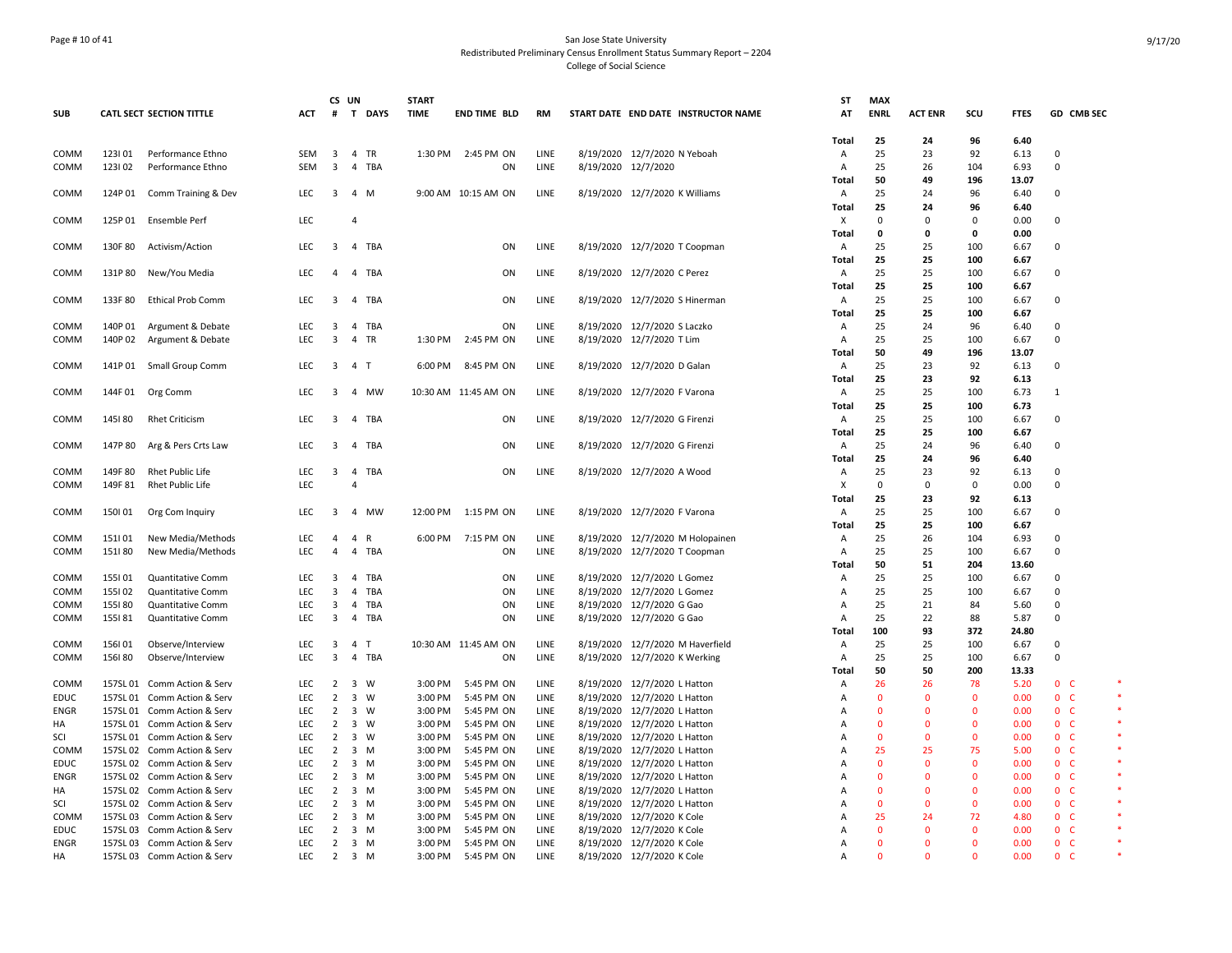## Page # 11 of 41 San Jose State University Redistributed Preliminary Census Enrollment Status Summary Report – 2204 College of Social Science

|             |         |                             |            |                         | CS UN          |          | <b>START</b> |                     |             |                     |                                     | ST             | <b>MAX</b>         |                    |                      |               |                |            |  |
|-------------|---------|-----------------------------|------------|-------------------------|----------------|----------|--------------|---------------------|-------------|---------------------|-------------------------------------|----------------|--------------------|--------------------|----------------------|---------------|----------------|------------|--|
| <b>SUB</b>  |         | CATL SECT SECTION TITTLE    | АСТ        | #                       |                | T DAYS   | <b>TIME</b>  | <b>END TIME BLD</b> | RM          |                     | START DATE END DATE INSTRUCTOR NAME | AT             | <b>ENRL</b>        | <b>ACT ENR</b>     | scu                  | <b>FTES</b>   |                | GD CMB SEC |  |
| SCI         |         | 157SL 03 Comm Action & Serv | <b>LEC</b> | $\overline{2}$          | $3 \, M$       |          |              | 3:00 PM 5:45 PM ON  | LINE        |                     | 8/19/2020 12/7/2020 K Cole          | A<br>Total     | $\mathbf{0}$<br>76 | $\mathbf{0}$<br>75 | $\mathbf{0}$<br>225  | 0.00<br>15.00 | 0 <sub>c</sub> |            |  |
| COMM        | 160F 80 | Lang, Meaning, Cul          | <b>LEC</b> | $\overline{3}$          |                | 4 TBA    |              | ON                  | LINE        |                     | 8/19/2020 12/7/2020 R Halualani     | Α              | 25                 | 25                 | 100                  | 6.67          | $\Omega$       |            |  |
|             |         |                             |            |                         |                |          |              |                     |             |                     |                                     | Total          | 25                 | 25                 | 100                  | 6.67          |                |            |  |
| COMM        | 161F80  | Comm & Culture              | <b>LEC</b> | 3                       |                | 4 TBA    |              | ON                  | LINE        |                     | 8/19/2020 12/7/2020 S Hinerman      | Α              | 25                 | 25                 | 100                  | 6.67          | $\Omega$       |            |  |
| COMM        | 161F81  | Comm & Culture              | LEC        | $\overline{3}$          |                | 4 TBA    |              | ON                  | LINE        |                     | 8/19/2020 12/7/2020 A Wood          | Α              | 25                 | 24                 | 96                   | 6.47          | $\mathbf{1}$   |            |  |
|             |         |                             |            |                         |                |          |              |                     |             |                     |                                     | Total          | 50                 | 49                 | 196                  | 13.13         |                |            |  |
| COMM        | 165P 01 | Comm&Philanthropy           | LEC        | $\overline{2}$          |                | 4 TR     |              | 9:00 AM 10:15 AM ON | LINE        |                     | 8/19/2020 12/7/2020 J Ulate         | Α              | 25                 | 24                 | 96                   | 6.40          | 0              |            |  |
|             |         |                             |            |                         |                |          |              |                     |             |                     |                                     | Total          | 25                 | 24                 | 96                   | 6.40          |                |            |  |
| COMM        | 168A01  | Global Climate Change I     | <b>LEC</b> | 1                       |                | 6 TR     | 10:30 AM     | 1:15 PM ON          | <b>LINE</b> |                     | 8/19/2020 12/7/2020 P Daley- Harms  | Α              | 40                 | 13                 | 78                   | 5.20          | 0 <sup>o</sup> |            |  |
| <b>GEOL</b> | 168A01  | Global Climate Change I     | LEC        | 1                       |                | 6 TR     | 10:30 AM     | 1:15 PM ON          | LINE        |                     | 8/19/2020 12/7/2020 P Daley- Harms  | Α              | $\mathbf{0}$       | $\Omega$           | $\mathbf{0}$         | 0.00          | 0 <sub>c</sub> |            |  |
| HUM         | 168A01  | Global Climate Change I     | LEC        | $\mathbf{1}$            |                | 6 TR     | 10:30 AM     | 1:15 PM ON          | LINE        |                     | 8/19/2020 12/7/2020 P Daley- Harms  | Α              | $\mathbf 0$        | $\mathbf 0$        | $\mathbf 0$          | 0.00          | 0 <sup>o</sup> |            |  |
| COMM        | 168A02  | Global Climate Change I     | LEC        | 1                       |                | 6 TR     | 10:30 AM     | 1:15 PM ON          | LINE        |                     | 8/19/2020 12/7/2020 P Brown         | А              | 40                 | 13                 | 78                   | 5.20          | 0 <sub>c</sub> |            |  |
| GEOL        | 168A02  | Global Climate Change I     | LEC        | 1                       |                | 6 TR     | 10:30 AM     | 1:15 PM ON          | LINE        |                     | 8/19/2020 12/7/2020 P Brown         | А              | $\mathbf 0$        | $\mathbf 0$        | $\mathbf 0$          | 0.00          | 0 <sub>c</sub> |            |  |
| HUM         | 168A02  | Global Climate Change I     | LEC        | $\mathbf{1}$            |                | 6 TR     | 10:30 AM     | 1:15 PM ON          | LINE        |                     | 8/19/2020 12/7/2020 P Brown         | А              | $\mathbf{0}$       | $\Omega$           | $\mathbf{0}$         | 0.00          | 0 <sup>o</sup> |            |  |
| COMM        | 168A03  | Global Climate Change I     | LEC        | 1                       |                | 6 TR     | 10:30 AM     | 1:15 PM ON          | LINE        |                     | 8/19/2020 12/7/2020 C Rampini       | A              | 40                 | 13                 | 78                   | 5.30          | $1 \quad C$    |            |  |
| <b>GEOL</b> | 168A03  | Global Climate Change I     | LEC        | 1                       |                | 6 TR     | 10:30 AM     | 1:15 PM ON          | LINE        |                     | 8/19/2020 12/7/2020 C Rampini       | Α              | $\Omega$           | $\mathbf 0$        | $\mathbf 0$          | 0.00          | 0 <sub>c</sub> |            |  |
| HUM         | 168A03  | Global Climate Change I     | <b>LEC</b> | $\mathbf{1}$            |                | 6 TR     | 10:30 AM     | 1:15 PM ON          | LINE        |                     | 8/19/2020 12/7/2020 C Rampini       | Α              | $\mathbf{0}$       | $\mathbf{0}$       | $\mathbf{0}$         | 0.00          | 0 <sup>o</sup> |            |  |
|             |         |                             |            |                         |                |          |              |                     |             |                     |                                     | Total          | 120                | 39                 | 234                  | 15.70         |                |            |  |
| COMM        | 169180  | Media Respns Crit           | <b>LEC</b> | 3                       |                | 4 TBA    |              | ON                  | LINE        |                     | 8/19/2020 12/7/2020 S Hinerman      | Α              | 25<br>25           | 25<br>25           | 100                  | 6.67<br>6.67  | $\Omega$       |            |  |
|             |         |                             | LEC        | 3                       |                | 4 TBA    |              | ON                  | LINE        |                     | 8/19/2020 12/7/2020 N Coburn-Palo   | Total<br>Α     | 25                 | 25                 | 100<br>100           | 6.67          | 0              |            |  |
| COMM        | 170F 80 | Persuasion                  |            |                         |                |          |              |                     |             |                     |                                     | Total          | 25                 | 25                 | 100                  | 6.67          |                |            |  |
| COMM        | 172F 80 | <b>Multicultural Comm</b>   | <b>LEC</b> | 3                       |                | 4 TBA    |              | ON                  | LINE        |                     | 8/19/2020 12/7/2020 M Byrd          | $\overline{A}$ | 25                 | 25                 | 100                  | 6.67          | $\Omega$       |            |  |
|             |         |                             |            |                         |                |          |              |                     |             |                     |                                     | <b>Total</b>   | 25                 | 25                 | 100                  | 6.67          |                |            |  |
| COMM        | 173F01  | Comm & Global Understanding | LEC        | 3                       |                | 4 MW     | 3:00 PM      | 4:15 PM ON          | LINE        |                     | 8/19/2020 12/7/2020 F Varona        | Α              | 25                 | 24                 | 96                   | 6.40          | $\mathbf 0$    |            |  |
| COMM        | 173F 80 | Comm & Global Understanding | LEC        | 3                       | $\overline{4}$ | TBA      |              | ON                  | LINE        |                     | 8/19/2020 12/7/2020 G Gao           | Α              | 25                 | 25                 | 100                  | 6.67          | $\Omega$       |            |  |
|             |         |                             |            |                         |                |          |              |                     |             |                     |                                     | Total          | 50                 | 49                 | 196                  | 13.07         |                |            |  |
| COMM        | 174 80  | Intercult & Inequal         | <b>LEC</b> | 4                       |                | 3 TBA    |              | ON                  | LINE        |                     | 8/19/2020 12/7/2020 F Gidney        | Α              | 25                 | 24                 | 72                   | 4.80          | 0              |            |  |
| COMM        | 17481   | Intercult & Inequal         | LEC        | $\overline{4}$          |                | 3 TBA    |              | ON                  | LINE        |                     | 8/19/2020 12/7/2020 R Halualani     | Α              | 25                 | 24                 | 72                   | 4.80          | $\Omega$       |            |  |
| COMM        | 17482   | Intercult & Inequal         | LEC        | 4                       |                | 3 TBA    |              | ON                  | LINE        |                     | 8/19/2020 12/7/2020 R Halualani     | Α              | 25                 | 24                 | 72                   | 4.80          | $\Omega$       |            |  |
|             |         |                             |            |                         |                |          |              |                     |             |                     |                                     | Total          | 75                 | 72                 | 216                  | 14.40         |                |            |  |
| COMM        | 176P 01 | Comm & Gender               | <b>LEC</b> | 3                       |                | 4 MW     | 3:00 PM      | 4:15 PM ON          | <b>LINE</b> |                     | 8/19/2020 12/7/2020 M Peck          | Α              | 25                 | 23                 | 92                   | 6.13          | 0              |            |  |
| COMM        | 176P 80 | Comm & Gender               | LEC        | $\overline{3}$          |                | 4 TBA    |              | ON                  | LINE        |                     | 8/19/2020 12/7/2020 R Halualani     | Α              | 25                 | 24                 | 96                   | 6.40          | $\Omega$       |            |  |
|             |         |                             |            |                         |                |          |              |                     |             |                     |                                     | Total          | 50                 | 47                 | 188                  | 12.53         |                |            |  |
| COMM        | 17980   | Media & Resistance          | LEC        | 4                       |                | 3 TBA    |              | ON                  | LINE        |                     | 8/19/2020 12/7/2020 T Coopman       | Α              | 25                 | 22                 | 66                   | 4.40          | 0              |            |  |
| COMM        | 17981   | Media & Resistance          | LEC        | 4                       |                | 3 TBA    |              | ON                  | LINE        |                     | 8/19/2020 12/7/2020 S Hinerman      | Α              | 25                 | 25                 | 75                   | 5.00          | $\mathbf 0$    |            |  |
| COMM        | 17982   | Media & Resistance          | LEC        | $\overline{4}$          |                | 3 TBA    |              | ON                  | LINE        |                     | 8/19/2020 12/7/2020 C Perez         | Α              | 25                 | 25                 | 75                   | 5.00          | $\Omega$       |            |  |
|             |         |                             |            |                         |                |          |              |                     |             |                     |                                     | Total          | 75                 | 72                 | 216                  | 14.40         |                |            |  |
| COMM        | 18001   | Individual Study            | <b>SUP</b> |                         |                | 36 1 TBA |              | ON                  | LINE        | 8/19/2020 12/7/2020 |                                     | A              | 5                  | $\Omega$           | $\Omega$             | 0.00          | $\Omega$       |            |  |
| COMM        | 180 02  | <b>Individual Study</b>     | SUP        | 36                      |                | 2 TBA    |              | ON                  | LINE        | 8/19/2020 12/7/2020 |                                     | Α              | 3                  | $\Omega$           | $\Omega$             | 0.00          | $\Omega$       |            |  |
| COMM        | 18003   | <b>Individual Study</b>     | SUP        | 36                      |                | 3 TBA    |              | ON                  | LINE        | 8/19/2020 12/7/2020 |                                     | Α              | 5                  | $\Omega$           | $\Omega$             | 0.00          | $\mathbf 0$    |            |  |
| COMM        | 180 04  | Individual Study            | SUP        | 36                      |                | 3 TBA    |              | ON                  | LINE        | 8/19/2020 12/7/2020 |                                     | Α              | 1                  | $\Omega$           | $\Omega$<br>$\Omega$ | 0.00          | $\Omega$       |            |  |
| COMM        | 180 05  | Individual Study            | <b>SUP</b> | 36                      |                | 1 TBA    |              | ON                  | LINE        | 8/19/2020 12/7/2020 |                                     | Α              | 5<br>19            | $\Omega$<br>0      | $\mathbf{0}$         | 0.00          | $\mathbf 0$    |            |  |
| COMM        | 181F 80 | New Media/World             | LEC        | $\overline{\mathbf{3}}$ |                | 4 TBA    |              | ON                  | LINE        |                     | 8/19/2020 12/7/2020 T Coopman       | Total<br>Α     | 25                 | 25                 | 100                  | 0.00<br>6.67  | $\Omega$       |            |  |
|             |         |                             |            |                         |                |          |              |                     |             |                     |                                     | Total          | 25                 | 25                 | 100                  | 6.67          |                |            |  |
| COMM        | 184 01  | Directed Reading            | <b>SUP</b> | 36                      |                | 1 TBA    |              | ON                  | LINE        | 8/19/2020 12/7/2020 |                                     | Α              | 5                  | $\Omega$           | 0                    | 0.00          | $\Omega$       |            |  |
| COMM        | 184 02  | Directed Reading            | SUP        | 36                      |                | 2 TBA    |              | ON                  | LINE        | 8/19/2020 12/7/2020 |                                     | Α              | 5                  | $\Omega$           | $\Omega$             | 0.00          | $\Omega$       |            |  |
|             |         |                             |            |                         |                |          |              |                     |             |                     |                                     | Total          | 10                 | $\Omega$           | $\Omega$             | 0.00          |                |            |  |
| COMM        | 190 01  | Act Proj in Speech          | SUP        | 36                      |                | 1 TBA    |              | ON                  | LINE        |                     | 8/19/2020 12/7/2020 J Morrison      | Α              | 5                  | $\mathbf 0$        | $\mathbf 0$          | 0.00          | 0              |            |  |
| COMM        | 190 02  | Act Proj in Speech          | SUP        | 36                      |                | 2 TBA    |              | ON                  | LINE        |                     | 8/19/2020 12/7/2020 J Morrison      | Α              | 5                  | 5                  | 10                   | 0.67          | 0              |            |  |
| COMM        | 190 03  | Act Proj in Speech          | SUP        | 36                      |                | 3 TBA    |              | ON                  | LINE        |                     | 8/19/2020 12/7/2020 J Morrison      | А              | 5                  | 1                  | 3                    | 0.20          | 0              |            |  |
| COMM        | 190 04  | Act Proj in Speech          | <b>SUP</b> | 36                      |                | 4 TBA    |              | ON                  | LINE        |                     | 8/19/2020 12/7/2020 J Morrison      | А              | 5                  | $\Omega$           | $\Omega$             | 0.00          | $\Omega$       |            |  |
| COMM        | 190 05  | Act Proj in Speech          | SUP        |                         |                | 36 5 TBA |              | ON                  | LINE        |                     | 8/19/2020 12/7/2020 J Morrison      | A              | 5                  | $\Omega$           | $\Omega$             | 0.00          | $\Omega$       |            |  |
|             |         |                             |            |                         |                |          |              |                     |             |                     |                                     |                |                    |                    |                      |               |                |            |  |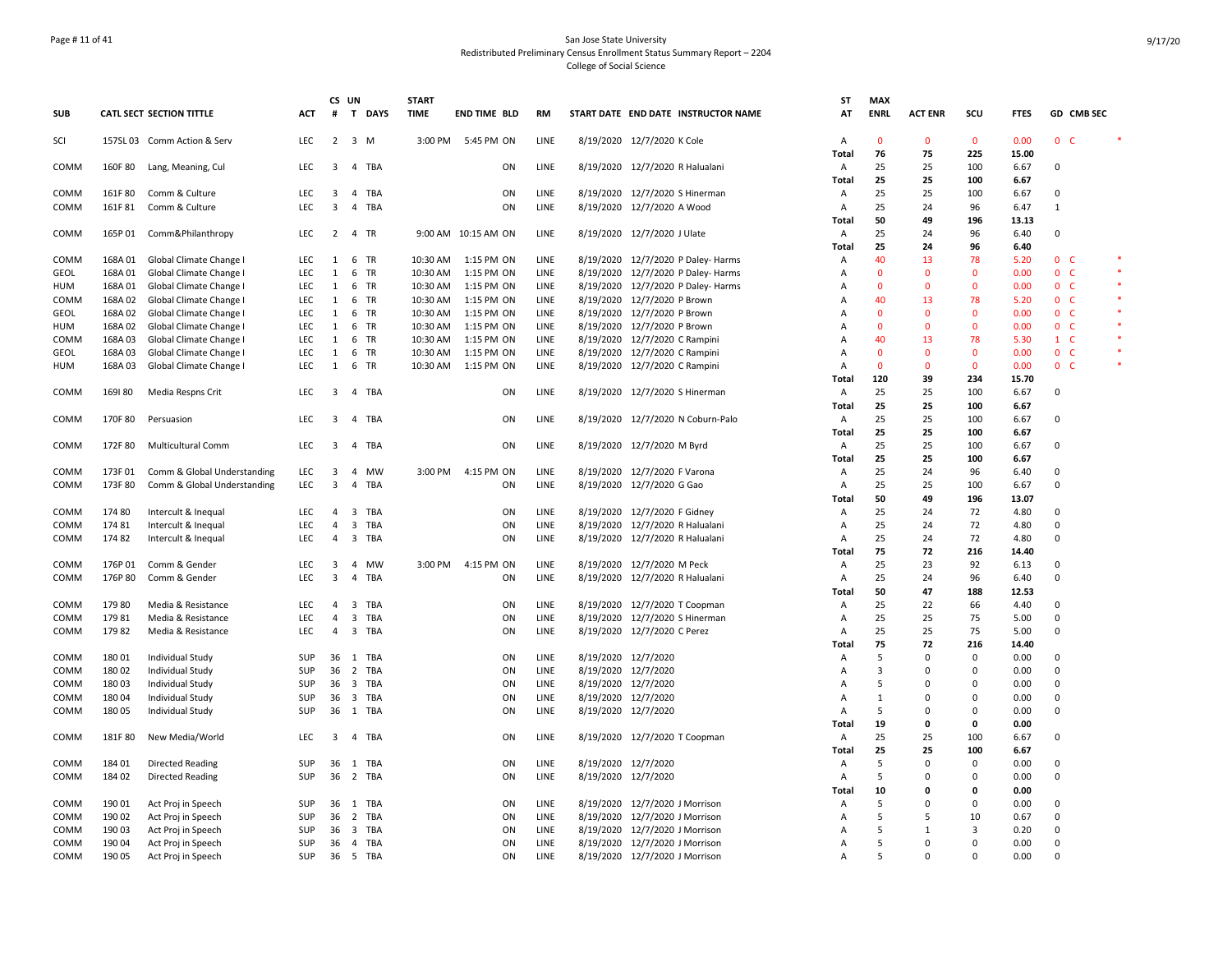## Page # 12 of 41 San Jose State University Redistributed Preliminary Census Enrollment Status Summary Report – 2204 College of Social Science

|            |         |                                 |            | CS             | UN                      |              | <b>START</b> |                     |           |                     |                                     | <b>ST</b>         | <b>MAX</b>       |                         |                         |              |                |
|------------|---------|---------------------------------|------------|----------------|-------------------------|--------------|--------------|---------------------|-----------|---------------------|-------------------------------------|-------------------|------------------|-------------------------|-------------------------|--------------|----------------|
| <b>SUB</b> |         | <b>CATL SECT SECTION TITTLE</b> | АСТ        | #              | T                       | <b>DAYS</b>  | <b>TIME</b>  | <b>END TIME BLD</b> | <b>RM</b> |                     | START DATE END DATE INSTRUCTOR NAME | AT                | <b>ENRL</b>      | <b>ACT ENR</b>          | scu                     | <b>FTES</b>  | GD CMB SEC     |
| COMM       | 190 06  | Act Proj in Speech              | <b>SUP</b> | 36             | 6                       | TBA          |              | ON                  | LINE      |                     | 8/19/2020 12/7/2020 J Morrison      | A<br>Total        | 5<br>30          | 1<br>$\overline{ }$     | 6<br>19                 | 0.40<br>1.27 | $\Omega$       |
| COMM       | 191A 01 | Foren Act Debate                | <b>SUP</b> | 36             |                         | 1 TBA        |              | ON                  | LINE      |                     | 8/19/2020 12/7/2020 T Lim           | A<br>Total        | 45<br>45         | 39<br>39                | 39<br>39                | 2.60<br>2.60 | 0              |
| COMM       | 191B01  | Ind Evnts Plat Spk              | SUP        | 36             | 1                       | TBA          |              | ON                  | LINE      |                     | 8/19/2020 12/7/2020 K Yee           | A<br>Total        | 45<br>45         | 44<br>44                | 44<br>44                | 2.93<br>2.93 | $\Omega$       |
| COMM       | 191C 01 | Ind Evnts Oral Int              | <b>SUP</b> | 36             |                         | 1 TBA        |              | ON                  | LINE      |                     | 8/19/2020 12/7/2020 S Laczko        | A<br><b>Total</b> | 45<br>45         | 24<br>24                | 24<br>24                | 1.60<br>1.60 | 0              |
| COMM       | 191J 01 | Speech Judging                  | SUP        | 36             |                         | 1 TBA        |              | ON                  | LINE      |                     | 8/19/2020 12/7/2020 S Laczko        | A<br>Total        | 45<br>45         | 36<br>36                | 36<br>36                | 2.40<br>2.40 | 0              |
| COMM       | 195 01  | <b>Special Topics</b>           | SEM        |                | 3                       |              |              |                     |           |                     |                                     | Х<br>Total        | $\mathbf 0$<br>0 | $\Omega$<br>0           | $\Omega$<br>$\mathbf 0$ | 0.00<br>0.00 | 0              |
| COMM       | 198 01  | Comm Applied Activity           | SUP        | 36             |                         | 1 TBA        |              | ON                  | LINE      |                     | 8/19/2020 12/7/2020 R Cnudde        | A                 | 30               | 30                      | 30                      | 2.00         | 0              |
| COMM       | 198 02  | Comm Applied Activity           | <b>SUP</b> | 36             | 2                       | TBA          |              | ON                  | LINE      |                     | 8/19/2020 12/7/2020 R Cnudde        | A                 | 10               | 1                       | $\overline{2}$          | 0.13         | 0              |
|            |         |                                 |            |                |                         |              |              |                     |           |                     |                                     |                   |                  |                         |                         |              |                |
| COMM       | 198 03  | Comm Applied Activity           | <b>SUP</b> | 36             |                         | 1 TBA        |              | ON                  | LINE      |                     | 8/19/2020 12/7/2020 J Morrison      | A                 | 30               | 2                       | $\overline{2}$          | 0.13         | $\Omega$       |
| COMM       | 198 04  | Comm Applied Activity           | SUP        | 36             | $\overline{2}$          | TBA          |              | ON                  | LINE      |                     | 8/19/2020 12/7/2020 J Morrison      | A                 | 10               | 8                       | 16                      | 1.07         | $\Omega$       |
| COMM       | 198 05  | Comm Applied Activity           | SUP        | 36             |                         | 1 TBA        |              | ON                  | LINE      |                     | 8/19/2020 12/7/2020 M Holopainen    | A                 | 15               | 51                      | 51                      | 3.40         | $\Omega$       |
| COMM       | 198 06  | Comm Applied Activity           | SUP        | 36             |                         | 2 TBA        |              | ON                  | LINE      |                     | 8/19/2020 12/7/2020 M Holopainen    | Α                 | 5                | 5                       | 10                      | 0.67         | 0              |
| COMM       | 198 07  | Comm Applied Activity           | SUP        | 36             | 1                       | TBA          |              | ON                  | LINE      |                     | 8/19/2020 12/7/2020 S Laczko        | A                 | 5                | 9                       | 9                       | 0.60         | 0              |
| COMM       | 198 08  | Comm Applied Activity           | SUP        | 36             |                         | 2 TBA        |              | ON                  | LINE      |                     | 8/19/2020 12/7/2020 S Laczko        | A                 | 5                | 13                      | 26                      | 1.73         | 0              |
|            |         |                                 |            |                |                         |              |              |                     |           |                     |                                     | Total             | 110              | 119                     | 146                     | 9.73         |                |
| COMM       | 199C 01 | Senior Seminar                  | <b>LEC</b> | $\overline{3}$ | $\overline{4}$          | $\mathsf{T}$ | 6:00 PM      | 7:15 PM ON          | LINE      |                     | 8/19/2020 12/7/2020 M Holopainen    | Α                 | 25               | 24                      | 96                      | 6.40         | 0              |
|            |         |                                 |            |                | 4                       |              |              |                     |           |                     |                                     | X                 |                  | $\Omega$                |                         |              | $\Omega$       |
| COMM       | 199C 02 | Senior Seminar                  | <b>LEC</b> |                |                         |              |              |                     |           |                     |                                     |                   | 0                |                         | $\mathbf 0$             | 0.00         |                |
| COMM       | 199C 80 | Senior Seminar                  | LEC        | 3              | $\overline{4}$          | TBA          |              | ON                  | LINE      |                     | 8/19/2020 12/7/2020 B Brockmann     | A                 | 25               | 25                      | 100                     | 6.67         | $\Omega$       |
| COMM       | 199C 81 | Senior Seminar                  | <b>LEC</b> | 3              | $\overline{4}$          | TBA          |              | ON                  | LINE      |                     | 8/19/2020 12/7/2020 B Brockmann     | A                 | 25               | 24                      | 96                      | 6.40         | $\Omega$       |
| COMM       | 199C 82 | Senior Seminar                  | <b>LEC</b> | 3              | 4                       | TBA          |              | ON                  | LINE      |                     | 8/19/2020 12/7/2020 S Coopman       | Α                 | 25               | 24                      | 96                      | 6.40         | 0              |
| COMM       | 199C 83 | Senior Seminar                  | LEC        | 3              | 4                       | TBA          |              | ON                  | LINE      |                     | 8/19/2020 12/7/2020 M Sunseri       | Α                 | 25               | 25                      | 100                     | 6.67         | $\Omega$       |
| COMM       | 199C 84 | Senior Seminar                  | LEC        | 3              |                         | 4 TBA        |              | ON                  | LINE      |                     | 8/19/2020 12/7/2020 K Werking       | Α                 | 25               | 25                      | 100                     | 6.67         | 0              |
|            |         |                                 |            |                |                         |              |              |                     |           |                     |                                     | Total             | 150              | 147                     | 588                     | 39.20        |                |
| COMM       | 200R01  | Grad Study in Comm              | <b>SEM</b> | 5              |                         | 4 W          | 6:00 PM      | 8:45 PM ON          | LINE      |                     | 8/19/2020 12/7/2020 K Cole          | $\overline{A}$    | 15               | 15                      | 60                      | 5.00         | 15             |
|            |         |                                 |            |                |                         |              |              |                     |           |                     |                                     | Total             | 15               | 15                      | 60                      | 5.00         |                |
| COMM       |         | 244R 01 Sem in Org Comm         | SEM        | 5              | 4 T                     |              | 6:00 PM      | 8:45 PM ON          | LINE      |                     | 8/19/2020 12/7/2020 L Gomez         | A                 | 15               | 11                      | 44                      | 3.47         | 8              |
|            |         |                                 |            |                |                         |              |              |                     |           |                     |                                     | Total             | 15               | 11                      | 44                      | 3.47         |                |
|            |         |                                 |            |                |                         |              |              |                     |           |                     |                                     |                   |                  |                         |                         |              |                |
| COMM       | 245R 01 | Sem Comm Crit                   | SEM        | - 5            |                         | 4 TBA        |              | ON                  | LINE      |                     | 8/19/2020 12/7/2020 A Wood          | Α                 | 15               | 13                      | 52                      | 4.27         | 12             |
|            |         |                                 |            |                |                         |              |              |                     |           |                     |                                     | Total             | 15               | 13                      | 52                      | 4.27         |                |
| COMM       | 280 01  | Independent Study               | <b>SUP</b> | 25             |                         | 1 TBA        |              | ON                  | LINE      |                     | 8/19/2020 12/7/2020 O Hatton        | A                 | 5                | $\mathbf{1}$            | $\mathbf{1}$            | 0.08         | $\mathbf{1}$   |
| COMM       | 280 02  | Independent Study               | <b>SUP</b> | 25             | 2                       | TBA          |              | ON                  | LINE      | 8/19/2020 12/7/2020 |                                     | Α                 | 5                | $\Omega$                | $\Omega$                | 0.00         | 0              |
| COMM       | 28003   | Independent Study               | <b>SUP</b> | 25             | $\overline{\mathbf{3}}$ | TBA          |              | ON                  | LINE      |                     | 8/19/2020 12/7/2020 S Spano         | $\overline{A}$    | 5                | 1                       | 3                       | 0.25         | $\mathbf{1}$   |
| COMM       | 280 04  | Independent Study               | <b>SUP</b> | 25             |                         | 1 TBA        |              | ON                  | LINE      |                     | 8/19/2020 12/7/2020 M Spangler      | $\overline{A}$    | 5                | 1                       | 1                       | 0.08         | $\mathbf{1}$   |
|            |         |                                 |            |                |                         |              |              |                     |           |                     |                                     | <b>Total</b>      | 20               | 3                       | 5                       | 0.42         |                |
| COMM       | 285A01  | TA Practicum I                  | SUP        | 25             |                         | 2 TBA        |              | ON                  | LINE      |                     | 8/19/2020 12/7/2020 T Hart          | Α                 | 10               | $\overline{7}$          | 14                      | 1.17         | $\overline{7}$ |
|            |         |                                 |            |                |                         |              |              |                     |           |                     |                                     | Total             | 10               | $\overline{\mathbf{z}}$ | 14                      | 1.17         |                |
| COMM       | 285B01  | TA Practicum II                 | SUP        |                |                         | 25 1 TBA     |              | ON                  | LINE      |                     | 8/19/2020 12/7/2020 T Hart          | Α                 | 5                | $\Omega$                | $\mathbf 0$             | 0.00         | 0              |
|            |         |                                 |            |                |                         |              |              |                     |           |                     |                                     |                   |                  | $\Omega$                | $\mathbf{0}$            |              |                |
|            |         |                                 |            |                |                         |              |              |                     |           |                     |                                     | Total             | 5                |                         |                         | 0.00         |                |
| COMM       | 29101   | Grad Internship                 | <b>SUP</b> | 25             |                         | 1 TBA        |              | ON                  | LINE      |                     | 8/19/2020 12/7/2020 J Morrison      | A                 | 5                | $\Omega$                | $\Omega$                | 0.00         | 0              |
| COMM       | 291 02  | Grad Internship                 | SUP        | 25             | $\overline{2}$          | TBA          |              | ON                  | LINE      |                     | 8/19/2020 12/7/2020 J Morrison      | Α                 | 5                | $\mathbf{1}$            | $\overline{2}$          | 0.17         | $\mathbf{1}$   |
| COMM       | 291 03  | Grad Internship                 | SUP        | 25             | $\overline{\mathbf{3}}$ | TBA          |              | ON                  | LINE      |                     | 8/19/2020 12/7/2020 J Morrison      | Α                 | 5                | $\Omega$                | $\mathbf 0$             | 0.00         | $\Omega$       |
| COMM       | 291 04  | Grad Internship                 | SUP        | 25             |                         | 4 TBA        |              | ON                  | LINE      |                     | 8/19/2020 12/7/2020 J Morrison      | Α                 | 5                | $\Omega$                | $\mathbf 0$             | 0.00         | 0              |
|            |         |                                 |            |                |                         |              |              |                     |           |                     |                                     | Total             | 20               | 1                       | $\overline{2}$          | 0.17         |                |
| COMM       | 295R 01 | Top in Comm Studie              | <b>LEC</b> | 3              | 4 R                     |              | 6:00 PM      | 8:45 PM ON          | LINE      |                     | 8/19/2020 12/7/2020 M Haverfield    | Α                 | 15               | 15                      | 60                      | 4.93         | 14             |
|            |         |                                 |            |                |                         |              |              |                     |           |                     |                                     | Total             | 15               | 15                      | 60                      | 4.93         |                |
| COMM       | 297 01  | Adv Writing Workshop            | SEM        | 5              |                         | 4 W          | 6:00 PM      | 8:45 PM ON          | LINE      |                     | 8/19/2020 12/7/2020 O Hatton        | A                 | 15               | 14                      | 56                      | 4.67         | 14             |
|            |         |                                 |            |                |                         |              |              |                     |           |                     |                                     | Total             | 15               | 14                      | 56                      | 4.67         |                |
|            |         |                                 |            |                |                         |              |              |                     |           |                     |                                     |                   |                  |                         |                         |              |                |
| COMM       | 298 01  | Master's Project                | <b>SUP</b> | 25             |                         | 1 TBA        |              | ON                  | LINE      | 8/19/2020 12/7/2020 |                                     | A                 | 5                | $\Omega$                | $\Omega$                | 0.00         | $\Omega$       |
| COMM       | 298 02  | Master's Project                | SUP        | 25             |                         | 2 TBA        |              | ON                  | LINE      | 8/19/2020 12/7/2020 |                                     | Α                 | 3                | $\Omega$                | $\Omega$                | 0.00         | $\Omega$       |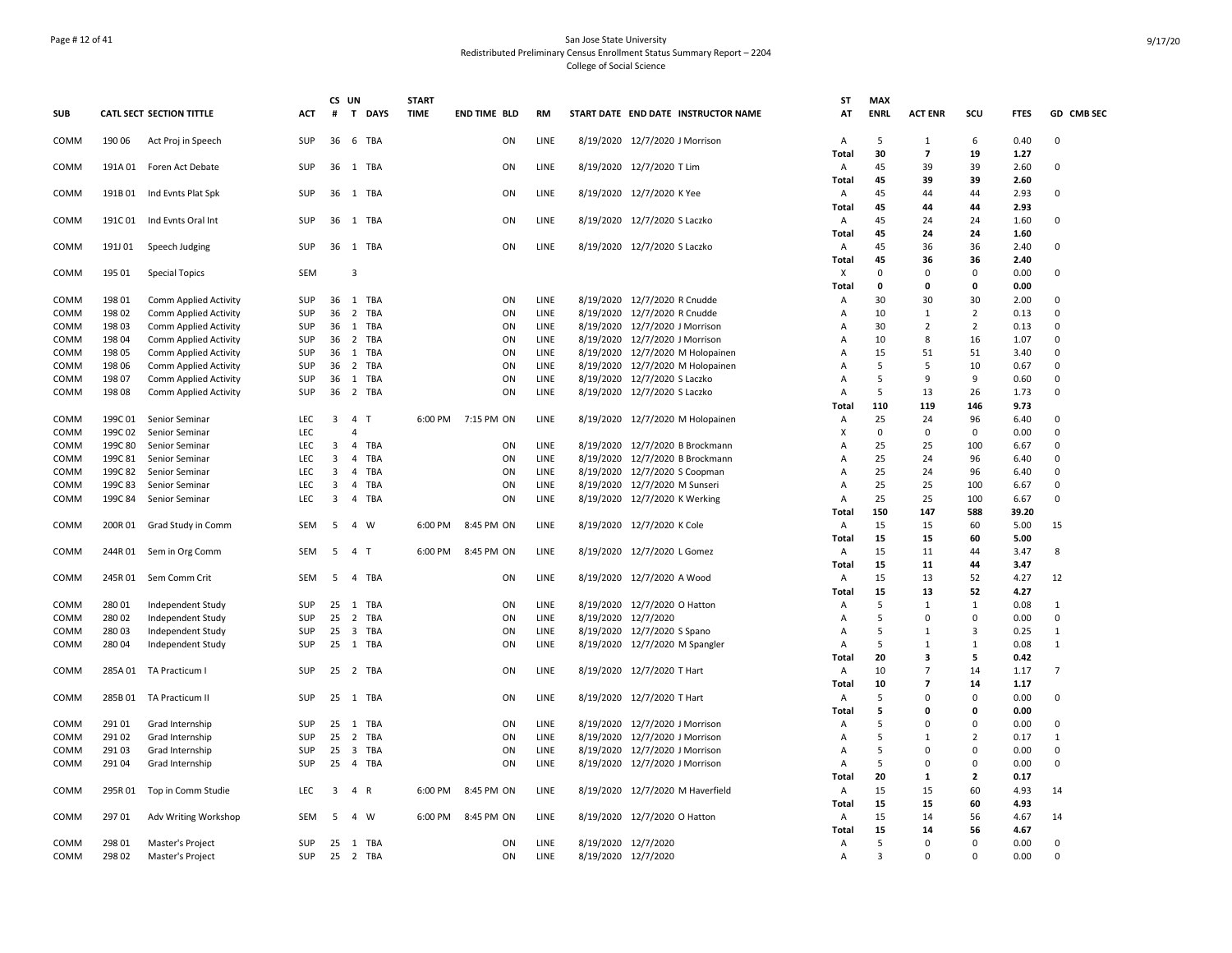## Page # 13 of 41 San Jose State University Redistributed Preliminary Census Enrollment Status Summary Report – 2204 College of Social Science

|             |        |                                 |            |    | CS UN |             | <b>START</b> |                     |      |                                     | SΤ                                 | <b>MAX</b>  |                |              |             |                   |
|-------------|--------|---------------------------------|------------|----|-------|-------------|--------------|---------------------|------|-------------------------------------|------------------------------------|-------------|----------------|--------------|-------------|-------------------|
| <b>SUB</b>  |        | <b>CATL SECT SECTION TITTLE</b> | <b>ACT</b> | #  |       | <b>DAYS</b> | <b>TIME</b>  | <b>END TIME BLD</b> | RM   | START DATE END DATE INSTRUCTOR NAME | AT                                 | <b>ENRL</b> | <b>ACT ENR</b> | scu          | <b>FTES</b> | <b>GD CMB SEC</b> |
| COMM        | 298 03 | Master's Project                | <b>SUP</b> |    |       | 25 3 TBA    |              | ON                  | LINE | 8/19/2020 12/7/2020                 | A                                  |             |                | $\mathbf{0}$ | 0.00        | 0                 |
| <b>COMM</b> | 298 04 | Master's Project                | SUP        | 25 |       | 4 TBA       |              | ON                  | LINE | 8/19/2020 12/7/2020                 |                                    |             |                | $\Omega$     | 0.00        | 0                 |
|             |        |                                 |            |    |       |             |              |                     |      |                                     | Total                              | 16          | 0              | 0            | 0.00        |                   |
| <b>COMM</b> | 299 01 | Master's Thesis                 | <b>SUP</b> |    |       | 25 1 TBA    |              | ON                  | LINE | 8/19/2020 12/7/2020                 | Α                                  |             | O              | $\mathbf{0}$ | 0.00        | $\mathbf 0$       |
| <b>COMM</b> | 299 02 | Master's Thesis                 | <b>SUP</b> |    |       | 25 2 TBA    |              | ON                  | LINE | 8/19/2020 12/7/2020                 | А                                  |             | O              | $\Omega$     | 0.00        | $\Omega$          |
| COMM        | 299 03 | Master's Thesis                 | <b>SUP</b> |    |       | 25 3 TBA    |              | ON                  | LINE | 8/19/2020 12/7/2020 O Hatton        |                                    |             |                | 9            | 0.75        |                   |
| COMM        | 299 04 | Master's Thesis                 | <b>SUP</b> | 25 |       | 4 TBA       |              | ON                  | LINE | 8/19/2020 12/7/2020                 |                                    |             |                | $\mathbf{0}$ | 0.00        | 0                 |
| COMM        | 299 05 | Master's Thesis                 | <b>SUP</b> |    |       | 25 5 TBA    |              | ON                  | LINE | 8/19/2020 12/7/2020                 |                                    |             | O              | $\Omega$     | 0.00        | $\Omega$          |
| COMM        | 299 06 | Master's Thesis                 | <b>SUP</b> | 25 |       | 6 TBA       |              | ON                  | LINE | 8/19/2020 12/7/2020 O Hatton        | А                                  |             |                | 6            | 0.50        |                   |
|             |        |                                 |            |    |       |             |              |                     |      |                                     | Total                              | 25          | 4              | 15           | 1.25        |                   |
|             |        |                                 |            |    |       |             |              |                     |      |                                     | <b>Communication Studies Total</b> | 5597        | 5061           | 15659        | 1049.10     |                   |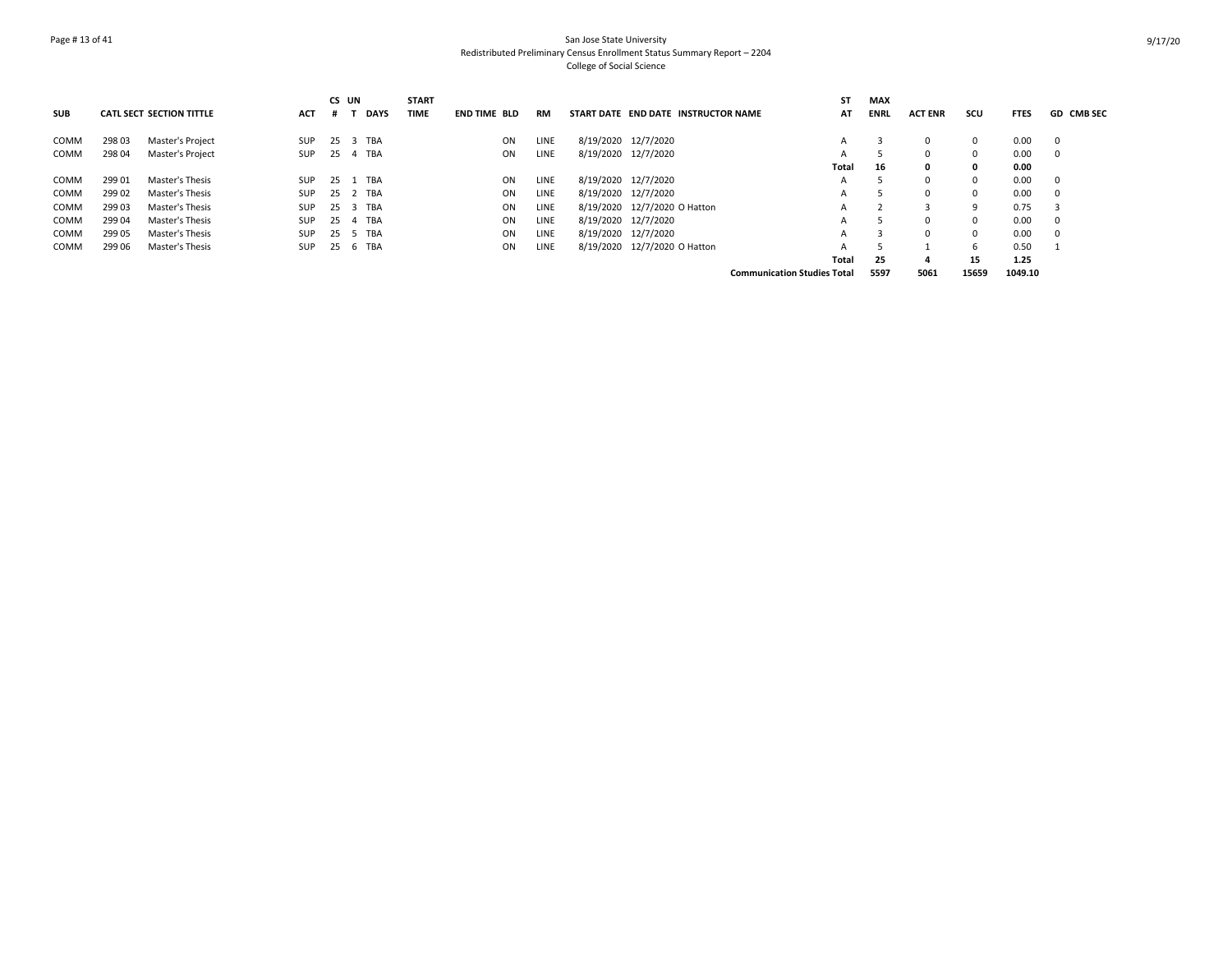## Page # 14 of 41 San Jose State University Redistributed Preliminary Census Enrollment Status Summary Report – 2204 College of Social Science

|                  |         |                                 |            | CS UN          |                |            | <b>START</b> |                      |           |                     |                                     | <b>ST</b>      | <b>MAX</b>   |                |              |             |                |  |
|------------------|---------|---------------------------------|------------|----------------|----------------|------------|--------------|----------------------|-----------|---------------------|-------------------------------------|----------------|--------------|----------------|--------------|-------------|----------------|--|
| <b>SUB</b>       |         | <b>CATL SECT SECTION TITTLE</b> | <b>ACT</b> | #              |                | T DAYS     | <b>TIME</b>  | <b>END TIME BLD</b>  | <b>RM</b> |                     | START DATE END DATE INSTRUCTOR NAME | AT             | <b>ENRL</b>  | <b>ACT ENR</b> | SCU          | <b>FTES</b> | GD CMB SEC     |  |
| <b>Economics</b> |         |                                 |            |                |                |            |              |                      |           |                     |                                     |                |              |                |              |             |                |  |
| <b>ECON</b>      | 1A 01   | Prin of Econ                    | <b>LEC</b> | 2              |                | 4 TBA      |              | ON                   | LINE      |                     | 8/19/2020 12/7/2020 J O'Brien       | Α              | 40           | 42             | 168          | 11.20       | $\mathbf 0$    |  |
| <b>ECON</b>      | 1A 02   | Prin of Econ                    | LEC        | $\overline{2}$ | $\overline{4}$ | TR         | 12:00 PM     | 1:15 PM ON           | LINE      |                     | 8/19/2020 12/7/2020 B Hurst         | A              | 40           | 37             | 148          | 9.87        | $\Omega$       |  |
| <b>ECON</b>      | 1A 03   | Prin of Econ                    | LEC        | $\overline{2}$ |                | 4 TR       | 4:30 PM      | 5:45 PM ON           | LINE      |                     | 8/19/2020 12/7/2020 D Crooks        | Α              | 40           | 41             | 164          | 10.93       | $\mathbf 0$    |  |
| <b>ECON</b>      | 1A 04   | Prin of Econ                    | <b>LEC</b> | $\overline{2}$ |                | 4 TBA      |              | ON                   | LINE      |                     | 8/19/2020 12/7/2020 G Hanle         | A              | 40           | 39             | 156          | 10.40       | 0              |  |
| <b>ECON</b>      | 1A 60   | Prin of Econ                    | <b>LEC</b> | 2              |                | 4 TBA      |              | ON                   | LINE      |                     | 8/19/2020 12/7/2020 N Nguyen        | A              | 40           | 39             | 156          | 10.40       | 0              |  |
| <b>ECON</b>      | 1A 61   | Prin of Econ                    | LEC        | $\overline{2}$ |                | 4 TR       |              | 9:00 AM 10:15 AM ON  | LINE      |                     | 8/19/2020 12/7/2020 B Hurst         | A              | 40           | 38             | 152          | 10.13       | $\mathbf 0$    |  |
| ECON             | 1A 62   | Prin of Econ                    | LEC        | $\overline{2}$ |                | 4 TBA      |              | ON                   | LINE      |                     | 8/19/2020 12/7/2020 J O'Brien       | A              | 40           | 39             | 156          | 10.40       | 0              |  |
| <b>ECON</b>      | 1A 63   | Prin of Econ                    | LEC        | $\overline{2}$ | $\overline{4}$ | W          |              | 6:30 PM 9:15 PM ON   | LINE      |                     | 8/19/2020 12/7/2020 D Crooks        | A              | 40           | 38             | 152          | 10.13       | 0              |  |
| <b>ECON</b>      | 1A 64   | Prin of Econ                    | LEC        | $\overline{2}$ |                | 4 TBA      |              | ON                   | LINE      | 8/19/2020           | 12/7/2020 G Hanle                   | A              | 125          | 120            | 480          | 32.00       | 0              |  |
| <b>ECON</b>      | 1A 65   | Prin of Econ                    | <b>LEC</b> | 2              | $\overline{4}$ | TBA        |              | ON                   | LINE      |                     | 8/19/2020 12/7/2020 J O'Brien       | A              | 40           | 42             | 168          | 11.20       | $\Omega$       |  |
| <b>ECON</b>      | 1A 66   | Prin of Econ                    | <b>LEC</b> | $\overline{2}$ |                | 4 TR       | 1:30 PM      | 2:45 PM ON           | LINE      |                     | 8/19/2020 12/7/2020 D Clarke        | A              | 40           | 39             | 156          | 10.40       | 0              |  |
| <b>ECON</b>      | 1B01    | Prin of Econ                    | LEC        | $\overline{2}$ |                | 4 TBA      |              | ON                   | LINE      |                     | 8/19/2020 12/7/2020 N Malek         | Α              | 125          | 124            | 496          | 33.07       | $\Omega$       |  |
| <b>ECON</b>      | 1B 60   | Prin of Econ                    | <b>LEC</b> | $\overline{2}$ | $\overline{4}$ | TBA        |              | ON                   | LINE      |                     | 8/19/2020 12/7/2020 G Lang          | A              | 35           | 39             | 156          | 10.40       | 0              |  |
| <b>ECON</b>      | 1B 61   | Prin of Econ                    | LEC        | $\overline{2}$ | $\overline{4}$ | TBA        |              | ON                   | LINE      | 8/19/2020           | 12/7/2020 G Lang                    | A              | 35           | 37             | 148          | 9.87        | $\Omega$       |  |
| <b>ECON</b>      | 1B 62   | Prin of Econ                    | LEC        | $\overline{2}$ |                | 4 MW       |              | 9:00 AM 10:15 AM ON  | LINE      |                     | 8/19/2020 12/7/2020 M Orang         | A              | 35           | 38             | 152          | 10.13       | $\mathbf 0$    |  |
| <b>ECON</b>      | 1B 63   | Prin of Econ                    | LEC        | 2              |                | 4 MW       |              | 10:30 AM 11:45 AM ON | LINE      |                     | 8/19/2020 12/7/2020 M Adeel         | A              | 35           | 36             | 144          | 9.60        | 0              |  |
| <b>ECON</b>      | 1B 64   | Prin of Econ                    | LEC        | $\overline{2}$ | $\overline{4}$ | MW         | 12:00 PM     | 1:15 PM ON           | LINE      |                     | 8/19/2020 12/7/2020 M Adeel         | Α              | 35           | 39             | 156          | 10.40       | 0              |  |
| <b>ECON</b>      | 1B 65   | Prin of Econ                    | <b>LEC</b> | 2              |                | 4 MW       | 1:30 PM      | 2:45 PM ON           | LINE      |                     | 8/19/2020 12/7/2020 M Adeel         | A              | 35           | 35             | 140          | 9.33        | $\Omega$       |  |
| <b>ECON</b>      | 1B 66   | Prin of Econ                    | LEC        | 2              |                | 4 MW       | 3:00 PM      | 4:15 PM ON           | LINE      |                     | 8/19/2020 12/7/2020 M Orang         | A              | 35           | 34             | 136          | 9.07        | $\Omega$       |  |
| <b>ECON</b>      | 1B 67   | Prin of Econ                    | LEC        | 2              |                | 4 TR       | 12:00 PM     | 1:15 PM ON           | LINE      |                     | 8/19/2020 12/7/2020 F Fakhruddin    | A              | 35           | 34             | 136          | 9.07        | $\Omega$       |  |
| <b>ECON</b>      | 1B 68   | Prin of Econ                    | LEC        | $\overline{2}$ |                | 4 TR       | 1:30 PM      | 2:45 PM ON           | LINE      |                     | 8/19/2020 12/7/2020 F Fakhruddin    | A              | 35           | 36             | 144          | 9.60        | $\Omega$       |  |
| <b>ECON</b>      | 1B 81   | Prin of Econ                    | LEC        | $\overline{2}$ | $\overline{4}$ | <b>TBA</b> |              | ΟN                   | LINE      | 8/19/2020 12/7/2020 |                                     | A              | 35           | 36             | 144          | 9.60        | $\mathbf 0$    |  |
| <b>ECON</b>      | 1B 82   | Prin of Econ                    | LEC        | $\overline{2}$ |                | 4 TBA      |              | ON                   | LINE      | 8/19/2020 12/7/2020 |                                     | A              | 35           | 35             | 140          | 9.33        | 0              |  |
| <b>ECON</b>      | 1B 99   | Prin of Econ                    | <b>LEC</b> | $\overline{2}$ | $\overline{4}$ | TBA        |              | ON                   | LINE      |                     | 8/19/2020 12/7/2020 N Norton        | Α              | 35           | 33             | 132          | 8.80        | $\mathbf 0$    |  |
|                  |         |                                 |            |                |                |            |              |                      |           |                     |                                     | Total          | 1070         | 1070           | 4280         | 285.33      |                |  |
| <b>ECON</b>      | 2A 80   | Macro Online Lab                | <b>ACT</b> | 8              |                | 1 TBA      |              | ON                   | LINE      | 8/19/2020 12/7/2020 |                                     | Α              | 35           | 33             | 33           | 2.20        | 0              |  |
|                  |         |                                 |            |                |                |            |              |                      |           |                     |                                     | Total          | 35           | 33             | 33           | 2.20        |                |  |
| <b>ECON</b>      | 2B 80   | Micro Online Lab                | ACT        | 8              |                | 1 TBA      |              | ON                   | LINE      | 8/19/2020 12/7/2020 |                                     | Α              | 35           | 41             | 41           | 2.73        | $\Omega$       |  |
|                  |         |                                 |            |                |                |            |              |                      |           |                     |                                     | Total          | 35           | 41             | 41           | 2.73        |                |  |
| <b>ECON</b>      | 2C 01   | Stats Lab                       | LAB        |                |                | 15 1 TBA   |              | ON                   | LINE      | 8/19/2020 12/7/2020 |                                     | Α              | 30           | 24             | 24           | 1.60        | 0              |  |
|                  |         |                                 |            |                |                |            |              |                      |           |                     |                                     | Total          | 30           | 24             | 24           | 1.60        |                |  |
| <b>ECON</b>      |         | 100W 01 Wrtg Wsh/Econ Reps      | SEM        | 4              |                | 4 MW       | 12:00 PM     | 1:15 PM ON           | LINE      |                     | 8/19/2020 12/7/2020 T Seshadri      | Α              | 22           | 24             | 96           | 6.40        | 0              |  |
| ECON             |         | 100W 02 Wrtg Wsh/Econ Reps      | <b>SEM</b> | 4              |                | 4 MW       | 1:30 PM      | 2:45 PM ON           | LINE      |                     | 8/19/2020 12/7/2020 T Seshadri      | Α              | 22           | 20             | 80           | 5.33        | 0              |  |
| <b>ECON</b>      |         | 100W 03 Wrtg Wsh/Econ Reps      | <b>SEM</b> | $\overline{4}$ | 4 M            |            | 6:30 PM      | 9:15 PM ON           | LINE      |                     | 8/19/2020 12/7/2020 T Seshadri      | A              | 22           | 25             | 100          | 6.67        | $\Omega$       |  |
| <b>ECON</b>      |         | 100W 04 Wrtg Wsh/Econ Reps      | <b>SEM</b> | $\overline{4}$ |                | 4 TBA      |              | ON                   | LINE      |                     | 8/19/2020 12/7/2020 N Nguyen        | A              | 22           | 25             | 100          | 6.67        | $\Omega$       |  |
| <b>ECON</b>      |         | 100W 05 Wrtg Wsh/Econ Reps      | SEM        | $\overline{a}$ |                | 4 TR       |              | 9:00 AM 10:15 AM ON  | LINE      |                     | 8/19/2020 12/7/2020 D Clarke        | A              | 22           | 25             | 100          | 6.67        | $\Omega$       |  |
| <b>ECON</b>      |         | 100W 06 Wrtg Wsh/Econ Reps      | SEM        | $\overline{4}$ |                | 4 TR       | 12:00 PM     | 1:15 PM ON           | LINE      |                     | 8/19/2020 12/7/2020 D Clarke        | $\Delta$       | 22           | 25             | 100          | 6.67        | $\Omega$       |  |
|                  |         |                                 |            |                |                |            |              |                      |           |                     |                                     | Total          | 132          | 144            | 576          | 38.40       |                |  |
| <b>ECON</b>      | 101 01  | Micr-Econ Analysis              | <b>SEM</b> | -5             |                | 4 TBA      |              | ON                   | LINE      |                     | 8/19/2020 12/7/2020 N Malek         | Α              | 45           | 48             | 192          | 12.80       | 0              |  |
| <b>ECON</b>      | 101 02  | Micr-Econ Analysis              | <b>SEM</b> | 5              |                | 4 MW       |              | 10:30 AM 11:45 AM ON | LINE      |                     | 8/19/2020 12/7/2020 P Ukil          | Α              | 45           | 46             | 184          | 12.33       | $\mathbf{1}$   |  |
|                  |         |                                 |            |                |                |            |              |                      |           |                     |                                     | Total          | 90           | 94             | 376          | 25.13       |                |  |
| <b>ECON</b>      | 102 01  | Macr-Econ Analysis              | <b>SEM</b> | 5              |                | 4 MW       | 3:00 PM      | 4:15 PM ON           | LINE      |                     | 8/19/2020 12/7/2020 J Rietz         | Α              | 45           | 49             | 196          | 13.07       | $\mathbf 0$    |  |
| <b>ECON</b>      | 102 02  | Macr-Econ Analysis              | <b>SEM</b> | 5              | 4 TR           |            |              | 9:00 AM 10:15 AM ON  | LINE      |                     | 8/19/2020 12/7/2020 M Brady         | $\overline{A}$ | 45           | 46             | 184          | 12.33       | $\mathbf{1}$   |  |
|                  |         |                                 |            |                |                |            |              |                      |           |                     |                                     | Total          | 90           | 95             | 380          | 25.40       |                |  |
| ECON             | 103A01  | Intro to Econometrics & RM      | LEC        | $\overline{2}$ | $\overline{4}$ | <b>MW</b>  | 1:30 PM      | 2:45 PM ON           | LINE      |                     | 8/19/2020 12/7/2020 S Mukherjee     | A              | 35           | 42             | 168          | 11.20       | $\mathbf 0$    |  |
| ECON             | 103A 02 | Intro to Econometrics & RM      | LEC        | $\overline{2}$ |                | 4 TR       |              | 10:30 AM 11:45 AM ON | LINE      |                     | 8/19/2020 12/7/2020 M Orang         | Α              | 35           | 36             | 144          | 9.67        | $\mathbf{1}$   |  |
|                  |         |                                 |            |                |                |            |              |                      |           |                     |                                     | Total          | 70           | 78             | 312          | 20.87       |                |  |
| <b>ECON</b>      | 104 01  | Math Meth for Econ              | SEM        | 5              |                | 4 TBA      |              | ON                   | LINE      |                     | 8/19/2020 12/7/2020 A Hajikhameneh  | Α              | 30           | 29             | 116          | 7.93        | 3              |  |
| <b>ECON</b>      | 104 02  | Math Meth for Econ              | <b>SEM</b> | 5              |                | 4 TR       |              | 10:30 AM 11:45 AM ON | LINE      |                     | 8/19/2020 12/7/2020 F Fakhruddin    | Α              | 30           | 26             | 104          | 7.07        | $\overline{2}$ |  |
|                  |         |                                 |            |                |                |            |              |                      |           |                     |                                     | Total          | 60           | 55             | 220          | 15.00       |                |  |
| <b>ECON</b>      | 108 01  | Cost-Benefit Analy              | <b>SEM</b> | 5              |                | 4 MW       | 12:00 PM     | 1:15 PM ON           | LINE      |                     | 8/19/2020 12/7/2020 S Mukherjee     | Α              | 35           | 37             | 148          | 9.87        | 0 <sub>c</sub> |  |
| <b>ENVS</b>      | 108 01  | Cost-Benefit Analy              | SEM        |                |                | 5 4 MW     |              | 12:00 PM  1:15 PM ON | LINE      |                     | 8/19/2020 12/7/2020 S Mukherjee     | A              | $\mathbf{0}$ | $\mathbf{0}$   | $\mathbf{0}$ | 0.00        | 0 <sup>o</sup> |  |
|                  |         |                                 |            |                |                |            |              |                      |           |                     |                                     | Total          | 35           | 37             | 148          | 9.87        |                |  |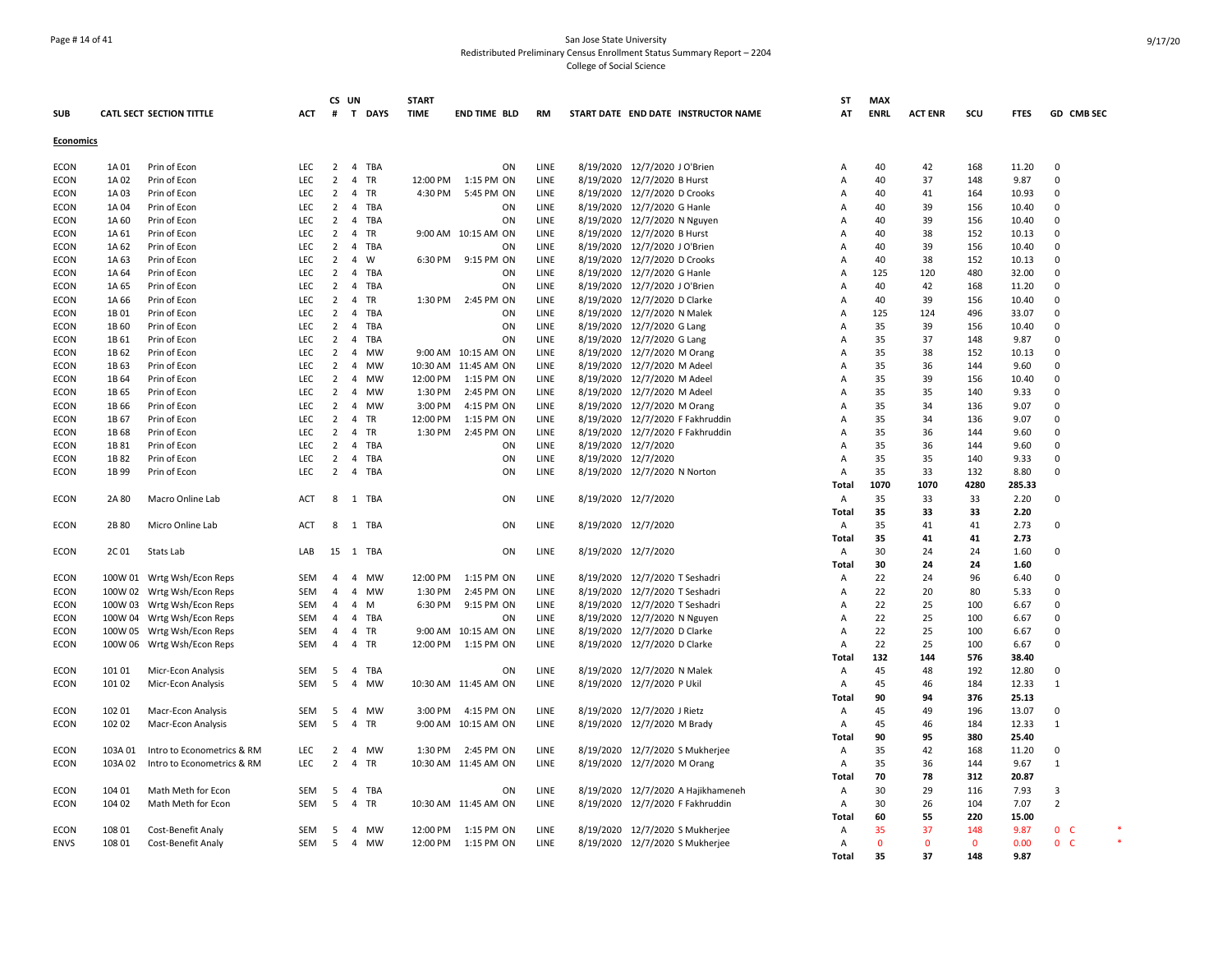## Page # 15 of 41 San Jose State University Redistributed Preliminary Census Enrollment Status Summary Report – 2204 College of Social Science

|             |         |                          |            |    | CS UN          |          | <b>START</b> |                      |    |           |                                |                                     | <b>ST</b>              | <b>MAX</b>  |                          |                |             |                |        |
|-------------|---------|--------------------------|------------|----|----------------|----------|--------------|----------------------|----|-----------|--------------------------------|-------------------------------------|------------------------|-------------|--------------------------|----------------|-------------|----------------|--------|
| <b>SUB</b>  |         | CATL SECT SECTION TITTLE | ACT        | #  |                | T DAYS   | <b>TIME</b>  | <b>END TIME BLD</b>  |    | <b>RM</b> |                                | START DATE END DATE INSTRUCTOR NAME | AT                     | <b>ENRL</b> | <b>ACT ENR</b>           | scu            | <b>FTES</b> | GD CMB SEC     |        |
| <b>ECON</b> | 113B01  | Econ Hist Europe         | SEM        | -5 | 4              | MW       |              | 10:30 AM 11:45 AM ON |    | LINE      | 8/19/2020 12/7/2020 M Brady    |                                     | Α                      | 35          | 36                       | 144            | 9.60        | 0 <sub>c</sub> | 米      |
| HIST        | 113B01  | Econ Hist Europe         | <b>SEM</b> | .5 | 4              | MW       |              | 10:30 AM 11:45 AM ON |    | LINE      | 8/19/2020 12/7/2020 M Brady    |                                     | A                      | $\Omega$    | $\mathbf{0}$             | $\mathbf 0$    | 0.00        | 0 <sub>c</sub> | $\ast$ |
|             |         |                          |            |    |                |          |              |                      |    |           |                                |                                     | Total                  | 35          | 36                       | 144            | 9.60        |                |        |
| <b>ECON</b> | 121 01  | Indus Organization       | <b>SEM</b> | -5 |                | 4 TBA    |              |                      | ON | LINE      | 8/19/2020 12/7/2020 P Lombardi |                                     | A                      | 35          | 35                       | 140            | 9.33        | 0              |        |
|             |         |                          |            |    |                |          |              |                      |    |           |                                |                                     | <b>Total</b>           | 35          | 35                       | 140            | 9.33        |                |        |
| <b>ECON</b> | 132 01  | <b>Public Finance</b>    | SEM        | -5 |                | 4 MW     | 1:30 PM      | 2:45 PM ON           |    | LINE      | 8/19/2020 12/7/2020 P Ukil     |                                     | A                      | 35          | 34                       | 136            | 9.07        | 0              |        |
|             |         |                          |            |    |                |          |              |                      |    |           |                                |                                     | Total                  | 35          | 34                       | 136            | 9.07        |                |        |
| <b>ECON</b> | 13601   | Internatl Econ           | <b>SEM</b> | .5 | $\overline{4}$ | TBA      |              |                      | ON | LINE      |                                | 8/19/2020 12/7/2020 J Pogodzinski   | A                      | 35          | 35                       | 140            | 9.40        | 1              |        |
| <b>ECON</b> | 136 02  | Internatl Econ           | <b>SEM</b> | -5 |                | 4 TBA    |              |                      | ON | LINE      |                                | 8/19/2020 12/7/2020 J Pogodzinski   | A                      | 35          | 37                       | 148            | 9.87        | $\mathbf 0$    |        |
|             |         |                          |            |    |                |          |              |                      |    |           |                                |                                     | Total                  | 70          | 72                       | 288            | 19.27       |                |        |
| <b>ECON</b> | 137A 01 | Fund Corp Finance        | SEM        | -5 |                | 4 TBA    |              |                      | ON | LINE      | 8/19/2020 12/7/2020 N Nguyen   |                                     | Α                      | 35          | 46                       | 184            | 12.27       | 0              |        |
|             |         |                          |            |    |                |          |              |                      |    |           |                                |                                     | Total                  | 35          | 46                       | 184            | 12.27       |                |        |
| <b>ECON</b> | 141 01  | Law and Economics        | <b>SEM</b> | -5 |                | 4 TBA    |              |                      | ON | LINE      | 8/19/2020 12/7/2020 D Deyo     |                                     | Α                      | 35          | 30                       | 120            | 8.07        | $\mathbf{1}$   |        |
|             |         |                          |            |    |                |          |              |                      |    |           |                                |                                     | Total                  | 35          | 30                       | 120            | 8.07        |                |        |
| <b>ECON</b> | 166 01  | Urban Economics          | <b>SEM</b> | -5 |                | 4 TBA    |              |                      | ON | LINE      |                                | 8/19/2020 12/7/2020 J Pogodzinski   | Α                      | 32          | 35                       | 140            | 9.40        | 1              |        |
|             |         |                          |            |    |                |          |              |                      |    |           |                                |                                     | <b>Total</b>           | 32          | 35                       | 140            | 9.40        |                |        |
| <b>ECON</b> | 18001   | <b>Indiv Studies</b>     | SUP        | 36 |                | 1 TBA    |              |                      | ON | LINE      | 8/19/2020 12/7/2020 D Deyo     |                                     | A                      | 5           | 3                        | 3              | 0.22        | 1              |        |
| ECON        | 18002   | <b>Indiv Studies</b>     | SUP        | 36 |                | 1 TBA    |              |                      | ON | LINE      | 8/19/2020 12/7/2020 T Seshadri |                                     | A                      | .5          | -1                       | 1              | 0.07        | 0              |        |
|             |         |                          |            |    |                |          |              |                      |    |           |                                |                                     | Total                  | 10          | Δ                        | $\overline{a}$ | 0.28        |                |        |
| ECON        | 185 01  | Appld Econ Intrn         | SUP        | 36 |                | 3 TBA    |              |                      | ON | LINE      | 8/19/2020 12/7/2020            |                                     | Α                      | .5          | $\Omega$                 | 0              | 0.00        | 0              |        |
|             |         |                          |            |    |                |          |              |                      |    |           |                                |                                     | <b>Total</b>           | 5           | 0                        | $\mathbf 0$    | 0.00        |                |        |
| <b>ECON</b> | 19001   | Hist Econ Thought        | <b>SEM</b> | -5 |                | 4 MW     |              | 9:00 AM 10:15 AM ON  |    | LINE      | 8/19/2020 12/7/2020 M Brady    |                                     | A                      | 35          | 30                       | 120            | 8.00        | 0              |        |
|             |         |                          |            |    |                |          |              |                      |    |           |                                |                                     | Total                  | 35          | 30                       | 120            | 8.00        |                |        |
| <b>ECON</b> | 201 01  | Sem Micro-Econ Ana       | <b>SEM</b> | -5 |                | 3 TBA    |              |                      | ON | LINE      |                                | 8/19/2020 12/7/2020 A Hajikhameneh  | Α                      | 15          | 15                       | 45             | 3.75        | 15             |        |
|             |         |                          |            |    |                |          |              |                      |    |           |                                |                                     | Total                  | 15          | 15                       | 45             | 3.75        |                |        |
| ECON        | 202 01  | <b>Macro Analysis</b>    | SEM        | -5 |                | 3 W      | 6:30 PM      | 9:15 PM ON           |    | LINE      | 8/19/2020 12/7/2020 J Rietz    |                                     | Α                      | 15          | 10                       | 30             | 2.50        | 10             |        |
|             |         |                          |            |    |                |          |              |                      |    |           |                                |                                     | Total                  | 15          | 10                       | 30             | 2.50        |                |        |
| ECON        | 203A 01 | Econ Res Meth            | <b>SEM</b> | -5 |                | 3 TBA    |              |                      | ON | LINE      | 8/19/2020 12/7/2020 P Lombardi |                                     | $\mathsf{A}$           | 15          | 15                       | 45             | 3.75        | 15             |        |
|             |         |                          |            |    |                |          |              |                      |    |           |                                |                                     | Total                  | 15          | 15                       | 45             | 3.75        |                |        |
| <b>ECON</b> | 236 01  | Sem Intern Tr & Fin      | <b>SEM</b> | 5  |                | 3 TBA    |              |                      | ON | LINE      | 8/19/2020 12/7/2020 T Seshadri |                                     | $\mathsf{A}$           | 15          | $\overline{7}$           | 21             | 1.70        | 6              |        |
|             |         |                          |            |    |                |          |              |                      |    |           |                                |                                     | Total                  | 15          | $\overline{\phantom{a}}$ | 21             | 1.70        |                |        |
| <b>ECON</b> | 25101   | Labor Economics          | <b>SEM</b> | -5 |                | 3 TBA    |              |                      | ON | LINE      | 8/19/2020 12/7/2020 D Deyo     |                                     | $\mathsf{A}$           | 15          | 11                       | 33             | 2.70        | 10             |        |
|             |         |                          |            |    |                |          |              |                      |    |           |                                |                                     | Total                  | 15          | 11                       | 33             | 2.70        |                |        |
| <b>ECON</b> | 298E 01 | Comp Exam                | <b>SUP</b> |    |                | 25 1 TBA |              |                      | ON | LINE      | 8/19/2020 12/7/2020            |                                     | A                      | 25          | 6                        | 6              | 0.50        | 6              |        |
|             |         |                          |            |    |                |          |              |                      |    |           |                                |                                     | Total                  | 25          | 6                        | 6              | 0.50        |                |        |
|             |         |                          |            |    |                |          |              |                      |    |           |                                |                                     | <b>Economics Total</b> | 2074        | 2057                     | 7846           | 526.72      |                |        |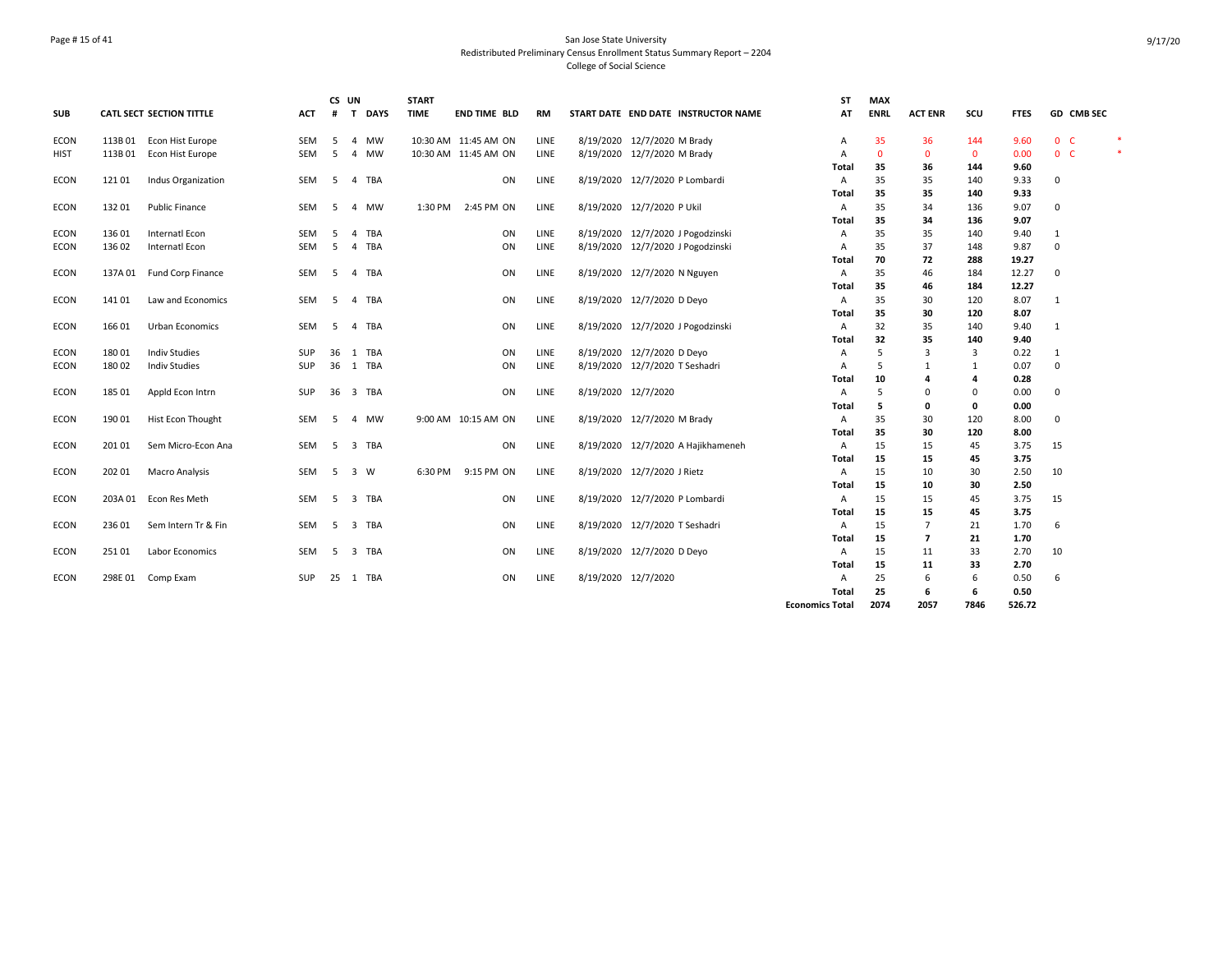## Page # 16 of 41 San Jose State University Redistributed Preliminary Census Enrollment Status Summary Report – 2204 College of Social Science

|             |                              |                                      |            | CS UN               |                         |              | <b>START</b> |                      |      |                     |                                     | <b>ST</b>                 | <b>MAX</b>   |                |              |             |                     |        |
|-------------|------------------------------|--------------------------------------|------------|---------------------|-------------------------|--------------|--------------|----------------------|------|---------------------|-------------------------------------|---------------------------|--------------|----------------|--------------|-------------|---------------------|--------|
| <b>SUB</b>  |                              | <b>CATL SECT SECTION TITTLE</b>      | ACT        |                     |                         | # T DAYS     | <b>TIME</b>  | <b>END TIME BLD</b>  | RM   |                     | START DATE END DATE INSTRUCTOR NAME | AT                        | <b>ENRL</b>  | <b>ACT ENR</b> | scu          | <b>FTES</b> | GD CMB SEC          |        |
|             | <b>Environmental Studies</b> |                                      |            |                     |                         |              |              |                      |      |                     |                                     |                           |              |                |              |             |                     |        |
| <b>ENVS</b> | 101                          | Intro Envir Issues                   | <b>LEC</b> |                     |                         | 1 3 TBA      |              | ON                   | LINE |                     | 8/19/2020 12/7/2020 B Olszewski     | Α                         | 35           | 35             | 105          | 7.00        | $\mathbf 0$         |        |
| <b>ENVS</b> | 102                          | Intro Envir Issues                   | LEC        | 1                   |                         | 3 TBA        |              | ON                   | LINE |                     | 8/19/2020 12/7/2020 M Davis         | Α                         | 100          | 96             | 288          | 19.20       | 0                   |        |
|             |                              |                                      |            |                     |                         |              |              |                      |      |                     |                                     | Total                     | 135          | 131            | 393          | 26.20       |                     |        |
| <b>ENVS</b> | 1001                         | Life Chang Planet                    | LEC        | 1                   |                         | 3 MW         |              | 9:00 AM 10:15 AM ON  | LINE |                     | 8/19/2020 12/7/2020 M Klock         | Α                         | 35           | 29             | 87           | 5.80        | 0                   |        |
| <b>ENVS</b> | 1002                         | Life Chang Planet                    | LEC        | 1                   |                         | 3 MW         |              | 10:30 AM 11:45 AM ON | LINE |                     | 8/19/2020 12/7/2020 M Klock         | Α                         | 35           | 35             | 105          | 7.00        | 0                   |        |
| <b>ENVS</b> | 1003                         | Life Chang Planet                    | <b>LEC</b> | 1                   |                         | 3 TR         | 3:00 PM      | 4:15 PM ON           | LINE |                     | 8/19/2020 12/7/2020 R Lazzeri-Aerts | A                         | 40           | 40             | 120          | 8.00        | $\mathbf 0$         |        |
| <b>ENVS</b> | 1004                         | Life Chang Planet                    | LEC        |                     | 1 3 TR                  |              | 12:00 PM     | 1:15 PM ON           | LINE |                     | 8/19/2020 12/7/2020 R Lazzeri-Aerts | А                         | 30           | 27             | 81           | 5.40        | 0                   |        |
|             |                              |                                      |            |                     |                         |              |              |                      |      |                     |                                     | Total                     | 140          | 131            | 393          | 26.20       |                     |        |
| <b>ENVS</b> |                              | 100W 01 Env Res and Writ             | <b>SEM</b> | 4                   |                         | 3 MW         |              | 10:30 AM 11:45 AM ON | LINE |                     | 8/19/2020 12/7/2020 A Wynes         | Α                         | 20           | 20             | 60           | 4.00        | 0                   |        |
| <b>ENVS</b> |                              | 100W 81 Env Res and Writ             | <b>SEM</b> | $\overline{4}$      |                         | 3 MW         | 12:00 PM     | 1:15 PM ON           | LINE |                     | 8/19/2020 12/7/2020 A Wynes         | Α                         | 20           | 16             | 48           | 3.20        | $\mathbf 0$         |        |
| <b>ENVS</b> |                              | 100W 82 Env Res and Writ             | SEM        | $\overline{4}$      |                         | 3 TR         | 3:00 PM      | 4:15 PM ON           | LINE |                     | 8/19/2020 12/7/2020 N Skinner       | Α                         | 20           | 22             | 66           | 4.40        | $\mathbf 0$         |        |
|             |                              |                                      |            |                     |                         |              |              |                      |      |                     |                                     | Total                     | 60           | 58             | 174          | 11.60       |                     |        |
| <b>ENVS</b> | 10701                        | Env Econ & Policy                    | <b>LEC</b> | 1                   |                         | 3 TR         | 12:00 PM     | 1:15 PM ON           | LINE |                     | 8/19/2020 12/7/2020 C Su            | A                         | 35           | 31             | 93           | 6.20        | 0 <sub>c</sub>      | $\ast$ |
| <b>ECON</b> | 107 01                       | Env Econ & Policy                    | LEC        | $\mathbf{1}$        |                         | 3 TR         | 12:00 PM     | 1:15 PM ON           | LINE |                     | 8/19/2020 12/7/2020 C Su            | А                         | $\mathbf 0$  | $\mathbf 0$    | $\mathbf 0$  | 0.00        | 0 <sub>c</sub>      | $\ast$ |
| <b>ENVS</b> | 107 02                       | Env Econ & Policy                    | LEC        | 1                   |                         | 3 TR         | 1:30 PM      | 2:45 PM ON           | LINE |                     | 8/19/2020 12/7/2020 C Su            | А                         | 35           | 38             | 114          | 7.60        | 0 <sub>c</sub>      |        |
| <b>ECON</b> | 107 02                       | Env Econ & Policy                    | LEC        | 1                   |                         | 3 TR         | 1:30 PM      | 2:45 PM ON           | LINE |                     | 8/19/2020 12/7/2020 C Su            | Α                         | $\mathbf 0$  | $\mathbf 0$    | $\mathbf 0$  | 0.00        | 0 <sup>o</sup>      | $\ast$ |
|             |                              |                                      |            |                     |                         |              |              |                      |      |                     |                                     | Total                     | 70           | 69             | 207          | 13.80       |                     |        |
| <b>ENVS</b> | 11001                        | <b>Resource Analysis</b>             | LEC        | $\overline{2}$      | 4 M                     |              | 1:30 PM      | 4:15 PM ON           | LINE |                     | 8/19/2020 12/7/2020 R Lazzeri-Aerts | Α                         | 40           | 39             | 117          | 10.53       | $\overline{2}$      |        |
| <b>ENVS</b> | 110 10                       | <b>Resource Analysis</b>             | LAB        | 16                  |                         | 0 TR         | 9:00 AM      | 10:15 AM ON          | LINE |                     | 8/19/2020 12/7/2020 R Lazzeri-Aerts | Α                         | 20           | 20             | 20           | 0.00        | $\overline{2}$      |        |
| <b>ENVS</b> | 110 11                       | <b>Resource Analysis</b>             | LAB        | 16                  |                         | $0$ TR       |              | 10:30 AM 11:45 AM ON | LINE |                     | 8/19/2020 12/7/2020 R Lazzeri-Aerts | A                         | 20           | 19             | 19           | 0.00        | $\mathbf 0$         |        |
|             |                              |                                      |            |                     |                         |              |              |                      |      |                     |                                     | <b>Total</b>              | 80           | 78             | 156          | 10.53       |                     |        |
| <b>ENVS</b> | 116 01                       | Solar Energy Analysis                | LEC        | $\overline{2}$      |                         | 3 TR         | 12:00 PM     | 1:15 PM ON           | LINE |                     | 8/19/2020 12/7/2020 D Mulvaney      | Α                         | 35           | 20             | 60           | 4.05        | 1 C                 |        |
| <b>DSIT</b> | 116 01                       | Solar Energy Analysis                | LEC        | $\overline{2}$      |                         | 3 TR         | 12:00 PM     | 1:15 PM ON           | LINE |                     | 8/19/2020 12/7/2020 D Mulvaney      | Α                         | $\mathbf 0$  | $\mathbf 0$    | $\mathbf 0$  | 0.00        | 0 <sub>c</sub>      | $\ast$ |
|             |                              |                                      |            |                     |                         |              |              |                      |      |                     |                                     | Total                     | 35           | 20             | 60           | 4.05        |                     |        |
| <b>ENVS</b> | 11701                        | Human Ecology                        | <b>SEM</b> | 5                   |                         | 3 TBA        |              | ON                   | LINE |                     | 8/19/2020 12/7/2020 M Davis         | Α                         | 18           | 20             | 60           | 4.00        | 0                   |        |
| <b>ENVS</b> | 11702                        | Human Ecology                        | <b>SEM</b> |                     | $\overline{3}$          |              |              |                      |      |                     |                                     | X                         | $\mathbf 0$  | 0              | 0            | 0.00        | $\Omega$            |        |
| <b>ENVS</b> | 11782                        | Human Ecology                        | <b>SEM</b> | 5                   | $\overline{\mathbf{3}}$ | W            |              | 9:00 AM 11:45 AM ON  | LINE |                     | 8/19/2020 12/7/2020 W Russell       | A                         | 18           | 16             | 48           | 3.35        | $\overline{3}$      |        |
|             |                              |                                      |            |                     |                         |              |              |                      |      |                     |                                     | <b>Total</b>              | 36           | 36             | 108          | 7.35        |                     |        |
| <b>ENVS</b> | 119 01                       |                                      |            |                     |                         |              |              | 10:30 AM 11:45 AM ON | LINE |                     | 8/19/2020 12/7/2020 B Delaveau      |                           | 30           | 28             | 84           | 5.60        | 0 <sub>c</sub>      | $\ast$ |
| ENGR        | 11901                        | Energy & Environ<br>Energy & Environ | LEC<br>LEC | $\overline{2}$<br>2 |                         | 3 MW<br>3 MW |              | 10:30 AM 11:45 AM ON | LINE | 8/19/2020           | 12/7/2020 B Delaveau                | Α<br>Α                    | $\mathbf 0$  | $\mathbf 0$    | $\mathbf 0$  | 0.00        | $\mathbf{0}$<br>- C | $\ast$ |
| <b>ENVS</b> | 11902                        | Energy & Environ                     | LEC        | $\overline{2}$      |                         | 3 MW         | 12:00 PM     | 1:15 PM ON           | LINE |                     | 8/19/2020 12/7/2020 B Delaveau      | $\overline{A}$            | 30           | 26             | 78           | 5.20        | 0 <sub>c</sub>      |        |
| <b>ENGR</b> | 119 02                       | Energy & Environ                     | LEC        | $\overline{2}$      |                         | 3 MW         | 12:00 PM     | 1:15 PM ON           | LINE |                     | 8/19/2020 12/7/2020 B Delaveau      | $\overline{A}$            | $\mathbf{0}$ | $\mathbf{0}$   | $\mathbf{0}$ | 0.00        | 0 <sup>o</sup>      | $\ast$ |
| <b>ENVS</b> | 11903                        | Energy & Environ                     | LEC        | $\overline{2}$      |                         | 3 TR         | 1:30 PM      | 2:45 PM ON           | LINE |                     | 8/19/2020 12/7/2020 D Mulvaney      | Α                         | 40           | 39             | 117          | 7.80        | 0 <sup>o</sup>      | $\ast$ |
| <b>ENGR</b> | 11903                        | Energy & Environ                     | LEC        | $2^{\circ}$         |                         | 3 TR         | 1:30 PM      | 2:45 PM ON           | LINE |                     | 8/19/2020 12/7/2020 D Mulvaney      | A                         | $\mathbf{0}$ | $\mathbf{0}$   | $\mathbf{0}$ | 0.00        | 0 <sub>c</sub>      | $\ast$ |
|             |                              |                                      |            |                     |                         |              |              |                      |      |                     |                                     | <b>Total</b>              | 100          | 93             | 279          | 18.60       |                     |        |
| <b>ENVS</b> | 124 01                       | Intro Env Law                        | <b>LEC</b> | 1                   |                         | 3 MW         | 1:30 PM      | 2:45 PM ON           | LINE |                     | 8/19/2020 12/7/2020 A Stasiewicz    | Α                         | 30           | 32             | 96           | 6.60        | 4 C                 | $\ast$ |
| <b>POLS</b> | 124 01                       | Intro Env Law                        | LEC        | 1                   |                         | 3 MW         | 1:30 PM      | 2:45 PM ON           | LINE | 8/19/2020           | 12/7/2020 A Stasiewicz              | Α                         | $\mathbf 0$  | $\mathbf 0$    | $\mathbf 0$  | 0.00        | $\mathbf{0}$<br>-C  | $\ast$ |
| <b>ENVS</b> | 124 02                       | Intro Env Law                        | LEC        | 1                   | $\overline{\mathbf{3}}$ |              |              |                      |      | 8/19/2020 12/7/2020 |                                     | X                         | $\mathbf 0$  | $\Omega$       | 0            | 0.00        | 0                   |        |
| <b>POLS</b> | 124 02                       | Intro Env Law                        | LEC        |                     | $\overline{3}$          |              |              |                      |      |                     |                                     | X                         | $\mathbf 0$  | $\Omega$       | $\Omega$     | 0.00        | 0                   |        |
| <b>ENVS</b> | 124 03                       | Intro Env Law                        | LEC        |                     | $\overline{3}$          |              |              |                      |      |                     |                                     | X                         | $\Omega$     | $\Omega$       | $\Omega$     | 0.00        | 0                   |        |
| <b>POLS</b> | 124 03                       | Intro Env Law                        | LEC        |                     | $\overline{3}$          |              |              |                      |      |                     |                                     | $\boldsymbol{\mathsf{x}}$ | $\Omega$     | $\Omega$       | $\Omega$     | 0.00        | $\Omega$            |        |
| <b>ENVS</b> | 124 80                       | Intro Env Law                        | LEC        | 1                   |                         | 3 MW         |              | 10:30 AM 11:45 AM ON | LINE |                     | 8/19/2020 12/7/2020 A Stasiewicz    | А                         | 30           | 31             | 93           | 6.20        | 0 <sub>c</sub>      |        |
| <b>POLS</b> | 124 80                       | Intro Env Law                        | LEC        | 1                   |                         | 3 MW         |              | 10:30 AM 11:45 AM ON | LINE |                     | 8/19/2020 12/7/2020 A Stasiewicz    | Α                         | $\mathbf 0$  | $\mathbf 0$    | $\mathbf 0$  | 0.00        | 0 <sup>o</sup>      |        |
|             |                              |                                      |            |                     |                         |              |              |                      |      |                     |                                     | Total                     | 60           | 63             | 189          | 12.80       |                     |        |
| <b>ENVS</b> | 129 01                       | Water Policy in the West             | LEC        | $\overline{2}$      |                         | 3 MW         | 12:00 PM     | 1:15 PM ON           | LINE |                     | 8/19/2020 12/7/2020 P Ferraro       | Α                         | 30           | 27             | 81           | 5.40        | 0                   |        |
|             |                              |                                      |            |                     |                         |              |              |                      |      |                     |                                     | Total                     | 30           | 27             | 81           | 5.40        |                     |        |
| <b>ENVS</b> | 130 01                       | <b>Energy Policy Anal</b>            | LEC        |                     | $\overline{3}$          |              |              |                      |      |                     |                                     | X                         | $\mathbf 0$  | $\Omega$       | $\Omega$     | 0.00        | $\Omega$            |        |
|             |                              |                                      |            |                     |                         |              |              |                      |      |                     |                                     | <b>Total</b>              | $\mathbf 0$  | 0              | 0            | 0.00        |                     |        |
| <b>ENVS</b> | 13701                        | Green Build Des Issues               | <b>LEC</b> | $2^{\circ}$         | 3 W                     |              | 3:00 PM      | 5:45 PM ON           | LINE |                     | 8/19/2020 12/7/2020 B Delaveau      | Α                         | 25           | 25             | 75           | 5.05        | 1                   |        |
|             |                              |                                      |            |                     |                         |              |              |                      |      |                     |                                     |                           | 25           | 25             | 75           | 5.05        |                     |        |
| ENVS        | 150 01                       |                                      | <b>SEM</b> | -5                  | 3 M                     |              | 1:30 PM      | 2:45 PM ON           | LINE |                     | 8/19/2020 12/7/2020 W Russell       | Total<br>Α                | 25           | 24             | 72           | 4.80        | 0                   |        |
| <b>ENVS</b> | 150 02                       | Intro Env Thought                    | <b>SEM</b> | 5                   | 3 M                     |              | 3:00 PM      | 4:15 PM ON           | LINE |                     | 8/19/2020 12/7/2020 W Russell       | Α                         | 25           | 23             | 69           | 4.60        | $\mathbf 0$         |        |
|             |                              | Intro Env Thought                    |            |                     |                         |              |              |                      |      |                     |                                     | <b>Total</b>              | 50           | 47             | 141          | 9.40        |                     |        |
|             |                              |                                      |            |                     |                         |              |              |                      |      |                     |                                     |                           |              |                |              |             |                     |        |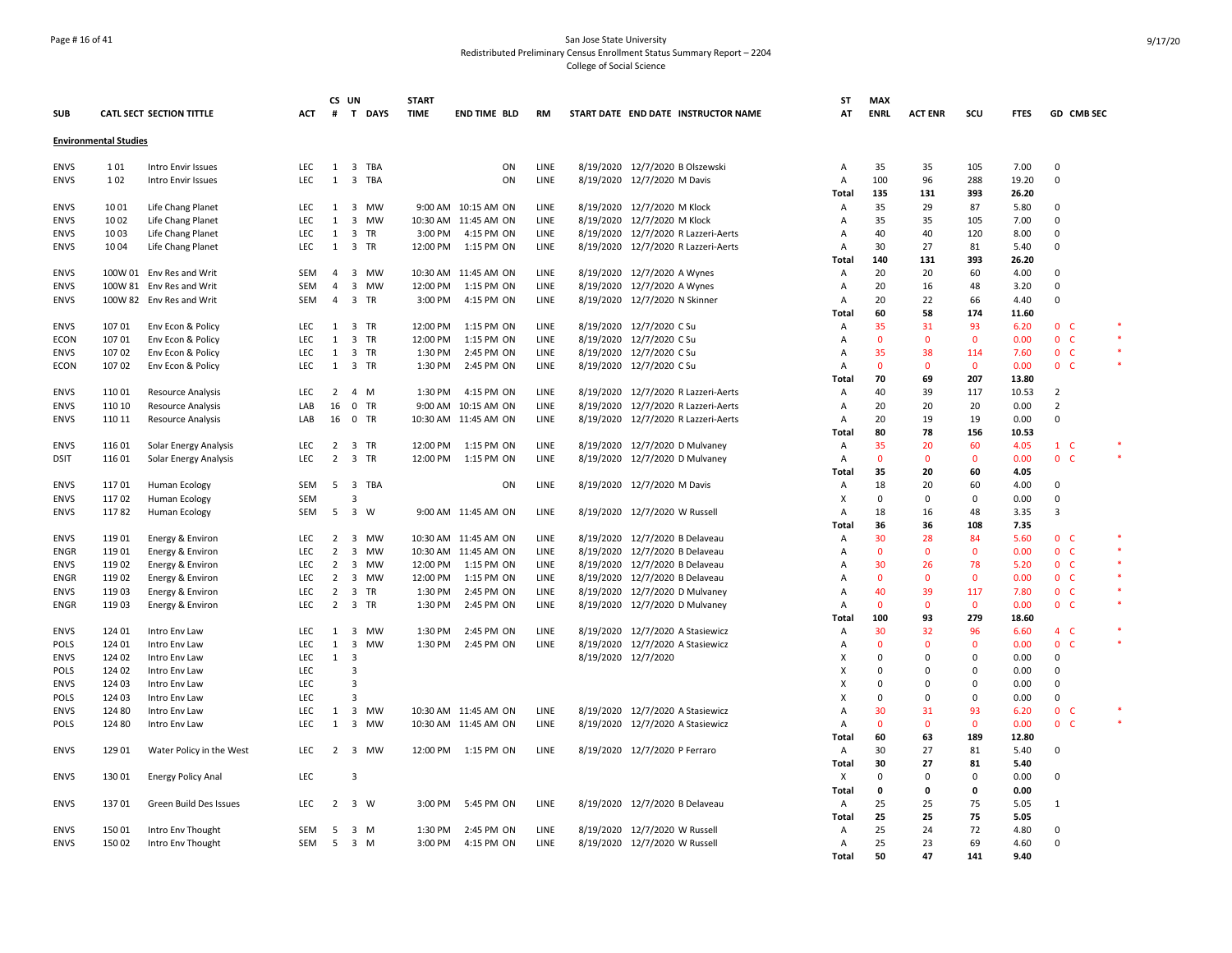## Page # 17 of 41 San Jose State University Redistributed Preliminary Census Enrollment Status Summary Report – 2204 College of Social Science

|             |        |                                 |            | CS UN          |                |        | <b>START</b> |                      |      |           |                                 |                                     | ST             | <b>MAX</b>   |                |                |             |                |            |            |
|-------------|--------|---------------------------------|------------|----------------|----------------|--------|--------------|----------------------|------|-----------|---------------------------------|-------------------------------------|----------------|--------------|----------------|----------------|-------------|----------------|------------|------------|
| <b>SUB</b>  |        | <b>CATL SECT SECTION TITTLE</b> | ACT        | #              |                | T DAYS | <b>TIME</b>  | <b>END TIME BLD</b>  | RM   |           |                                 | START DATE END DATE INSTRUCTOR NAME | AT             | <b>ENRL</b>  | <b>ACT ENR</b> | SCU            | <b>FTES</b> |                | GD CMB SEC |            |
| <b>ENVS</b> | 152 80 | <b>Global Environment</b>       | <b>LEC</b> | 2              |                | 3 TBA  |              | ON                   | LINE |           | 8/19/2020 12/7/2020 B Olszewski |                                     | Α              | 35           | 33             | 99             | 6.60        | 0 <sup>o</sup> |            |            |
| <b>PKG</b>  | 152 80 | <b>Global Environment</b>       | LEC        | 2              | $\overline{3}$ | TBA    |              | ON                   | LINE |           |                                 | 8/19/2020 12/7/2020 B Olszewski     | A              | $\mathbf{0}$ | $\mathbf{0}$   | $\mathbf{0}$   | 0.00        | 0 <sup>o</sup> |            | $\ast$     |
| <b>ENVS</b> | 152 81 | <b>Global Environment</b>       | <b>LEC</b> | $\overline{2}$ |                | 3 TBA  |              | ON                   | LINE |           | 8/19/2020 12/7/2020 B Olszewski |                                     | A              | 35           | 32             | 96             | 6.40        | 0 <sup>o</sup> |            | <b>Ski</b> |
| <b>PKG</b>  | 152 81 | Global Environment              | <b>LEC</b> | $\overline{2}$ |                | 3 TBA  |              | ON                   | LINE |           |                                 | 8/19/2020 12/7/2020 B Olszewski     | A              | $\mathbf{0}$ | $\overline{0}$ | $\mathbf 0$    | 0.00        | 0 <sub>c</sub> |            | $\ast$     |
| <b>ENVS</b> | 152 82 | Global Environment              | LEC        | $\overline{2}$ |                | 3 TBA  |              | ON                   | LINE |           |                                 | 8/19/2020 12/7/2020 B Olszewski     | Α              | 35           | 35             | 105            | 7.00        | 0 <sup>o</sup> |            |            |
| PKG         | 152 82 | Global Environment              | LEC        | $\overline{2}$ |                | 3 TBA  |              | ON                   | LINE |           |                                 | 8/19/2020 12/7/2020 B Olszewski     | Α              | 0            | $\mathbf 0$    | $\mathbf 0$    | 0.00        | 0 <sub>c</sub> |            |            |
|             |        |                                 |            |                |                |        |              |                      |      |           |                                 |                                     | Total          | 105          | 100            | 300            | 20.00       |                |            |            |
| <b>ENVS</b> | 154 01 | Sustainable Agriculture         | LEC        |                | $\overline{4}$ |        |              |                      |      |           |                                 |                                     | X              | $\Omega$     | 0              | 0              | 0.00        | 0              |            |            |
| <b>ENVS</b> | 154 10 | Sustainable Agriculture         | <b>ACT</b> |                | $\mathbf 0$    |        |              |                      |      |           |                                 |                                     | х              | $\Omega$     | $\Omega$       | $\Omega$       | 0.00        | $\Omega$       |            |            |
|             |        |                                 |            |                |                |        |              |                      |      |           |                                 |                                     | <b>Total</b>   | 0            | 0              | 0              | 0.00        |                |            |            |
| <b>ENVS</b> | 158 01 | <b>Environmental Education</b>  | LEC        |                | $\overline{3}$ |        |              |                      |      |           |                                 |                                     | Χ              | 0            | $\mathbf 0$    | $\mathbf 0$    | 0.00        | $\mathbf 0$    |            |            |
| <b>ENVS</b> | 158 02 | <b>Environmental Education</b>  | LEC        | $\overline{2}$ |                | 3 MW   | 1:30 PM      | 2:45 PM ON           | LINE |           | 8/19/2020 12/7/2020 R Foran     |                                     | Α              | 25           | 27             | 81             | 5.40        | $\mathbf 0$    |            |            |
| <b>ENVS</b> | 15803  | <b>Environmental Education</b>  | LEC        | $\overline{2}$ |                | 3 MW   | 12:00 PM     | 1:15 PM ON           | LINE |           | 8/19/2020 12/7/2020 R Foran     |                                     | A              | 25           | 26             | 78             | 5.20        | $\Omega$       |            |            |
| <b>ENVS</b> | 158 84 | <b>Environmental Education</b>  | LEC        | $\overline{2}$ |                | 3 TR   | 1:30 PM      | 2:45 PM ON           | LINE |           |                                 | 8/19/2020 12/7/2020 R Lazzeri-Aerts | Α              | 25           | 25             | 75             | 5.00        | $\Omega$       |            |            |
|             |        |                                 |            |                |                |        |              |                      |      |           |                                 |                                     | Total          | 75           | 78             | 234            | 15.60       |                |            |            |
| <b>ENVS</b> | 16101  | California Wildlands            | <b>SEM</b> |                | $\overline{4}$ |        |              |                      |      |           |                                 |                                     | X              | $\Omega$     | $\Omega$       | 0              | 0.00        | $\Omega$       |            |            |
| <b>ENVS</b> | 16102  | California Wildlands            | ACT        |                | $\overline{0}$ |        |              |                      |      |           |                                 |                                     | X              | 0            | $\Omega$       | 0              | 0.00        | $\Omega$       |            |            |
|             |        |                                 |            |                |                |        |              |                      |      |           |                                 |                                     | Total          | 0            | $\mathbf 0$    | 0              | 0.00        |                |            |            |
|             |        |                                 |            |                |                |        |              |                      |      |           | 8/19/2020 12/7/2020 G Klee      |                                     |                |              |                |                |             | $\overline{2}$ |            |            |
| <b>ENVS</b> | 166 01 | Nature Photography              | LEC        | 2              | 4 F            |        |              | 11:00 AM 12:45 PM ON | LINE |           |                                 |                                     | A              | 20           | 19             | 38             | 5.20        | $\overline{2}$ |            |            |
| <b>ENVS</b> | 166 10 | Nature Photography              | <b>ACT</b> | 13             |                | 0 TBA  |              | ON                   | LINE |           | 8/19/2020 12/7/2020 G Klee      |                                     | A              | 20           | 19             | 38             | 0.00        |                |            |            |
|             |        |                                 |            |                |                |        |              |                      |      |           |                                 |                                     | Total          | 40           | 38             | 76             | 5.20        |                |            |            |
| <b>ENVS</b> | 168A01 | Global Climate Change I         | LEC        | $\mathbf{1}$   |                | 6 TR   | 10:30 AM     | 1:15 PM ON           | LINE |           |                                 | 8/19/2020 12/7/2020 P Daley- Harms  | Α              | $\mathbf{0}$ | 12             | 72             | 4.80        | 0 <sub>c</sub> |            |            |
| <b>ENVS</b> | 168A02 | Global Climate Change I         | <b>LEC</b> | 1              |                | 6 TR   | 10:30 AM     | 1:15 PM ON           | LINE |           | 8/19/2020 12/7/2020 P Brown     |                                     | A              | $\Omega$     | 12             | 72             | 4.80        | 0 <sup>o</sup> |            | $\star$    |
| <b>ENVS</b> | 168A03 | Global Climate Change I         | LEC        | $\mathbf{1}$   |                | 6 TR   | 10:30 AM     | 1:15 PM ON           | LINE |           | 8/19/2020 12/7/2020 C Rampini   |                                     | Α              | $\mathbf{0}$ | 13             | 78             | 5.20        | 0 <sub>c</sub> |            | $\ast$     |
|             |        |                                 |            |                |                |        |              |                      |      |           |                                 |                                     | Total          | 0            | 37             | 222            | 14.80       |                |            |            |
| <b>ENVS</b> | 173 01 | <b>Forest Ecol</b>              | LEC        |                | $\overline{4}$ |        |              |                      |      |           |                                 |                                     | X              | $\Omega$     | 0              | 0              | 0.00        | 0              |            |            |
| <b>ENVS</b> | 173 11 | <b>Forest Ecol</b>              | <b>ACT</b> |                | $\overline{0}$ |        |              |                      |      |           |                                 |                                     | X              | 0            | $\Omega$       | $\Omega$       | 0.00        | $\Omega$       |            |            |
|             |        |                                 |            |                |                |        |              |                      |      |           |                                 |                                     | Total          | 0            | 0              | 0              | 0.00        |                |            |            |
| <b>ENVS</b> | 18101  | <b>Envir Res Center</b>         | <b>SUP</b> |                | 25 1 TR        |        | 12:00 PM     | 1:15 PM ON           | LINE |           | 8/19/2020 12/7/2020 L Trulio    |                                     | Α              | 10           | $\overline{2}$ | $\overline{2}$ | 0.13        | $\Omega$       |            |            |
| <b>ENVS</b> | 18102  | Envir Res Center                | SUP        | 25             |                | 2 TR   | 12:00 PM     | 1:15 PM ON           | LINE |           | 8/19/2020 12/7/2020 L Trulio    |                                     | A              | 10           | $\overline{2}$ | 4              | 0.27        | $\Omega$       |            |            |
| <b>ENVS</b> | 18103  | <b>Envir Res Center</b>         | SUP        |                | 25 3 TR        |        | 12:00 PM     | 1:15 PM ON           | LINE |           | 8/19/2020 12/7/2020 L Trulio    |                                     | Α              | 10           | 9              | 27             | 1.80        | $\Omega$       |            |            |
|             |        |                                 |            |                |                |        |              |                      |      |           |                                 |                                     | Total          | 30           | 13             | 33             | 2.20        |                |            |            |
| <b>ENVS</b> | 185 01 | Envir Impact Anal               | LEC        | 2              | 4 T            |        | 4:30 PM      | 7:15 PM ON           | LINE | 8/19/2020 | 12/7/2020 A Marquez             |                                     | Α              | 22           | 22             | 66             | 5.93        | $1\quad$ C     |            |            |
| <b>URBP</b> | 185 01 | Envir Impact Anal               | LEC        | $\overline{2}$ | 4 T            |        | 4:30 PM      | 7:15 PM ON           | LINE |           | 8/19/2020 12/7/2020 A Marquez   |                                     | Α              | $\mathbf{0}$ | $\mathbf{0}$   | $\mathbf{0}$   | 0.00        | 0 <sup>o</sup> |            | $\ast$     |
| <b>ENVS</b> | 185 02 | Envir Impact Anal               | LEC        | 2              | 4 R            |        | 4:30 PM      | 7:15 PM ON           | LINE |           | 8/19/2020 12/7/2020 A Marquez   |                                     | Α              | 22           | 21             | 63             | 5.67        | $1\quad$ C     |            |            |
| <b>URBP</b> | 185 02 | Envir Impact Anal               | LEC        | $\overline{2}$ | 4 R            |        | 4:30 PM      | 7:15 PM ON           | LINE |           | 8/19/2020 12/7/2020 A Marquez   |                                     | A              | $\Omega$     | $\mathbf{0}$   | $\mathbf{0}$   | 0.00        | 0 <sup>o</sup> |            | $\star$    |
| <b>ENVS</b> | 185 10 | Envir Impact Anal               | <b>ACT</b> | 13             |                | 0 TBA  |              | ON                   | LINE |           | 8/19/2020 12/7/2020 A Marquez   |                                     | Α              | 22           | 22             | 22             | 0.00        | $1\quad C$     |            |            |
| URBP        | 185 10 | Envir Impact Anal               | ACT        | 13             |                | 0 TBA  |              | ON                   | LINE |           | 8/19/2020 12/7/2020 A Marquez   |                                     | А              | $\mathbf 0$  | $\mathbf 0$    | $\mathbf 0$    | 0.00        | 0 <sub>c</sub> |            |            |
| <b>ENVS</b> | 185 11 | Envir Impact Anal               | ACT        | 13             |                | 0 TBA  |              | ON                   | LINE |           | 8/19/2020 12/7/2020 A Marquez   |                                     | Α              | 22           | 21             | 21             | 0.00        | $1\quad C$     |            |            |
| <b>URBP</b> | 185 11 | Envir Impact Anal               | ACT        | 13             |                | 0 TBA  |              | ON                   | LINE |           | 8/19/2020 12/7/2020 A Marquez   |                                     | Α              | 0            | $\mathbf 0$    | $\mathbf 0$    | 0.00        | 0 <sup>o</sup> |            |            |
|             |        |                                 |            |                |                |        |              |                      |      |           |                                 |                                     | Total          | 88           | 86             | 172            | 11.60       |                |            |            |
| <b>ENVS</b> | 18701  | <b>Environ Restor</b>           | <b>LEC</b> | $\overline{2}$ |                | 4 MW   | 1:30 PM      | 2:45 PM ON           | LINE |           | 8/19/2020 12/7/2020 M Klock     |                                     |                | 20           | 19             | 57             | 5.13        | 1              |            |            |
|             |        |                                 | <b>ACT</b> | 13             |                |        |              | 5:45 PM ON           | LINE |           |                                 |                                     | A              | 24           |                | 19             | 0.00        |                |            |            |
| <b>ENVS</b> | 187 10 | <b>Environ Restor</b>           |            |                | $0$ M          |        | 3:00 PM      |                      |      |           | 8/19/2020 12/7/2020 M Klock     |                                     | $\overline{A}$ |              | 19             |                |             | 1              |            |            |
|             |        |                                 |            |                |                |        |              |                      |      |           |                                 |                                     | <b>Total</b>   | 44           | 38             | 76             | 5.13        |                |            |            |
| <b>ENVS</b> | 192 10 | Int'l Program Studies           | LEC        |                | 6.7            |        |              |                      |      |           |                                 |                                     | Α              | 40           | 0              | 0              | 0.00        | 0              |            |            |
|             |        |                                 |            |                |                |        |              |                      |      |           |                                 |                                     | Total          | 40           | 0              | 0              | 0.00        |                |            |            |
| <b>ENVS</b> | 193 07 | Supr Proj & Res                 | <b>SUP</b> | 36             |                | 1 TBA  |              |                      |      |           |                                 | 8/19/2020 12/7/2020 B Olszewski     | Α              | 10           | 4              | 4              | 0.27        | 0              |            |            |
| <b>ENVS</b> | 193 08 | Supr Proj & Res                 | <b>SUP</b> | 36             |                | 2 TBA  |              |                      |      |           | 8/19/2020 12/7/2020 B Olszewski |                                     | Α              | 10           | 3              | 6              | 0.40        | $\Omega$       |            |            |
| <b>ENVS</b> | 193 09 | Supr Proj & Res                 | SUP        | 36             |                | 3 TBA  |              |                      |      |           |                                 | 8/19/2020 12/7/2020 B Olszewski     | A              | 10           | 6              | 18             | 1.25        | 1              |            |            |
| <b>ENVS</b> | 193 10 | Supr Proj & Res                 | <b>SUP</b> | 36             |                | 4 TBA  |              |                      |      |           | 8/19/2020 12/7/2020 B Olszewski |                                     | Α              | 10           | $\overline{4}$ | 16             | 1.07        | $\Omega$       |            |            |
| <b>ENVS</b> | 193 11 | Supr Proj & Res                 | <b>SUP</b> | 36             |                | 5 TBA  |              |                      |      |           |                                 | 8/19/2020 12/7/2020 B Olszewski     | Α              | 10           | $\mathbf 0$    | $\mathbf 0$    | 0.00        | 0              |            |            |
| <b>ENVS</b> | 193 12 | Supr Proj & Res                 | SUP        | 36             |                | 6 TBA  |              |                      |      |           |                                 | 8/19/2020 12/7/2020 B Olszewski     | Α              | 10           | $\mathbf 0$    | 0              | 0.00        | $\mathbf 0$    |            |            |
|             |        |                                 |            |                |                |        |              |                      |      |           |                                 |                                     | Total          | 60           | 17             | 44             | 2.98        |                |            |            |
| <b>ENVS</b> | 194 01 | <b>Environment Intern</b>       | SUP        | 36 1           |                |        |              |                      |      |           | 8/19/2020 12/7/2020             |                                     | X              | 0            | $\mathbf 0$    | 0              | 0.00        | 0              |            |            |
| <b>ENVS</b> | 194 02 | <b>Environment Intern</b>       | SUP        | 36             | $\overline{2}$ |        |              |                      |      |           | 8/19/2020 12/7/2020             |                                     | X              | 0            | $\Omega$       | $\Omega$       | 0.00        | $\Omega$       |            |            |
|             |        |                                 |            |                |                |        |              |                      |      |           |                                 |                                     |                |              |                |                |             |                |            |            |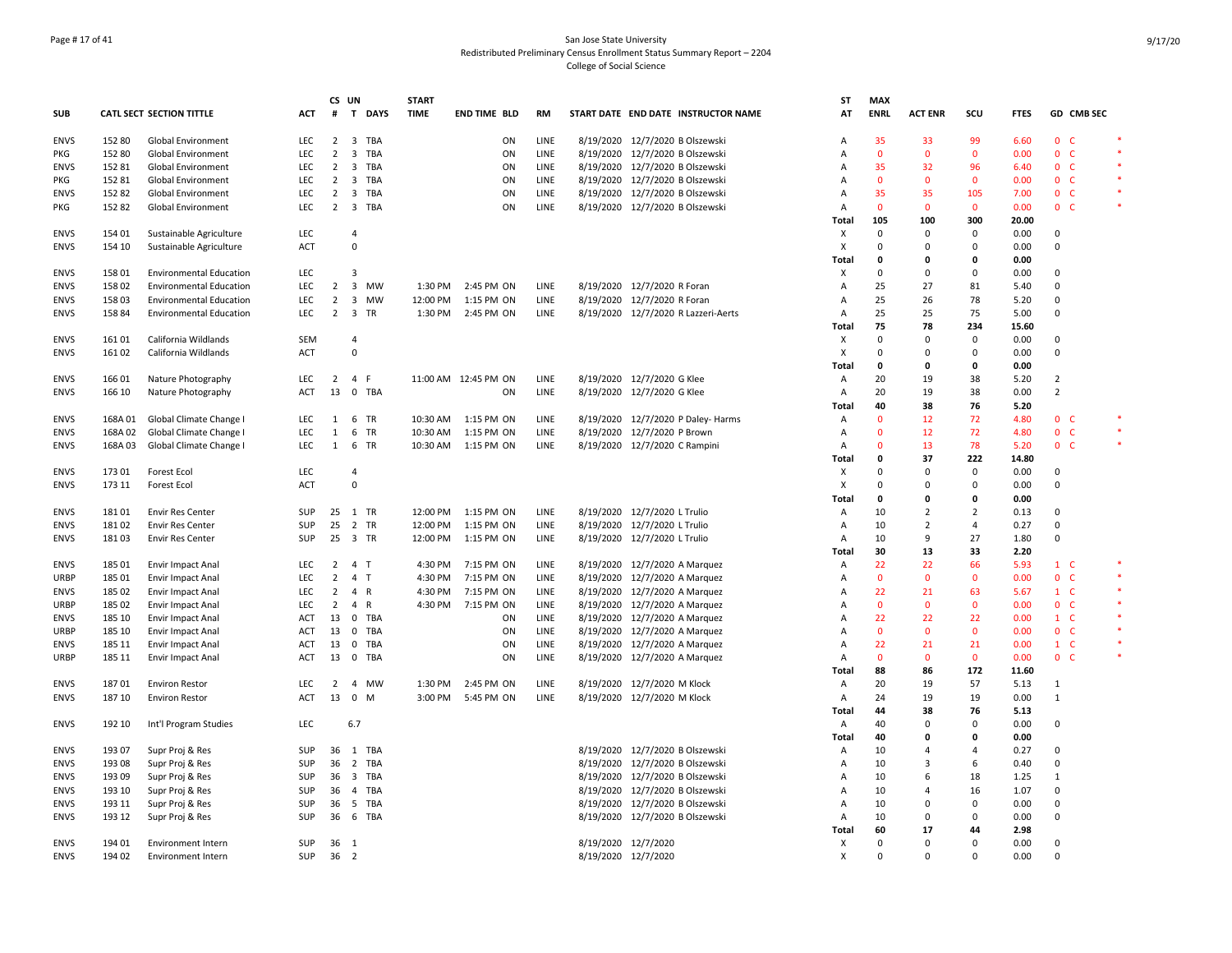## Page # 18 of 41 San Jose State University Redistributed Preliminary Census Enrollment Status Summary Report – 2204 College of Social Science

|             |        |                                 |                   | CS UN           |                     |          | <b>START</b> |                      |              |                     |                                     | ST             | <b>MAX</b>     |                          |                                  |             |              |
|-------------|--------|---------------------------------|-------------------|-----------------|---------------------|----------|--------------|----------------------|--------------|---------------------|-------------------------------------|----------------|----------------|--------------------------|----------------------------------|-------------|--------------|
| <b>SUB</b>  |        | <b>CATL SECT SECTION TITTLE</b> | ACT               | #               |                     | T DAYS   | <b>TIME</b>  | END TIME BLD         | <b>RM</b>    |                     | START DATE END DATE INSTRUCTOR NAME | AT             | <b>ENRL</b>    | <b>ACT ENR</b>           | scu                              | <b>FTES</b> | GD CMB SEC   |
| <b>ENVS</b> | 194 03 | <b>Environment Intern</b>       | SUP               | 36 <sup>3</sup> |                     |          |              |                      |              | 8/19/2020 12/7/2020 |                                     | X              | $\Omega$       | $\Omega$                 | 0                                | 0.00        | $\mathbf 0$  |
| <b>ENVS</b> | 194 04 | <b>Environment Intern</b>       | <b>SUP</b>        | 36              | $\overline{4}$      |          |              |                      |              | 8/19/2020 12/7/2020 |                                     | x              | $\Omega$       | $\Omega$                 | $\Omega$                         | 0.00        | $\mathbf 0$  |
| <b>ENVS</b> | 194 05 | Environment Intern              | SUP               | 36              | 5                   |          |              |                      |              | 8/19/2020           | 12/7/2020                           | x              | $\Omega$       | O                        | $\Omega$                         | 0.00        | $\Omega$     |
| <b>ENVS</b> | 194 06 | <b>Environment Intern</b>       | SUP               | 36 6 T          |                     |          | 7:30 AM      | 8:45 AM ON           | LINE         |                     | 8/19/2020 12/7/2020 D Mulvaney      | A              | 6              | $\overline{\mathbf{z}}$  | 12                               | 0.80        | $\Omega$     |
| <b>ENVS</b> | 194 07 | <b>Environment Intern</b>       | <b>SUP</b>        | 36 7 T          |                     |          | 7:30 AM      | 8:45 AM ON           | LINE         | 8/19/2020           | 12/7/2020 D Mulvaney                | A              | 6              | O                        | $\Omega$                         | 0.00        | $\Omega$     |
| ENVS        | 194 08 | Environment Intern              | <b>SUP</b>        | 36              | 8 T                 |          | 7:30 AM      | 8:45 AM ON           | LINE         | 8/19/2020           | 12/7/2020 D Mulvaney                | A              | 6              | C                        | $\Omega$                         | 0.00        | $\Omega$     |
| <b>ENVS</b> | 194 09 | <b>Environment Intern</b>       | <b>SUP</b>        | 36 9 T          |                     |          | 7:30 AM      | 8:45 AM ON           | LINE         | 8/19/2020           | 12/7/2020 D Mulvaney                | $\Delta$       | 6              | C                        | 0                                | 0.00        | 0            |
| <b>ENVS</b> | 194 10 | <b>Environment Intern</b>       | <b>SUP</b>        | 36 1 T          |                     |          | 7:30 AM      | 8:45 AM ON           | LINE         |                     | 8/19/2020 12/7/2020 D Mulvaney      | А              | 5              | O                        | $\mathbf 0$                      | 0.00        | 0            |
| <b>ENVS</b> | 194 11 | <b>Environment Intern</b>       | <b>SUP</b>        | 36              | 2 <sub>T</sub>      |          | 7:30 AM      | 8:45 AM ON           | LINE         | 8/19/2020           | 12/7/2020 D Mulvaney                | A              | 5              | $\mathbf{1}$             | $\overline{2}$                   | 0.13        | 0            |
| <b>ENVS</b> | 194 12 | <b>Environment Intern</b>       | SUP               | 36 3 T          |                     |          | 7:30 AM      | 8:45 AM ON           | LINE         | 8/19/2020           | 12/7/2020 D Mulvaney                | A              | 5              | $\overline{\phantom{a}}$ | 6                                | 0.40        | $\Omega$     |
| <b>ENVS</b> | 194 13 | <b>Environment Intern</b>       | SUP               | 36              | 4 T                 |          | 7:30 AM      | 8:45 AM ON           | LINE         |                     | 8/19/2020 12/7/2020 D Mulvaney      | Α              | 5              | 5                        | 20                               | 1.33        | $\mathbf 0$  |
| <b>ENVS</b> | 194 14 | <b>Environment Intern</b>       | SUP               | 36 5 T          |                     |          | 7:30 AM      | 8:45 AM ON           | LINE         |                     | 8/19/2020 12/7/2020 D Mulvaney      | A              | 5              | 1                        | 5                                | 0.33        | $\Omega$     |
|             |        |                                 |                   |                 |                     |          |              |                      |              |                     |                                     | Total          | 49             | 11                       | 45                               | 3.00        |              |
| <b>ENVS</b> | 195 01 | Inst Asst Env Stud              | <b>SUP</b>        |                 |                     | 36 3 TBA |              | ON                   | LINE         |                     | 8/19/2020 12/7/2020 R O'Malley      | A              | 5              | 0                        | $\Omega$                         | 0.00        | 0            |
|             |        |                                 |                   |                 |                     |          |              |                      |              |                     |                                     | <b>Total</b>   | 5              | O                        | $\Omega$                         | 0.00        |              |
| <b>ENVS</b> | 19801  | Sr Sem                          | <b>SEM</b>        | 5               | 4 TR                |          | 1:30 PM      | 2:45 PM ON           | LINE         |                     | 8/19/2020 12/7/2020 C Prado         | A              | 13             | 15                       | 60                               | 4.00        | 0            |
| <b>ENVS</b> | 198 02 | Sr Sem                          | <b>SEM</b>        | 5               | 4 TR                |          | 3:00 PM      | 4:15 PM ON           | LINE         |                     | 8/19/2020 12/7/2020 C Prado         | Α              | 13             | 12                       | 48                               | 3.20        | 0            |
|             |        |                                 |                   |                 |                     |          |              |                      |              |                     |                                     | <b>Total</b>   | 26             | 27                       | 108                              | 7.20        |              |
| <b>ENVS</b> | 210 01 | <b>Environ Topics</b>           | <b>SUP</b>        |                 |                     | 25 1 MW  | 12:00 PM     | 1:15 PM ON           | LINE         |                     | 8/19/2020 12/7/2020 R O'Malley      | Α              | 5              | 1                        | 1                                | 0.08        | $\mathbf{1}$ |
| <b>ENVS</b> | 210 02 | <b>Environ Topics</b>           | <b>SUP</b>        | 25              |                     | 2 MW     | 12:00 PM     | 1:15 PM ON           | LINE         |                     | 8/19/2020 12/7/2020 R O'Malley      | Α              | 5              | 1                        | $\overline{2}$                   | 0.17        | $\mathbf{1}$ |
| <b>ENVS</b> | 210 03 | <b>Environ Topics</b>           | SUP               | 25              |                     | 3 MW     | 12:00 PM     | 1:15 PM ON           | LINE         |                     | 8/19/2020 12/7/2020 R O'Malley      | Α              | 18             | 16                       | 48                               | 4.00        | 16           |
|             |        |                                 |                   |                 |                     |          |              |                      |              |                     |                                     | <b>Total</b>   | 28             | 18                       | 51                               | 4.25        |              |
| <b>ENVS</b> | 250 01 | <b>Environ Thought</b>          | <b>SEM</b>        | 5               | 3 M                 |          |              | 9:00 AM 11:45 AM ON  | LINE         |                     | 8/19/2020 12/7/2020 C Prado         | Α              | 12             | 13                       | 39                               | 3.25        | 13           |
|             |        |                                 |                   |                 |                     |          |              |                      |              |                     |                                     | Total          | 12             | 13                       | 39                               | 3.25        |              |
| <b>ENVS</b> | 27002  | <b>Field Studies Watr</b>       | <b>SEM</b>        |                 | 4                   |          |              |                      |              |                     |                                     | х              | $\Omega$       | $\Omega$                 | $\Omega$                         | 0.00        | 0            |
| <b>ENVS</b> | 270 10 | <b>Field Studies Watr</b>       | ACT               |                 | $\Omega$            |          |              |                      |              |                     |                                     | X              | $\Omega$       | O                        | $\Omega$                         | 0.00        | $\mathbf 0$  |
|             |        |                                 |                   |                 |                     |          |              |                      |              |                     |                                     | <b>Total</b>   | $\Omega$       | O                        | 0                                | 0.00        |              |
| <b>ENVS</b> | 285 01 | Grad Internship                 | SUP               |                 |                     | 25 3 TBA |              | ON                   | LINE         |                     | 8/19/2020 12/7/2020 R O'Malley      | Α              | 5              | 1                        | 3                                | 0.25        | $\mathbf{1}$ |
| <b>ENVS</b> | 285 06 | Grad Internship                 | <b>SUP</b>        | 25              |                     | 6 TBA    |              | ON                   | LINE         |                     | 8/19/2020 12/7/2020 R O'Malley      | Α              | 5              | 1                        | $\mathbf 0$                      | 0.50        | $\mathbf{1}$ |
|             |        |                                 |                   |                 |                     |          |              |                      |              |                     |                                     | Total          | 10             | $\overline{2}$           | 3                                | 0.75        |              |
| <b>ENVS</b> | 295 01 | Grad Teach Asst                 | SUP               |                 |                     | 25 3 TBA |              | ON                   | LINE         |                     | 8/19/2020 12/7/2020 R O'Malley      | Α              | 5              | $\mathbf{1}$             | $\overline{3}$                   | 0.25        | $\mathbf{1}$ |
|             |        |                                 |                   |                 |                     |          |              |                      |              |                     |                                     | <b>Total</b>   | 5              | $\mathbf{1}$             | 3                                | 0.25        |              |
| <b>ENVS</b> | 299 01 | MS Thesis/Project               | SUP               |                 |                     | 25 1 TBA |              | ON                   | LINE         | 8/19/2020           | 12/7/2020 R O'Malley                | Α              | 3              | $\mathbf{1}$             | $\mathbf{1}$                     | 0.08        | 1            |
| <b>ENVS</b> | 299 02 | MS Thesis/Project               | <b>SUP</b>        | 25              |                     | 2 TBA    |              | ON                   | LINE         |                     | 8/19/2020 12/7/2020 R O'Malley      | A              | 3              | O                        | $\Omega$                         | 0.00        | $\Omega$     |
| ENVS        | 299 03 | MS Thesis/Project               | <b>SUP</b>        | 25              |                     | 3 TBA    |              | ON                   | LINE         |                     | 8/19/2020 12/7/2020 R O'Malley      | A              | 3              | O                        | $\Omega$                         | 0.00        | $\Omega$     |
| <b>ENVS</b> | 299 04 | MS Thesis/Project               | <b>SUP</b>        | 25              |                     | 4 TBA    |              | ON                   | LINE         |                     | 8/19/2020 12/7/2020 R O'Malley      | A              | $\overline{3}$ | $\mathbf{1}$             | 4                                | 0.33        | 1            |
| <b>ENVS</b> | 299 05 | MS Thesis/Project               | <b>SUP</b>        | 25              |                     | 5 TBA    |              | ON                   | LINE         | 8/19/2020           | 12/7/2020 R O'Malley                | A              | $\overline{3}$ | $\Omega$                 | $\mathbf 0$                      | 0.00        | 0            |
| <b>ENVS</b> | 299 06 | MS Thesis/Project               | <b>SUP</b>        | 25              |                     | 6 TBA    |              | ON                   | LINE         |                     | 8/19/2020 12/7/2020 R O'Malley      | Α              | 3              | 3                        | 18                               | 1.50        | 3            |
|             |        |                                 |                   |                 |                     |          |              |                      |              |                     |                                     | Total          | 18             | 5                        | 23                               | 1.92        |              |
| <b>GLST</b> | 1A 01  | Intro to Global Studies         | LEC               | 3               | 3 TR                |          |              | 10:30 AM 11:45 AM ON | LINE         |                     | 8/19/2020 12/7/2020 S Ou            | Α              | 35             | 17                       | 51                               | 3.40        | $\mathbf 0$  |
|             |        |                                 |                   |                 |                     |          |              |                      |              |                     |                                     | Total          | 35             | 17                       | 51                               | 3.40        |              |
| GLST        |        | 100W 01 Writing Workshop        | <b>SEM</b>        |                 |                     | 5 3 TBA  |              | ON                   | LINE         |                     | 8/19/2020 12/7/2020 M Davis         | $\overline{A}$ | $\Omega$       | 25                       | 75                               | 5.05        | $1\quad C$   |
|             |        |                                 |                   |                 |                     |          |              |                      |              |                     |                                     | Total          | 0              | 25                       | 75                               | 5.05        |              |
| GLST        | 143 01 | Gender, Power, Intnl Dev        | LEC               |                 | 3                   |          |              |                      |              |                     |                                     | X              | $\Omega$       | 0                        | $\Omega$                         | 0.00        | $\Omega$     |
| GLST        | 14382  | Gender, Power, Intnl Dev        | <b>LEC</b>        |                 | $2 \quad 3 \quad W$ |          | 1:30 PM      | 4:15 PM ON           | LINE         |                     | 8/19/2020 12/7/2020 C Rampini       | $\overline{A}$ | 30             | 30                       | 90                               | 6.00        | $\Omega$     |
|             |        |                                 |                   |                 |                     |          |              |                      |              |                     |                                     | Total          | 30             | 30                       | 90                               | 6.00        |              |
|             |        |                                 |                   |                 |                     |          |              |                      |              |                     |                                     |                |                |                          |                                  |             |              |
| <b>GLST</b> | 156 01 | TechofModern World              | <b>LEC</b>        |                 | 2 3 TR              |          | 3:00 PM      | 4:15 PM ON           | LINE         |                     | 8/19/2020 12/7/2020 S Ou            | A              | 35<br>35       | 27<br>27                 | 81<br>81                         | 5.40        | 0            |
|             |        |                                 |                   |                 |                     |          |              |                      |              |                     |                                     | Total          | 3              | $\overline{2}$           |                                  | 5.40        | $\Omega$     |
| <b>GLST</b> | 18980  | Global Experience               | <b>SUP</b><br>SUP | 48<br>48        |                     | 1 TBA    |              | ON                   | LINE<br>LINE |                     | 8/19/2020 12/7/2020 K Cushing       | A<br>A         | 3              |                          | $\overline{2}$                   | 0.13        | 0            |
| <b>GLST</b> | 18981  | Global Experience               |                   |                 |                     | 2 TBA    |              | ON                   |              | 8/19/2020           | 12/7/2020 K Cushing                 |                | 3              | 1<br>$\mathbf{1}$        | $\overline{2}$<br>$\overline{3}$ | 0.13        | $\Omega$     |
| <b>GLST</b> | 18982  | Global Experience               | SUP               |                 |                     | 48 3 TBA |              | ON                   | LINE         |                     | 8/19/2020 12/7/2020 K Cushing       | A              |                |                          |                                  | 0.20        |              |
|             |        |                                 |                   |                 |                     |          |              |                      |              |                     |                                     | <b>Total</b>   | q              | 4                        | $\overline{\phantom{a}}$         | 0.47        |              |

**Environmental Studies Total 1565 1365 3989 269.43**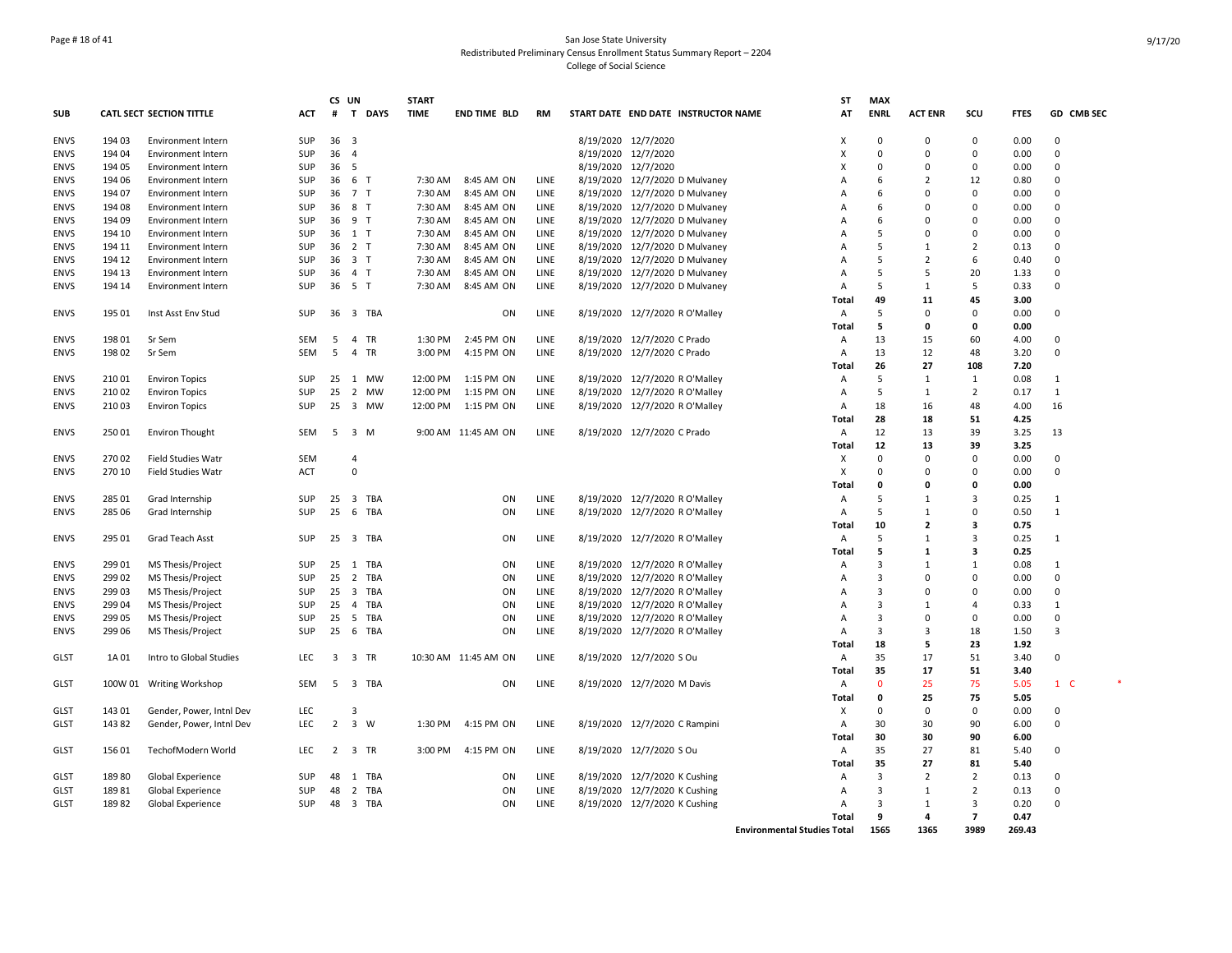## Page # 19 of 41 San Jose State University Redistributed Preliminary Census Enrollment Status Summary Report – 2204 College of Social Science

|                |         |                                   |            |                | CS UN          |         | <b>START</b> |                      |      |                                   |                                     | ST             | <b>MAX</b>   |                |             |              |                |  |
|----------------|---------|-----------------------------------|------------|----------------|----------------|---------|--------------|----------------------|------|-----------------------------------|-------------------------------------|----------------|--------------|----------------|-------------|--------------|----------------|--|
| <b>SUB</b>     |         | <b>CATL SECT SECTION TITTLE</b>   | ACT        | #              |                | T DAYS  | <b>TIME</b>  | <b>END TIME BLD</b>  | RM   |                                   | START DATE END DATE INSTRUCTOR NAME | AT             | <b>ENRL</b>  | <b>ACT ENR</b> | scu         | <b>FTES</b>  | GD CMB SEC     |  |
| <b>History</b> |         |                                   |            |                |                |         |              |                      |      |                                   |                                     |                |              |                |             |              |                |  |
| <b>HIST</b>    | 1A 01   | World History to 1500             | LEC        |                |                | 2 3 MW  |              | 1:30 PM 2:45 PM ON   | LINE | 8/19/2020 12/7/2020 A Katsev      |                                     | Α<br>Total     | 28<br>28     | 28<br>28       | 84<br>84    | 5.60<br>5.60 | $\pmb{0}$      |  |
| <b>HIST</b>    | 10A 01  | Western Civilizatn                | LEC        | $\overline{2}$ |                | 3 MW    |              | 10:30 AM 11:45 AM ON | LINE | 8/19/2020 12/7/2020 A Katsev      |                                     | A              | 28           | 27             | 81          | 5.40         | $\Omega$       |  |
| <b>HIST</b>    | 10A 02  | Western Civilizatn                | <b>LEC</b> | $\overline{2}$ |                | 3 MW    |              | 12:00 PM 1:15 PM ON  | LINE | 8/19/2020 12/7/2020 M Wilson      |                                     | $\overline{A}$ | 28           | 23             | 69          | 4.60         | $\Omega$       |  |
| <b>HIST</b>    | 10B01   | Western Civilizatn                | LEC        | $\overline{2}$ | 3 TR           |         | 1:30 PM      | 2:45 PM ON           | LINE | 8/19/2020 12/7/2020 R Cirivilleri |                                     | A              | 28           | 25             | 75          | 5.00         | $\Omega$       |  |
|                |         |                                   |            |                |                |         |              |                      |      |                                   |                                     | Total          | 84           | 75             | 225         | 15.00        |                |  |
| <b>HIST</b>    | 1501    | Esntl US History                  | <b>LEC</b> |                |                | 1 3 TBA |              | ON                   | LINE | 8/19/2020 12/7/2020 M McBane      |                                     | Α              | 125          | 124            | 372         | 24.80        | 0              |  |
| <b>HIST</b>    | 15 02   | Esntl US History                  | <b>LEC</b> | 1              | 3 TR           |         | 3:00 PM      | 4:15 PM ON           | LINE | 8/19/2020 12/7/2020 R Cirivilleri |                                     | $\overline{A}$ | 119          | 114            | 342         | 22.80        | $\mathbf 0$    |  |
| <b>HIST</b>    | 15 03   | Esntl US History                  | LEC        | 1              | 3 TR           |         | 7:30 AM      | 8:45 AM ON           | LINE | 8/19/2020 12/7/2020 R Cirivilleri |                                     | A              | 48           | 45             | 135         | 9.00         | $\mathbf 0$    |  |
| <b>HIST</b>    | 1504    | <b>Esntl US History</b>           | LEC        |                | 1 3 TR         |         |              | 9:00 AM 10:15 AM ON  | LINE | 8/19/2020 12/7/2020 R Cirivilleri |                                     | A              | 48           | 46             | 138         | 9.20         | 0              |  |
| <b>HIST</b>    | 15 05   | Esntl US History                  | LEC        | 1              | 3 TR           |         |              | 10:30 AM 11:45 AM ON | LINE | 8/19/2020 12/7/2020 R Buyco       |                                     | A              | 48           | 48             | 144         | 9.60         | $\Omega$       |  |
| <b>HIST</b>    | 15 06   | Esntl US History                  | LEC        | 1              | 3 TR           |         | 12:00 PM     | 1:15 PM ON           | LINE | 8/19/2020 12/7/2020 R Buyco       |                                     | $\overline{A}$ | 48           | 48             | 144         | 9.60         | $\Omega$       |  |
| <b>HIST</b>    | 1507    | Esntl US History                  | LEC        | 1              |                | 3 TR    | 1:30 PM      | 2:45 PM ON           | LINE | 8/19/2020 12/7/2020 R Buyco       |                                     | Α              | 48           | 47             | 141         | 9.40         | 0              |  |
| <b>HIST</b>    | 1508    | Esntl US History                  | <b>LEC</b> | 1              | 3 TR           |         | 4:30 PM      | 5:45 PM ON           | LINE | 8/19/2020 12/7/2020 R Buyco       |                                     | A              | 48           | 48             | 144         | 9.60         | $\Omega$       |  |
| <b>HIST</b>    | 15 09   | Esntl US History                  | LEC        |                |                | 1 3 TBA |              | ON                   | LINE | 8/19/2020 12/7/2020 K Chilton     |                                     | A              | 48           | 48             | 144         | 9.60         | $\Omega$       |  |
| <b>HIST</b>    | 15 10   | Esntl US History                  | LEC        | 1              |                | 3 MW    |              | 10:30 AM 11:45 AM ON | LINE | 8/19/2020 12/7/2020 M Wilson      |                                     | A              | 48           | 50             | 150         | 10.00        | 0              |  |
| <b>HIST</b>    | 15 11   | Esntl US History                  | LEC        | 1              |                | 3 MW    |              | 12:00 PM 1:15 PM ON  | LINE |                                   | 8/19/2020 12/7/2020 U Meraz-Cerna   | A              | 48           | 48             | 144         | 9.60         | $\mathbf 0$    |  |
| HIST           | 1580    | <b>Esntl US History</b>           | LEC        | 1              |                | 3 TBA   |              | ON                   | LINE | 8/19/2020 12/7/2020 L Guardino    |                                     | A              | 48           | 47             | 141         | 9.40         | 0              |  |
| HIST           | 1581    | Esntl US History                  | LEC        | 1              |                | 3 TBA   |              | ON                   | LINE | 8/19/2020 12/7/2020 L Guardino    |                                     | A              | 48           | 47             | 141         | 9.40         | $\mathbf 0$    |  |
|                |         |                                   |            |                |                |         |              |                      |      |                                   |                                     | <b>Total</b>   | 772          | 760            | 2280        | 152.00       |                |  |
| <b>HIST</b>    | 20A 01  | Hist of Amer Peopl                | <b>LEC</b> | $\overline{2}$ | 3 TR           |         |              | 12:00 PM 1:15 PM ON  | LINE | 8/19/2020 12/7/2020 M Wilson      |                                     | A              | 28           | 29             | 87          | 5.80         | $\mathbf 0$    |  |
| HIST           | 20B 80  | Hist of Amer Peopl                | <b>LEC</b> | $\overline{2}$ |                | 3 TBA   |              | ON                   | LINE | 8/19/2020 12/7/2020 L Guardino    |                                     | $\overline{A}$ | 28           | 26             | 78          | 5.20         | $\Omega$       |  |
|                |         |                                   |            |                |                |         |              |                      |      |                                   |                                     | <b>Total</b>   | 56           | 55             | 165         | 11.00        |                |  |
| <b>HIST</b>    | 5001    | <b>Historical Process</b>         | <b>SEM</b> | $\overline{4}$ | 3 W            |         |              | 6:00 PM 8:45 PM ON   | LINE | 8/19/2020 12/7/2020 E Narveson    |                                     | $\overline{A}$ | 25           | 25             | 75          | 5.00         | $\Omega$       |  |
|                |         |                                   |            |                |                |         |              |                      |      |                                   |                                     | <b>Total</b>   | 25           | 25             | 75          | 5.00         |                |  |
| HIST           | 99 01   | <b>History Fundamentals</b>       | SEM        |                | 5 3 W          |         |              | 9:00 AM 10:15 AM ON  | LINE | 8/19/2020 12/7/2020 K Chilton     |                                     | A              | 28           | 28             | 84          | 5.60         | 0              |  |
| HIST           | 99 02   | <b>History Fundamentals</b>       | SEM        | 5              | 3 <sub>1</sub> |         |              | 10:30 AM 11:45 AM ON | LINE | 8/19/2020 12/7/2020 K Chilton     |                                     | A              | 28           | 29             | 87          | 5.80         | $\mathbf 0$    |  |
|                |         |                                   |            |                |                |         |              |                      |      |                                   |                                     | <b>Total</b>   | 56           | 57             | 171         | 11.40        |                |  |
| HIST           |         | 100W 01 History Writers' Workshop | SEM        |                | 4 3 TR         |         |              | 10:30 AM 11:45 AM ON | LINE | 8/19/2020 12/7/2020 M Wilson      |                                     | A              | 25           | 27             | 81          | 5.40         | $\mathbf 0$    |  |
|                |         |                                   |            |                |                |         |              |                      |      |                                   |                                     | <b>Total</b>   | 25           | 27             | 81          | 5.40         |                |  |
| <b>HIST</b>    | 102 01  | Historiography                    | <b>LEC</b> | 2              |                | 4 MW    | 3:00 PM      | 4:15 PM ON           | LINE | 8/19/2020 12/7/2020 J Roth        |                                     | $\overline{A}$ | 25           | 24             | 96          | 6.40         | $\Omega$       |  |
|                |         |                                   |            |                |                |         |              |                      |      |                                   |                                     | <b>Total</b>   | 25           | 24             | 96          | 6.40         |                |  |
| <b>HIST</b>    | 110A 01 | Hist Japan to 1750                | <b>LEC</b> |                | 2 4 TR         |         |              | 1:30 PM 2:45 PM ON   | LINE | 8/19/2020 12/7/2020 X Hou         |                                     | A              | 25           | 26             | 78          | 7.07         | $2\degree$ C   |  |
| ASIA           | 110A 01 | Hist Japan to 1750                | LEC        | $\overline{2}$ |                | 4 TR    | 1:30 PM      | 2:45 PM ON           | LINE | 8/19/2020 12/7/2020 X Hou         |                                     | A              | $\mathbf 0$  | $\mathbf{0}$   | $\mathbf 0$ | 0.00         | 0 <sup>o</sup> |  |
|                |         |                                   |            |                |                |         |              |                      |      |                                   |                                     | Total          | 25           | 26             | 78          | 7.07         |                |  |
| <b>HIST</b>    | 11180   | <b>JWSS Special Topics</b>        | LEC        | $\overline{4}$ |                | 3 MW    | 3:00 PM      | 4:15 PM ON           | LINE | 8/19/2020 12/7/2020 A Balint      |                                     | Α              | $\mathbf{0}$ | $\Omega$       | $\Omega$    | 0.00         | 0 <sup>o</sup> |  |
|                |         |                                   |            |                |                |         |              |                      |      |                                   |                                     | <b>Total</b>   | 0            | 0              | 0           | 0.00         |                |  |
| HIST           | 112 01  | <b>Ancient West</b>               | LEC        | $\overline{2}$ |                | 4 MW    |              | 10:30 AM 11:45 AM ON | LINE | 8/19/2020 12/7/2020 J Roth        |                                     | A              | 25           | 22             | 88          | 5.87         | 0              |  |
|                |         |                                   |            |                |                |         |              |                      |      |                                   |                                     | <b>Total</b>   | 25           | 22             | 88          | 5.87         |                |  |
| <b>HIST</b>    | 124 80  | Early Modern Europe               | <b>LEC</b> |                |                | 2 4 TBA |              | ON                   | LINE | 8/19/2020 12/7/2020 K Olson       |                                     | $\overline{A}$ | 25           | 24             | 96          | 6.40         | $\Omega$       |  |
|                |         |                                   |            |                |                |         |              |                      |      |                                   |                                     | <b>Total</b>   | 25           | 24             | 96          | 6.40         |                |  |
| HIST           | 126 80  | Adv Topic Medieval                | LEC        | 2              |                | 4 TBA   |              | ON                   | LINE | 8/19/2020 12/7/2020 K Olson       |                                     | A              | 25           | 25             | 100         | 6.93         | 4              |  |
|                |         |                                   |            |                |                |         |              |                      |      |                                   |                                     | Total          | 25           | 25             | 100         | 6.93         |                |  |
| <b>HIST</b>    | 132 01  | Adv Top World Hist                | LEC        |                |                | 2 4 MW  |              | 1:30 PM 2:45 PM ON   | LINE | 8/19/2020 12/7/2020 J Roth        |                                     | Α              | 25           | 25             | 100         | 6.67         | $\Omega$       |  |
|                |         |                                   |            |                |                |         |              |                      |      |                                   |                                     | <b>Total</b>   | 25           | 25             | 100         | 6.67         |                |  |
| HIST           | 14601   | Adv Topic Euro Hist               | LEC        | $\overline{2}$ |                | 4 MW    | 1:30 PM      | 2:45 PM ON           | LINE |                                   | 8/19/2020 12/7/2020 M Pickering     | A              | 25           | 24             | 96          | 6.60         | 3              |  |
|                |         |                                   |            |                |                |         |              |                      |      |                                   |                                     | <b>Total</b>   | 25           | 24             | 96          | 6.60         |                |  |
| <b>HIST</b>    | 15501   | 20th Century World                | <b>LEC</b> | $\overline{2}$ |                | 3 MW    |              | 9:00 AM 10:15 AM ON  | LINE | 8/19/2020 12/7/2020 A Katsev      |                                     | $\overline{A}$ | 28           | 28             | 84          | 5.60         | $\Omega$       |  |
| HIST           | 155 02  | 20th Century World                | <b>LEC</b> | $\overline{2}$ |                | 3 MW    |              | 3:00 PM 4:15 PM ON   | LINE | 8/19/2020 12/7/2020 A Katsev      |                                     | A              | 28           | 28             | 84          | 5.60         | $\mathbf 0$    |  |
|                |         |                                   |            |                |                |         |              |                      |      |                                   |                                     | Total          | 56           | 56             | 168         | 11.20        |                |  |
| <b>HIST</b>    | 16701   | Topics Lat Am Hist                | <b>LEC</b> |                | 2 4 TR         |         |              | 12:00 PM 1:15 PM ON  | LINE | 8/19/2020 12/7/2020 A Garcia      |                                     | Α              | 25           | 23             | 92          | 6.27         | $\overline{2}$ |  |
|                |         |                                   |            |                |                |         |              |                      |      |                                   |                                     | Total          | 25           | 23             | 92          | 6.27         |                |  |
| <b>HIST</b>    | 170 01  | <b>Topics Amer Hist</b>           | <b>LEC</b> |                |                | 2 3 TBA |              | ON                   | LINE | 8/19/2020 12/7/2020 K Chilton     |                                     | A              | 28           | 28             | 84          | 5.60         | 0              |  |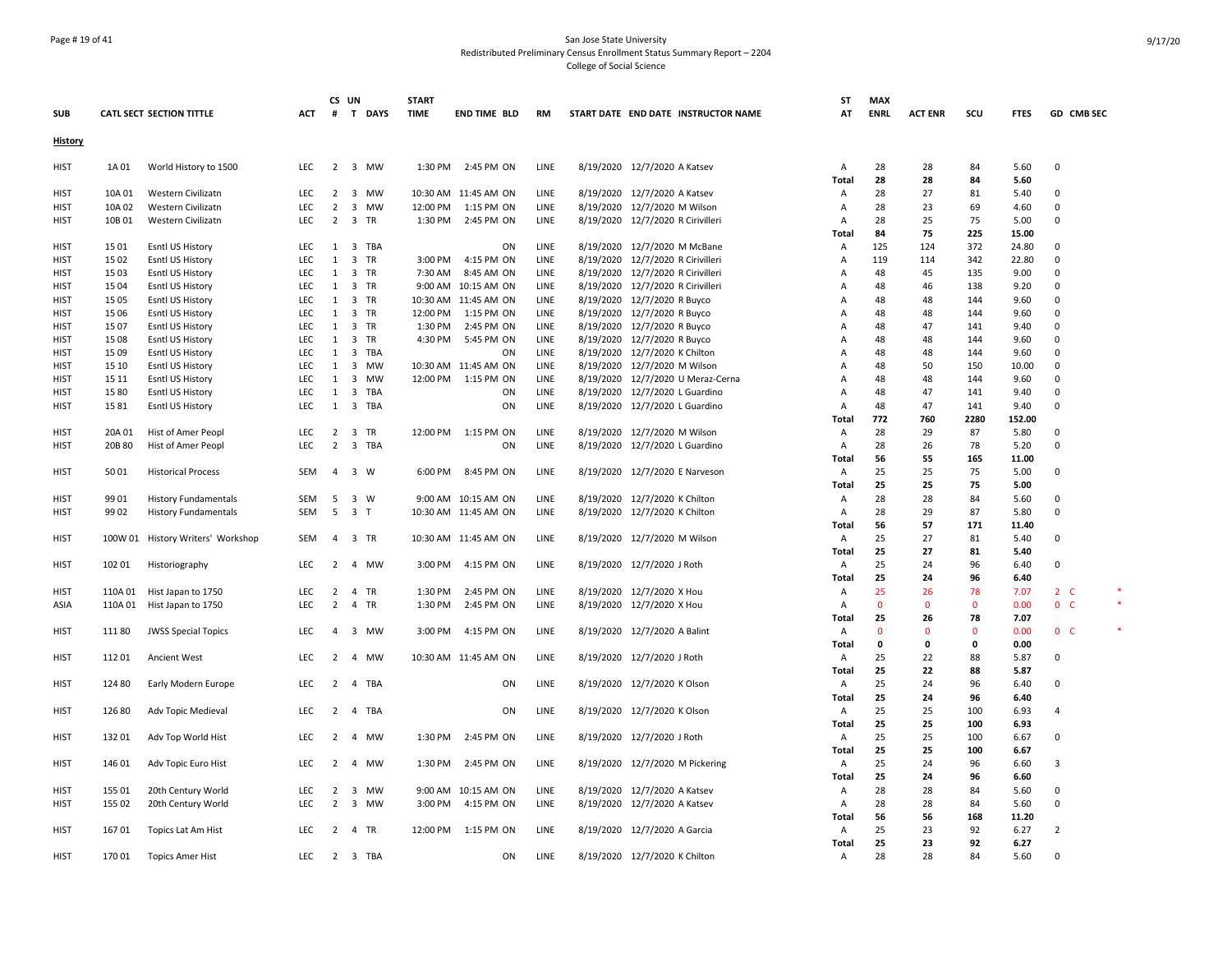## Page # 20 of 41 San Jose State University Redistributed Preliminary Census Enrollment Status Summary Report – 2204 College of Social Science

|             |         |                                 |            | CS UN                   |                | <b>START</b>          |         |                      |      |                                |                                     | <b>ST</b>            | <b>MAX</b>   |                |              |              |                |   |
|-------------|---------|---------------------------------|------------|-------------------------|----------------|-----------------------|---------|----------------------|------|--------------------------------|-------------------------------------|----------------------|--------------|----------------|--------------|--------------|----------------|---|
| <b>SUB</b>  |         | <b>CATL SECT SECTION TITTLE</b> | <b>ACT</b> | #                       |                | T DAYS<br><b>TIME</b> |         | <b>END TIME BLD</b>  | RM   |                                | START DATE END DATE INSTRUCTOR NAME | AT                   | <b>ENRL</b>  | <b>ACT ENR</b> | scu          | <b>FTES</b>  | GD CMB SEC     |   |
|             |         |                                 |            |                         |                |                       |         |                      |      |                                |                                     | <b>Total</b>         | 28           | 28             | 84           | 5.60         |                |   |
| HIST        | 170S 01 | <b>Topics Am History</b>        | <b>LEC</b> | 3                       | 3 TR           |                       |         | 12:00 PM 1:15 PM ON  | LINE | 8/19/2020 12/7/2020 P Hill     |                                     | A                    | 28           | 30             | 90           | 6.00         | 0              |   |
| <b>HIST</b> | 170S 80 | <b>Topics Am History</b>        | <b>LEC</b> | $\overline{3}$          |                | 3 TBA                 |         | ON                   | LINE | 8/19/2020 12/7/2020 K Chilton  |                                     | A                    | 28           | 27             | 81           | 5.40         | $\Omega$       |   |
|             |         |                                 |            |                         |                |                       |         |                      |      |                                |                                     | Total                | 56           | 57             | 171          | 11.40        |                |   |
| <b>HIST</b> | 173 80  | New World Encount               | <b>LEC</b> |                         | $\overline{4}$ |                       |         |                      |      |                                |                                     | Х                    | 0            | $\Omega$       | $\Omega$     | 0.00         | 0              |   |
|             |         |                                 |            |                         |                |                       |         |                      |      |                                |                                     | <b>Total</b>         | 0            | 0              | 0            | 0.00         |                |   |
| <b>HIST</b> | 175 01  | Invent America 1800-1860        | <b>LEC</b> | 2                       |                | 4 MW                  |         | 10:30 AM 11:45 AM ON | LINE | 8/19/2020 12/7/2020 L Hilde    |                                     | A                    | 25           | 18             | 72           | 4.87         | $\mathbf{1}$   |   |
| <b>HIST</b> | 17701   | Industrial Am                   | LEC        | $\overline{2}$          | 4 TR           |                       | 1:30 PM | 2:45 PM ON           | LINE | 8/19/2020 12/7/2020 P Hill     |                                     | Total<br>A           | 25<br>25     | 18<br>22       | 72<br>88     | 4.87<br>5.93 | $\mathbf{1}$   |   |
|             |         |                                 |            |                         |                |                       |         |                      |      |                                |                                     | Total                | 25           | 22             | 88           | 5.93         |                |   |
| HIST        | 18101   | Adv Topics Am Hist              | LEC        |                         | 2 4 TR         |                       |         | 10:30 AM 11:45 AM ON | LINE | 8/19/2020 12/7/2020 A Garcia   |                                     | Α                    | 25           | 18             | 72           | 4.87         | $\mathbf{1}$   |   |
| <b>HIST</b> | 18102   | Adv Topics Am Hist              | LEC        | $\overline{2}$          |                | 4 MW                  |         | 12:00 PM 1:15 PM ON  | LINE | 8/19/2020 12/7/2020 L Hilde    |                                     | $\overline{A}$       | 25           | 22             | 88           | 6.13         | 4              |   |
| <b>HIST</b> | 18180   | Adv Topics Am Hist              | <b>LEC</b> |                         | $\Delta$       |                       |         |                      |      |                                |                                     | х                    | $\mathbf 0$  | 0              | $\mathbf 0$  | 0.00         | $\Omega$       |   |
|             |         |                                 |            |                         |                |                       |         |                      |      |                                |                                     | Total                | 50           | 40             | 160          | 11.00        |                |   |
| <b>HIST</b> | 189A 01 | Ca Hist to 1900                 | <b>LEC</b> |                         | 2 4 TBA        |                       |         | ON                   | LINE | 8/19/2020 12/7/2020            |                                     | A                    | 25           | 22             | 88           | 5.93         | $\mathbf{1}$   |   |
|             |         |                                 |            |                         |                |                       |         |                      |      |                                |                                     | Total                | 25           | 22             | 88           | 5.93         |                |   |
| <b>HIST</b> | 210C01  | Collog 20th C Am                | <b>SEM</b> | 5                       | $\overline{4}$ | R                     | 6:00 PM | 8:45 PM ON           | LINE | 8/19/2020 12/7/2020 G Gendzel  |                                     | A                    | 15           | 13             | 52           | 4.33         | 13             |   |
|             |         |                                 |            |                         |                |                       |         |                      |      |                                |                                     | Total                | 15           | 13             | 52           | 4.33         |                |   |
| <b>HIST</b> | 220 01  | Collog World Hist               | SEM        | 5                       | 4 T            |                       | 6:00 PM | 8:45 PM ON           | LINE | 8/19/2020 12/7/2020 X Hou      |                                     | A                    | 15           | 11             | 44           | 3.67         | 11             |   |
|             |         |                                 |            |                         |                |                       |         |                      |      |                                |                                     | <b>Total</b>         | 15           | 11             | 44           | 3.67         |                |   |
| HIST        | 240 01  | Sem Pre 20C Europe              | SEM        | 5                       | 4 M            |                       | 6:00 PM | 8:45 PM ON           | LINE |                                | 8/19/2020 12/7/2020 M Pickering     | A                    | 15           | 8              | 32           | 2.67         | 8              |   |
|             |         |                                 |            |                         |                |                       |         |                      |      |                                |                                     | Total                | 15           | 8              | 32           | 2.67         |                |   |
| <b>HIST</b> | 288 01  | Sem Hist of Women               | SEM        | 5                       | 4 W            |                       | 6:00 PM | 8:45 PM ON           | LINE | 8/19/2020 12/7/2020 P Hill     |                                     | A                    | 15           | 14             | 56           | 4.67         | 14             |   |
|             |         |                                 |            |                         |                |                       |         |                      |      |                                |                                     | <b>Total</b>         | 15           | 14             | 56           | 4.67         |                |   |
| HIST        | 298 01  | <b>Spec Studies</b>             | SUP        |                         | 25 2 M         |                       | 6:00 PM | 8:45 PM ON           | LINE | 8/19/2020 12/7/2020 A Garcia   |                                     | A<br>Total           | 15<br>15     | 12<br>12       | 24<br>24     | 2.00<br>2.00 | 12             |   |
| <b>HIST</b> | 299 80  | <b>Masters Thesis</b>           | SUP        |                         | 6              |                       |         |                      |      |                                |                                     | X                    | 0            | 0              | $\mathbf 0$  | 0.00         | 0              |   |
| <b>HIST</b> | 29981   | <b>Masters Thesis</b>           | <b>SUP</b> |                         | 25  4  TBA     |                       |         | ON                   | LINE | 8/19/2020 12/7/2020 J Roth     |                                     | $\overline{A}$       | $\mathbf{1}$ | $\mathbf{1}$   | $\Omega$     | 0.33         | $\mathbf{1}$   |   |
|             |         |                                 |            |                         |                |                       |         |                      |      |                                |                                     | Total                | 1            | $\mathbf{1}$   | 0            | 0.33         |                |   |
| <b>JWSS</b> | 11180   | <b>JWSS Special Topics</b>      | <b>LEC</b> | 4                       |                | 3 MW                  | 3:00 PM | 4:15 PM ON           | LINE | 8/19/2020 12/7/2020 A Balint   |                                     | Α                    | 30           | 13             | 39           | 2.60         | 0 <sup>o</sup> | ۰ |
| <b>HUM</b>  | 11180   | <b>JWSS Special Topics</b>      | LEC        | $\overline{4}$          |                | 3 MW                  | 3:00 PM | 4:15 PM ON           | LINE | 8/19/2020 12/7/2020 A Balint   |                                     | A                    | $\mathbf{0}$ | $\Omega$       | $\mathbf 0$  | 0.00         | 0 <sub>c</sub> |   |
| <b>RELS</b> | 11180   | <b>JWSS Special Topics</b>      | <b>LEC</b> | $\overline{4}$          |                | 3 MW                  | 3:00 PM | 4:15 PM ON           | LINE | 8/19/2020 12/7/2020 A Balint   |                                     | $\overline{A}$       | $\mathbf{0}$ | $\Omega$       | $\mathbf{0}$ | 0.00         | 0 <sub>c</sub> |   |
|             |         |                                 |            |                         |                |                       |         |                      |      |                                |                                     | Total                | 30           | 13             | 39           | 2.60         |                |   |
| SOCS        | 13701   | CA Hist Soc Sci Pers            | <b>LEC</b> |                         | 2 3 TR         |                       |         | 9:00 AM 10:15 AM ON  | LINE | 8/19/2020 12/7/2020 W Rouse    |                                     | Α                    | 25           | 26             | 78           | 5.20         | 0              |   |
|             |         |                                 |            |                         |                |                       |         |                      |      |                                |                                     | Total                | 25           | 26             | 78           | 5.20         |                |   |
| SOCS        | 13801   | US Hist Soc Sci Pers            | LEC        |                         | 3              |                       |         |                      |      |                                |                                     | Χ                    | 0            | $\Omega$       | $\Omega$     | 0.00         | $\Omega$       |   |
| SOCS        | 13802   | US Hist Soc Sci Pers            | LEC        | $\overline{2}$          | 3 <sub>T</sub> |                       | 4:30 PM | 7:15 PM ON           | LINE | 8/19/2020 12/7/2020 W Thowdis  |                                     | A                    | 25           | 30             | 90           | 6.00         | $\mathbf 0$    |   |
|             |         |                                 |            |                         |                |                       |         |                      |      |                                |                                     | Total                | 25           | 30             | 90           | 6.00         |                |   |
| SOCS        | 13901   | World History for Teachers      | LEC        | $\overline{\mathbf{3}}$ | 3 R            |                       | 4:30 PM | 7:15 PM ON           | LINE | 8/19/2020 12/7/2020 J Narveson |                                     | A                    | 25<br>25     | 29             | 87<br>87     | 5.80         | 0              |   |
| SOCS        | 195 01  | Social Science Teacher Prep     | <b>SEM</b> |                         | 5 3 TR         |                       |         | 10:30 AM 11:45 AM ON | LINE | 8/19/2020 12/7/2020 W Rouse    |                                     | Total<br>A           | 25           | 29<br>10       | 30           | 5.80<br>2.00 | 0              |   |
|             |         |                                 |            |                         |                |                       |         |                      |      |                                |                                     | <b>Total</b>         | 25           | 10             | 30           | 2.00         |                |   |
| SSED        |         | 184Y 01 Stdt Tchg II            | <b>SUP</b> |                         | 25 4 TBA       |                       |         | ON                   | LINE | 8/19/2020 12/7/2020 W Thowdis  |                                     | A                    | 20           | 8              | 32           | 2.13         | $\Omega$       |   |
|             |         |                                 |            |                         |                |                       |         |                      |      |                                |                                     | Total                | 20           | 8              | 32           | 2.13         |                |   |
| SSED        | 184Z 01 | Stdt Tchg III                   | <b>SUP</b> | 25                      | 4 TBA          |                       |         | <b>ON</b>            | LINE | 8/19/2020 12/7/2020 W Thowdis  |                                     | A                    | 20           | 8              | 32           | 2.13         | $\Omega$       |   |
|             |         |                                 |            |                         |                |                       |         |                      |      |                                |                                     | <b>Total</b>         | 20           | 8              | 32           | 2.13         |                |   |
| SSED        | 37801   | Soc Sci Methods                 | SEM        | - 5                     | 3 T            |                       |         | 4:30 PM 7:15 PM ON   | LINE | 8/19/2020 12/7/2020 J Narveson |                                     | $\overline{A}$       | 15           | 20             | 60           | 4.00         | $\Omega$       |   |
|             |         |                                 |            |                         |                |                       |         |                      |      |                                |                                     | Total                | 15           | 20             | 60           | 4.00         |                |   |
|             |         |                                 |            |                         |                |                       |         |                      |      |                                |                                     | <b>History Total</b> | 1772         | 1666           | 5314         | 361.07       |                |   |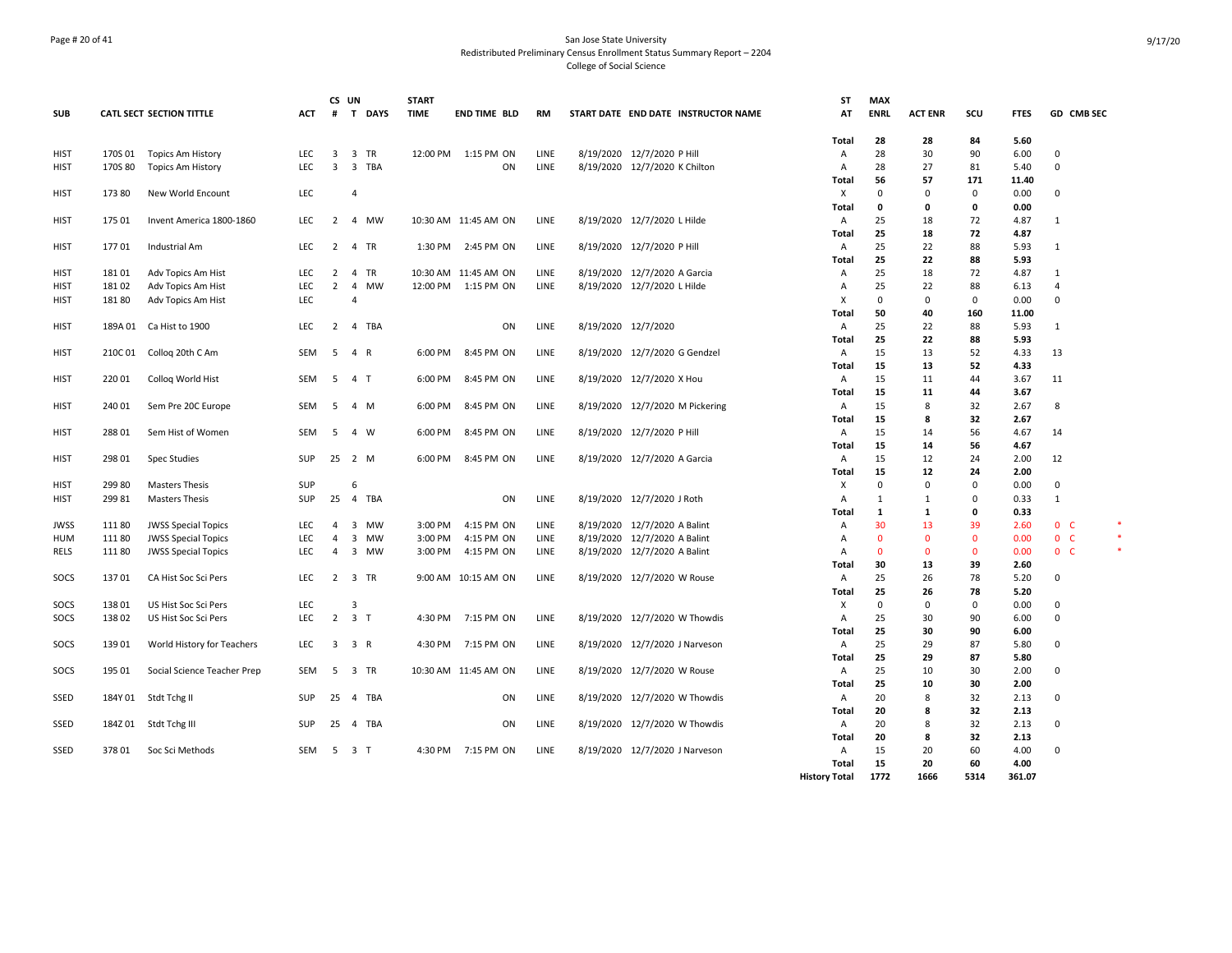## Page # 21 of 41 San Jose State University Redistributed Preliminary Census Enrollment Status Summary Report – 2204 College of Social Science

| <b>SUB</b>             |         | CATL SECT SECTION TITTLE | <b>ACT</b>               | CS UN<br>#          |                         | <b>START</b><br>T DAYS<br><b>TIME</b> | END TIME BLD         | <b>RM</b>           | START DATE END DATE INSTRUCTOR NAME | SΤ<br>AT          | <b>MAX</b><br><b>ENRL</b> | <b>ACT ENR</b> | scu         | <b>FTES</b>  | GD CMB SEC     |
|------------------------|---------|--------------------------|--------------------------|---------------------|-------------------------|---------------------------------------|----------------------|---------------------|-------------------------------------|-------------------|---------------------------|----------------|-------------|--------------|----------------|
| <b>Justice Studies</b> |         |                          |                          |                     |                         |                                       |                      |                     |                                     |                   |                           |                |             |              |                |
| FS                     | 1102    | Survey For Sci           | LEC.                     |                     | $2 \quad 3 \quad M$     |                                       | 9:00 AM 11:45 AM ON  | LINE                | 8/19/2020 12/7/2020 J Warren        | Α                 | 36                        | 33             | 99          | 6.60         | $\Omega$       |
| FS                     | 1180    | Survey For Sci           | LEC                      | $\overline{2}$      | 3 TBA                   |                                       | ON                   | LINE                | 8/19/2020 12/7/2020 M Barash        | Α                 | 40                        | 39             | 117         | 7.80         | $\mathbf 0$    |
| FS                     | 1181    | Survey For Sci           | <b>LEC</b>               | $\overline{2}$      | 3 TBA                   |                                       | ON                   | LINE                | 8/19/2020 12/7/2020 S Lee           | A                 | 40                        | 39             | 117         | 7.80         | $\mathbf 0$    |
| FS                     | 1183    | Survey For Sci           | <b>LEC</b>               |                     | 2 3 W                   | 3:00 PM                               | 5:30 PM ON           | LINE                | 8/19/2020 12/7/2020 S Bolton        | Α                 | 40                        | 30             | 90          | 6.00         | $\Omega$       |
|                        |         |                          |                          |                     |                         |                                       |                      |                     |                                     | Total             | 156                       | 141            | 423         | 28.20        |                |
| FS                     | 160 01  | Spec Topics FS           | <b>SEM</b>               |                     | 3                       |                                       |                      |                     |                                     | X                 | $\Omega$                  | 0              | 0           | 0.00         | $\Omega$       |
| FS                     | 160 05  | Spec Topics FS           | <b>SEM</b>               |                     | $\overline{\mathbf{3}}$ |                                       |                      |                     |                                     | X                 | $\mathbf 0$               | $\mathbf 0$    | $\mathbf 0$ | 0.00         | $\overline{0}$ |
| FS                     | 160 06  | Spec Topics FS           | SEM                      |                     | $5 \quad 3 \quad R$     | 6:00 PM                               | 8:30 PM ON           | LINE                | 8/19/2020 12/7/2020 R Vega          | Α                 | 35                        | 21             | 63          | 4.20         | $\Omega$       |
| FS                     | 16081   | Spec Topics FS           | SEM                      | 5                   | 3 TBA                   |                                       | ON                   | LINE                | 8/19/2020 12/7/2020 S Lee           | Α                 | 35                        | 19             | 57          | 3.80         | $\overline{0}$ |
|                        |         |                          |                          |                     |                         |                                       |                      |                     |                                     | Total             | 70                        | 40             | 120         | 8.00         |                |
| FS                     | 161 03  | Crime Scene Invest       | <b>LEC</b>               | $\overline{2}$      | 3 <sub>T</sub>          |                                       | 9:00 AM 11:00 AM ON  | LINE                | 8/19/2020 12/7/2020 M Juno          | Α                 | 36                        | 37             | 74          | 7.40         | $\Omega$       |
| FS                     | 161 04  | Crime Scene Invest       | LAB                      | 16                  | 0 R                     |                                       | 9:00 AM 11:00 AM ON  | LINE                | 8/19/2020 12/7/2020 M Juno          | A                 | 36                        | 37             | 37          | 0.00         | $\mathbf 0$    |
| FS                     | 16181   | Crime Scene Invest       | <b>LEC</b>               | $\overline{2}$      | 3 M                     | 12:00 PM                              | 2:00 PM ON           | LINE                | 8/19/2020 12/7/2020 S Bolton        | Α                 | 36                        | 29             | 58          | 5.80         | $\mathbf 0$    |
| FS                     | 16182   | Crime Scene Invest       | LAB                      |                     | 16 0 W                  | 12:00 PM                              | 2:00 PM ON           | LINE                | 8/19/2020 12/7/2020 S Bolton        | A                 | 36                        | 29             | 29          | 0.00         | $\Omega$       |
|                        |         |                          |                          |                     |                         |                                       |                      |                     |                                     | Total             | 144                       | 132            | 198         | 13.20        |                |
| FS                     | 162 01  | <b>FS Applications</b>   | SEM                      |                     | 3                       |                                       |                      |                     |                                     | X                 | $\mathbf 0$               | 0              | $\mathbf 0$ | 0.00         | $\mathbf 0$    |
| FS                     | 162 02  | <b>FS Applications</b>   | <b>ACT</b>               |                     | $\mathbf 0$             |                                       |                      |                     |                                     | $\mathsf{x}$      | $\mathbf 0$               | $\mathbf 0$    | 0           | 0.00         | $\mathbf 0$    |
| FS                     | 162 80  | <b>FS Applications</b>   | SEM                      | $\overline{4}$      | 3 TBA                   |                                       | ON                   | LINE                | 8/19/2020 12/7/2020 M Juno          | $\overline{A}$    | 30                        | 27             | 54          | 5.40         | $\mathbf 0$    |
| FS                     | 162 81  | <b>FS Applications</b>   | <b>ACT</b>               | $7\overline{ }$     | 0 TBA                   |                                       | ON                   | LINE                | 8/19/2020 12/7/2020 M Juno          | $\overline{A}$    | 30                        | 27             | 27          | 0.00         | $\mathbf 0$    |
|                        |         |                          |                          |                     |                         |                                       |                      |                     |                                     | <b>Total</b>      | 60                        | 54             | 81          | 5.40         |                |
| FS                     | 163 01  | Fingerprint Sci          | <b>SEM</b>               |                     | 3                       |                                       |                      |                     |                                     | х                 | $\mathbf 0$               | 0              | $\Omega$    | 0.00         | $\mathbf 0$    |
| FS                     | 163 02  | Fingerprint Sci          | <b>ACT</b>               |                     | $\Omega$                |                                       |                      |                     |                                     | X                 | $\mathbf 0$<br>36         | 0<br>25        | 0           | 0.00         | 0<br>$\Omega$  |
| FS                     | 163 03  | Fingerprint Sci          | <b>SEM</b><br><b>ACT</b> | 5<br>$\overline{7}$ | 3 <sub>1</sub><br>0 R   | 12:00 PM                              | 2:00 PM ON           | <b>LINE</b><br>LINE | 8/19/2020 12/7/2020 M Juno          | Α                 | 36                        | 25             | 50<br>25    | 5.00<br>0.00 | $\mathbf 0$    |
| FS                     | 163 04  | Fingerprint Sci          |                          |                     |                         | 12:00 PM                              | 2:00 PM ON           |                     | 8/19/2020 12/7/2020 M Juno          | Α                 | 72                        | 50             | 75          | 5.00         |                |
| FS                     | 164 01  | Crim Scene Ev Phot       | <b>SEM</b>               |                     | $\overline{3}$          |                                       |                      |                     |                                     | <b>Total</b><br>x | $\mathbf 0$               | $\mathbf 0$    | 0           | 0.00         | $\mathbf 0$    |
| FS                     | 164 02  | Crim Scene Ev Phot       | <b>ACT</b>               |                     | $\mathbf 0$             |                                       |                      |                     |                                     | X                 | $\mathbf 0$               | 0              | 0           | 0.00         | $\mathbf 0$    |
| FS                     | 164 03  | Crim Scene Ev Phot       | <b>SEM</b>               | 5                   | 3 <sub>1</sub>          | 3:00 PM                               | 5:00 PM ON           | LINE                | 8/19/2020 12/7/2020                 | $\overline{A}$    | 36                        | 8              | 16          | 1.60         | $\Omega$       |
| FS                     | 164 04  | Crim Scene Ev Phot       | <b>ACT</b>               | $\overline{7}$      | 0 R                     | 3:00 PM                               | 5:00 PM ON           | LINE                | 8/19/2020 12/7/2020                 | Α                 | 36                        | 8              | 8           | 0.00         | $\Omega$       |
|                        |         |                          |                          |                     |                         |                                       |                      |                     |                                     | <b>Total</b>      | 72                        | 16             | 24          | 1.60         |                |
| FS                     | 169 05  | <b>FS Senior Seminar</b> | <b>SEM</b>               | 5                   | 3 W                     |                                       | 9:00 AM 11:30 AM ON  | <b>LINE</b>         | 8/19/2020 12/7/2020 M Barash        | Α                 | 36                        | 13             | 39          | 2.60         | $\Omega$       |
|                        |         |                          |                          |                     |                         |                                       |                      |                     |                                     | Total             | 36                        | 13             | 39          | 2.60         |                |
| JS                     | 1006    | Intro Just Stud          | <b>LEC</b>               |                     | 1 3 MW                  |                                       | 12:00 PM 1:15 PM ON  | LINE                | 8/19/2020 12/7/2020 G Zamora        | Α                 | 60                        | 51             | 153         | 10.20        | $\Omega$       |
| JS                     | 1080    | Intro Just Stud          | LEC                      | $\mathbf{1}$        | 3 TBA                   |                                       | ON                   | LINE                | 8/19/2020 12/7/2020 M Juno          | Α                 | 50                        | 43             | 129         | 8.60         | $\Omega$       |
| JS                     | 1082    | Intro Just Stud          | <b>LEC</b>               | 1                   | 3 MW                    |                                       | 10:30 AM 11:45 AM ON | LINE                | 8/19/2020 12/7/2020 J Randle        | $\overline{A}$    | 65                        | 41             | 123         | 8.20         | $\mathsf 0$    |
|                        |         |                          |                          |                     |                         |                                       |                      |                     |                                     | Total             | 175                       | 135            | 405         | 27.00        |                |
| JS                     | 1205    | Intro to Leg Studies     | <b>LEC</b>               |                     | 2 3 MW                  |                                       | 9:00 AM 10:15 AM ON  | <b>LINE</b>         | 8/19/2020 12/7/2020 G Woods         | Α                 | 60                        | 21             | 63          | 4.20         | $\mathbf 0$    |
|                        |         |                          |                          |                     |                         |                                       |                      |                     |                                     | <b>Total</b>      | 60                        | 21             | 63          | 4.20         |                |
| JS                     | 1580    | Intro Stat Justice       | LEC                      | $\overline{2}$      | 3 TBA                   |                                       | ON                   | LINE                | 8/19/2020 12/7/2020 M Vallerga      | A                 | 35                        | 35             | 105         | 7.00         | $\mathbf 0$    |
| JS                     | 1581    | Intro Stat Justice       | LEC.                     | $\overline{2}$      | 3 TBA                   |                                       | ON                   | LINE                | 8/19/2020 12/7/2020 M Vallerga      | Α                 | 30                        | 21             | 63          | 4.20         | $\mathbf 0$    |
|                        |         |                          |                          |                     |                         |                                       |                      |                     |                                     | Total             | 65                        | 56             | 168         | 11.20        |                |
| JS                     | 25 01   | Intro HR & Justice       | <b>LEC</b>               |                     | 2 3 MW                  | 1:30 PM                               | 2:45 PM ON           | <b>LINE</b>         | 8/19/2020 12/7/2020 N Birthelmer    | Α                 | 65                        | 60             | 180         | 12.00        | $\Omega$       |
| JS                     | 25 02   | Intro HR & Justice       | <b>LEC</b>               | $\overline{2}$      | $\overline{\mathbf{3}}$ | F                                     | 9:30 AM 12:15 PM ON  | LINE                | 8/19/2020 12/7/2020 K Lynch         | Α                 | 35                        | 29             | 87          | 5.80         | $\mathbf 0$    |
| JS                     | 25 80   | Intro HR & Justice       | <b>LEC</b>               |                     | 2 3 TBA                 |                                       | ON                   | LINE                | 8/19/2020 12/7/2020 R Abusaad       | A                 | 65                        | 38             | 114         | 7.60         | $\mathbf 0$    |
|                        |         |                          |                          |                     |                         |                                       |                      |                     |                                     | Total             | 165                       | 127            | 381         | 25.40        |                |
| JS                     |         | 100W 01 Writing Workshop | SEM                      | $\overline{4}$      | 3 MW                    | 6:00 PM                               | 7:15 PM ON           | <b>LINE</b>         | 8/19/2020 12/7/2020 S Rivera        | A                 | 27                        | 27             | 81          | 5.40         | $\Omega$       |
| JS                     |         | 100W 03 Writing Workshop | SEM                      | $\overline{4}$      | $\overline{\mathbf{3}}$ | <b>MW</b><br>3:00 PM                  | 4:15 PM ON           | LINE                | 8/19/2020 12/7/2020 S Rivera        | Α                 | 24                        | 24             | 72          | 4.80         | $\Omega$       |
| JS                     |         | 100W 04 Writing Workshop | SEM                      | $\overline{4}$      | 3 TR                    |                                       | 9:00 AM 10:15 AM ON  | LINE                | 8/19/2020 12/7/2020 H Peterson      | Α                 | 27                        | 27             | 81          | 5.40         | $\mathbf 0$    |
| JS                     | 100W 05 | <b>Writing Workshop</b>  | SEM                      | $\overline{4}$      | 3 TR                    | 12:00 PM                              | 1:15 PM ON           | LINE                | 8/19/2020 12/7/2020 G Zamora        | A                 | 27                        | 27             | 81          | 5.40         | $\Omega$       |
| JS                     | 100W 80 | <b>Writing Workshop</b>  | SEM                      | $\overline{4}$      | 3                       | TBA                                   | ON                   | LINE                | 8/19/2020 12/7/2020 C Hebert        | $\overline{A}$    | 27                        | 27             | 81          | 5.40         | $\mathbf 0$    |
| JS                     |         | 100W 81 Writing Workshop | <b>SEM</b>               | 4                   | 3                       | TBA                                   | ON                   | LINE                | 8/19/2020 12/7/2020 J Randle        | A                 | 27                        | 26             | 78          | 5.20         | $\Omega$       |
| JS                     |         | 100W 84 Writing Workshop | SEM                      | $\overline{4}$      | $\overline{\mathbf{3}}$ | TBA                                   | ON                   | LINE                | 8/19/2020 12/7/2020 G Woods         | Α                 | 27                        | 24             | 72          | 4.80         | $\Omega$       |
| JS                     |         | 100W 85 Writing Workshop | SEM                      | $\overline{4}$      | 3 TBA                   |                                       | ON                   | LINE                | 8/19/2020 12/7/2020 S Martinek      | $\overline{A}$    | 27                        | 25             | 75          | 5.00         | $\Omega$       |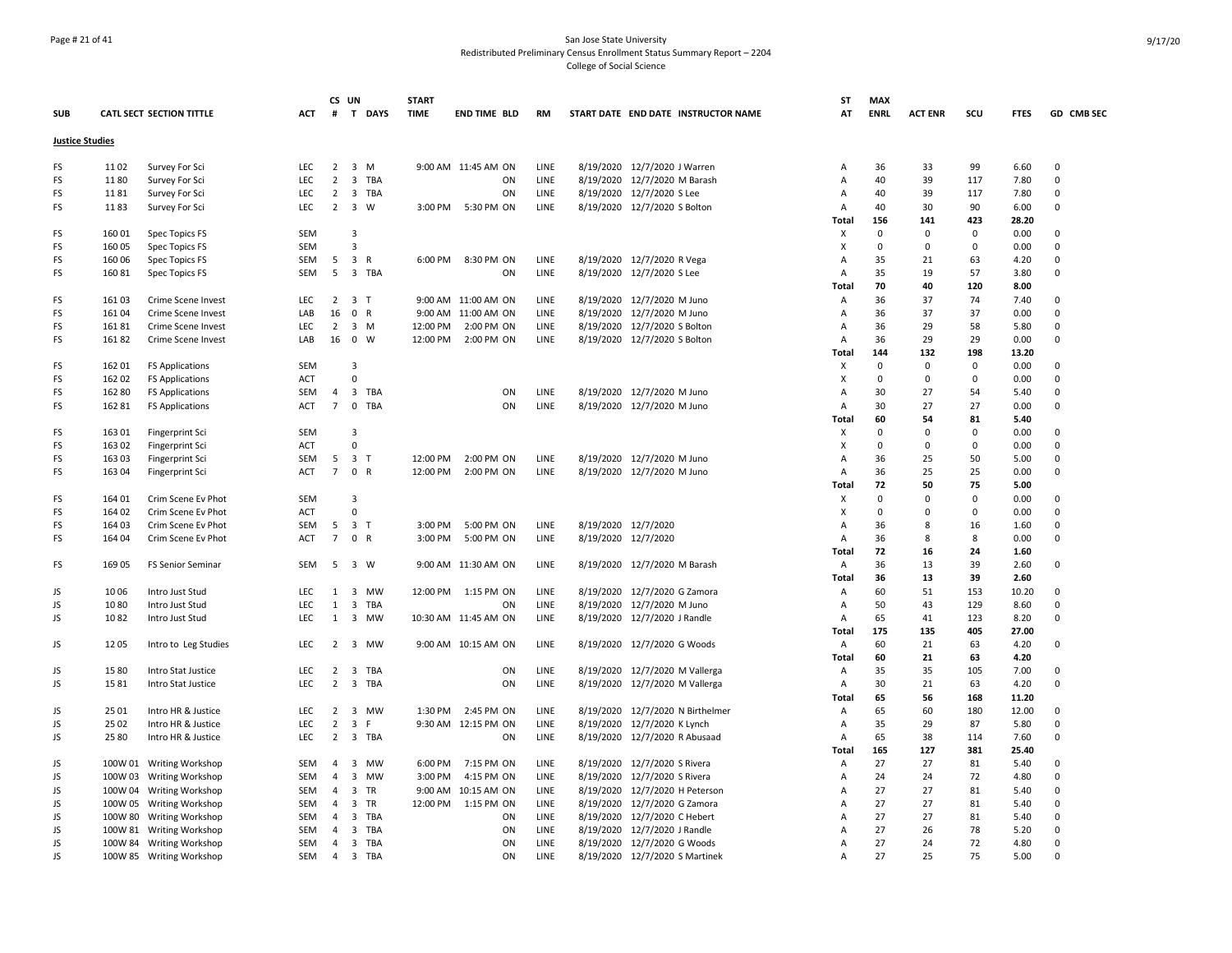## Page # 22 of 41 San Jose State University Redistributed Preliminary Census Enrollment Status Summary Report – 2204 College of Social Science

|            |                |                              |                    |                     | CS UN                   |                   | <b>START</b> |                                    |                     |                                     | ST                  | <b>MAX</b>  |                |             |                |             |
|------------|----------------|------------------------------|--------------------|---------------------|-------------------------|-------------------|--------------|------------------------------------|---------------------|-------------------------------------|---------------------|-------------|----------------|-------------|----------------|-------------|
| <b>SUB</b> |                | CATL SECT SECTION TITTLE     | ACT                | #                   | $\mathbf{T}$            | <b>DAYS</b>       | <b>TIME</b>  | <b>END TIME BLD</b>                | <b>RM</b>           | START DATE END DATE INSTRUCTOR NAME | AT                  | <b>ENRL</b> | <b>ACT ENR</b> | scu         | <b>FTES</b>    | GD CMB SEC  |
| JS         |                | 100W 86 Writing Workshop     | SEM                |                     | 4 3 F                   |                   | 2:00 PM      | 4:45 PM ON                         | LINE                | 8/19/2020 12/7/2020 C Hebert        | Α                   | 27          | 26             | 78          | 5.20           | 0           |
| JS         | 101 01         | <b>Critical Issues</b>       | <b>LEC</b>         |                     |                         | 2 3 TR            |              | 10:30 AM 11:45 AM ON               | LINE                | 8/19/2020 12/7/2020 D Kameda        | Total<br>Α          | 240<br>50   | 233<br>50      | 699<br>150  | 46.60<br>10.00 | 0           |
| JS         | 101 80         | <b>Critical Issues</b>       | <b>LEC</b>         | $\overline{2}$      |                         | 3 TBA             |              | ON                                 | LINE                | 8/19/2020 12/7/2020 S Kil           | Α                   | 40          | 28             | 84          | 5.60           | 0           |
| JS         | 10183          | <b>Critical Issues</b>       | <b>LEC</b>         | 2                   |                         | 3 TBA             |              | ON                                 | LINE                | 8/19/2020 12/7/2020 L Pedroni       | A                   | 55          | 57             | 171         | 11.40          | 0           |
|            |                |                              |                    |                     |                         |                   |              |                                    |                     |                                     | Total               | 145         | 135            | 405         | 27.00          |             |
| JS         | 102 01         | Police and Society           | LEC                |                     |                         | 2 3 MW            | 12:00 PM     | 1:15 PM ON                         | LINE                | 8/19/2020 12/7/2020 G Woods         | Α                   | 65          | 63             | 189         | 12.60          | $\Omega$    |
| JS         | 102 03         | Police and Society           | LEC                |                     | $2 \quad 3$             | $\mathsf{R}$      | 5:30 PM      | 8:15 PM ON                         | LINE                | 8/19/2020 12/7/2020 M Hartunian     | Α                   | 70          | 52             | 156         | 10.40          | 0           |
|            |                |                              |                    |                     |                         |                   |              |                                    |                     |                                     | Total               | 135         | 115            | 345         | 23.00          |             |
| JS         | 103 02         | Courts and Society           | <b>LEC</b>         |                     | 3                       |                   |              |                                    |                     |                                     | х                   | 0           | 0              | $\mathbf 0$ | 0.00           | 0           |
| JS         | 103 03         | Courts and Society           | <b>LEC</b>         |                     |                         | 2 3 TR            | 12:00 PM     | 1:15 PM ON                         | LINE                | 8/19/2020 12/7/2020 M Stevenson     | Α                   | 55          | 35             | 105         | 7.00           | 0           |
| JS         | 103 05         | Courts and Society           | <b>LEC</b>         | $\overline{2}$      |                         | 3 TR              | 3:00 PM      | 4:15 PM ON                         | <b>LINE</b>         | 8/19/2020 12/7/2020 H Peterson      | A                   | 40          | 37             | 111         | 7.40           | 0           |
|            |                |                              |                    |                     |                         |                   |              |                                    |                     |                                     | Total               | 95          | 72             | 216         | 14.40          |             |
| JS         | 104 05         | Penal Pol & Inst             | <b>LEC</b>         |                     |                         | 2 3 MW            | 12:00 PM     | 1:15 PM ON                         | LINE                | 8/19/2020 12/7/2020 J Tolbert       | A                   | 50          | 18             | 54          | 3.60           | 0           |
|            |                |                              |                    |                     |                         |                   |              |                                    |                     |                                     | Total               | 50          | 18             | 54          | 3.60           |             |
| JS         | 107 01         | Justice Mgmt                 | <b>LEC</b>         | $\overline{2}$      | $\overline{\mathbf{3}}$ | <b>MW</b>         | 3:00 PM      | 4:15 PM ON                         | LINE                | 8/19/2020 12/7/2020 N Birthelmer    | Α                   | 40          | 14             | 42          | 2.80           | 0           |
| JS         | 10780          | Justice Mgmt                 | <b>LEC</b>         | $\overline{2}$      |                         | 3 TBA             |              | ON                                 | LINE                | 8/19/2020 12/7/2020 N Birthelmer    | Α                   | 70          | 35             | 105         | 7.00           | 0           |
|            |                |                              |                    |                     |                         |                   |              |                                    |                     |                                     | Total               | 110         | 49             | 147         | 9.80           |             |
| JS         | 11401          | Research Method JS           | <b>LEC</b>         | 2                   | $\overline{\mathbf{3}}$ | <b>MW</b>         | 4:30 PM      | 5:45 PM ON                         | LINE                | 8/19/2020 12/7/2020 S Ghatak        | Α                   | 40          | 17             | 51          | 3.40           | $\Omega$    |
| JS         | 114 03         | Research Method JS           | LEC                | $\overline{2}$      | $\overline{\mathbf{3}}$ | <b>MW</b>         | 12:00 PM     | 1:15 PM ON                         | LINE                | 8/19/2020 12/7/2020 S Ghatak        | Α                   | 65          | 44             | 132         | 8.80           | 0           |
| JS         | 114 05         | Research Method JS           | <b>LEC</b>         |                     | $2 \quad 3$             | TR                | 12:00 PM     | 1:15 PM ON                         | LINE                | 8/19/2020 12/7/2020 D Kameda        | A                   | 40          | 37             | 111         | 7.40           | 0           |
| JS         | 114 80         | Research Method JS           | <b>LEC</b>         | $\overline{2}$      | $\overline{\mathbf{3}}$ | TBA               |              | ON                                 | LINE                | 8/19/2020 12/7/2020 S Ghatak        | Α                   | 35          | 35             | 105         | 7.00           | 0           |
| JS         | 114 84         | Research Method JS           | <b>LEC</b>         |                     | 3                       |                   |              |                                    |                     |                                     | X                   | $\mathbf 0$ | 0              | $^{\circ}$  | 0.00           | 0           |
|            |                |                              |                    |                     |                         |                   |              |                                    |                     |                                     | Total               | 180<br>24   | 133<br>23      | 399<br>69   | 26.60          | 0           |
| JS         | 11701<br>11781 | QuaL Resrch Mds              | <b>LEC</b><br>LEC. | $\overline{2}$<br>2 | $\overline{\mathbf{3}}$ | 3 MW<br><b>MW</b> | 12:00 PM     | 1:15 PM ON<br>10:30 AM 11:45 AM ON | <b>LINE</b><br>LINE | 8/19/2020 12/7/2020 J Halushka      | A<br>$\overline{A}$ | 30          | 28             | 84          | 4.60           | 0           |
| JS         |                | QuaL Resrch Mds              |                    |                     |                         |                   |              |                                    |                     | 8/19/2020 12/7/2020 J Halushka      | Total               | 54          | 51             | 153         | 5.60<br>10.20  |             |
| JS         | 122 02         | Drugs & Society              | LEC                |                     |                         | 1 3 MW            | 4:30 PM      | 5:45 PM ON                         | LINE                | 8/19/2020 12/7/2020 S Rivera        | Α                   | 65          | 65             | 195         | 13.00          | 0           |
|            |                |                              |                    |                     |                         |                   |              |                                    |                     |                                     | Total               | 65          | 65             | 195         | 13.00          |             |
| JS         | 123 01         | Terrorism & Security         | <b>LEC</b>         |                     |                         | 2 3 TR            | 1:30 PM      | 2:45 PM ON                         | LINE                | 8/19/2020 12/7/2020 S Morewitz      | A                   | 40          | 38             | 114         | 7.60           | 0           |
|            |                |                              |                    |                     |                         |                   |              |                                    |                     |                                     | Total               | 40          | 38             | 114         | 7.60           |             |
| JS         | 12701          | Imm and Justice              | <b>LEC</b>         |                     | $\overline{3}$          |                   |              |                                    |                     |                                     | Х                   | $\mathbf 0$ | 0              | $^{\circ}$  | 0.00           | $\Omega$    |
| JS         | 12780          | Imm and Justice              | LEC                | $\overline{2}$      |                         | 3 TBA             |              | ON                                 | LINE                | 8/19/2020 12/7/2020 E Tejada        | Α                   | 55          | 19             | 57          | 3.80           | 0           |
|            |                |                              |                    |                     |                         |                   |              |                                    |                     |                                     | Total               | 55          | 19             | 57          | 3.80           |             |
| JS         | 128 01         | Punishment, Cult and Society | <b>LEC</b>         |                     |                         | 2 3 MW            |              | 10:30 AM 11:45 AM ON               | LINE                | 8/19/2020 12/7/2020 N Birthelmer    | A                   | 55          | 17             | 51          | 3.40           | 0           |
|            |                |                              |                    |                     |                         |                   |              |                                    |                     |                                     | Total               | 55          | 17             | 51          | 3.40           |             |
| JS         | 12980          | Intl Crime & Dev             | <b>LEC</b>         | 2                   |                         | 3 TBA             |              | ON                                 | LINE                | 8/19/2020 12/7/2020 A Martin        | $\overline{A}$      | 55          | 42             | 126         | 8.40           | $\Omega$    |
|            |                |                              |                    |                     |                         |                   |              |                                    |                     |                                     | Total               | 55          | 42             | 126         | 8.40           |             |
| JS         | 130 01         | Sex & Justice                | LEC                | $\overline{2}$      | $\overline{\mathbf{3}}$ | TR                | 3:00 PM      | 4:15 PM ON                         | LINE                | 8/19/2020 12/7/2020 M Vallerga      | Α                   | 30          | 30             | 90          | 6.00           | $\mathbf 0$ |
| JS         | 130 07         | Sex & Justice                | LEC                | $\overline{2}$      | $\overline{3}$          | MW                | 4:30 PM      | 5:45 PM ON                         | LINE                | 8/19/2020 12/7/2020 G Howard        | Α                   | 40          | 29             | 87          | 5.80           | 0           |
|            |                |                              |                    |                     |                         |                   |              |                                    |                     |                                     | Total               | 70          | 59             | 177         | 11.80          |             |
| JS         | 13101          | Intervntn/Mediatn            | <b>LEC</b>         |                     |                         | 2 3 MW            |              | 9:00 AM 10:15 AM ON                | LINE                | 8/19/2020 12/7/2020 V Montelongo    | Α                   | 65          | 23             | 69          | 4.60           | 0           |
|            |                |                              |                    |                     |                         |                   |              |                                    |                     |                                     | Total               | 65          | 23             | 69          | 4.60           |             |
| JS         | 13201          | Race Gender Ineglt           | <b>LEC</b>         | $\overline{2}$      |                         | 3 TR              | 1:30 PM      | 2:45 PM ON                         | <b>LINE</b>         | 8/19/2020 12/7/2020 J DiSalvo       | Α                   | 44          | 40             | 120         | 8.00           | $\Omega$    |
| JS         | 13203          | Race Gender Ineglt           | <b>LEC</b>         | $\overline{2}$      |                         | 3 TR              | 7:30 AM      | 8:45 AM ON                         | LINE                | 8/19/2020 12/7/2020 H Peterson      | Α                   | 44          | 43             | 129         | 8.60           | $\Omega$    |
| JS         | 132 80         | Race Gender Ineglt           | <b>LEC</b>         | $\overline{2}$      |                         | 3 TBA             |              | ON                                 | LINE                | 8/19/2020 12/7/2020 J Randle        | Α                   | 44          | 42             | 126         | 8.40           | 0           |
| JS         | 132 81         | Race Gender Ineglt           | <b>LEC</b>         | 2                   | $\overline{\mathbf{3}}$ | <b>TBA</b>        |              | ON                                 | LINE                | 8/19/2020 12/7/2020 M Lowell        | Α                   | 44          | 38             | 114         | 7.60           | $\Omega$    |
| JS         | 132 82         | Race Gender Ineglt           | LEC                | $\overline{2}$      | $\overline{\mathbf{3}}$ | TBA               |              | ON                                 | LINE                | 8/19/2020 12/7/2020 D Kameda        | Α                   | 44          | 44             | 132         | 8.80           | 0           |
| JS         | 13285          | Race Gender Ineglt           | LEC                | $\overline{2}$      |                         | 3 MW              | 1:30 PM      | 2:45 PM ON                         | LINE                | 8/19/2020 12/7/2020 H Peterson      | Α<br>Total          | 65<br>285   | 60<br>267      | 180<br>801  | 12.00<br>53.40 | 0           |
| JS         | 13680          | Fam&Comm Violence            | <b>LEC</b>         | $\overline{2}$      |                         | 3 TBA             |              | ON                                 | LINE                | 8/19/2020 12/7/2020 M Lowell        | A                   | 44          | 44             | 132         | 8.80           | 0           |
| JS         | 13681          | Fam&Comm Violence            | <b>LEC</b>         | $\overline{2}$      |                         | 3 TBA             |              | ON                                 | LINE                | 8/19/2020 12/7/2020 S Martinek      | Α                   | 44          | 45             | 135         | 9.00           | 0           |
|            |                |                              |                    |                     |                         |                   |              |                                    |                     |                                     | Total               | 88          | 89             | 267         | 17.80          |             |
| JS         | 140 01         | <b>RCP</b>                   | <b>LEC</b>         |                     |                         | 2 3 TR            | 3:00 PM      | 4:15 PM ON                         | LINE                | 8/19/2020 12/7/2020 M Stevenson     | Α                   | 20          | 21             | 63          | 4.20           | 0           |
|            |                |                              |                    |                     |                         |                   |              |                                    |                     |                                     | <b>Total</b>        | 20          | 21             | 63          | 4.20           |             |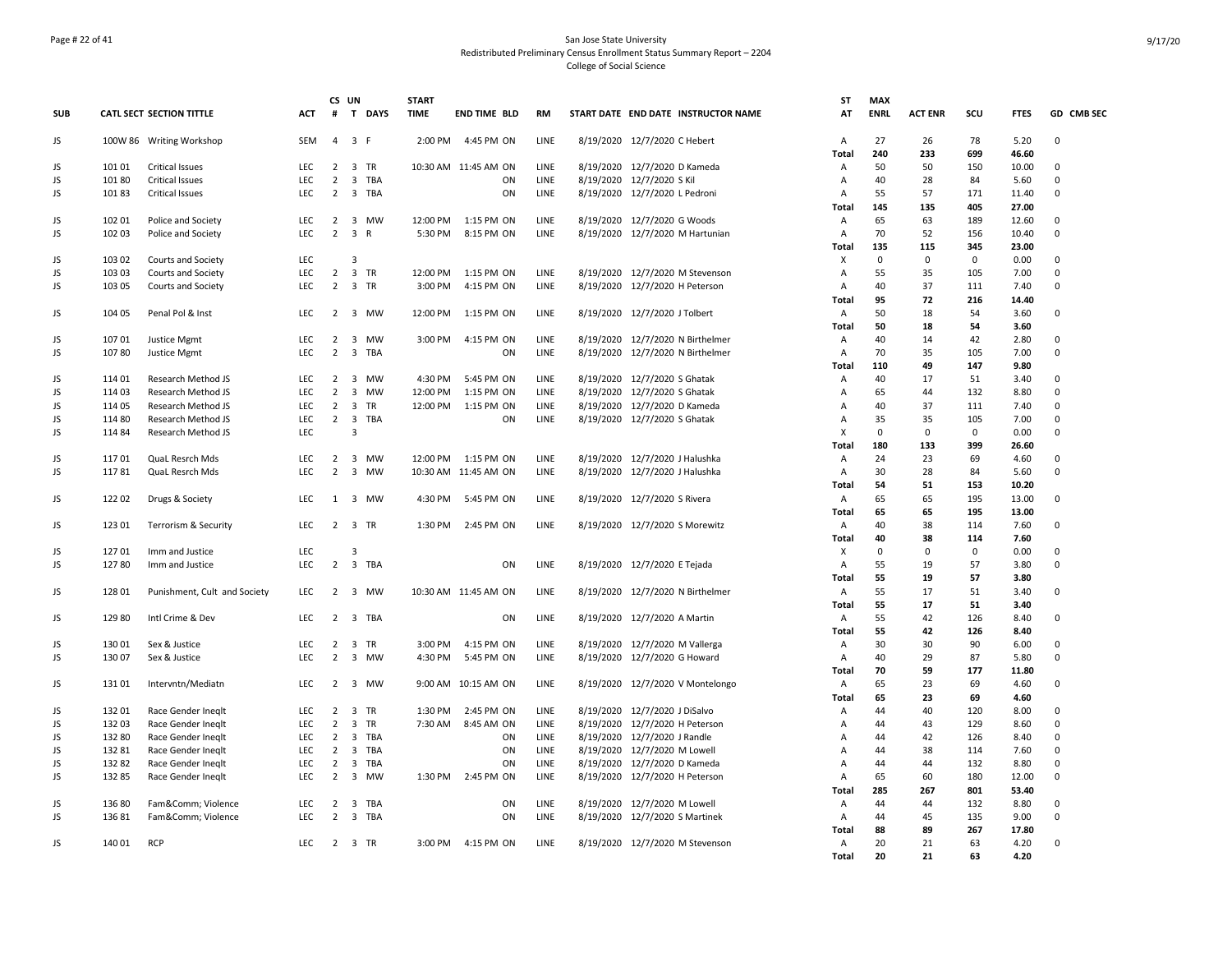## Page # 23 of 41 San Jose State University Redistributed Preliminary Census Enrollment Status Summary Report – 2204 College of Social Science

|            |        |                                 |            |                | CS UN                   |           | <b>START</b> |                      |             |                                     | SΤ                | <b>MAX</b>       |                                  |                  |               |              |
|------------|--------|---------------------------------|------------|----------------|-------------------------|-----------|--------------|----------------------|-------------|-------------------------------------|-------------------|------------------|----------------------------------|------------------|---------------|--------------|
| <b>SUB</b> |        | <b>CATL SECT SECTION TITTLE</b> | <b>ACT</b> | #              |                         | T DAYS    | <b>TIME</b>  | <b>END TIME BLD</b>  | <b>RM</b>   | START DATE END DATE INSTRUCTOR NAME | AT                | <b>ENRL</b>      | <b>ACT ENR</b>                   | scu              | <b>FTES</b>   | GD CMB SEC   |
| JS         | 141 03 | <b>RCP Representation</b>       | SUP        |                | 3                       |           |              |                      |             |                                     | X                 | $\mathsf 0$      | $\Omega$                         | $\mathbf 0$      | 0.00          | 0            |
| JS         | 14180  | <b>RCP Representation</b>       | SUP        |                |                         | 36 3 TR   | 4:30 PM      | 5:45 PM ON           | LINE        | 8/19/2020 12/7/2020 M Stevenson     | Α                 | 10               | 10                               | 30               | 2.00          | 0            |
|            |        |                                 |            |                |                         |           |              |                      |             |                                     | Total             | 10               | 10                               | 30               | 2.00          |              |
| JS         | 143 01 | Evidence & Proced               | <b>LEC</b> |                |                         | 2 3 TR    | 1:30 PM      | 2:45 PM ON           | LINE        | 8/19/2020 12/7/2020 H Peterson      | A                 | 55               | 56                               | 168              | 11.20         | 0            |
|            |        |                                 |            |                |                         |           |              |                      |             |                                     | Total             | 55               | 56                               | 168              | 11.20         |              |
| JS         | 144 01 | Criminal Law                    | LEC        |                | $\overline{3}$          |           |              |                      |             |                                     | X                 | $\mathbf 0$<br>0 | $\mathbf 0$<br>0                 | 0<br>$\mathbf 0$ | 0.00          | $\Omega$     |
| JS         | 145 01 | White Collar Crime              | <b>LEC</b> |                |                         | 2 3 MW    |              | 10:30 AM 11:45 AM ON | LINE        | 8/19/2020 12/7/2020 G Woods         | Total<br>Α        | 65               | 59                               | 177              | 0.00<br>11.80 | 0            |
|            |        |                                 |            |                |                         |           |              |                      |             |                                     | Total             | 65               | 59                               | 177              | 11.80         |              |
| JS         | 15005  | Gender and Crime                | LEC        | $\overline{2}$ | $\overline{\mathbf{3}}$ | MW        | 3:00 PM      | 4:15 PM ON           | LINE        | 8/19/2020 12/7/2020 G Howard        | Α                 | 40               | 35                               | 105              | 7.00          | 0            |
| JS         | 15006  | Gender and Crime                | LEC        |                | $\overline{3}$          |           |              |                      |             |                                     | Χ                 | $\mathsf 0$      | 0                                | $\mathbf 0$      | 0.00          | 0            |
|            |        |                                 |            |                |                         |           |              |                      |             |                                     | Total             | 40               | 35                               | 105              | 7.00          |              |
| JS         | 15101  | Crim Theory                     | <b>LEC</b> | $\overline{2}$ |                         | 3 TR      | 7:30 AM      | 8:45 AM ON           | <b>LINE</b> | 8/19/2020 12/7/2020 Y Yuan          | A                 | 35               | 36                               | 108              | 7.20          | $\Omega$     |
| JS         | 151 80 | Crim Theory                     | <b>LEC</b> | 2              |                         | 3 TBA     |              | ON                   | LINE        | 8/19/2020 12/7/2020 Y Baba          | A                 | 55               | 48                               | 144              | 9.60          | 0            |
| JS         | 15181  | Crim Theory                     | LEC        | $\overline{2}$ |                         | 3 TBA     |              | ON                   | LINE        | 8/19/2020 12/7/2020 C Hebert        | А                 | 55               | 59                               | 177              | 11.80         | $\mathbf 0$  |
|            |        |                                 |            |                |                         |           |              |                      |             |                                     | Total             | 145              | 143                              | 429              | 28.60         |              |
| JS         | 152 01 | Juv Delinquency                 | LEC        |                |                         | 2 3 TR    | 3:00 PM      | 4:15 PM ON           | LINE        | 8/19/2020 12/7/2020 J Randle        | Α                 | 55               | 24                               | 72               | 4.80          | $\Omega$     |
| JS         | 152 05 | Juv Delinquency                 | <b>LEC</b> | $\overline{2}$ | $\overline{\mathbf{3}}$ | <b>MW</b> | 4:30 PM      | 5:45 PM ON           | LINE        | 8/19/2020 12/7/2020 J Tolbert       | Α                 | 60               | 22                               | 66               | 4.40          | 0            |
| JS         | 152 80 | Juv Delinquency                 | LEC        | $\overline{2}$ |                         | 3 TBA     |              | ON                   | LINE        | 8/19/2020 12/7/2020 S Rivera        | Α                 | 65               | 62                               | 186              | 12.40         | 0            |
|            |        |                                 |            |                |                         |           |              |                      |             |                                     | Total             | 180              | 108                              | 324              | 21.60         | 0            |
| JS         | 153 05 | Crime/Life course               | <b>LEC</b> |                |                         | 2 3 MW    | 4:30 PM      | 5:45 PM ON           | LINE        | 8/19/2020 12/7/2020 C Hebert        | A<br><b>Total</b> | 60<br>60         | 10<br>10                         | 30<br>30         | 2.00<br>2.00  |              |
| JS         | 155 02 | Victimology                     | <b>LEC</b> | $\overline{2}$ |                         | 3 W       | 3:00 PM      | 5:45 PM ON           | LINE        | 8/19/2020 12/7/2020 S Martinek      | Α                 | 50               | 25                               | 75               | 5.05          | $\mathbf{1}$ |
| JS         | 155 03 | Victimology                     | LEC        | $\overline{2}$ |                         | 3 MW      | 1:30 PM      | 2:45 PM ON           | LINE        | 8/19/2020 12/7/2020 K Lynch         | Α                 | 55               | 50                               | 150              | 10.00         | 0            |
|            |        |                                 |            |                |                         |           |              |                      |             |                                     | Total             | 105              | 75                               | 225              | 15.05         |              |
| JS         | 15601  | Gngs, Crim & Just               | <b>LEC</b> | $\overline{2}$ | $\overline{\mathbf{3}}$ | MW        | 7:30 AM      | 8:45 AM ON           | LINE        | 8/19/2020 12/7/2020 V Montelongo    | A                 | 45               | 22                               | 66               | 4.40          | 0            |
| JS         | 15680  | Gngs, Crim & Just               | LEC        | $\overline{2}$ |                         | 3 TBA     |              | ON                   | LINE        | 8/19/2020 12/7/2020 M Schlegel      | A                 | 55               | 55                               | 165              | 11.00         | 0            |
|            |        |                                 |            |                |                         |           |              |                      |             |                                     | Total             | 100              | 77                               | 231              | 15.40         |              |
| JS         | 15701  | Deviance & Justice              | LEC        |                |                         | 2 3 MW    | 3:00 PM      | 4:15 PM ON           | LINE        | 8/19/2020 12/7/2020 K Lynch         | A                 | 45               | 21                               | 63               | 4.20          | 0            |
|            |        |                                 |            |                |                         |           |              |                      |             |                                     | <b>Total</b>      | 45               | 21                               | 63               | 4.20          |              |
| JS         | 158 01 | Prison Community                | <b>LEC</b> |                |                         | 2 3 TR    | 1:30 PM      | 2:45 PM ON           | LINE        | 8/19/2020 12/7/2020 J Randle        | Α                 | 55               | 16                               | 48               | 3.20          | 0            |
|            |        |                                 |            |                |                         |           |              |                      |             |                                     | Total             | 55               | 16                               | 48               | 3.20          |              |
| JS         | 16180  | Intro Cybercrime                | LEC        | 1              |                         | 3 TBA     |              | ON                   | LINE        | 8/19/2020 12/7/2020 D Sargent       | Α                 | 55               | 59                               | 177              | 11.80         | 0            |
| JS         | 17101  | HR and Justice                  | <b>LEC</b> |                |                         | 2 3 TR    | 12:00 PM     | 1:15 PM ON           | LINE        | 8/19/2020 12/7/2020 R Abusaad       | Total<br>Α        | 55<br>44         | 59<br>41                         | 177<br>123       | 11.80<br>8.20 | $\mathsf 0$  |
| JS         | 17180  | HR and Justice                  | <b>LEC</b> | $\overline{2}$ |                         | 3 TBA     |              | ON                   | LINE        | 8/19/2020 12/7/2020 E Kinney        | Α                 | 44               | 43                               | 129              | 8.60          | 0            |
| JS         | 17181  | HR and Justice                  | LEC        |                | $2 \quad 3$             | TBA       |              | ON                   | LINE        | 8/19/2020 12/7/2020 S Kil           | Α                 | 44               | 25                               | 75               | 5.05          | $\mathbf{1}$ |
| JS         | 17182  | HR and Justice                  | <b>LEC</b> |                | 3                       |           |              |                      |             |                                     | X                 | 0                | 0                                | $^{\circ}$       | 0.00          | 0            |
| JS         | 17186  | HR and Justice                  | <b>LEC</b> |                |                         | 2 3 TBA   |              | ON                   | LINE        | 8/19/2020 12/7/2020 R Abusaad       | A                 | 44               | 39                               | 117              | 7.80          | 0            |
|            |        |                                 |            |                |                         |           |              |                      |             |                                     | Total             | 176              | 148                              | 444              | 29.65         |              |
| JS         | 17201  | Human Trafficking               | <b>LEC</b> | 2              |                         | 3 MW      |              | 9:00 AM 10:15 AM ON  | LINE        | 8/19/2020 12/7/2020 K Lynch         | Α                 | 30               | 30                               | 90               | 6.00          | 0            |
|            |        |                                 |            |                |                         |           |              |                      |             |                                     | Total             | 30               | 30                               | 90               | 6.00          |              |
| JS         | 179 01 | HR Pract and Sem                | <b>LEC</b> |                |                         | 2 3 MW    | 3:00 PM      | 4:15 PM ON           | LINE        | 8/19/2020 12/7/2020 H Kazem         | A                 | 16               | 12                               | 36               | 2.40          | 0            |
|            |        |                                 |            |                |                         |           |              |                      |             |                                     | Total             | 16               | 12                               | 36               | 2.40          |              |
| JS         | 18001  | Indiv Studies                   | <b>SUP</b> |                |                         | 36 1 TBA  |              | ON                   | LINE        | 8/19/2020 12/7/2020 C Vera Sanchez  | $\overline{A}$    | 5                | $\mathbf 0$                      | $\mathbf 0$      | 0.00          | $\Omega$     |
| JS         | 180 02 | Indiv Studies                   | SUP        | 36             |                         | 2 TBA     |              | ON                   | LINE        | 8/19/2020 12/7/2020 C Vera Sanchez  | A                 | 5                | $\mathbf 0$                      | $\mathbf 0$      | 0.00          | 0            |
| JS         | 18003  | <b>Indiv Studies</b>            | SUP        |                |                         | 36 3 TBA  |              | ON                   | LINE        | 8/19/2020 12/7/2020 C Vera Sanchez  | Α<br>Total        | 5<br>15          | $\overline{2}$<br>$\overline{2}$ | 6<br>6           | 0.40<br>0.40  | $\mathbf 0$  |
| JS         | 18101  | Internship in JS                | SUP        |                |                         | 36 3 TBA  |              | ON                   | LINE        | 8/19/2020 12/7/2020 S Bolton        | Α                 | 10               | 16                               | 48               | 3.20          | 0            |
| JS         | 18102  | Internship in JS                | SUP        | 36             |                         | 6 TBA     |              | ON                   | LINE        | 8/19/2020 12/7/2020 S Bolton        | Α                 | $\overline{2}$   | $\Omega$                         | $\mathbf 0$      | 0.00          | 0            |
| JS         | 18104  | Internship in JS                | SUP        | 36             | 6                       | TBA       |              | ON                   | LINE        | 8/19/2020 12/7/2020 A De Giorgi     | Α                 | $\overline{2}$   | $\mathbf 0$                      | $\mathbf 0$      | 0.00          | 0            |
| JS         | 18105  | Internship in JS                | <b>SUP</b> |                |                         | 36 3 TBA  |              | ON                   | LINE        | 8/19/2020 12/7/2020 A De Giorgi     | Α                 | 10               | 15                               | 45               | 3.00          | 0            |
| JS         | 18106  | Internship in JS                | <b>SUP</b> | 36             | 6                       | TBA       |              | ON                   | LINE        | 8/19/2020 12/7/2020 G Howard        | Α                 | $\overline{2}$   | 0                                | 0                | 0.00          | 0            |
| JS         | 18109  | Internship in JS                | <b>SUP</b> |                |                         | 36 3 TBA  |              | ON                   | <b>LINE</b> | 8/19/2020 12/7/2020 G Howard        | A                 | 10               | 15                               | 45               | 3.00          | $\Omega$     |
| JS         | 181 10 | Internship in JS                | SUP        |                |                         | 36 6 TBA  |              | ON                   | LINE        | 8/19/2020 12/7/2020 J Warren        | А                 | $\overline{2}$   | $\Omega$                         | $\Omega$         | 0.00          | $\Omega$     |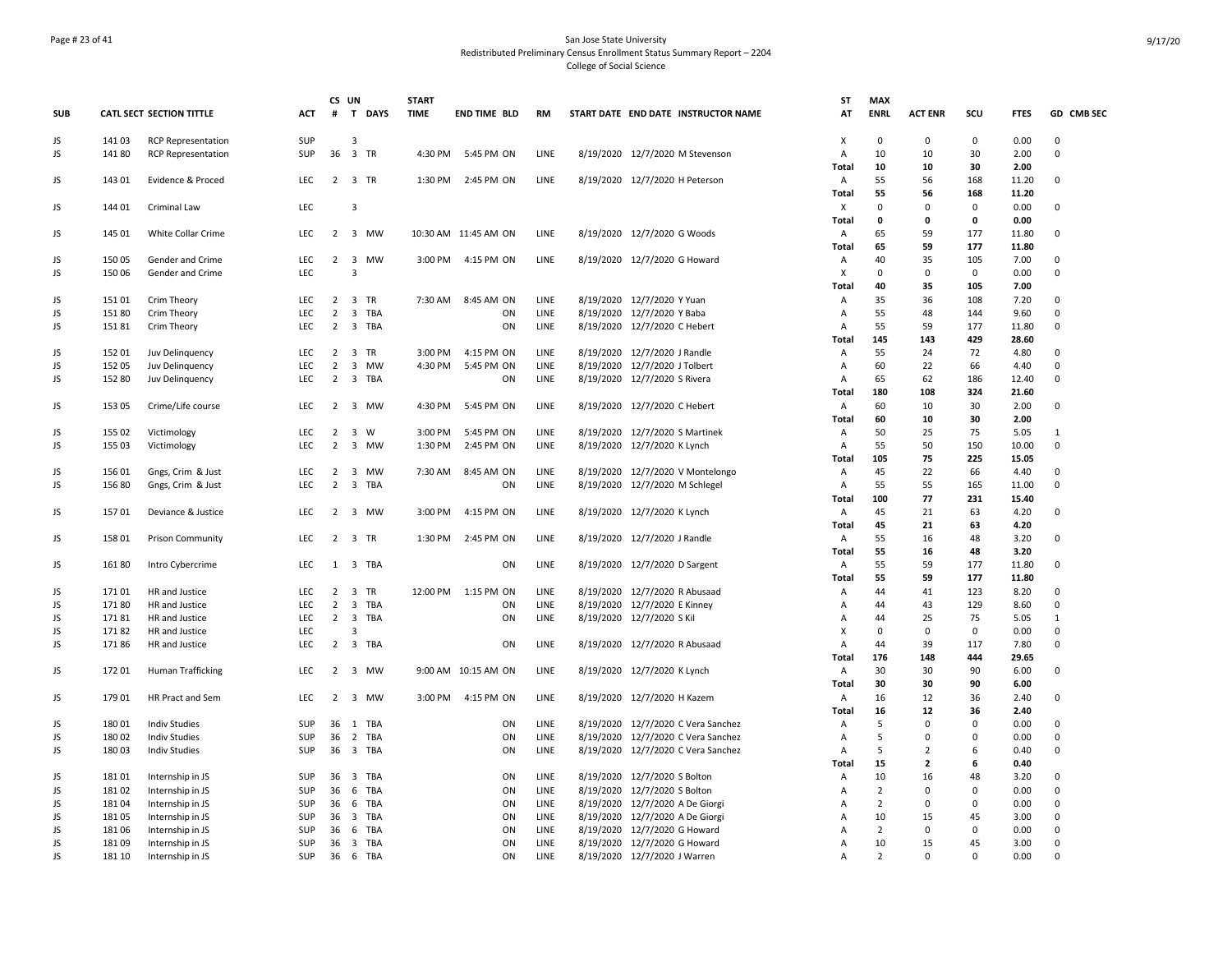## Page # 24 of 41 San Jose State University Redistributed Preliminary Census Enrollment Status Summary Report – 2204 College of Social Science

|            |        |                                 |            |                | CS UN                   |            | <b>START</b> |                     |             |                                     | <b>ST</b>                    | <b>MAX</b>     |                |                         |             |             |
|------------|--------|---------------------------------|------------|----------------|-------------------------|------------|--------------|---------------------|-------------|-------------------------------------|------------------------------|----------------|----------------|-------------------------|-------------|-------------|
| <b>SUB</b> |        | <b>CATL SECT SECTION TITTLE</b> | <b>ACT</b> | #              |                         | T DAYS     | <b>TIME</b>  | <b>END TIME BLD</b> | <b>RM</b>   | START DATE END DATE INSTRUCTOR NAME | AT                           | <b>ENRL</b>    | <b>ACT ENR</b> | SCU                     | <b>FTES</b> | GD CMB SEC  |
| JS         | 181 11 | Internship in JS                | SUP        | 36             |                         | 6 TBA      |              | ON                  | LINE        | 8/19/2020 12/7/2020                 | Α                            | $\overline{2}$ | $\Omega$       | $\mathbf 0$             | 0.00        | $\Omega$    |
| JS         | 181 13 | Internship in JS                | <b>SUP</b> | 36             | $\overline{\mathbf{3}}$ | TBA        |              | ON                  | LINE        | 8/19/2020 12/7/2020 J Warren        | Α                            | 10             | 16             | 48                      | 3.20        | $\mathbf 0$ |
| JS         | 181 14 | Internship in JS                | SUP        | 36             | - 6                     | TBA        |              | ON                  | LINE        | 8/19/2020 12/7/2020 B Westlake      | $\overline{A}$               | 5              | $\Omega$       | $\mathbf 0$             | 0.00        | $\Omega$    |
| JS         | 181 15 | Internship in JS                | SUP        | 36             |                         | 3 TBA      |              | ON                  | LINE        | 8/19/2020 12/7/2020 B Westlake      | A                            | 10             | 16             | 48                      | 3.20        | $\mathbf 0$ |
| JS         | 181 16 | Internship in JS                | SUP        | 36             | 6                       | TBA        |              | ON                  | LINE        | 8/19/2020 12/7/2020                 | A                            | $\overline{2}$ | $\Omega$       | $\mathbf 0$             | 0.00        | $\Omega$    |
| JS         | 181 17 | Internship in JS                | SUP        | 36             | $\overline{\mathbf{3}}$ | <b>TBA</b> |              | ON                  | LINE        | 8/19/2020 12/7/2020                 | А                            | 10             | $\Omega$       | $\Omega$                | 0.00        | $\Omega$    |
| JS         | 181 18 | Internship in JS                | SUP        | 36             |                         | 3 TBA      |              | ON                  | LINE        | 8/19/2020 12/7/2020                 | Α                            | 10             | $\Omega$       | $\Omega$                | 0.00        | 0           |
| JS         | 181 19 | Internship in JS                | SUP        | 36             | 6                       | TBA        |              | ON                  | LINE        | 8/19/2020 12/7/2020                 | A                            | 10             | $\Omega$       | $\mathbf 0$             | 0.00        | $\Omega$    |
| JS         | 181 20 | Internship in JS                | <b>SUP</b> | 36             | $\overline{\mathbf{3}}$ | TBA        |              | ON                  | LINE        | 8/19/2020 12/7/2020                 | $\overline{A}$               | 10             | $\Omega$       | $\Omega$                | 0.00        | $\Omega$    |
| JS         | 181 21 | Internship in JS                | SUP        | 36             |                         | 6 TBA      |              | ON                  | LINE        | 8/19/2020 12/7/2020                 | Α                            | $\overline{2}$ | $\Omega$       | $\mathbf 0$             | 0.00        | $\mathbf 0$ |
| JS         | 18180  | Internship in JS                | <b>SUP</b> | 36             | $\overline{\mathbf{3}}$ | TBA        |              | ON                  | LINE        | 8/19/2020 12/7/2020 S Kil           | $\overline{A}$               | 10             | 12             | 36                      | 2.40        | $\Omega$    |
| JS         | 18181  | Internship in JS                | <b>SUP</b> | 36             |                         | 6 TBA      |              | ON                  | <b>LINE</b> | 8/19/2020 12/7/2020 S Kil           | $\overline{A}$               | $\overline{2}$ | $\Omega$       | $\Omega$                | 0.00        | 0           |
|            |        |                                 |            |                |                         |            |              |                     |             |                                     | Total                        | 121            | 90             | 270                     | 18.00       |             |
| JS         | 184 01 | Directed Reading                | SUP        |                |                         | 36 1 TBA   |              | ON                  | LINE        | 8/19/2020 12/7/2020 C Vera Sanchez  | A                            | 5              | $\Omega$       | 0                       | 0.00        | $\Omega$    |
| JS         | 184 02 | <b>Directed Reading</b>         | SUP        | 36             |                         | 2 TBA      |              | ON                  | LINE        | 8/19/2020 12/7/2020 C Vera Sanchez  | Α                            | 5              | $\Omega$       | $\mathbf 0$             | 0.00        | 0           |
| JS         | 184 03 | <b>Directed Reading</b>         | SUP        | 36             |                         | 3 TBA      |              | ON                  | LINE        | 8/19/2020 12/7/2020 C Vera Sanchez  | Α                            | 5              | $\Delta$       | 12                      | 0.80        | $\mathbf 0$ |
| JS         | 184 04 | Directed Reading                | <b>SUP</b> |                |                         | 36 1 TBA   |              | ON                  | LINE        | 8/19/2020 12/7/2020                 | A                            | 5              | $\Omega$       | $\mathbf 0$             | 0.00        | $\mathbf 0$ |
|            |        |                                 |            |                |                         |            |              |                     |             |                                     | Total                        | 20             | 4              | 12                      | 0.80        |             |
| JS         | 185 02 | <b>Special Topics</b>           | <b>LEC</b> | $\overline{3}$ |                         | 3 TR       | 3:00 PM      | 4:15 PM ON          | LINE        | 8/19/2020 12/7/2020 S Morewitz      | Α                            | 25             | 19             | 57                      | 3.80        | $\mathbf 0$ |
| JS         | 185 81 | <b>Special Topics</b>           | <b>LEC</b> | $\overline{3}$ |                         | 3 TBA      |              | ON                  | LINE        | 8/19/2020 12/7/2020 G Zamora        | Α                            | 55             | 37             | 111                     | 7.40        | 0           |
|            |        |                                 |            |                |                         |            |              |                     |             |                                     | Total                        | 80             | 56             | 168                     | 11.20       |             |
| JS         | 18901  | Sen Sem Cont Prob               | SEM        | 5              |                         | 3 MW       | 6:00 PM      | 7:15 PM ON          | LINE        | 8/19/2020 12/7/2020 G Woods         | A                            | 27             | 18             | 54                      | 3.60        | $\Omega$    |
| JS         | 18902  | Sen Sem Cont Prob               | SEM        | 5              | $\overline{3}$          | MW         | 1:30 PM      | 2:45 PM ON          | LINE        | 8/19/2020 12/7/2020 J Warren        | Α                            | 20             | 18             | 54                      | 3.60        | $\Omega$    |
| JS         | 18903  | Sen Sem Cont Prob               | <b>SEM</b> | 5              | $\overline{\mathbf{3}}$ | TR         | 3:00 PM      | 4:15 PM ON          | LINE        | 8/19/2020 12/7/2020 D Kameda        | А                            | 20             | 18             | 54                      | 3.60        | $\mathbf 0$ |
| JS         | 18904  | Sen Sem Cont Prob               | <b>SEM</b> |                | 3                       |            |              |                     |             |                                     | X                            | $\Omega$       | $\Omega$       | $\Omega$                | 0.00        | $\Omega$    |
| JS         | 18905  | Sen Sem Cont Prob               | SEM        | 5              |                         | 3 TR       | 7:30 AM      | 8:45 AM ON          | LINE        | 8/19/2020 12/7/2020 D Kameda        | Α                            | 20             | 19             | 57                      | 3.80        | $\mathbf 0$ |
| JS         | 18980  | Sen Sem Cont Prob               | <b>SEM</b> |                | 3                       |            |              |                     |             |                                     | X                            | $\Omega$       | $\Omega$       | $\Omega$                | 0.00        | 0           |
|            |        |                                 |            |                |                         |            |              |                     |             |                                     | Total                        | 87             | 73             | 219                     | 14.60       |             |
| JS         | 201 01 | Just-Soc-Theory                 | SEM        |                | 5 3 M                   |            | 4:30 PM      | 7:15 PM ON          | LINE        | 8/19/2020 12/7/2020 A De Giorgi     | Α                            | 20             | 17             | 51                      | 4.25        | 17          |
|            |        |                                 |            |                |                         |            |              |                     |             |                                     | <b>Total</b>                 | 20             | 17             | 51                      | 4.25        |             |
| JS         | 202 01 | Surv-Res-Methods                | SEM        | 5              | 3 W                     |            | 4:30 PM      | 7:15 PM ON          | LINE        | 8/19/2020 12/7/2020 B Westlake      | Α                            | 20             | 15             | 45                      | 3.75        | 15          |
|            |        |                                 |            |                |                         |            |              |                     |             |                                     | Total                        | 20             | 15             | 45                      | 3.75        |             |
| JS         | 205 01 | Law and Courts                  | SEM        | 6              | 3 <sub>1</sub>          |            | 4:30 PM      | 7:15 PM ON          | LINE        | 8/19/2020 12/7/2020 E Kinney        | Α                            | 20             | 18             | 54                      | 4.50        | 18          |
|            |        |                                 |            |                |                         |            |              |                     |             |                                     | Total                        | 20             | 18             | 54                      | 4.50        |             |
| JS         | 206 01 | Sem Juv Justice                 | SEM        | 6              | 3 R                     |            | 4:30 PM      | 7:15 PM ON          | LINE        | 8/19/2020 12/7/2020 C Vera Sanchez  | A                            | 20             | 14             | 42                      | 3.50        | 14          |
|            |        |                                 |            |                |                         |            |              |                     |             |                                     | Total                        | 20             | 14             | 42                      | 3.50        |             |
| JS         | 207 01 | Sem Qual Rsc                    | SEM        | 5              |                         | 3 W        | 4:30 PM      | 7:15 PM ON          | LINE        | 8/19/2020 12/7/2020 E Adams         | Α                            | 20             | 8              | 24                      | 2.00        | 8           |
|            |        |                                 |            |                |                         |            |              |                     |             |                                     | Total                        | 20             | 8              | 24                      | 2.00        |             |
| JS         | 28102  | Justice Practicum               | <b>SUP</b> | 25             |                         | 3 TBA      |              | ON                  | LINE        | 8/19/2020 12/7/2020 E Adams         | Α                            | 6              | $\Omega$       | $\mathbf 0$             | 0.00        | $\mathbf 0$ |
| JS         | 28103  | Justice Practicum               | SUP        | 25             |                         | 1 TBA      |              | ON                  | LINE        | 8/19/2020 12/7/2020 E Adams         | Α                            | 5              | $\Omega$       | $\Omega$                | 0.00        | $\mathbf 0$ |
| JS         | 281 04 | Justice Practicum               | <b>SUP</b> |                |                         | 25 2 TBA   |              | ON                  | LINE        | 8/19/2020 12/7/2020 E Adams         | Α                            | 5              | $\Omega$       | $\mathbf 0$             | 0.00        | 0           |
|            |        |                                 |            |                |                         |            |              |                     |             |                                     | Total                        | 16             | 0              | $\mathbf 0$             | 0.00        |             |
| JS         | 297 01 | Prgm Eval Proj                  | <b>SUP</b> | 25             |                         | 3 TBA      |              | ON                  | LINE        | 8/19/2020 12/7/2020 E Adams         | Α                            | 5              | $\mathbf{1}$   | $\overline{3}$          | 0.25        | 1           |
|            |        |                                 |            |                |                         |            |              |                     |             |                                     | Total                        | 5              | $\mathbf{1}$   | $\overline{\mathbf{3}}$ | 0.25        |             |
| JS         | 298 01 | Special Study                   | SUP        | 25             |                         | 1 TBA      |              | ON                  | LINE        | 8/19/2020 12/7/2020 E Adams         | Α                            | 5              | $\Omega$       | $\Omega$                | 0.00        | $\mathbf 0$ |
| JS         | 298 02 | Special Study                   | SUP        | 25             |                         | 3 TBA      |              | ON                  | LINE        | 8/19/2020 12/7/2020 E Adams         | Α                            | 5              | 5              | 15                      | 1.25        | 5           |
| JS         | 298 03 | Special Study                   | SUP        | 25             |                         | 2 TBA      |              | ON                  | LINE        | 8/19/2020 12/7/2020 E Adams         | Α                            | 5              | $\Omega$       | 0                       | 0.00        | $\mathbf 0$ |
|            |        |                                 |            |                |                         |            |              |                     |             |                                     | Total                        | 15             | 5              | 15                      | 1.25        |             |
| JS         | 299 01 | <b>Masters Thesis</b>           | SUP        | 25             | $\overline{\mathbf{3}}$ | TBA        |              | ON                  | LINE        | 8/19/2020 12/7/2020 E Adams         | Α                            | 5              | 3              | 9                       | 0.75        | 3           |
| JS         | 299 02 | <b>Masters Thesis</b>           | SUP        | 25             | $\overline{\mathbf{3}}$ | TBA        |              | ON                  | LINE        | 8/19/2020 12/7/2020                 | Α                            | 5              | $\Omega$       | $\mathbf 0$             | 0.00        | $\mathbf 0$ |
| JS         | 299 03 | <b>Masters Thesis</b>           | SUP        | 25             | 6                       | TBA        |              | ON                  | LINE        | 8/19/2020 12/7/2020                 | A                            | 5              | $\Omega$       | $\mathbf 0$             | 0.00        | $\Omega$    |
|            |        |                                 |            |                |                         |            |              |                     |             |                                     | <b>Total</b>                 | 15             | 3              | 9                       | 0.75        |             |
|            |        |                                 |            |                |                         |            |              |                     |             |                                     | <b>Justice Studies Total</b> | 4493           | 3396           | 9810                    | 658.15      |             |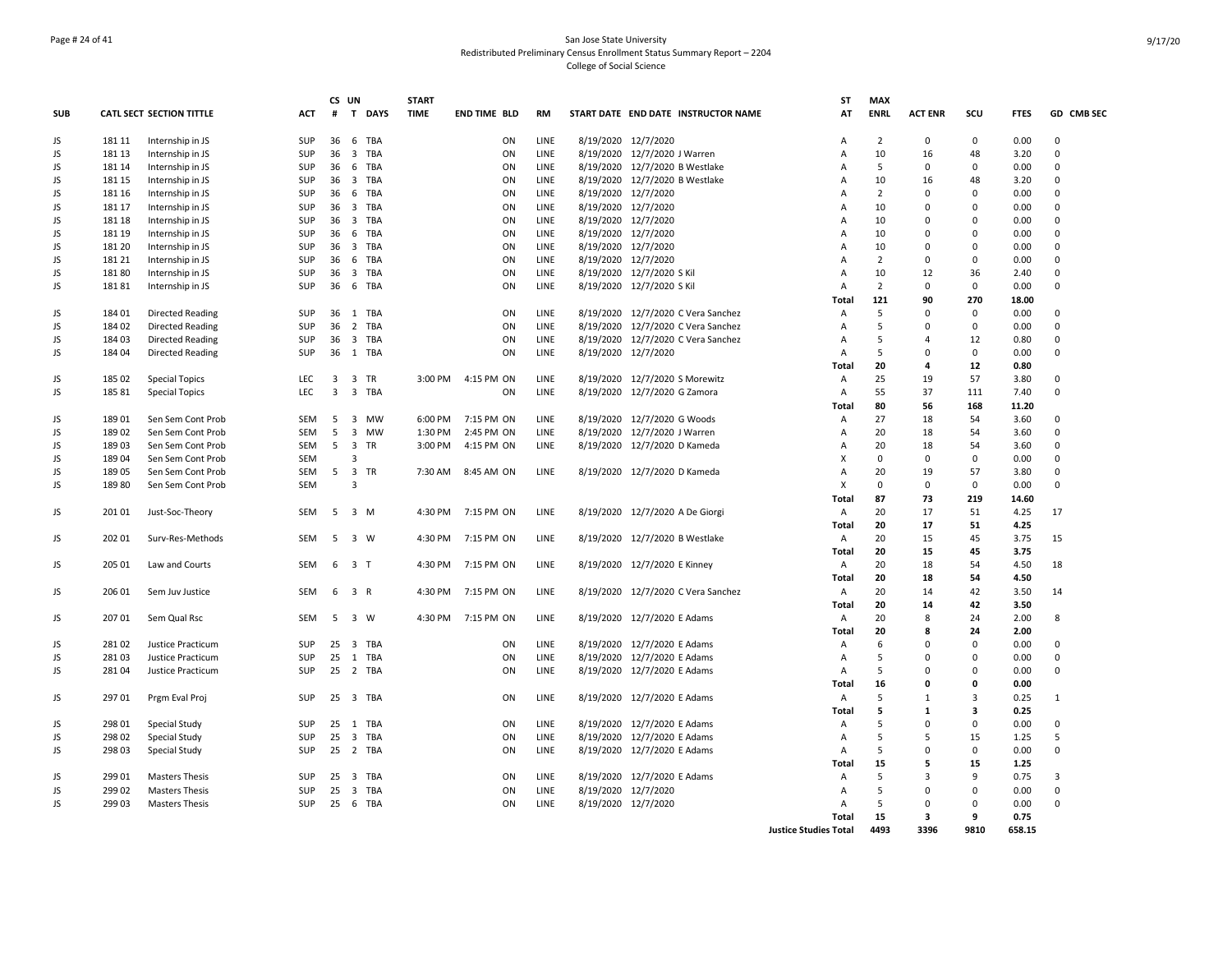## Page # 25 of 41 San Jose State University Redistributed Preliminary Census Enrollment Status Summary Report – 2204 College of Social Science

| <b>SUB</b>                 |               | CATL SECT SECTION TITTLE                 | ACT               | CS UN                   |                | # T DAYS      | <b>START</b><br><b>TIME</b> | <b>END TIME BLD</b>  | RM           |           | START DATE END DATE INSTRUCTOR NAME                   | SΤ<br>AT          | <b>MAX</b><br><b>ENRL</b> | <b>ACT ENR</b> | scu         | <b>FTES</b>   | GD CMB SEC     |  |
|----------------------------|---------------|------------------------------------------|-------------------|-------------------------|----------------|---------------|-----------------------------|----------------------|--------------|-----------|-------------------------------------------------------|-------------------|---------------------------|----------------|-------------|---------------|----------------|--|
| <b>Political Science</b>   |               |                                          |                   |                         |                |               |                             |                      |              |           |                                                       |                   |                           |                |             |               |                |  |
|                            |               |                                          |                   |                         |                |               |                             |                      |              |           |                                                       |                   |                           |                |             |               |                |  |
| PADM                       | 210 01        | Intro Pub Admin                          | SEM               |                         | 5 3 T          |               | 6:00 PM                     | 8:45 PM ON           | LINE         |           | 8/19/2020 12/7/2020 W Kelly                           | Α                 | 20                        | 14             | 42          | 3.50          | 14             |  |
|                            |               |                                          |                   |                         |                |               |                             |                      |              |           |                                                       | <b>Total</b>      | 20                        | 14             | 42          | 3.50          |                |  |
| PADM                       | 21201         | Admin Research                           | <b>SEM</b>        |                         | 3              |               |                             |                      |              |           |                                                       | х                 | $\mathbf 0$               | 0              | $\mathbf 0$ | 0.00          | 0              |  |
| PADM                       | 21202         | Admin Research                           | <b>SEM</b>        | 5                       | 3 R            |               | 6:00 PM                     | 8:45 PM ON           | LINE         |           | 8/19/2020 12/7/2020 M Record                          | Α                 | 20                        | 14             | 42          | 3.50          | 14             |  |
|                            |               |                                          |                   |                         |                |               |                             |                      |              |           |                                                       | <b>Total</b>      | 20                        | 14             | 42          | 3.50          |                |  |
| PADM                       | 213 01        | Pol Analysis & Eval                      | <b>SEM</b>        |                         | 5 3 M          |               | 6:00 PM                     | 8:45 PM ON           | LINE         |           | 8/19/2020 12/7/2020 M Record                          | Α                 | 20                        | 14             | 42<br>42    | 3.50          | 14             |  |
| PADM                       | 214 01        | Intro to Public Management               | SEM               |                         | 3              |               |                             |                      |              |           |                                                       | <b>Total</b><br>x | 20<br>$\Omega$            | 14<br>0        | $\Omega$    | 3.50<br>0.00  | 0              |  |
| URBP                       | 214 01        | Intro to Public Management               | <b>SEM</b>        |                         | 3              |               |                             |                      |              |           |                                                       | Х                 | $\Omega$                  | $\Omega$       | $\Omega$    | 0.00          | $\mathbf 0$    |  |
| PADM                       | 214 02        | Intro to Public Management               | <b>SEM</b>        | 5                       | 3 W            |               | 6:00 PM                     | 8:45 PM ON           | LINE         |           | 8/19/2020 12/7/2020 L Lira                            | Α                 | 20                        | 16             | 48          | 3.95          | 15 C           |  |
| URBP                       | 214 02        | Intro to Public Management               | <b>SEM</b>        | 5                       | 3 W            |               | 6:00 PM                     | 8:45 PM ON           | LINE         |           | 8/19/2020 12/7/2020 L Lira                            | $\overline{A}$    | $\mathbf{0}$              | $\Omega$       | $\Omega$    | 0.00          | 0 <sub>c</sub> |  |
|                            |               |                                          |                   |                         |                |               |                             |                      |              |           |                                                       | Total             | 20                        | 16             | 48          | 3.95          |                |  |
| PADM                       | 215 01        | Public Pers Admin                        | <b>SEM</b>        | 5                       | 3 W            |               | 6:00 PM                     | 8:45 PM ON           | LINE         |           | 8/19/2020 12/7/2020 E Ramones                         | Α                 | 20                        | 20             | 60          | 5.00          | 20             |  |
|                            |               |                                          |                   |                         |                |               |                             |                      |              |           |                                                       | <b>Total</b>      | 20                        | 20             | 60          | 5.00          |                |  |
| PADM                       | 21801         | <b>Public Budgeting</b>                  | <b>SEM</b>        |                         | 5 3 T          |               | 6:00 PM                     | 8:45 PM ON           | LINE         |           | 8/19/2020 12/7/2020 L Lira                            | $\overline{A}$    | 20                        | 9              | 27          | 2.25          | 9              |  |
|                            |               |                                          |                   |                         |                |               |                             |                      |              |           |                                                       | <b>Total</b>      | 20                        | 9              | 27          | 2.25          |                |  |
| PADM                       | 28101         | Pub Adm Internship                       | <b>SUP</b>        |                         | $\overline{3}$ |               |                             |                      |              |           |                                                       | Х                 | $\Omega$                  | O              | $\Omega$    | 0.00          | 0              |  |
|                            |               |                                          |                   |                         |                |               |                             |                      |              |           |                                                       | <b>Total</b>      | 0                         | 0              | 0           | 0.00          |                |  |
| PADM                       | 284 01        | Directed Reading                         | SUP               |                         |                | 25 3 TBA      |                             | ON                   | LINE         |           | 8/19/2020 12/7/2020 F Edwards                         | Α                 | 10                        | -1             | 3           | 0.25          | $\mathbf{1}$   |  |
|                            |               |                                          |                   |                         |                |               |                             |                      |              |           |                                                       | Total             | 10                        | 1              | 3           | 0.25          |                |  |
| PADM                       | 295 01        | <b>Topics Public Admn</b>                | <b>SEM</b>        | 5                       | 3 <sub>1</sub> |               | 6:00 PM                     | 8:45 PM ON           | LINE         |           | 8/19/2020 12/7/2020 F Edwards                         | Α                 | 20                        | 18             | 54          | 4.50          | 18             |  |
|                            |               |                                          |                   |                         |                |               |                             |                      |              |           |                                                       | <b>Total</b>      | 20                        | 18             | 54          | 4.50          |                |  |
| PADM                       | 297 01        | <b>Advanced Seminar</b>                  | <b>SEM</b>        | 5                       | 3 M            |               | 6:00 PM                     | 8:45 PM ON           | LINE         |           | 8/19/2020 12/7/2020 F Edwards                         | Α                 | 20                        | 25             | 75          | 6.25          | 25             |  |
|                            |               |                                          |                   |                         |                |               |                             |                      |              |           |                                                       | <b>Total</b>      | 20                        | 25             | 75          | 6.25          |                |  |
| PADM                       | 298 01        | Special Problems                         | SUP               |                         |                | 25 3 TBA      |                             | ON                   | LINE         |           | 8/19/2020 12/7/2020 F Edwards                         | Α                 | 5                         | 0              | $\mathbf 0$ | 0.00          | 0              |  |
|                            |               |                                          |                   |                         |                |               |                             |                      |              |           |                                                       | Total             | 5                         | 0              | 0           | 0.00          |                |  |
| <b>POLS</b>                | 160           | Amer Govt                                | LEC               | 2                       |                | 3 TBA         |                             | ON                   | LINE         |           | 8/19/2020 12/7/2020 G Percival                        | Α                 | 40                        | 0              | 0           | 0.00          | 0              |  |
| <b>POLS</b>                | 161           | Amer Govt                                | <b>LEC</b>        | $\overline{2}$          |                | 3 TBA         |                             | ON                   | LINE         |           | 8/19/2020 12/7/2020 G Percival                        | $\overline{A}$    | 40                        | O              | $\Omega$    | 0.00          | $\Omega$       |  |
|                            |               |                                          |                   |                         |                |               |                             |                      |              |           |                                                       | Total             | 80                        | O              | 0           | 0.00          |                |  |
| <b>POLS</b>                | 201           | Intro Comp Pol                           | <b>LEC</b>        | $\overline{2}$          |                | 3 MW          |                             | 9:00 AM 10:15 AM ON  | LINE         |           | 8/19/2020 12/7/2020 M Ordonez Astete                  | Α                 | 45                        | 20             | 60          | 4.00          | $\mathbf 0$    |  |
| POLS                       | 202           | Intro Comp Pol                           | LEC               | $\overline{2}$          | 3 TR           |               | 12:00 PM                    | 1:15 PM ON           | LINE         |           | 8/19/2020 12/7/2020 J Abrams                          | Α                 | 45                        | 43             | 129         | 8.60          | $\Omega$       |  |
|                            |               |                                          |                   |                         |                |               |                             |                      |              |           |                                                       | Total             | 90                        | 63             | 189         | 12.60         |                |  |
| POLS                       | 301           | Intro Pol Thought                        | LEC               | $\overline{\mathbf{3}}$ |                | 3 MW          |                             | 10:30 AM 11:45 AM ON | LINE         |           | 8/19/2020 12/7/2020 A Schendan                        | Α                 | 45                        | 44             | 132         | 8.80          | 0              |  |
| POLS                       | 381           | Intro Pol Thought                        | LEC               |                         | 3              |               |                             |                      |              |           |                                                       | x                 | $\Omega$                  | $\Omega$       | 0           | 0.00          | $\Omega$       |  |
| <b>POLS</b>                | 399           | Intro Pol Thought                        | <b>LEC</b>        | $\overline{3}$          |                | 3 TBA         |                             | ON                   | LINE         |           | 8/19/2020 12/7/2020 L Quill                           | A                 | 45                        | 43             | 129         | 8.60          | $\Omega$       |  |
|                            |               |                                          |                   |                         |                |               |                             |                      |              |           |                                                       | <b>Total</b>      | 90                        | 87             | 261         | 17.40         |                |  |
| <b>POLS</b>                | 401           | Intro Intl Rel                           | LEC               | $\overline{2}$          | 3 TR           |               | 3:00 PM                     | 4:15 PM ON           | LINE         |           | 8/19/2020 12/7/2020 R Ovetz                           | Α                 | 45                        | 25             | 75          | 5.00          | 0              |  |
| POLS                       | 402           | Intro Intl Rel                           | LEC               | $\overline{2}$          | 3 TR           |               |                             | 10:30 AM 11:45 AM ON | LINE         |           | 8/19/2020 12/7/2020 R Ovetz                           | Α                 | 45                        | 39             | 117         | 7.80          | $\mathbf 0$    |  |
|                            |               |                                          |                   |                         |                |               |                             |                      |              |           |                                                       | Total             | 90                        | 64             | 192         | 12.80         |                |  |
| POLS                       | 1501          | US & CA Government                       | LEC<br><b>LEC</b> | 3                       |                | 3 TBA         |                             | ON                   | LINE         |           | 8/19/2020 12/7/2020 S Benson                          | Α                 | 120                       | 120            | 360         | 24.00         | 0              |  |
| <b>POLS</b><br><b>POLS</b> | 15 02<br>1503 | US & CA Government<br>US & CA Government | <b>LEC</b>        | 3<br>$\overline{3}$     |                | 3 MW<br>3 TBA | 1:30 PM                     | 2:45 PM ON<br>ON     | LINE<br>LINE | 8/19/2020 | 12/7/2020 A Schendan<br>8/19/2020 12/7/2020 S Pinnell | Α<br>A            | 120<br>45                 | 118<br>44      | 354<br>132  | 23.60<br>8.80 | 0<br>$\Omega$  |  |
| POLS                       | 15 04         |                                          | LEC               | $\overline{\mathbf{3}}$ |                | 3 TBA         |                             | ON                   | LINE         |           | 8/19/2020 12/7/2020 J Abrams                          | $\Delta$          | 120                       | 119            | 357         | 23.80         | $\Omega$       |  |
| POLS                       | 15 05         | US & CA Government<br>US & CA Government | LEC               | $\overline{3}$          | 3 TR           |               |                             | 9:00 AM 10:15 AM ON  | LINE         | 8/19/2020 | 12/7/2020 D Crane                                     | $\Delta$          | 45                        | 46             | 138         | 9.20          | 0              |  |
| <b>POLS</b>                | 15 06         | US & CA Government                       | LEC               | $\overline{\mathbf{3}}$ | 3 F            |               |                             | 9:30 AM 12:15 PM ON  | LINE         | 8/19/2020 | 12/7/2020 L Sokoloff                                  | A                 | 120                       | 115            | 345         | 23.00         | 0              |  |
| <b>POLS</b>                | 15 07         | US & CA Government                       | LEC               | 3                       |                | 3 MW          | 12:00 PM                    | 1:15 PM ON           | LINE         | 8/19/2020 | 12/7/2020 A Schendan                                  | A                 | 45                        | 45             | 135         | 9.00          | 0              |  |
| POLS                       | 15 08         | US & CA Government                       | LEC               | $\overline{\mathbf{3}}$ | 3 TR           |               | 1:30 PM                     | 2:45 PM ON           | LINE         |           | 8/19/2020 12/7/2020 R Ovetz                           | A                 | 45                        | 43             | 129         | 8.60          | $\Omega$       |  |
| <b>POLS</b>                | 15 09         | US & CA Government                       | LEC               | 3                       |                | 3 TBA         |                             | ON                   | LINE         |           | 8/19/2020 12/7/2020 S Pinnell                         | A                 | 45                        | 45             | 135         | 9.00          | $\Omega$       |  |
| <b>POLS</b>                | 15 10         | US & CA Government                       | <b>LEC</b>        | $\overline{3}$          | 3 TR           |               |                             | 10:30 AM 11:45 AM ON | LINE         |           | 8/19/2020 12/7/2020 D Crane                           | A                 | 45                        | 49             | 147         | 9.80          | $\Omega$       |  |
| POLS                       | 15 11         | US & CA Government                       | <b>LEC</b>        | $\overline{3}$          | 3 TR           |               |                             | 9:00 AM 10:15 AM ON  | LINE         |           | 8/19/2020 12/7/2020 R Ovetz                           | A                 | 45                        | 40             | 120         | 8.00          | $\Omega$       |  |
| <b>POLS</b>                | 1581          | US & CA Government                       | <b>LEC</b>        | 3                       |                | 3 TBA         |                             | ON                   | LINE         | 8/19/2020 | 12/7/2020 J Brent                                     | A                 | 45                        | 44             | 132         | 8.80          | $\Omega$       |  |
| <b>POLS</b>                | 1582          | US & CA Government                       | <b>LEC</b>        | $\overline{3}$          |                | 3 TBA         |                             | ON                   | LINE         |           | 8/19/2020 12/7/2020 J Abrams                          | A                 | 45                        | 46             | 138         | 9.20          | $\Omega$       |  |
| POLS                       | 1583          | US & CA Government                       | LEC               | $\overline{3}$          |                | 3 TBA         |                             | ON                   | LINE         |           | 8/19/2020 12/7/2020 K Mitchell                        | A                 | 45                        | 46             | 138         | 9.20          | $\Omega$       |  |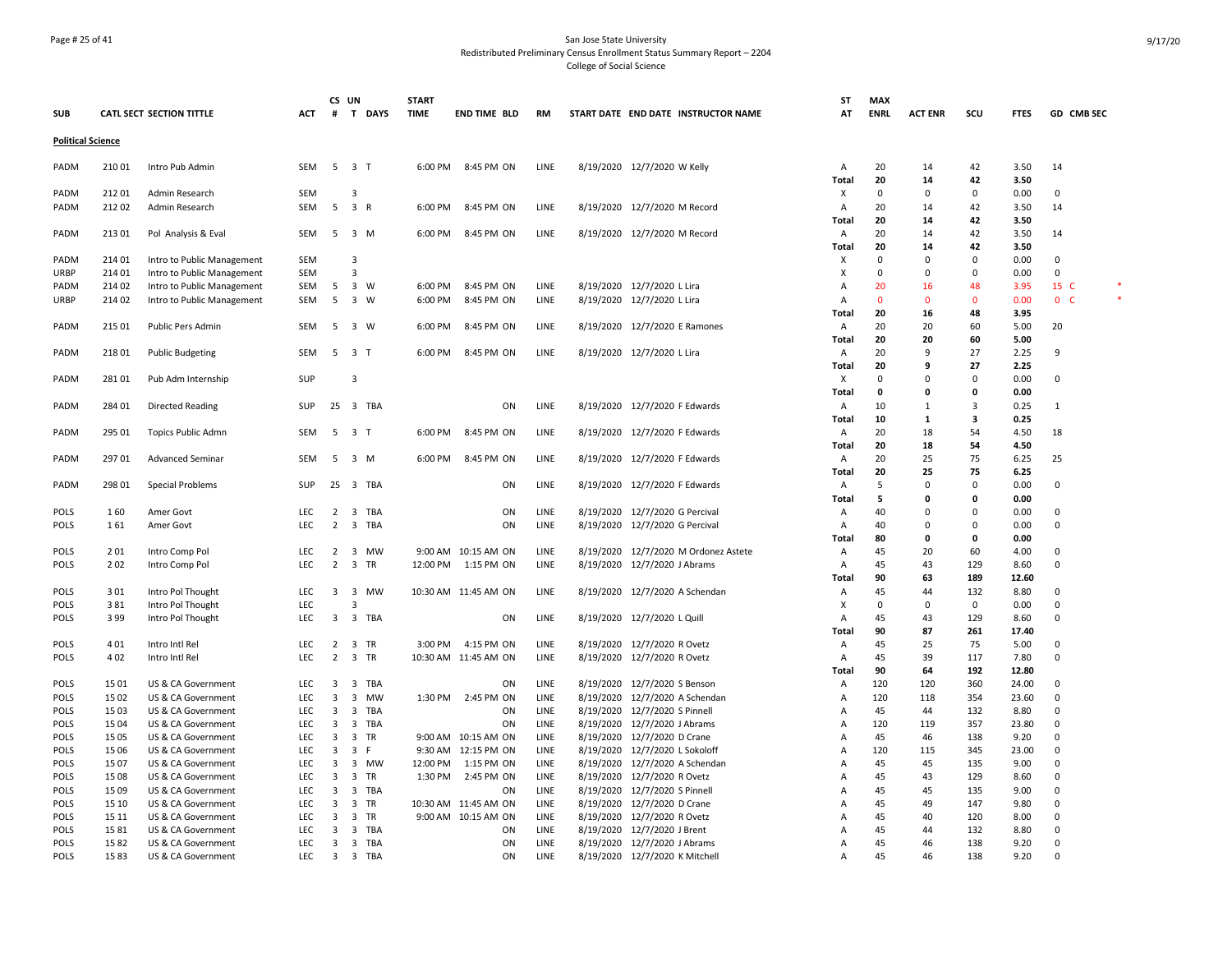## Page # 26 of 41 San Jose State University Redistributed Preliminary Census Enrollment Status Summary Report – 2204 College of Social Science

|             |         |                                 |            |                         | CS UN          |             | <b>START</b> |                      |      |           |                                       | <b>ST</b>      | <b>MAX</b>   |                |                |                |             |                |  |
|-------------|---------|---------------------------------|------------|-------------------------|----------------|-------------|--------------|----------------------|------|-----------|---------------------------------------|----------------|--------------|----------------|----------------|----------------|-------------|----------------|--|
| <b>SUB</b>  |         | <b>CATL SECT SECTION TITTLE</b> | ACT        | $\#$                    | T              | <b>DAYS</b> | <b>TIME</b>  | END TIME BLD         | RM   |           | START DATE END DATE INSTRUCTOR NAME   | AT             | <b>ENRL</b>  | <b>ACT ENR</b> | scu            | <b>FTES</b>    |             | GD CMB SEC     |  |
| <b>POLS</b> | 1584    | US & CA Government              | <b>LEC</b> |                         | 3              |             |              |                      |      |           |                                       | X              | 0            | 0              | 0              | 0.00           | 0           |                |  |
| <b>POLS</b> | 15 99   | US & CA Government              | LEC        | $\overline{\mathbf{3}}$ |                | 3 TBA       |              | ON                   | LINE |           | 8/19/2020 12/7/2020 J Brent           | Α              | 45           | 43             | 129            | 8.60           | $\mathbf 0$ |                |  |
|             |         |                                 |            |                         |                |             |              |                      |      |           |                                       | Total          | 975          | 963            | 2889           | 192.60         |             |                |  |
| <b>POLS</b> | 2001    | Controv Legal Iss               | LEC        |                         |                | 3 3 MW      |              | 9:00 AM 10:15 AM ON  | LINE |           | 8/19/2020 12/7/2020 S Benson          | A              | 25           | 24             | 72             | 4.80           | 0           |                |  |
|             |         |                                 |            |                         |                |             |              |                      |      |           |                                       | Total          | 25           | 24             | 72             | 4.80           |             |                |  |
| POLS        |         | 100M 01 Political Inquiry       | <b>LEC</b> | $\overline{2}$          |                | 4 MW        |              | 10:30 AM 11:45 AM ON | LINE |           | 8/19/2020 12/7/2020 K Mitchell        | $\overline{A}$ | 25           | 24             | 96             | 6.40           | $\Omega$    |                |  |
| <b>POLS</b> |         | 100M 02 Political Inquiry       | <b>LEC</b> | $\overline{2}$          | $\overline{4}$ | <b>MW</b>   |              | 12:00 PM 1:15 PM ON  | LINE |           | 8/19/2020 12/7/2020 S Pinnell         | $\overline{A}$ | 25           | 25             | 100            | 6.67           | $\Omega$    |                |  |
| POLS        |         | 100M 03 Political Inquiry       | <b>LEC</b> | 2                       |                | 4 TBA       |              | ON                   | LINE |           | 8/19/2020 12/7/2020 S Bejar Lopez     | Α              | 25<br>75     | 23<br>72       | 92<br>288      | 6.13           | $\Omega$    |                |  |
| POLS        |         | 100W 01 Writing Workshop        | SEM        | 4                       |                | 3 TBA       |              | ON                   | LINE |           | 8/19/2020 12/7/2020 L Quill           | Total<br>Α     | 25           | 25             | 75             | 19.20<br>5.00  | 0           |                |  |
| POLS        |         | 100W 02 Writing Workshop        | SEM        | $\overline{4}$          |                | 3 MW        |              | 3:00 PM 4:15 PM ON   | LINE |           | 8/19/2020 12/7/2020 S Benson          | A              | 25           | 24             | 72             | 4.80           | $\mathbf 0$ |                |  |
|             |         |                                 |            |                         |                |             |              |                      |      |           |                                       | Total          | 50           | 49             | 147            | 9.80           |             |                |  |
| <b>POLS</b> | 101 01  | Teaching US Govt.               | <b>LEC</b> |                         | 3              |             |              |                      |      |           |                                       | Х              | 0            | $\mathbf 0$    | $\mathbf 0$    | 0.00           | 0           |                |  |
| <b>POLS</b> | 101 02  | Teaching US Govt.               | <b>LEC</b> |                         | 3 3 M          |             |              | 6:00 PM 8:45 PM ON   | LINE |           | 8/19/2020 12/7/2020 H Royaltey        | $\overline{A}$ | 40           | 22             | 66             | 4.40           | $\Omega$    |                |  |
|             |         |                                 |            |                         |                |             |              |                      |      |           |                                       | Total          | 40           | 22             | 66             | 4.40           |             |                |  |
| <b>POLS</b> | 102 01  | <b>State Politics</b>           | LEC        | $\overline{2}$          | 4 M            |             | 6:00 PM      | 8:45 PM ON           | LINE |           | 8/19/2020 12/7/2020 F Keeley          | A              | 40           | 41             | 164            | 10.93          | 0           |                |  |
|             |         |                                 |            |                         |                |             |              |                      |      |           |                                       | Total          | 40           | 41             | 164            | 10.93          |             |                |  |
| <b>POLS</b> | 103 01  | <b>Local Politics</b>           | <b>LEC</b> | $\overline{2}$          |                | 4 TBA       |              | ON                   | LINE |           | 8/19/2020 12/7/2020 K Yeager          | A              | 40           | 39             | 156            | 10.67          |             | $4\quad C$     |  |
| <b>URBP</b> | 103 01  | <b>Local Politics</b>           | <b>LEC</b> | $\overline{2}$          |                | 4 TBA       |              | ON                   | LINE |           | 8/19/2020 12/7/2020 K Yeager          | $\overline{A}$ | $\mathbf{0}$ | $\mathbf{0}$   | $\mathbf{0}$   | 0.00           |             | 0 <sub>c</sub> |  |
|             |         |                                 |            |                         |                |             |              |                      |      |           |                                       | Total          | 40           | 39             | 156            | 10.67          |             |                |  |
| POLS        | 108 01  | Poli Participation              | LEC        | $\overline{2}$          |                | 4 MW        |              | 12:00 PM 1:15 PM ON  | LINE |           | 8/19/2020 12/7/2020 M Currin-Percival | A              | 40           | 37             | 148            | 9.87           | $\mathsf 0$ |                |  |
|             |         |                                 |            |                         |                |             |              |                      |      |           |                                       | Total          | 40           | 37             | 148            | 9.87           |             |                |  |
| <b>POLS</b> | 109 01  | Women and Politics              | LEC        | $2^{\circ}$             |                | 4 TR        |              | 12:00 PM 1:15 PM ON  | LINE |           | 8/19/2020 12/7/2020 D Crane           | A              | 40           | 36             | 144            | 9.60           | $\mathbf 0$ |                |  |
|             |         |                                 |            |                         |                |             |              |                      |      |           |                                       | Total          | 40           | 36             | 144            | 9.60           |             |                |  |
| <b>POLS</b> | 114 01  | Intro Pub Admin                 | LEC        |                         |                | 2 3 TBA     |              | ON                   | LINE |           | 8/19/2020 12/7/2020 M Record          | A              | 40           | 39             | 117            | 7.80           | 0           |                |  |
|             |         |                                 |            |                         |                |             |              |                      |      |           |                                       | <b>Total</b>   | 40           | 39             | 117            | 7.80           |             |                |  |
| <b>POLS</b> | 12001   | U S Law and Society             | LEC        |                         |                | 2 3 MW      | 1:30 PM      | 2:45 PM ON           | LINE |           | 8/19/2020 12/7/2020 S Benson          | A<br>Total     | 40<br>40     | 41<br>41       | 123<br>123     | 8.20<br>8.20   | 0           |                |  |
| <b>POLS</b> | 121B01  | Civil Liberties                 | LEC        | $\overline{2}$          |                | 4 TR        |              | 9:00 AM 10:15 AM ON  | LINE |           | 8/19/2020 12/7/2020 J Brent           | A              | 40           | 36             | 144            | 9.60           | $\mathbf 0$ |                |  |
|             |         |                                 |            |                         |                |             |              |                      |      |           |                                       | Total          | 40           | 36             | 144            | 9.60           |             |                |  |
| <b>POLS</b> | 142 01  | <b>African Politics</b>         | <b>LEC</b> | $\overline{2}$          |                | 4 MW        | 4:30 PM      | 5:45 PM ON           | LINE |           | 8/19/2020 12/7/2020 S Pinnell         | $\overline{A}$ | 40           | 27             | 108            | 7.33           |             | $2\degree$ C   |  |
| AFRS        | 142 01  | <b>African Politics</b>         | <b>LEC</b> | $\overline{2}$          |                | 4 MW        | 4:30 PM      | 5:45 PM ON           | LINE |           | 8/19/2020 12/7/2020 S Pinnell         | $\overline{A}$ | $\mathbf{0}$ | $\mathbf{0}$   | $\overline{0}$ | 0.00           |             | 0 <sub>c</sub> |  |
|             |         |                                 |            |                         |                |             |              |                      |      |           |                                       | Total          | 40           | 27             | 108            | 7.33           |             |                |  |
| POLS        | 146 01  | Latin American Pol              | LEC        | $2^{\circ}$             |                | 4 TBA       |              | ON                   | LINE |           | 8/19/2020 12/7/2020 S Bejar Lopez     | A              | 40           | 39             | 156            | 10.40          | $\Omega$    |                |  |
|             |         |                                 |            |                         |                |             |              |                      |      |           |                                       | Total          | 40           | 39             | 156            | 10.40          |             |                |  |
| <b>POLS</b> | 15001   | War and Peace                   | LEC        | 2                       |                | 3 TR        |              | 10:30 AM 11:45 AM ON | LINE |           | 8/19/2020 12/7/2020 H Yenigun         | A              | 40           | 39             | 117            | 7.80           | $\mathbf 0$ |                |  |
| <b>POLS</b> | 15002   | War and Peace                   | LEC        | $\overline{2}$          | 3 TR           |             |              | 1:30 PM 2:45 PM ON   | LINE |           | 8/19/2020 12/7/2020 J Abrams          | A              | 40           | 41             | 123            | 8.20           | 0           |                |  |
|             |         |                                 |            |                         |                |             |              |                      |      |           |                                       | Total          | 80           | 80             | 240            | 16.00          |             |                |  |
| <b>POLS</b> | 152A 01 | Int'l Organizations/NGOs        | <b>LEC</b> | $\overline{2}$          |                | 4 TBA       |              | ON                   | LINE |           | 8/19/2020 12/7/2020 D Dudley          | A              | 40           | 40             | 160            | 10.67          | 0           |                |  |
|             |         |                                 |            |                         |                |             |              |                      |      |           |                                       | <b>Total</b>   | 40           | 40             | 160            | 10.67          |             |                |  |
| <b>POLS</b> | 154 01  | US Foreign Policy               | LEC        |                         | $\overline{4}$ |             |              |                      |      |           |                                       | X              | 0            | 0              | $\mathsf 0$    | 0.00           | $\mathbf 0$ |                |  |
|             |         |                                 |            | $\overline{2}$          |                |             |              |                      |      |           |                                       | Total          | 0<br>40      | 0              | 0              | 0.00           | 0           |                |  |
| <b>POLS</b> | 15701   | Intl Security                   | LEC        |                         |                | 4 MW        |              | 9:00 AM 10:15 AM ON  | LINE |           | 8/19/2020 12/7/2020 K Sasikumar       | A<br>Total     | 40           | 42<br>42       | 168<br>168     | 11.20<br>11.20 |             |                |  |
| POLS        |         | 160A 01 Class Pol Thought       | <b>LEC</b> |                         |                | 3 3 MW      |              | 9:00 AM 10:15 AM ON  | LINE |           | 8/19/2020 12/7/2020 K Peter           | A              | 40           | 40             | 120            | 8.00           | $\mathbf 0$ |                |  |
|             |         |                                 |            |                         |                |             |              |                      |      |           |                                       | <b>Total</b>   | 40           | 40             | 120            | 8.00           |             |                |  |
| POLS        | 160C 80 | Recent Pol Thought              | LEC        | $\overline{3}$          |                | 3 TBA       |              | ON                   | LINE |           | 8/19/2020 12/7/2020 L Quill           | Α              | 40           | 39             | 117            | 7.80           | $\Omega$    |                |  |
|             |         |                                 |            |                         |                |             |              |                      |      |           |                                       | Total          | 40           | 39             | 117            | 7.80           |             |                |  |
| <b>POLS</b> |         | 170V 01 Amer Pol Global         | SEM        | $\overline{3}$          |                | 3 MW        | 1:30 PM      | 2:45 PM ON           | LINE |           | 8/19/2020 12/7/2020 M Ordonez Astete  | A              | 40           | 42             | 126            | 8.40           | 0           |                |  |
| <b>POLS</b> | 170V 02 | Amer Pol Global                 | SEM        | 3                       |                | 3 MW        | 3:00 PM      | 4:15 PM ON           | LINE | 8/19/2020 | 12/7/2020 M Ordonez Astete            | A              | 40           | 43             | 129            | 8.60           | 0           |                |  |
| <b>POLS</b> | 170V 03 | Amer Pol Global                 | SEM        | $\overline{\mathbf{3}}$ | 3 TR           |             | 1:30 PM      | 2:45 PM ON           | LINE |           | 8/19/2020 12/7/2020 H Yenigun         | Α              | 40           | 48             | 144            | 9.60           | 0           |                |  |
| <b>POLS</b> | 170V 04 | Amer Pol Global                 | SEM        |                         | 3 3 TR         |             | 3:00 PM      | 4:15 PM ON           | LINE |           | 8/19/2020 12/7/2020 M Ordonez Astete  | A              | 40           | 34             | 102            | 6.80           | $\Omega$    |                |  |
|             |         |                                 |            |                         |                |             |              |                      |      |           |                                       | Total          | 160          | 167            | 501            | 33.40          |             |                |  |
| POLS        | 18101   | Internships                     | <b>SEM</b> |                         | $\overline{4}$ |             |              |                      |      |           |                                       | X              | 0            | $\mathbf 0$    | $\mathbf 0$    | 0.00           | $\mathbf 0$ |                |  |
|             |         |                                 |            |                         |                |             |              |                      |      |           |                                       | <b>Total</b>   | 0            | 0              | $\mathbf{0}$   | 0.00           |             |                |  |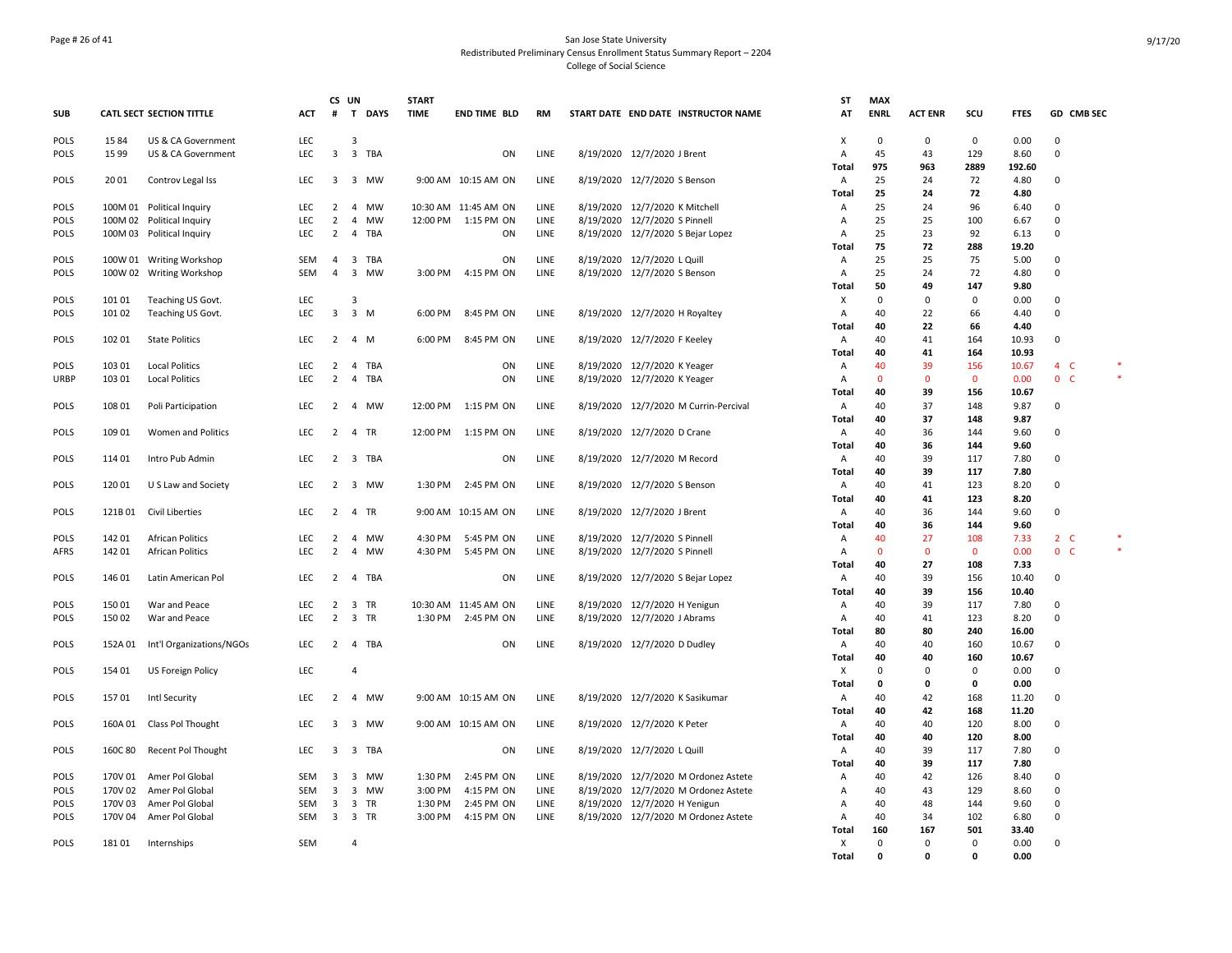# Page # 27 of 41 San Jose State University Redistributed Preliminary Census Enrollment Status Summary Report – 2204 College of Social Science

|             |         |                                 |            |              | CS UN |             | <b>START</b> |                      |      |                                       | SΤ                             | <b>MAX</b>  |                |          |             |                   |
|-------------|---------|---------------------------------|------------|--------------|-------|-------------|--------------|----------------------|------|---------------------------------------|--------------------------------|-------------|----------------|----------|-------------|-------------------|
| <b>SUB</b>  |         | <b>CATL SECT SECTION TITTLE</b> | <b>ACT</b> |              |       | <b>DAYS</b> | <b>TIME</b>  | <b>END TIME BLD</b>  | RM   | START DATE END DATE INSTRUCTOR NAME   | AT                             | <b>ENRL</b> | <b>ACT ENR</b> | scu      | <b>FTES</b> | <b>GD CMB SEC</b> |
| POLS        | 190 01  | Senior Seminar                  | <b>SEM</b> |              |       | 4 M         | 4:30 PM      | 7:15 PM ON           | LINE | 8/19/2020 12/7/2020 D Dudley          | A                              | 15          | 16             | 64       | 4.27        |                   |
| POLS        | 190 02  | Senior Seminar                  | <b>SEM</b> |              |       | 4 TR        | $1:30$ PM    | 2:45 PM ON           | LINE | 8/19/2020 12/7/2020 J Brent           | A                              | 15          | 16             | 64       | 4.27        |                   |
| <b>POLS</b> | 190 03  | Senior Seminar                  | <b>SEM</b> |              | -4    | <b>MW</b>   |              | 10:30 AM 11:45 AM ON | LINE | 8/19/2020 12/7/2020 M Currin-Percival | A                              | 15          | 17             | 68       | 4.53        |                   |
|             |         |                                 |            |              |       |             |              |                      |      |                                       | Total                          | 45          | 49             | 196      | 13.07       |                   |
| POLS        | 190H 01 | <b>Honors Thesis</b>            | <b>SUP</b> | 25 1         |       | TBA         |              | ON                   | LINE | 8/19/2020 12/7/2020 D Dudley          | A                              | 10          |                |          | 0.33        |                   |
| POLS        |         | 190H 02 Honors Thesis           | <b>SUP</b> | $25 \quad 1$ |       | TBA         |              | ON                   | LINE | 8/19/2020 12/7/2020 J Brent           | A                              | 10          | $\Omega$       | $\Omega$ | 0.00        |                   |
| <b>POLS</b> | 190H 03 | <b>Honors Thesis</b>            | <b>SUP</b> | 25 1         |       | TBA         |              | ON                   | LINE | 8/19/2020 12/7/2020 M Currin-Percival | A                              | 10          |                |          | 0.20        |                   |
|             |         |                                 |            |              |       |             |              |                      |      |                                       | Total                          | 30          | 8              |          | 0.53        |                   |
|             |         |                                 |            |              |       |             |              |                      |      |                                       | <b>Political Science Total</b> | 2525        | 2275           | 7267     | 491.37      |                   |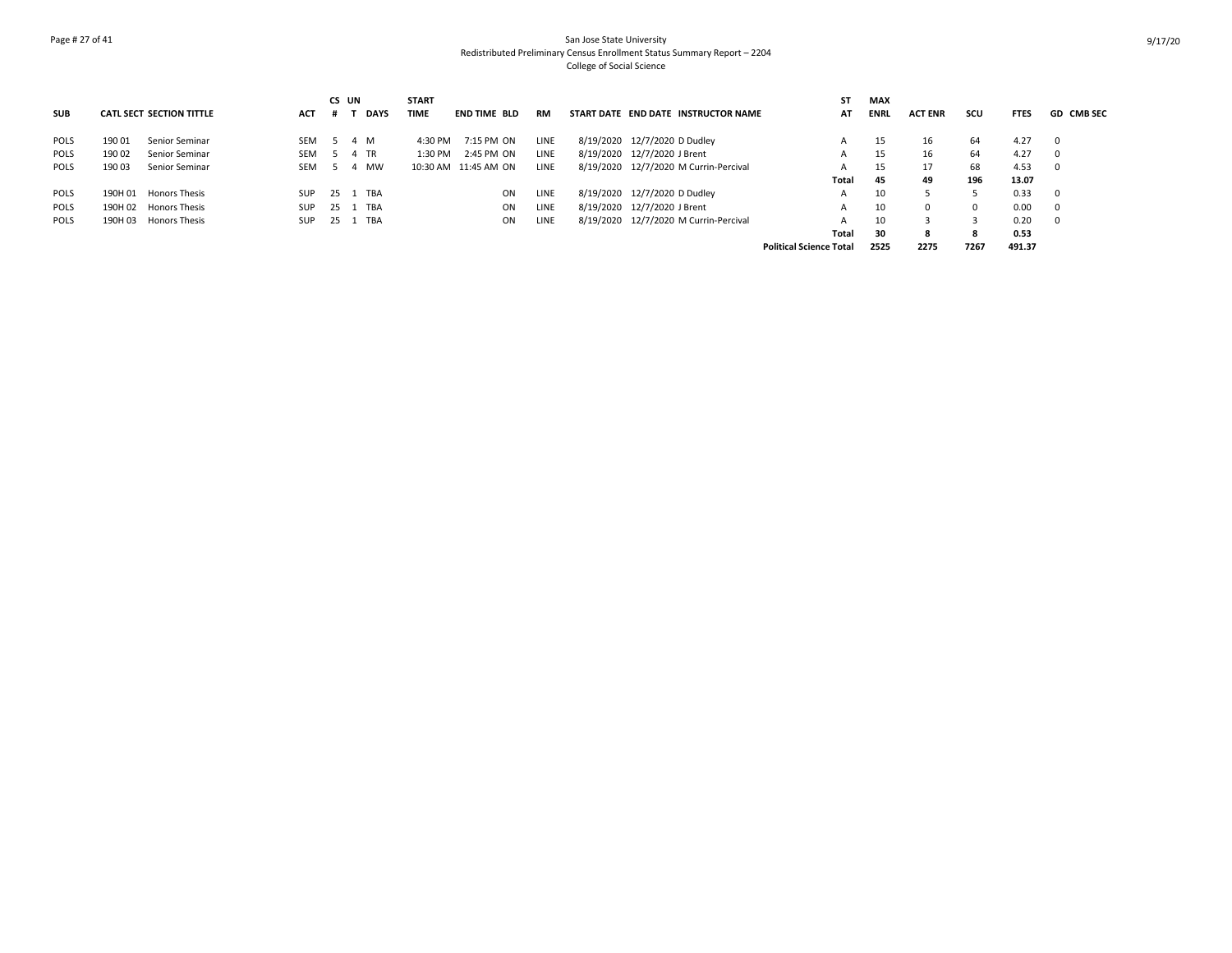## Page # 28 of 41 San Jose State University Redistributed Preliminary Census Enrollment Status Summary Report – 2204 College of Social Science

|             |        |                                        |            |                | CS UN          |          | <b>START</b> |                      |      |                                 |                      |                                           | <b>ST</b>      | <b>MAX</b>   |                |              |             |                |  |
|-------------|--------|----------------------------------------|------------|----------------|----------------|----------|--------------|----------------------|------|---------------------------------|----------------------|-------------------------------------------|----------------|--------------|----------------|--------------|-------------|----------------|--|
| <b>SUB</b>  |        | <b>CATL SECT SECTION TITTLE</b>        | ACT        |                |                | # T DAYS | <b>TIME</b>  | <b>END TIME BLD</b>  | RM   |                                 |                      | START DATE END DATE INSTRUCTOR NAME       | AT             | <b>ENRL</b>  | <b>ACT ENR</b> | scu          | <b>FTES</b> | GD CMB SEC     |  |
| Psychology  |        |                                        |            |                |                |          |              |                      |      |                                 |                      |                                           |                |              |                |              |             |                |  |
|             |        |                                        |            |                |                |          |              |                      |      |                                 |                      |                                           |                |              |                |              |             |                |  |
| PSYC        | 101    | Introductory Psychology                | <b>LEC</b> |                |                | 2 3 TBA  |              | ON                   | LINE | 8/19/2020 12/7/2020 P Cravalho  |                      |                                           | Α              | 200          | 197            | 591          | 39.40       | 0              |  |
| <b>PSYC</b> | 102    | Introductory Psychology                | <b>LEC</b> | $\overline{2}$ |                | 3 TBA    |              | ON                   | LINE | 8/19/2020 12/7/2020 C Ma        |                      |                                           | A              | 125          | 122            | 366          | 24.40       | 0              |  |
| <b>PSYC</b> | 103    | Introductory Psychology                | LEC        | $\overline{2}$ |                | 3 MW     | 12:00 PM     | 1:15 PM ON           | LINE |                                 |                      | 8/19/2020 12/7/2020 S Macramalla          | A              | 42           | 42             | 126          | 8.40        | $\Omega$       |  |
| <b>PSYC</b> | 104    | Introductory Psychology                | LEC        |                |                | 2 3 MW   | 3:00 PM      | 4:15 PM ON           | LINE |                                 |                      | 8/19/2020 12/7/2020 S Macramalla          | A              | 125          | 120            | 360          | 24.00       | 0              |  |
| <b>PSYC</b> | 105    | Introductory Psychology                | <b>LEC</b> | $\overline{2}$ | 3 TR           |          | 6:00 PM      | 7:15 PM ON           | LINE | 8/19/2020 12/7/2020 N Rattan    |                      |                                           | A              | 120          | 119            | 357          | 23.80       | 0              |  |
| <b>PSYC</b> | 106    | Introductory Psychology                | LEC        | $\overline{2}$ |                | 3 TBA    |              | ON                   | LINE |                                 |                      | 8/19/2020 12/7/2020 R Schulte-Miyagi      | A              | 40           | 43             | 129          | 8.60        | $\Omega$       |  |
| <b>PSYC</b> | 107    | Introductory Psychology                | LEC        | $\overline{2}$ |                | 3 TBA    |              | ON                   | LINE | 8/19/2020 12/7/2020 S Snycerski |                      |                                           | Α              | 40           | 38             | 114          | 7.60        | $\Omega$       |  |
|             |        |                                        |            |                |                |          |              |                      |      |                                 |                      |                                           | Total          | 692          | 681            | 2043         | 136.20      |                |  |
| <b>PSYC</b> | 2Q 01  | Identity / Prejudice                   | <b>SEM</b> | 5              | 3 TR           |          | 4:30 PM      | 5:45 PM ON           | LINE | 8/19/2020 12/7/2020 N Rattan    |                      |                                           | Α              | 20           | 20             | 60           | 4.00        | 0              |  |
|             |        |                                        |            |                |                |          |              |                      |      |                                 |                      |                                           | Total          | 20           | 20             | 60           | 4.00        |                |  |
| <b>PSYC</b> | 1801   | Intro to Res Meth                      | LEC        | $\overline{2}$ |                | 3 MW     |              | 9:00 AM 10:15 AM ON  | LINE | 8/19/2020 12/7/2020 N Rattan    |                      |                                           | Α              | 30           | 30             | 90           | 6.00        | $\mathbf 0$    |  |
| <b>PSYC</b> | 1802   | Intro to Res Meth                      | <b>LEC</b> | $\overline{2}$ | 3 TR           |          | 12:00 PM     | 1:15 PM ON           | LINE | 8/19/2020 12/7/2020 C Feria     |                      |                                           | Α              | 30           | 37             | 111          | 7.40        | $\Omega$       |  |
| <b>PSYC</b> | 1803   | Intro to Res Meth                      | LEC        | 2              | 3 TR           |          | 3:00 PM      | 4:15 PM ON           | LINE | 8/19/2020 12/7/2020 S Trafalis  |                      |                                           | Α              | 30           | 31             | 93           | 6.20        | $\Omega$       |  |
|             |        |                                        |            |                |                |          |              |                      |      |                                 |                      |                                           | <b>Total</b>   | 90           | 98             | 294          | 19.60       |                |  |
| <b>PSYC</b> | 3001   | Intro Psychbiology                     | LEC        |                | 2 3 TR         |          | 1:30 PM      | 2:45 PM ON           | LINE |                                 |                      | 8/19/2020 12/7/2020 C Chancellor-Freeland | Α              | 119          | 116            | 348          | 23.20       | 0              |  |
| PSYC        | 3002   | Intro Psychbiology                     | LEC        | $\overline{2}$ |                | 3 MW     |              | 9:00 AM 10:15 AM ON  | LINE | 8/19/2020                       | 12/7/2020 A Evans    |                                           | Α              | 42           | 51             | 153          | 10.20       | 0              |  |
|             |        |                                        |            |                |                |          |              |                      |      |                                 |                      |                                           | Total          | 161          | 167            | 501          | 33.40       |                |  |
| <b>PSYC</b> |        | 100W 01 Writing Workshop               | SEM        | $\overline{4}$ |                | 3 TBA    |              | ON                   | LINE | 8/19/2020 12/7/2020 S Branca    |                      |                                           | A              | 24           | 26             | 78           | 5.20        | $\Omega$       |  |
| <b>PSYC</b> |        | 100W 02 Writing Workshop               | <b>SEM</b> | $\overline{4}$ |                | 3 MW     | 7:30 AM      | 8:45 AM ON           | LINE | 8/19/2020 12/7/2020 L Cabral    |                      |                                           | Α              | 24           | 25             | 75           | 5.00        | $\mathbf 0$    |  |
| <b>PSYC</b> |        | 100W 03 Writing Workshop               | <b>SEM</b> | $\overline{4}$ |                | 3 MW     |              | 9:00 AM 10:15 AM ON  | LINE | 8/19/2020 12/7/2020 L Cabral    |                      |                                           | A              | 24           | 25             | 75           | 5.00        | $\Omega$       |  |
| <b>PSYC</b> |        | 100W 04 Writing Workshop               | SEM        | $\overline{4}$ |                | 3 MW     |              | 10:30 AM 11:45 AM ON | LINE | 8/19/2020                       | 12/7/2020 L Cabral   |                                           | A              | 24           | 24             | 72           | 4.80        | $\Omega$       |  |
| <b>PSYC</b> |        | 100W 05 Writing Workshop               | <b>SEM</b> | $\overline{4}$ |                | 3 MW     |              | 9:00 AM 10:15 AM ON  | LINE | 8/19/2020 12/7/2020 K Jeffery   |                      |                                           | A              | 22           | 26             | 78           | 5.20        | $\Omega$       |  |
| PSYC        |        | 100W 06 Writing Workshop               | <b>SEM</b> | 4              |                | 3 MW     |              | 10:30 AM 11:45 AM ON | LINE | 8/19/2020                       | 12/7/2020 K Jeffery  |                                           | A              | 24           | 27             | 81           | 5.40        | $\mathbf 0$    |  |
| <b>PSYC</b> |        | 100W 07 Writing Workshop               | <b>SEM</b> | $\overline{4}$ |                | 3 TBA    |              | ON                   | LINE | 8/19/2020 12/7/2020 A Lewis     |                      |                                           | A              | 24           | 25             | 75           | 5.00        | $\mathbf 0$    |  |
| <b>PSYC</b> |        | 100W 08 Writing Workshop               | SEM        | $\overline{4}$ |                | 3 TBA    |              | ON                   | LINE | 8/19/2020 12/7/2020 A Lewis     |                      |                                           | A              | 24           | 25             | 75           | 5.00        | $\Omega$       |  |
| <b>PSYC</b> |        | 100W 09 Writing Workshop               | <b>SEM</b> | $\overline{4}$ |                | 3 MW     | 1:30 PM      | 2:45 PM ON           | LINE | 8/19/2020 12/7/2020 S Nadeau    |                      |                                           | Α              | 24           | 24             | 72           | 4.80        | $\Omega$       |  |
| PSYC        |        | 100W 10 Writing Workshop               | SEM        | $\overline{4}$ | 3 TR           |          | 4:30 PM      | 5:45 PM ON           | LINE | 8/19/2020 12/7/2020 L Tinson    |                      |                                           | Α              | 24           | 26             | 78           | 5.20        | 0              |  |
| <b>PSYC</b> |        | 100W 11 Writing Workshop               | <b>SEM</b> | $\overline{4}$ |                | 3 MW     | 3:00 PM      | 4:15 PM ON           | LINE | 8/19/2020 12/7/2020 J Ventura   |                      |                                           | A              | 24           | 25             | 75           | 5.00        | $\Omega$       |  |
| <b>PSYC</b> |        | 100W 12 Writing Workshop               | <b>SEM</b> | $\overline{4}$ | 3 M            |          | 6:00 PM      | 8:45 PM ON           | LINE | 8/19/2020 12/7/2020 J Froelich  |                      |                                           | $\Delta$       | 24           | 24             | 72           | 4.80        | $\Omega$       |  |
| <b>PSYC</b> |        | 100W 13 Writing Workshop               | SEM        | $\overline{4}$ | 3 <sub>T</sub> |          | 6:00 PM      | 8:45 PM ON           | LINE | 8/19/2020                       | 12/7/2020 J Froelich |                                           | Α              | 24           | 24             | 72           | 4.80        | 0              |  |
| <b>PSYC</b> |        | 100W 80 Writing Workshop               | <b>SEM</b> | $\overline{4}$ |                | 3 TBA    |              | ON                   | LINE |                                 |                      | 8/19/2020 12/7/2020 L Huntsman            | A              | 23           | 22             | 66           | 4.40        | $\Omega$       |  |
| <b>PSYC</b> |        | 100W 81 Writing Workshop               | SEM        | $\overline{4}$ |                | 3 TBA    |              | ON                   | LINE | 8/19/2020                       |                      | 12/7/2020 L Huntsman                      | A              | 23           | 23             | 69           | 4.60        | 0              |  |
| <b>PSYC</b> |        | 100W 82 Writing Workshop               | <b>SEM</b> | $\overline{4}$ |                | 3 TBA    |              | ON                   | LINE |                                 |                      | 8/19/2020 12/7/2020 L Huntsman            | A              | 23           | 22             | 66           | 4.40        | $\Omega$       |  |
|             |        |                                        | <b>SEM</b> | 4              |                | 3 TBA    |              | ON                   | LINE | 8/19/2020                       |                      | 12/7/2020 L Huntsman                      | Α              | 23           | 23             | 69           | 4.60        | $\mathbf 0$    |  |
| PSYC        |        | 100W 83 Writing Workshop               |            |                |                |          |              |                      |      |                                 |                      |                                           | Total          | 402          | 416            | 1248         | 83.20       |                |  |
| <b>PSYC</b> | 102 01 |                                        | <b>LEC</b> | 1              |                | 3 MW     | 12:00 PM     | 1:15 PM ON           | LINE | 8/19/2020 12/7/2020 M Alvarez   |                      |                                           | A              | 120          | 120            | 360          | 24.00       | $\mathbf 0$    |  |
| <b>PSYC</b> | 102 02 | Psyc of Childhood<br>Psyc of Childhood | LEC        | 1              | 3 TR           |          | 1:30 PM      | 2:45 PM ON           | LINE | 8/19/2020 12/7/2020 S Duh       |                      |                                           | A              | 120          | 117            | 351          | 23.40       | $\Omega$       |  |
|             | 102 03 |                                        | LEC        | 1              |                | 3 TBA    |              | ON                   | LINE |                                 |                      |                                           | A              | 40           | 45             | 135          | 9.00        | $\Omega$       |  |
| PSYC        |        | Psyc of Childhood                      |            |                |                |          |              |                      |      |                                 |                      | 8/19/2020 12/7/2020 R Schulte-Miyagi      |                |              |                |              |             | $\Omega$       |  |
| <b>PSYC</b> | 102 04 | Psyc of Childhood                      | LEC        | 1              |                | 3 TBA    |              | ON                   | LINE |                                 |                      | 8/19/2020 12/7/2020 R Schulte-Miyagi      | Α              | 40           | 44             | 132          | 8.80        |                |  |
|             |        |                                        |            |                |                |          |              |                      |      |                                 |                      |                                           | <b>Total</b>   | 320          | 326            | 978          | 65.20       |                |  |
| <b>PSYC</b> | 105 01 | <b>Special Topics</b>                  | LEC        | $\overline{2}$ |                | 3 MW     |              | 10:30 AM 11:45 AM ON | LINE | 8/19/2020 12/7/2020 N Wagner    |                      |                                           | Α              | 33           | 32             | 96           | 6.40        | $\Omega$       |  |
|             |        |                                        |            |                |                |          |              |                      |      |                                 |                      |                                           | Total          | 33           | 32             | 96           | 6.40        |                |  |
| <b>PSYC</b> | 107 01 | Psych of Women                         | <b>LEC</b> | $\overline{2}$ |                | 3 MW     | 1:30 PM      | 2:45 PM ON           | LINE | 8/19/2020 12/7/2020 L Tinson    |                      |                                           | Α              | 40           | 45             | 135          | 9.00        | 0 <sup>o</sup> |  |
| <b>WOMS</b> | 10701  | Psych of Women                         | LEC        | $\overline{2}$ |                | 3 MW     | 1:30 PM      | 2:45 PM ON           | LINE | 8/19/2020 12/7/2020 L Tinson    |                      |                                           | $\overline{A}$ | $\mathbf{0}$ | $\mathbf{0}$   | $\mathbf{0}$ | 0.00        | 0 <sub>c</sub> |  |
|             |        |                                        |            |                |                |          |              |                      |      |                                 |                      |                                           | <b>Total</b>   | 40           | 45             | 135          | 9.00        |                |  |
| <b>PSYC</b> | 11001  | Adult Psychopathol                     | LEC        | 1              |                | 3 MW     | 12:00 PM     | 1:15 PM ON           | LINE | 8/19/2020                       |                      | 12/7/2020 G Callaghan                     | Α              | 40           | 41             | 123          | 8.20        | $\Omega$       |  |
| <b>PSYC</b> | 110 02 | Adult Psychopathol                     | <b>LEC</b> | 1              | $\overline{3}$ | - F      |              | 9:30 AM 12:15 PM ON  | LINE | 8/19/2020                       |                      | 12/7/2020 S Del Chiaro                    | A              | 125          | 121            | 363          | 24.20       | $\mathbf 0$    |  |
| <b>PSYC</b> | 110 03 | Adult Psychopathol                     | LEC        | $\mathbf{1}$   | 3 M            |          | 6:00 PM      | 8:45 PM ON           | LINE | 8/19/2020 12/7/2020 E Herb      |                      |                                           | $\overline{A}$ | 40           | 40             | 120          | 8.20        | 4              |  |
| PSYC        | 11004  | Adult Psychopathol                     | LEC        | 1              | 3 TR           |          | 9:00 AM      | 10:15 AM ON          | LINE | 8/19/2020 12/7/2020 A Lewis     |                      |                                           | A              | 40           | 38             | 114          | 7.60        | $\mathbf 0$    |  |
| <b>PSYC</b> | 11005  | Adult Psychopathol                     | LEC        | 1              | 3 W            |          | 6:00 PM      | 8:45 PM ON           | LINE | 8/19/2020                       | 12/7/2020 S Nadeau   |                                           | A              | 120          | 116            | 348          | 23.20       | 0              |  |
| <b>PSYC</b> | 11006  | Adult Psychopathol                     | LEC        | 1              | 3 <sub>1</sub> |          | 6:00 PM      | 7:15 PM ON           | LINE | 8/19/2020                       | 12/7/2020 A Prins    |                                           | A              | 40           | 41             | 123          | 8.20        | $\Omega$       |  |
| <b>PSYC</b> | 11007  | Adult Psychopathol                     | LEC        |                | 1 3 R          |          | 6:00 PM      | 7:15 PM ON           | LINE | 8/19/2020 12/7/2020 A Prins     |                      |                                           | A              | 40           | 41             | 123          | 8.20        | $\Omega$       |  |
|             |        |                                        |            |                |                |          |              |                      |      |                                 |                      |                                           | <b>Total</b>   | 445          | 438            | 1314         | 87.80       |                |  |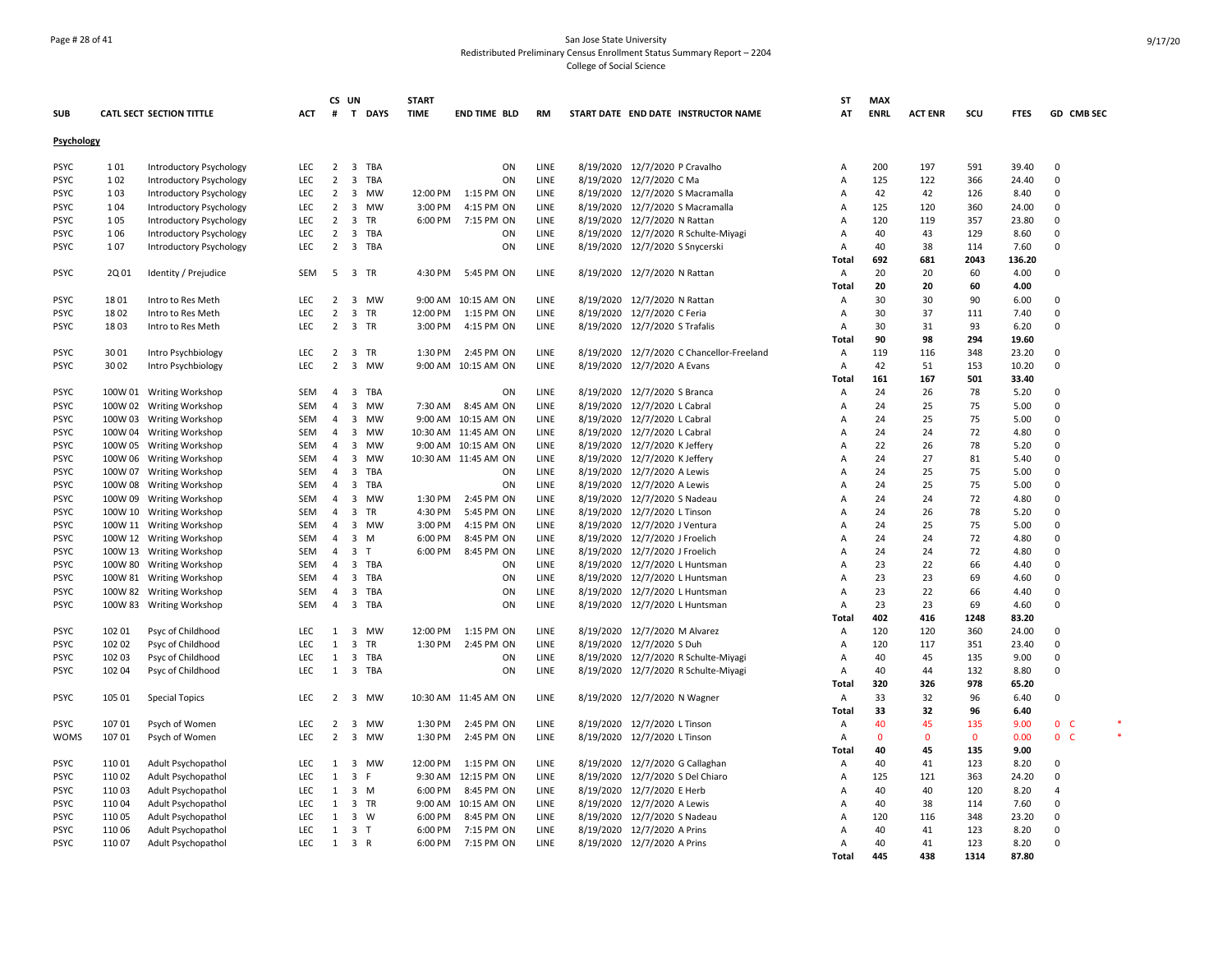## Page # 29 of 41 San Jose State University Redistributed Preliminary Census Enrollment Status Summary Report – 2204 College of Social Science

|             |         |                          |            | CS UN           |                |             | <b>START</b> |                      |             |                                           | <b>ST</b>      | <b>MAX</b>   |                |              |             |                |        |
|-------------|---------|--------------------------|------------|-----------------|----------------|-------------|--------------|----------------------|-------------|-------------------------------------------|----------------|--------------|----------------|--------------|-------------|----------------|--------|
| <b>SUB</b>  |         | CATL SECT SECTION TITTLE | ACT        |                 |                | # T DAYS    | <b>TIME</b>  | <b>END TIME BLD</b>  | <b>RM</b>   | START DATE END DATE INSTRUCTOR NAME       | AT             | <b>ENRL</b>  | <b>ACT ENR</b> | scu          | <b>FTES</b> | GD CMB SEC     |        |
|             |         |                          |            |                 |                |             |              |                      |             |                                           |                |              |                |              |             |                |        |
| <b>PSYC</b> | 112 01  | Psy of Adolescence       | <b>LEC</b> | 1               |                | 3 MW        |              | 9:00 AM 10:15 AM ON  | LINE        | 8/19/2020 12/7/2020 M Alvarez             | A              | 40           | 41             | 123          | 8.20        | $\Omega$       |        |
| <b>PSYC</b> | 11202   | Psy of Adolescence       | LEC        | 1               |                | 3 MW        | 3:00 PM      | 4:15 PM ON           | LINE        | 8/19/2020 12/7/2020 M Alvarez             | A              | 40           | 40             | 120          | 8.00        | $\mathbf 0$    |        |
| <b>PSYC</b> | 11203   | Psy of Adolescence       | <b>LEC</b> | 1               |                | 3 TR        | 7:30 AM      | 8:45 AM ON           | LINE        | 8/19/2020 12/7/2020 S Torabian-Bassiri    | Α              | 40           | 39             | 117          | 7.80        | 0              |        |
| <b>PSYC</b> | 112 04  | Psy of Adolescence       | LEC        | 1               |                | 3 TR        |              | 9:00 AM 10:15 AM ON  | LINE        | 8/19/2020 12/7/2020 S Torabian-Bassiri    | A              | 40           | 40             | 120          | 8.00        | 0              |        |
|             |         |                          |            |                 |                |             |              |                      |             |                                           | <b>Total</b>   | 160          | 160            | 480          | 32.00       |                |        |
| <b>PSYC</b> | 114 01  | Psych of Aging           | LEC        | 1               |                | 3 TBA       |              | ON                   | LINE        | 8/19/2020 12/7/2020 S Branca              | Α              | 40           | 40             | 120          | 8.00        | 0 <sup>o</sup> |        |
| <b>GERO</b> | 11401   | Psych of Aging           | LEC        | $\mathbf{1}$    |                | 3 TBA       |              | ON                   | LINE        | 8/19/2020 12/7/2020 S Branca              | Α              | $\mathbf{0}$ | $\mathbf 0$    | $\mathbf 0$  | 0.00        | 0 <sub>c</sub> |        |
|             |         |                          |            |                 |                |             |              |                      |             |                                           | Total          | 40           | 40             | 120          | 8.00        |                |        |
| <b>PSYC</b> | 11701   | Psych Tests & Meas       | <b>LEC</b> | $\overline{2}$  |                | 3 TBA       |              | ON                   | LINE        | 8/19/2020 12/7/2020 P Cravalho            | A              | 45           | 59             | 177          | 11.80       | 0              |        |
| <b>PSYC</b> | 11702   | Psych Tests & Meas       | LEC        | $\overline{2}$  |                | 3 TBA       |              | ON                   | LINE        | 8/19/2020 12/7/2020 B Oliveira            | Α              | 43           | 42             | 126          | 8.40        | 0              |        |
| <b>PSYC</b> | 11703   | Psych Tests & Meas       | LEC        | $\overline{2}$  |                | 3 TBA       |              | ON                   | LINE        | 8/19/2020 12/7/2020 B Oliveira            | A              | 43           | 42             | 126          | 8.40        | $\Omega$       |        |
| <b>PSYC</b> | 11704   | Psych Tests & Meas       | LEC        | $\overline{2}$  | 3 T            |             | 3:00 PM      | 5:45 PM ON           | LINE        | 8/19/2020 12/7/2020 T Shirley             | A              | 40           | 39             | 117          | 7.80        | 0              |        |
| <b>PSYC</b> | 11705   | Psych Tests & Meas       | LEC        |                 |                | 2 3 TBA     |              | ON                   | LINE        | 8/19/2020 12/7/2020 B Oliveira            | $\overline{A}$ | 43           | 17             | 51           | 3.40        | $\mathbf 0$    |        |
|             |         |                          |            |                 |                |             |              |                      |             |                                           | <b>Total</b>   | 214          | 199            | 597          | 39.80       |                |        |
| <b>PSYC</b> | 118 10  | Adv Res Methods          | LEC        | $\overline{2}$  |                | 3 MW        | 3:00 PM      | 3:50 PM ON           | LINE        | 8/19/2020 12/7/2020 S Trafalis            | Α              | 46           | 48             | 96           | 9.60        | 0              |        |
| <b>PSYC</b> | 118 11  | Adv Res Methods          | <b>ACT</b> | $\overline{7}$  | $\mathbf 0$    | M           | 4:00 PM      | 6:00 PM ON           | LINE        | 8/19/2020 12/7/2020 S Trafalis            | A              | 23           | 25             | 25           | 0.00        | $\mathbf 0$    |        |
| <b>PSYC</b> | 118 12  | Adv Res Methods          | ACT        | $\overline{7}$  |                | $0 \quad W$ | 4:00 PM      | 6:00 PM ON           | LINE        | 8/19/2020 12/7/2020 S Trafalis            | Α              | 23           | 23             | 23           | 0.00        | 0              |        |
| <b>PSYC</b> | 118 20  | Adv Res Methods          | <b>LEC</b> | $\overline{2}$  |                | 3 TR        | 4:30 PM      | 5:20 PM ON           | LINE        | 8/19/2020 12/7/2020 S Trafalis            | A              | 46           | 47             | 94           | 9.40        | 0              |        |
| <b>PSYC</b> | 118 21  | Adv Res Methods          | ACT        | $\overline{7}$  | 0 <sub>T</sub> |             | 5:30 PM      | 7:30 PM ON           | LINE        | 8/19/2020 12/7/2020 S Trafalis            | A              | 23           | 24             | 24           | 0.00        | 0              |        |
| <b>PSYC</b> | 118 22  | Adv Res Methods          | <b>ACT</b> | $7^{\circ}$     | 0 R            |             | 5:30 PM      | 7:30 PM ON           | LINE        | 8/19/2020 12/7/2020 S Trafalis            | A              | 23           | 23             | 23           | 0.00        | $\Omega$       |        |
|             |         |                          |            |                 |                |             |              |                      |             |                                           | Total          | 184          | 190            | 285          | 19.00       |                |        |
| <b>PSYC</b> | 120 10  | Adv Res Meth & Des       | <b>LEC</b> | $\overline{2}$  |                | 4 MW        |              | 9:00 AM 10:15 AM ON  | LINE        | 8/19/2020 12/7/2020 J Citron              | A              | 46           | 47             | 141          | 12.53       | 0              |        |
| <b>PSYC</b> | 120 11  | Adv Res Meth & Des       | <b>ACT</b> | $\overline{7}$  |                | $0$ M       |              | 10:30 AM 12:30 PM ON | LINE        | 8/19/2020 12/7/2020 J Citron              | A              | 23           | 25             | 25           | 0.00        | $\mathbf 0$    |        |
| <b>PSYC</b> | 120 12  | Adv Res Meth & Des       | ACT        | $7\overline{ }$ | $0 \quad W$    |             |              | 10:30 AM 12:30 PM ON | LINE        | 8/19/2020 12/7/2020 J Citron              | Α              | 23           | 22             | 22           | 0.00        | 0              |        |
| <b>PSYC</b> | 120 20  | Adv Res Meth & Des       | LEC        | $\overline{2}$  |                | 4 TR        |              | 9:00 AM 10:15 AM ON  | LINE        | 8/19/2020 12/7/2020 J Citron              | Α              | 46           | 44             | 132          | 11.80       | $\mathbf{1}$   |        |
| <b>PSYC</b> | 120 21  | Adv Res Meth & Des       | <b>ACT</b> | $\overline{7}$  | 0 <sub>T</sub> |             | 10:30 AM     | 12:30 PM ON          | LINE        | 8/19/2020 12/7/2020 J Citron              | A              | 23           | 23             | 23           | 0.00        | 0              |        |
| <b>PSYC</b> | 120 22  | Adv Res Meth & Des       | <b>ACT</b> | $\overline{7}$  | 0 R            |             | 10:30 AM     | 12:30 PM ON          | LINE        | 8/19/2020 12/7/2020 J Citron              | A              | 23           | 21             | 21           | 0.00        | $\mathbf{1}$   |        |
| <b>PSYC</b> | 120 30  | Adv Res Meth & Des       | <b>LEC</b> | $\overline{2}$  |                | 4 TR        | 1:30 PM      | 2:45 PM ON           | LINE        |                                           | A              | 40           | 39             | 117          | 10.40       | 0              |        |
|             |         |                          |            |                 |                |             |              |                      |             | 8/19/2020 12/7/2020 G Savage              |                |              |                |              |             | 0              |        |
| <b>PSYC</b> | 12031   | Adv Res Meth & Des       | <b>ACT</b> | $7\overline{ }$ | 0 <sub>T</sub> |             | 3:00 PM      | 5:00 PM ON           | LINE        | 8/19/2020 12/7/2020 G Savage              | A              | 20           | 19             | 19           | 0.00        |                |        |
| <b>PSYC</b> | 12032   | Adv Res Meth & Des       | <b>ACT</b> | $7^{\circ}$     | 0 R            |             | 3:00 PM      | 5:00 PM ON           | <b>LINE</b> | 8/19/2020 12/7/2020 G Savage              | A              | 20           | 20             | 20           | 0.00        | $\mathbf 0$    |        |
| <b>PSYC</b> | 120 40  | Adv Res Meth & Des       | <b>LEC</b> | $\overline{2}$  |                | 4 MW        | 1:30 PM      | 2:45 PM ON           | LINE        | 8/19/2020 12/7/2020 G Savage              | $\overline{A}$ | 40           | 40             | 120          | 10.67       | 0              |        |
| <b>PSYC</b> | 120 41  | Adv Res Meth & Des       | <b>ACT</b> |                 | $\mathbf 0$    |             |              |                      |             |                                           | X              | $\Omega$     | 0              | $\mathbf 0$  | 0.00        | $\mathbf 0$    |        |
| <b>PSYC</b> | 120 43  | Adv Res Meth & Des       | ACT        | $7\overline{ }$ | $\mathbf 0$    | M           | 4:30 PM      | 7:30 PM ON           | LINE        | 8/19/2020 12/7/2020 G Savage              | A              | 20           | 20             | 20           | 0.00        | $\mathbf 0$    |        |
| <b>PSYC</b> | 120 44  | Adv Res Meth & Des       | <b>ACT</b> | $7^{\circ}$     | 0 W            |             | 4:30 PM      | 7:30 PM ON           | LINE        | 8/19/2020 12/7/2020 G Savage              | A              | 20           | 20             | 20           | 0.00        | $\Omega$       |        |
|             |         |                          |            |                 |                |             |              |                      |             |                                           | <b>Total</b>   | 344          | 340            | 680          | 45.40       |                |        |
| <b>PSYC</b> | 121A 20 | Adv Res Meth Social/Pers | SEM        |                 | 5 2 F          |             | 12:30 PM     | 1:20 PM ON           | LINE        | 8/19/2020 12/7/2020 S Trafalis            | A              | 22           | 24             | 24           | 3.20        | $\Omega$       |        |
| <b>PSYC</b> | 121A 21 | Adv Res Meth Social/Pers | LAB        | 16              | 0 F            |             | 1:45 PM      | 4:45 PM ON           | LINE        | 8/19/2020 12/7/2020 S Trafalis            | Α              | 22           | 24             | 24           | 0.00        | 0              |        |
|             |         |                          |            |                 |                |             |              |                      |             |                                           | <b>Total</b>   | 44           | 48             | 48           | 3.20        |                |        |
| <b>PSYC</b> | 121E 40 | Psychophysiol Lab        | LEC        | $\overline{4}$  | 2 W            |             |              | 12:00 PM 12:50 PM ON | LINE        | 8/19/2020 12/7/2020 V Carr                | Α              | 20           | 12             | 12           | 1.60        | 0              |        |
| <b>PSYC</b> | 121E 41 | Psychophysiol Lab        | LAB        | 16              | 0 W            |             | 1:15 PM      | 4:15 PM ON           | LINE        | 8/19/2020 12/7/2020 V Carr                | Α              | 20           | 12             | 12           | 0.00        | 0              |        |
|             |         |                          |            |                 |                |             |              |                      |             |                                           | <b>Total</b>   | 40           | 24             | 24           | 1.60        |                |        |
| <b>PSYC</b> | 126 01  | Drugs + Brain & Beh      | LEC        | $\overline{2}$  |                | 3 TR        | 1:30 PM      | 2:45 PM ON           | LINE        | 8/19/2020 12/7/2020 S Snycerski           | Α              | 45           | 45             | 135          | 9.00        | 0 <sup>o</sup> |        |
| PH          | 126 01  | Drugs + Brain & Beh      | <b>LEC</b> | $\overline{2}$  |                | 3 TR        | 1:30 PM      | 2:45 PM ON           | LINE        | 8/19/2020 12/7/2020 S Snycerski           | Α              | $\mathbf 0$  | $\mathbf 0$    | $\mathbf 0$  | 0.00        | $0-$           | $\ast$ |
|             |         |                          |            |                 |                |             |              |                      |             |                                           | <b>Total</b>   | 45           | 45             | 135          | 9.00        |                |        |
| <b>PSYC</b> | 129 01  | Neuroscience             | <b>LEC</b> | $\overline{2}$  |                | 3 TR        | 12:00 PM     | 1:15 PM ON           | LINE        | 8/19/2020 12/7/2020 C Chancellor-Freeland | A              | 35           | 36             | 108          | 7.20        | 0 <sup>o</sup> | $\ast$ |
| <b>BIOL</b> | 129 01  | Neuroscience             | LEC        | $\overline{2}$  |                | 3 TR        | 12:00 PM     | 1:15 PM ON           | LINE        | 8/19/2020 12/7/2020 C Chancellor-Freeland | Α              | $\mathbf{0}$ | $\mathbf 0$    | $\mathbf 0$  | 0.00        | 0 <sub>c</sub> |        |
| <b>PSYC</b> | 129 02  | Neuroscience             | LEC        | $\overline{2}$  |                | 3 MW        | 1:30 PM      | 2:45 PM ON           | LINE        | 8/19/2020 12/7/2020 J Citron              | Α              | 35           | 39             | 117          | 7.80        | 0 <sup>o</sup> | $\ast$ |
| <b>BIOL</b> | 129 02  | Neuroscience             | <b>LEC</b> |                 |                | 2 3 MW      | 1:30 PM      | 2:45 PM ON           | LINE        | 8/19/2020 12/7/2020 J Citron              | A              | $\Omega$     | $\mathbf{0}$   | $\mathbf{0}$ | 0.00        | 0 <sup>o</sup> | $\ast$ |
|             |         |                          |            |                 |                |             |              |                      |             |                                           | <b>Total</b>   | 70           | 75             | 225          | 15.00       |                |        |
| <b>PSYC</b> | 135 01  | Cognition                | <b>SEM</b> |                 | 3              |             |              |                      |             |                                           | Х              | 0            | 0              | $\mathbf 0$  | 0.00        | 0              |        |
| <b>PSYC</b> | 135 02  | Cognition                | <b>SEM</b> |                 |                | 5 3 TR      |              | 9:00 AM 10:15 AM ON  | LINE        | 8/19/2020 12/7/2020 C Tzeng               | Α              | 40           | 45             | 135          | 9.05        | $\mathbf{1}$   |        |
| <b>PSYC</b> | 135 03  | Cognition                | <b>SEM</b> | 5               |                | 3 TR        | 12:00 PM     | 1:15 PM ON           | LINE        | 8/19/2020 12/7/2020 C Tzeng               | Α              | 40           | 42             | 126          | 8.40        | $\mathbf 0$    |        |
| <b>PSYC</b> | 135 04  | Cognition                | SEM        |                 |                | 5 3 MW      |              | 10:30 AM 11:45 AM ON | LINE        | 8/19/2020 12/7/2020 M Van Selst           | Α              | 40           | 43             | 129          | 8.60        | 0              |        |
|             |         |                          |            |                 |                |             |              |                      |             |                                           | Total          | 120          | 130            | 390          | 26.05       |                |        |
| <b>PSYC</b> | 139 01  | Psy of Person            | LEC        |                 |                | 2 3 TBA     |              | ON                   | LINE        | 8/19/2020 12/7/2020 B Oliveira            | Α              | 43           | 42             | 126          | 8.40        | 0              |        |
|             |         |                          |            |                 |                |             |              |                      |             |                                           |                |              |                |              |             |                |        |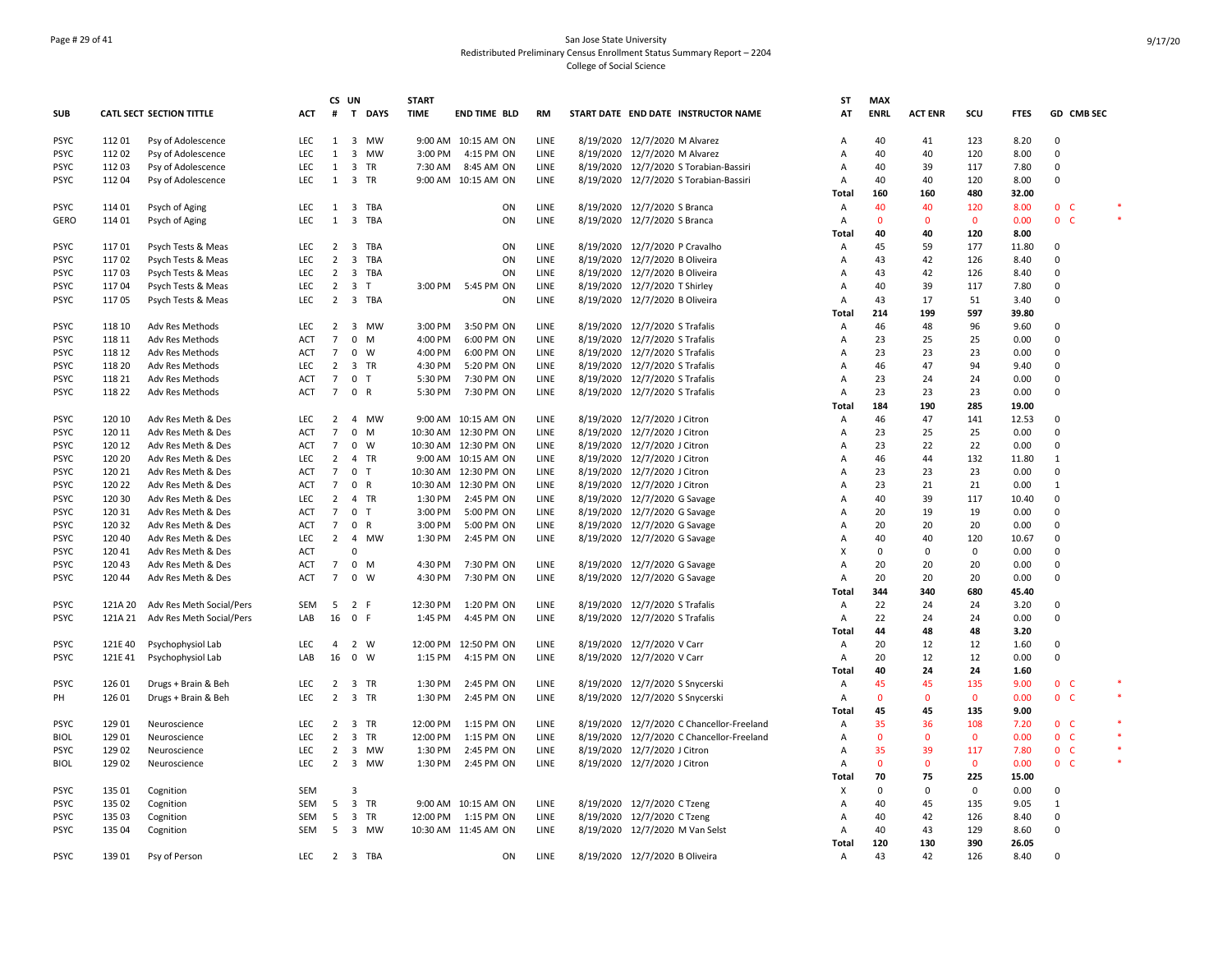## Page # 30 of 41 San Jose State University Redistributed Preliminary Census Enrollment Status Summary Report – 2204 College of Social Science

|                            |                  |                                                    |                   | CS UN                            |                         |                      | <b>START</b> |                                             |              |                                            |                                                                           | ST                  | <b>MAX</b>                       |                            |                    |               |                      |
|----------------------------|------------------|----------------------------------------------------|-------------------|----------------------------------|-------------------------|----------------------|--------------|---------------------------------------------|--------------|--------------------------------------------|---------------------------------------------------------------------------|---------------------|----------------------------------|----------------------------|--------------------|---------------|----------------------|
| <b>SUB</b>                 |                  | <b>CATL SECT SECTION TITTLE</b>                    | <b>ACT</b>        | #                                |                         | T DAYS               | <b>TIME</b>  | <b>END TIME BLD</b>                         | <b>RM</b>    |                                            | START DATE END DATE INSTRUCTOR NAME                                       | AT                  | <b>ENRL</b>                      | <b>ACT ENR</b>             | scu                | <b>FTES</b>   | GD CMB SEC           |
| <b>PSYC</b>                | 139 02           | Psy of Person                                      | LEC               | $\overline{2}$                   |                         | 3 TBA                |              | ON                                          | LINE         |                                            | 8/19/2020 12/7/2020 J Ventura                                             | A                   | 45                               | 45                         | 135                | 9.00          | 0                    |
| <b>PSYC</b>                | 139 03           | Psy of Person                                      | <b>LEC</b>        | $\overline{2}$                   |                         | 3 MW                 | 4:30 PM      | 5:45 PM ON                                  | LINE         |                                            | 8/19/2020 12/7/2020 N Wagner                                              | Α                   | 120                              | 118                        | 354                | 23.60         | $\Omega$             |
|                            |                  |                                                    |                   |                                  |                         |                      |              |                                             |              |                                            |                                                                           | <b>Total</b>        | 208                              | 205                        | 615                | 41.00         |                      |
| <b>PSYC</b>                | 142 01           | Child Psychopathol                                 | LEC.              |                                  | 3                       |                      |              |                                             |              |                                            |                                                                           | X                   | $\mathbf 0$                      | $\mathbf 0$                | $\Omega$           | 0.00          | $\Omega$             |
| <b>PSYC</b><br><b>PSYC</b> | 142 02<br>142 03 | Child Psychopathol                                 | LEC               | $\overline{2}$<br>$\overline{2}$ |                         | 3 MW                 |              | 3:00 PM 4:15 PM ON                          | LINE<br>LINE |                                            | 8/19/2020 12/7/2020 M Capriotti<br>8/19/2020 12/7/2020 S Torabian-Bassiri | A<br>A              | 120<br>42                        | 120<br>40                  | 360<br>120         | 24.00<br>8.00 | $\Omega$<br>0        |
| <b>PSYC</b>                | 142 04           | Child Psychopathol<br>Child Psychopathol           | LEC<br>LEC        |                                  |                         | 3 TR<br>2 3 MW       |              | 10:30 AM 11:45 AM ON<br>12:00 PM 1:15 PM ON | LINE         |                                            | 8/19/2020 12/7/2020 N Wagner                                              | A                   | 42                               | 43                         | 129                | 8.60          | $\Omega$             |
|                            |                  |                                                    |                   |                                  |                         |                      |              |                                             |              |                                            |                                                                           | Total               | 204                              | 203                        | 609                | 40.60         |                      |
| <b>PSYC</b>                | 150 01           | Educ Psych                                         | LEC.              |                                  |                         | 2 3 TR               |              | 10:30 AM 11:45 AM ON                        | LINE         |                                            | 8/19/2020 12/7/2020 P Cravalho                                            | $\overline{A}$      | 38                               | 37                         | 111                | 7.40          | $\Omega$             |
|                            |                  |                                                    |                   |                                  |                         |                      |              |                                             |              |                                            |                                                                           | <b>Total</b>        | 38                               | 37                         | 111                | 7.40          |                      |
| <b>PSYC</b>                | 154 01           | Social Psy                                         | <b>LEC</b>        | $\overline{2}$                   |                         | 3 TR                 |              | 7:30 AM 8:45 AM ON                          | LINE         |                                            | 8/19/2020 12/7/2020 A Asuncion                                            | A                   | 120                              | 117                        | 351                | 23.40         | 0                    |
| <b>PSYC</b>                | 154 02           | Social Psy                                         | <b>LEC</b>        | $\overline{2}$                   |                         | 3 TR                 |              | 10:30 AM 11:45 AM ON                        | LINE         |                                            | 8/19/2020 12/7/2020 A Asuncion                                            | A                   | 40                               | 41                         | 123                | 8.20          | $\Omega$             |
| <b>PSYC</b>                | 154 03           | Social Psy                                         | <b>LEC</b>        | $\overline{2}$                   |                         | 3 TBA                |              | ON                                          | LINE         |                                            | 8/19/2020 12/7/2020 J Ventura                                             | A                   | 48                               | 48                         | 144                | 9.60          | $\Omega$             |
| <b>PSYC</b>                | 154 04           | Social Psy                                         | LEC               | $\overline{2}$                   | $\overline{\mathbf{3}}$ | TBA                  |              | ON                                          | LINE         |                                            | 8/19/2020 12/7/2020 J Ventura                                             | A                   | 40                               | 40                         | 120                | 8.00          | $\Omega$             |
| <b>PSYC</b>                | 154 05           | Social Psy                                         | <b>LEC</b>        | $\overline{2}$                   |                         | 3 MW                 |              | 1:30 PM 2:45 PM ON                          | LINE         |                                            | 8/19/2020 12/7/2020 N Wagner                                              | Α                   | 40                               | 40                         | 120                | 8.00          | 0                    |
| <b>PSYC</b>                | 155 01           | Human Learning                                     | LEC               | $\overline{2}$                   |                         | 3 TR                 |              | 9:00 AM 10:15 AM ON                         | LINE         |                                            | 8/19/2020 12/7/2020 V Carr                                                | Total<br>A          | 288<br>40                        | 286<br>43                  | 858<br>129         | 57.20<br>8.60 | 0                    |
| <b>PSYC</b>                | 155 02           | Human Learning                                     | LEC               | $\overline{2}$                   |                         | 3 MW                 |              | 9:00 AM 10:15 AM ON                         | LINE         |                                            | 8/19/2020 12/7/2020 S Del Chiaro                                          | A                   | 40                               | 44                         | 132                | 8.80          | $\Omega$             |
| <b>PSYC</b>                | 155 03           | Human Learning                                     | LEC               | $\overline{2}$                   |                         | 3 TR                 |              | 9:00 AM 10:15 AM ON                         | LINE         |                                            | 8/19/2020 12/7/2020 S Del Chiaro                                          | A                   | 40                               | 43                         | 129                | 8.60          | $\mathbf 0$          |
|                            |                  |                                                    |                   |                                  |                         |                      |              |                                             |              |                                            |                                                                           | <b>Total</b>        | 120                              | 130                        | 390                | 26.00         |                      |
| <b>PSYC</b>                | 158 01           | Perception                                         | LEC               | 2 3 TR                           |                         |                      |              | 9:00 AM 10:15 AM ON                         | LINE         |                                            | 8/19/2020 12/7/2020 C Feria                                               | A                   | 40                               | 44                         | 132                | 8.90          | $\overline{2}$       |
| <b>PSYC</b>                | 158 02           | Perception                                         | <b>LEC</b>        | $\overline{2}$                   |                         | 3 TR                 | 1:30 PM      | 2:45 PM ON                                  | LINE         |                                            | 8/19/2020 12/7/2020 C Feria                                               | A                   | 40                               | 41                         | 123                | 8.45          | 5                    |
|                            |                  |                                                    |                   |                                  |                         |                      |              |                                             |              |                                            |                                                                           | Total               | 80                               | 85                         | 255                | 17.35         |                      |
| <b>PSYC</b>                | 16001            | <b>Clinical Psychology</b>                         | LEC               | $\overline{2}$                   |                         | 3 MW                 | 7:30 AM      | 8:45 AM ON                                  | LINE         |                                            | 8/19/2020 12/7/2020 S Del Chiaro                                          | A                   | 40                               | 41                         | 123                | 8.20          | 0                    |
| <b>PSYC</b>                | 160 02           | <b>Clinical Psychology</b>                         | LEC               | 2 3 TR                           |                         |                      | 12:00 PM     | 1:15 PM ON                                  | LINE         |                                            | 8/19/2020 12/7/2020 L Tinson                                              | A                   | 40                               | 42                         | 126                | 8.40          | $\Omega$             |
| <b>PSYC</b>                | 160 03           | <b>Clinical Psychology</b>                         | <b>LEC</b>        |                                  | 3                       |                      |              |                                             |              |                                            |                                                                           | X                   | 0                                | $\mathbf 0$                | $\Omega$           | 0.00          | $\Omega$             |
| <b>PSYC</b>                | 165 01           | Th & Me Counseling                                 | <b>LEC</b>        |                                  |                         | 2 3 TR               | 3:00 PM      | 4:15 PM ON                                  | LINE         |                                            | 8/19/2020 12/7/2020 E Herb                                                | <b>Total</b><br>A   | 80<br>36                         | 83<br>36                   | 249<br>108         | 16.60<br>7.20 | $\mathbf 0$          |
| <b>PSYC</b>                | 165 02           | Th & Me Counseling                                 | LEC.              | $\overline{2}$                   |                         | 3 TR                 | 4:30 PM      | 5:45 PM ON                                  | LINE         |                                            | 8/19/2020 12/7/2020 E Herb                                                | Α                   | 36                               | 31                         | 93                 | 6.20          | $\Omega$             |
| <b>PSYC</b>                | 165 03           | Th & Me Counseling                                 | LEC               | $\overline{2}$                   |                         | 3 MW                 | 12:00 PM     | 1:15 PM ON                                  | LINE         |                                            | 8/19/2020 12/7/2020 S Lundquist                                           | A                   | 36                               | 41                         | 123                | 8.20          | $\Omega$             |
|                            |                  |                                                    |                   |                                  |                         |                      |              |                                             |              |                                            |                                                                           | Total               | 108                              | 108                        | 324                | 21.60         |                      |
| <b>PSYC</b>                | 170 01           | <b>Indus Psy</b>                                   | LEC               | $2 \quad 3 \quad T$              |                         |                      | 6:00 PM      | 8:45 PM ON                                  | LINE         |                                            | 8/19/2020 12/7/2020 G Scherini                                            | Α                   | 45                               | 46                         | 138                | 9.20          | $\Omega$             |
| <b>PSYC</b>                | 17002            | Indus Psy                                          | LEC               | $\overline{2}$                   |                         | 3 TR                 | 1:30 PM      | 2:45 PM ON                                  | LINE         |                                            | 8/19/2020 12/7/2020 J Brady                                               | A                   | 35                               | 35                         | 105                | 7.00          | $\mathbf 0$          |
| <b>PSYC</b>                | 170 03           | <b>Indus Psy</b>                                   | <b>LEC</b>        | $\overline{2}$                   |                         | 3 TR                 |              | 10:30 AM 11:45 AM ON                        | LINE         |                                            | 8/19/2020 12/7/2020 J Brady                                               | A                   | 35                               | 35                         | 105                | 7.00          | $\Omega$             |
|                            |                  |                                                    |                   |                                  |                         |                      |              |                                             |              |                                            |                                                                           | <b>Total</b>        | 115                              | 116                        | 348                | 23.20         |                      |
| <b>PSYC</b>                | 173 01           | <b>Human Factors</b>                               | LEC.              |                                  |                         | 2 3 TR               | 1:30 PM      | 2:45 PM ON                                  | LINE         |                                            | 8/19/2020 12/7/2020 A Andre                                               | $\overline{A}$      | 38                               | 37                         | 111                | 7.40          | $\Omega$             |
|                            |                  |                                                    |                   |                                  |                         |                      |              |                                             |              |                                            |                                                                           | <b>Total</b>        | 38                               | 37<br>$\mathbf 0$          | 111<br>$\mathbf 0$ | 7.40          |                      |
| <b>PSYC</b><br><b>PSYC</b> | 180 01<br>180 02 | <b>Indiv Studies</b><br><b>Indiv Studies</b>       | SUP<br>SUP        |                                  |                         | 36 1 TBA<br>36 1 TBA |              | ON<br>ON                                    | LINE<br>LINE | 8/19/2020 12/7/2020<br>8/19/2020 12/7/2020 |                                                                           | Α<br>A              | 3<br>3                           | $\mathbf 0$                | $\Omega$           | 0.00<br>0.00  | 0<br>$\Omega$        |
| <b>PSYC</b>                | 18003            | <b>Indiv Studies</b>                               | SUP               | 36                               |                         | 2 TBA                |              | ON                                          | LINE         |                                            | 8/19/2020 12/7/2020 E Palmer                                              | A                   | 3                                | 1                          | $\overline{2}$     | 0.13          | 0                    |
| <b>PSYC</b>                | 180 04           | <b>Indiv Studies</b>                               | SUP               | 36                               |                         | 3 TBA                |              | ON                                          | LINE         | 8/19/2020 12/7/2020                        |                                                                           | A                   | 3                                | $\Omega$                   | $\Omega$           | 0.00          | $\Omega$             |
| <b>PSYC</b>                | 18005            | <b>Indiv Studies</b>                               | SUP               | 36                               | $\overline{\mathbf{3}}$ | TBA                  |              | ON                                          | LINE         | 8/19/2020 12/7/2020                        |                                                                           | A                   | 3                                | 0                          | $\mathbf 0$        | 0.00          | 0                    |
| <b>PSYC</b>                | 180 06           | <b>Indiv Studies</b>                               | SUP               | 36                               |                         | 4 TBA                |              | ON                                          | LINE         | 8/19/2020 12/7/2020                        |                                                                           | A                   | $\overline{3}$                   | $\Omega$                   | $\mathbf 0$        | 0.00          | $\Omega$             |
|                            |                  |                                                    |                   |                                  |                         |                      |              |                                             |              |                                            |                                                                           | <b>Total</b>        | 18                               | $\mathbf{1}$               | $\overline{2}$     | 0.13          |                      |
| <b>PSYC</b>                | 184 01           | Directed Reading                                   | SUP               |                                  |                         | 36 1 TBA             |              | ON                                          | LINE         |                                            | 8/19/2020 12/7/2020 M Van Selst                                           | A                   | 3                                | $\overline{2}$             | $\overline{2}$     | 0.13          | $\Omega$             |
| <b>PSYC</b>                | 184 02           | <b>Directed Reading</b>                            | SUP               |                                  |                         | 36 1 TBA             |              | ON                                          | LINE         | 8/19/2020 12/7/2020                        |                                                                           | A                   | $\overline{3}$                   | $\Omega$                   | $\Omega$           | 0.00          | $\Omega$             |
| <b>PSYC</b>                | 184 03           | <b>Directed Reading</b>                            | SUP               | 36                               |                         | 1 TBA                |              | ON                                          | LINE         | 8/19/2020 12/7/2020                        |                                                                           | A                   | $\overline{\mathbf{3}}$          | $\Omega$                   | $\mathbf 0$        | 0.00          | 0                    |
| <b>PSYC</b>                | 184 04           | <b>Directed Reading</b>                            | SUP               | 36                               |                         | 2 TBA                |              | ON                                          | LINE         | 8/19/2020 12/7/2020                        |                                                                           | A                   | 3                                | $\Omega$                   | $\mathbf 0$        | 0.00          | $\Omega$             |
| <b>PSYC</b><br><b>PSYC</b> | 184 05<br>184 06 | <b>Directed Reading</b><br><b>Directed Reading</b> | SUP<br><b>SUP</b> | 36<br>36                         | $\overline{\mathbf{3}}$ | TBA<br>3 TBA         |              | ON<br>ON                                    | LINE<br>LINE | 8/19/2020 12/7/2020                        | 8/19/2020 12/7/2020 S Del Chiaro                                          | $\overline{A}$<br>A | $\overline{3}$<br>$\overline{3}$ | $\overline{2}$<br>$\Omega$ | 6<br>$\Omega$      | 0.40<br>0.00  | $\Omega$<br>$\Omega$ |
|                            |                  |                                                    |                   |                                  |                         |                      |              |                                             |              |                                            |                                                                           | Total               | 18                               | 4                          | 8                  | 0.53          |                      |
| <b>PSYC</b>                | 186 01           | Psych Field Wk                                     | SUP               | 36                               |                         | 1 TBA                |              | ON                                          | LINE         | 8/19/2020 12/7/2020                        |                                                                           | $\overline{A}$      | 3                                | $\Omega$                   | $\Omega$           | 0.00          | $\Omega$             |
| <b>PSYC</b>                | 186 02           | Psych Field Wk                                     | SUP               | 36                               | 1                       | TBA                  |              | ON                                          | <b>LINE</b>  | 8/19/2020 12/7/2020                        |                                                                           | A                   | 3                                | $\Omega$                   | $\Omega$           | 0.00          | $\Omega$             |
| <b>PSYC</b>                | 186 03           | Psych Field Wk                                     | SUP               |                                  |                         | 36 1 TBA             |              | ON                                          | LINE         | 8/19/2020 12/7/2020                        |                                                                           | A                   | 3                                | $\Omega$                   | $\Omega$           | 0.00          | $\Omega$             |
| <b>PSYC</b>                | 186 04           | Psych Field Wk                                     | SUP               |                                  |                         | 36 2 TBA             |              | ON                                          | LINE         | 8/19/2020 12/7/2020                        |                                                                           | А                   | $\overline{3}$                   | $\Omega$                   | $\Omega$           | 0.00          | $\Omega$             |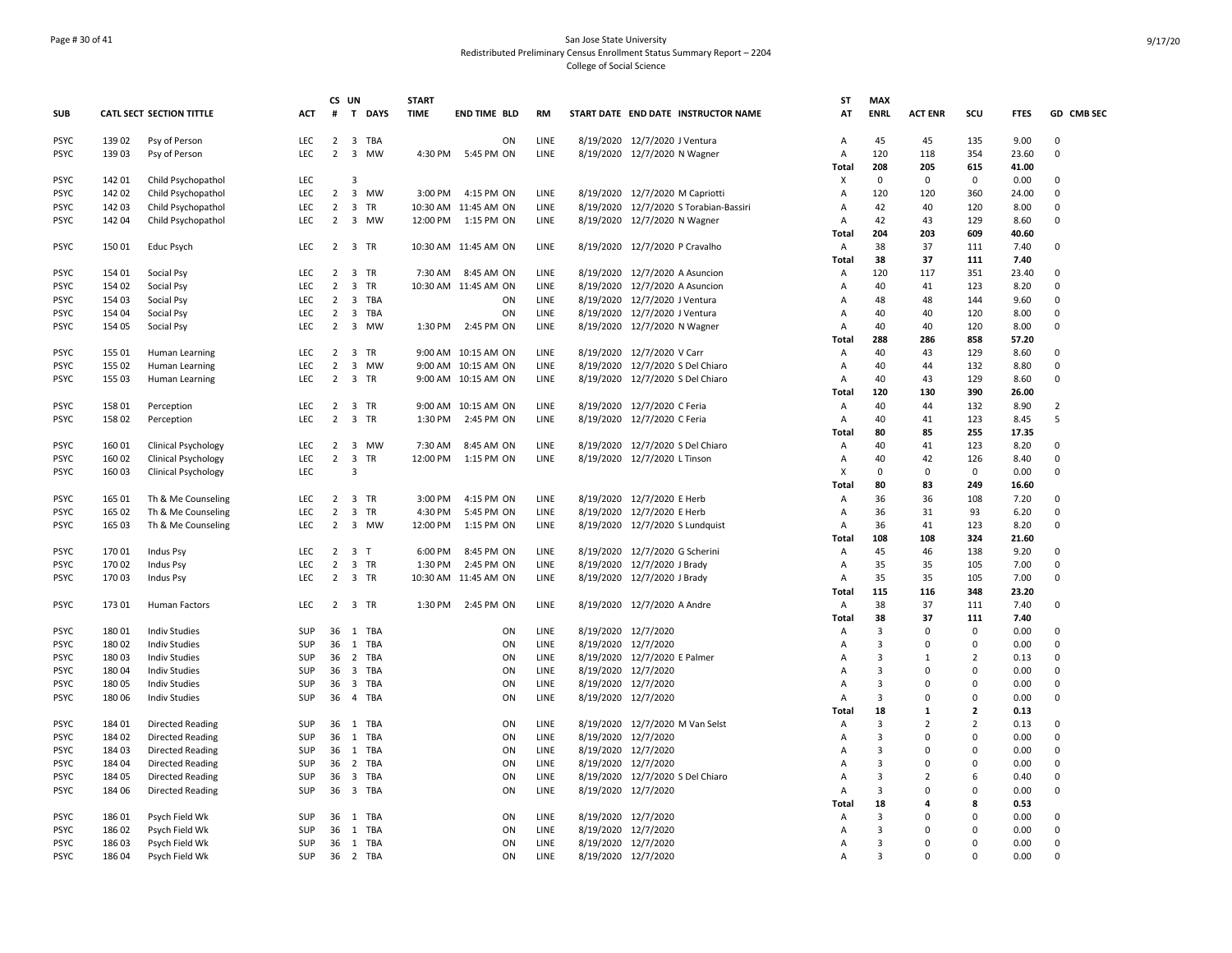## Page # 31 of 41 San Jose State University Redistributed Preliminary Census Enrollment Status Summary Report – 2204 College of Social Science

|             |         |                                 |            | CS              | UN                             | <b>START</b> |                      |           |                     |                                     | ST           | <b>MAX</b>              |                          |                |             |                |
|-------------|---------|---------------------------------|------------|-----------------|--------------------------------|--------------|----------------------|-----------|---------------------|-------------------------------------|--------------|-------------------------|--------------------------|----------------|-------------|----------------|
| <b>SUB</b>  |         | <b>CATL SECT SECTION TITTLE</b> | <b>ACT</b> | #               | T DAYS                         | <b>TIME</b>  | <b>END TIME BLD</b>  | <b>RM</b> |                     | START DATE END DATE INSTRUCTOR NAME | AT           | <b>ENRL</b>             | <b>ACT ENR</b>           | scu            | <b>FTES</b> | GD CMB SEC     |
| <b>PSYC</b> | 186 05  | Psych Field Wk                  | <b>SUP</b> | 36              | $\overline{\mathbf{3}}$<br>TBA |              | ON                   | LINE      | 8/19/2020 12/7/2020 |                                     | A            | 3                       | $\Omega$                 | $\mathbf 0$    | 0.00        | $\Omega$       |
| <b>PSYC</b> | 186 06  | Psych Field Wk                  | SUP        | 36              | 3 TBA                          |              | ON                   | LINE      | 8/19/2020 12/7/2020 |                                     | A            | $\overline{3}$          | $\Omega$                 | $\mathbf 0$    | 0.00        | $\Omega$       |
|             |         |                                 |            |                 |                                |              |                      |           |                     |                                     | Total        | 18                      | 0                        | $\mathbf{0}$   | 0.00        |                |
| <b>PSYC</b> | 190 01  | Curr Iss Capstone               | <b>LEC</b> |                 | 3                              |              |                      |           |                     |                                     | X            | 0                       | $\Omega$                 | $\mathbf 0$    | 0.00        | $\mathbf 0$    |
| <b>PSYC</b> | 190 02  | Curr Iss Capstone               | LEC        | $\overline{4}$  | $\overline{\mathbf{3}}$<br>MW  |              | 12:00 PM 1:15 PM ON  | LINE      |                     | 8/19/2020 12/7/2020 A Caffrey       | A            | 23                      | 23                       | 69             | 4.60        | $\Omega$       |
| <b>PSYC</b> | 190 03  | Curr Iss Capstone               | <b>LEC</b> | $\overline{4}$  | $\overline{\mathbf{3}}$<br>MW  | 1:30 PM      | 2:45 PM ON           | LINE      |                     | 8/19/2020 12/7/2020 A Caffrey       | A            | 23                      | 25                       | 75             | 5.00        | $\mathbf 0$    |
| <b>PSYC</b> | 190 04  | Curr Iss Capstone               | LEC        |                 | 3                              |              |                      |           |                     |                                     | x            | $\mathbf 0$             | $\mathbf 0$              | $\mathbf 0$    | 0.00        | $\Omega$       |
| <b>PSYC</b> | 190 05  | Curr Iss Capstone               | LEC        |                 | 3                              |              |                      |           |                     |                                     | X            | $\mathbf 0$             | 0                        | $\Omega$       | 0.00        | $\mathbf 0$    |
| <b>PSYC</b> | 190 06  | Curr Iss Capstone               | <b>LEC</b> |                 | 3                              |              |                      |           |                     |                                     | X            | 0                       | $\Omega$                 | $\mathbf 0$    | 0.00        | $\Omega$       |
| <b>PSYC</b> | 190 07  | Curr Iss Capstone               | <b>LEC</b> | $\overline{4}$  | 3 MW                           |              | 10:30 AM 11:45 AM ON | LINE      |                     | 8/19/2020 12/7/2020 S Lundquist     | A            | 23                      | 23                       | 69             | 4.60        | $\Omega$       |
| <b>PSYC</b> | 190 08  | Curr Iss Capstone               | LEC        | $\overline{4}$  | $\overline{\mathbf{3}}$<br>MW  | 1:30 PM      | 2:45 PM ON           | LINE      |                     | 8/19/2020 12/7/2020 S Lundquist     | A            | 23                      | 24                       | 72             | 4.80        | $\Omega$       |
| <b>PSYC</b> | 190 09  | Curr Iss Capstone               | LEC        | $\overline{4}$  | $\overline{\mathbf{3}}$<br>TR  |              | 12:00 PM 1:15 PM ON  | LINE      |                     | 8/19/2020 12/7/2020 E Palmer        | A            | 23                      | 25                       | 75             | 5.00        | $\mathbf 0$    |
| <b>PSYC</b> | 190 10  | Curr Iss Capstone               | LEC        |                 | 3                              |              |                      |           |                     |                                     | х            | 0                       | $\mathbf 0$              | 0              | 0.00        | $\mathbf 0$    |
| <b>PSYC</b> | 190 11  | Curr Iss Capstone               | <b>LEC</b> | $\overline{4}$  | $\overline{\mathbf{3}}$<br>W   |              | 4:30 PM 7:15 PM ON   | LINE      |                     | 8/19/2020 12/7/2020 M Beristianos   | A            | 23                      | 19                       | 57             | 3.80        | $\Omega$       |
| <b>PSYC</b> | 190 12  | Curr Iss Capstone               | <b>LEC</b> |                 | 3                              |              |                      |           |                     |                                     | X            | $\mathbf 0$             | $\mathbf 0$              | $\mathbf 0$    | 0.00        | $\mathbf 0$    |
| <b>PSYC</b> | 190 13  | Curr Iss Capstone               | <b>LEC</b> | $\overline{4}$  | 3 TR                           |              | 9:00 AM 10:15 AM ON  | LINE      |                     | 8/19/2020 12/7/2020 J Gregg         | A            | 23                      | 10                       | 30             | 2.00        | $\Omega$       |
| <b>PSYC</b> | 190 14  | Curr Iss Capstone               | <b>LEC</b> | $\overline{4}$  | 3 TR                           |              | 10:30 AM 11:45 AM ON | LINE      |                     | 8/19/2020 12/7/2020 J Gregg         | A            | 23                      | 17                       | 51             | 3.40        | $\Omega$       |
|             |         |                                 |            |                 |                                |              |                      |           |                     |                                     | Total        | 184                     | 166                      | 498            | 33.20       |                |
| <b>PSYC</b> | 191 01  | Psych of Prejudice              | LEC        | $\overline{2}$  | 3 TR                           |              | 1:30 PM 2:45 PM ON   | LINE      |                     | 8/19/2020 12/7/2020 A Asuncion      | Α            | 35                      | 39                       | 117            | 7.80        | $\Omega$       |
| <b>PSYC</b> | 191 02  | Psych of Prejudice              | LEC        | $\overline{2}$  | 3 MW                           |              | 10:30 AM 11:45 AM ON | LINE      |                     | 8/19/2020 12/7/2020 C Ma            | A            | 35                      | 37                       | 111            | 7.40        | $\mathbf 0$    |
| <b>PSYC</b> | 19103   | Psych of Prejudice              | <b>LEC</b> |                 | 2 3 TR                         |              | 12:00 PM 1:15 PM ON  | LINE      |                     | 8/19/2020 12/7/2020 N Rattan        | Α            | 35                      | 38                       | 114            | 7.60        | $\mathbf 0$    |
| <b>PSYC</b> | 191 04  | Psych of Prejudice              | <b>LEC</b> | $\overline{2}$  | 3 TR                           | 3:00 PM      | 4:15 PM ON           | LINE      |                     | 8/19/2020 12/7/2020 N Rattan        | Α            | 35                      | 37                       | 111            | 7.40        | $\mathbf 0$    |
|             |         |                                 |            |                 |                                |              |                      |           |                     |                                     | Total        | 140                     | 151                      | 453            | 30.20       |                |
| <b>PSYC</b> | 19901   | Senior Hon Thesis               | SUP        | 36 <sub>3</sub> | TBA                            |              | ON                   | LINE      | 8/19/2020 12/7/2020 |                                     | A            | $\overline{3}$          | $\mathbf 0$              | $\mathbf 0$    | 0.00        | $\Omega$       |
| <b>PSYC</b> | 199 02  | Senior Hon Thesis               | SUP        | 36              | 3 TBA                          |              | ON                   | LINE      | 8/19/2020 12/7/2020 |                                     | Α            | 3                       | $\mathbf 0$              | $\mathbf 0$    | 0.00        | $\Omega$       |
| <b>PSYC</b> | 199 03  | Senior Hon Thesis               | SUP        |                 | 36 3 TBA                       |              | ON                   | LINE      | 8/19/2020 12/7/2020 |                                     | A            | $\overline{\mathbf{3}}$ | $\Omega$                 | $\Omega$       | 0.00        | $\Omega$       |
| <b>PSYC</b> | 199 04  | Senior Hon Thesis               | SUP        | 36              | $\overline{\mathbf{3}}$<br>TBA |              | ON                   | LINE      | 8/19/2020 12/7/2020 |                                     | Α            | 3                       | 0                        | $\overline{0}$ | 0.00        | $\mathbf 0$    |
| <b>PSYC</b> | 199 05  | Senior Hon Thesis               | SUP        | 36              | 3 TBA                          |              | ON                   | LINE      | 8/19/2020 12/7/2020 |                                     | Α            | 3                       | $\mathbf 0$              | $\Omega$       | 0.00        | $\mathsf 0$    |
|             |         |                                 |            |                 |                                |              |                      |           |                     |                                     | <b>Total</b> | 15                      | 0                        | $\mathbf{0}$   | 0.00        |                |
| <b>PSYC</b> | 203A 01 | Clinical Assess I               | <b>SEM</b> | 5               | 3 M                            |              | 9:00 AM 11:45 AM ON  | LINE      |                     | 8/19/2020 12/7/2020 G Callaghan     | Α            | 13                      | 10                       | 30             | 2.50        | 10             |
|             |         |                                 |            |                 |                                |              |                      |           |                     |                                     | Total        | 13                      | 10                       | 30             | 2.50        |                |
| <b>PSYC</b> | 204 01  | Grad Sem Dev Psyc               | SEM        | 5               | 3 TR                           |              | 12:00 PM 1:15 PM ON  | LINE      |                     | 8/19/2020 12/7/2020 S Duh           | Α            | 15                      | 13                       | 39             | 3.25        | 13             |
|             |         |                                 |            |                 |                                |              |                      |           |                     |                                     | Total        | 15                      | 13                       | 39             | 3.25        |                |
| <b>PSYC</b> | 21101   | Child Psychopathol              | SEM        | 5               | 3 W                            |              | 9:00 AM 11:45 AM ON  | LINE      |                     | 8/19/2020 12/7/2020 M Capriotti     | Α            | 15                      | 10                       | 30             | 2.50        | 10             |
|             |         |                                 |            |                 |                                |              |                      |           |                     |                                     | Total        | 15                      | 10                       | 30             | 2.50        |                |
| <b>PSYC</b> | 22201   | Gender Ethnic Iss               | <b>SEM</b> | 5               | 3 M                            | 12:00 PM     | 2:45 PM ON           | LINE      |                     | 8/19/2020 12/7/2020 E Klaw          | Α            | 15                      | 10                       | 30             | 2.50        | 10             |
|             |         |                                 |            |                 |                                |              |                      |           |                     |                                     | Total        | 15                      | 10                       | 30             | 2.50        |                |
| <b>PSYC</b> | 224A 80 | Clin Psych Prac I               | SUP        |                 | 25 3 TBA                       |              | ON                   | LINE      |                     | 8/19/2020 12/7/2020 E Woodhead      | Α            | 13                      | 14                       | 42             | 3.50        | 14             |
|             |         |                                 |            |                 |                                |              |                      |           |                     |                                     | Total        | 13                      | 14                       | 42             | 3.50        |                |
| <b>PSYC</b> | 226 01  | <b>Addictions &amp; Tmt</b>     | <b>SEM</b> | 6               | 3 <sub>1</sub>                 | 12:00 PM     | 2:45 PM ON           | LINE      |                     | 8/19/2020 12/7/2020 E Woodhead      | Α            | 15                      | 14                       | 42             | 3.50        | 14             |
|             |         |                                 |            |                 |                                |              |                      |           |                     |                                     | Total        | 15                      | 14                       | 42             | 3.50        |                |
| <b>PSYC</b> | 228 01  | Prof Eth Psyglsts               | <b>SEM</b> | 5               | 3 R                            | 12:00 PM     | 2:45 PM ON           | LINE      |                     | 8/19/2020 12/7/2020 E Woodhead      | Α            | 15                      | 10                       | 30             | 2.50        | 10             |
|             |         |                                 |            |                 |                                |              |                      |           |                     |                                     | <b>Total</b> | 15                      | 10                       | 30             | 2.50        |                |
| <b>PSYC</b> | 235 01  | Sem Cognitive Psy               | SEM        | 5               | 3 TR                           | 1:30 PM      | 2:45 PM ON           | LINE      |                     | 8/19/2020 12/7/2020 C Tzeng         | Α            | 15                      | 15                       | 45             | 3.75        | 15             |
|             |         |                                 |            |                 |                                |              |                      |           |                     |                                     | Total        | 15                      | 15                       | 45             | 3.75        |                |
| <b>PSYC</b> | 240 01  | App Psychometrics               | SEM        | 5               | 3 MW                           | 3:00 PM      | 4:15 PM ON           | LINE      |                     | 8/19/2020 12/7/2020 H Tokunaga      | Α            | 12                      | 9                        | 27             | 2.25        | 9              |
|             |         |                                 |            |                 |                                |              |                      |           |                     |                                     | Total        | 12                      | 9                        | 27             | 2.25        |                |
| <b>PSYC</b> | 243 01  | Field Wk in Psych               | <b>SEM</b> | 6               | 3 TBA                          |              | ON                   | LINE      |                     | 8/19/2020 12/7/2020 G Callaghan     | Α            | 20                      | 14                       | 14             | 3.50        | 14             |
|             |         |                                 |            |                 |                                |              |                      |           |                     |                                     | <b>Total</b> | 20                      | 14                       | 14             | 3.50        |                |
| <b>PSYC</b> | 249 01  | I/O Psy Field Work              | SUP        | 25              | 3 <sub>T</sub>                 |              | 7:30 PM 10:15 PM ON  | LINE      |                     | 8/19/2020 12/7/2020 M Hosoda        | Α            | 15                      | $\overline{7}$           | 21             | 1.75        | $\overline{7}$ |
|             |         |                                 |            |                 |                                |              |                      |           |                     |                                     | Total        | 15                      | $\overline{\phantom{a}}$ | 21             | 1.75        |                |
| <b>PSYC</b> | 258 01  | Methods Psychother              | SEM        | 6               | 3 R                            |              | 9:00 AM 11:45 AM ON  | LINE      |                     | 8/19/2020 12/7/2020 J Gregg         | Α            | 15                      | 10                       | 30             | 2.50        | 10             |
|             |         |                                 |            |                 |                                |              |                      |           |                     |                                     | Total        | 15                      | 10                       | 30             | 2.50        |                |
| <b>PSYC</b> | 260 02  | <b>Crisis Counseling</b>        | SEM        | 6               | 3 T                            |              | 3:00 PM 5:45 PM ON   | LINE      |                     | 8/19/2020 12/7/2020 A Prins         | Α            | 15                      | 14                       | 42             | 3.50        | 14             |
|             |         |                                 |            |                 |                                |              |                      |           |                     |                                     | <b>Total</b> | 15                      | 14                       | 42             | 3.50        |                |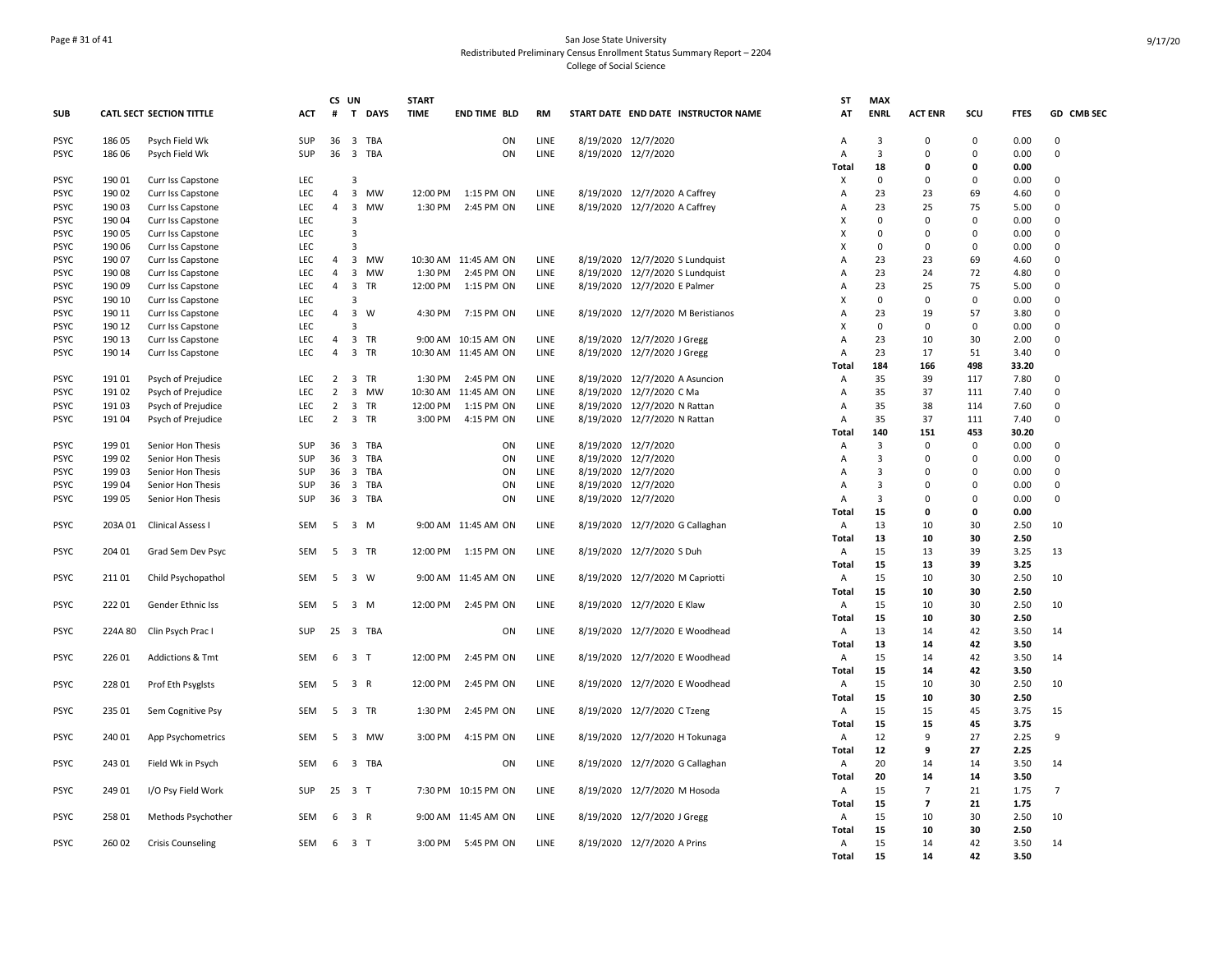## Page # 32 of 41 San Jose State University Redistributed Preliminary Census Enrollment Status Summary Report – 2204 College of Social Science

| <b>SUB</b>  |        | <b>CATL SECT SECTION TITTLE</b> | <b>ACT</b> | #              | CS UN<br>$\mathbf{T}$   | <b>DAYS</b> | <b>START</b><br><b>TIME</b> | END TIME BLD         | RM   |                     | START DATE END DATE INSTRUCTOR NAME                  | SΤ<br>AT       | <b>MAX</b><br><b>ENRL</b> | <b>ACT ENR</b> | scu            | <b>FTES</b> | GD CMB SEC   |
|-------------|--------|---------------------------------|------------|----------------|-------------------------|-------------|-----------------------------|----------------------|------|---------------------|------------------------------------------------------|----------------|---------------------------|----------------|----------------|-------------|--------------|
| <b>PSYC</b> | 270 01 | Sem Ind/Org Psych               | SEM        | 5              |                         | 3 MW        | 4:30 PM                     | 5:45 PM ON           | LINE |                     | 8/19/2020 12/7/2020 M Hosoda                         | Α              | 15                        | 9              | 27             | 2.25        | 9            |
|             |        |                                 |            |                |                         |             |                             |                      |      |                     |                                                      | Total          | 15                        | 9              | 27             | 2.25        |              |
| <b>PSYC</b> | 27201  | Training & Develop              | SEM        |                | 5 3 T                   |             | 4:00 PM                     | 6:45 PM ON           | LINE |                     | 8/19/2020 12/7/2020 J Brady                          | Α              | 20                        | 16             | 48             | 4.00        | 16           |
|             |        |                                 |            |                |                         |             |                             |                      |      |                     |                                                      | Total          | 20                        | 16             | 48             | 4.00        |              |
| <b>PSYC</b> | 27301  | Sem Human Factors               | SEM        | -5             | 3 T                     |             | 3:00 PM                     | 5:45 PM ON           | LINE |                     | 8/19/2020 12/7/2020 A Andre                          | Α              | 40                        | 37             | 111            | 9.25        | 37           |
|             |        |                                 |            |                |                         |             |                             |                      |      |                     |                                                      | Total          | 40                        | 37             | 111            | 9.25        |              |
| <b>PSYC</b> | 280 01 | General Seminar                 | SEM        | 5              |                         | 3 TR        |                             | 9:00 AM 10:15 AM ON  | LINE |                     | 8/19/2020 12/7/2020 E Palmer                         | Α              | 15                        | 8              | 24             | 2.00        | 8            |
|             |        |                                 |            |                |                         |             |                             |                      |      |                     |                                                      | Total          | 15                        | 8              | 24             | 2.00        |              |
| <b>PSYC</b> | 298 01 | Special Prob                    | <b>SUP</b> |                |                         | 25 3 TBA    |                             | ON                   | LINE |                     | 8/19/2020 12/7/2020 J Gregg                          | Α              | 17                        | 14             | 42             | 3.50        | 14           |
| <b>PSYC</b> | 298 02 | Special Prob                    | SUP        |                |                         | 25 1 TBA    |                             | ON                   | LINE | 8/19/2020 12/7/2020 |                                                      | A              | $\overline{\mathbf{3}}$   | $\Omega$       | $^{\circ}$     | 0.00        | $\mathbf 0$  |
| <b>PSYC</b> | 298 03 | Special Prob                    | <b>SUP</b> | 25             |                         | 2 TBA       |                             | ON                   | LINE |                     | 8/19/2020 12/7/2020 E Palmer                         | A              | $\overline{3}$            | $\mathbf{1}$   | $\overline{2}$ | 0.17        | $\mathbf{1}$ |
| <b>PSYC</b> | 298 04 | Special Prob                    | <b>SUP</b> |                |                         | 25 3 TBA    |                             | ON                   | LINE |                     | 8/19/2020 12/7/2020 S Duh                            | A              | 3                         | $\mathbf{1}$   | 3              | 0.25        | 1            |
| <b>PSYC</b> | 298 05 | Special Prob                    | <b>SUP</b> |                | $25 \quad 3$            | TBA         |                             | ON                   | LINE |                     | 8/19/2020 12/7/2020 E Klaw                           | A              | $\overline{3}$            | $\mathbf{1}$   | 3              | 0.25        | 1            |
| PSYC        | 298 06 | Special Prob                    | SUP        | 25             | $\overline{4}$          | TBA         |                             | ON                   | LINE | 8/19/2020 12/7/2020 |                                                      | A              | 3                         | $\Omega$       | $\Omega$       | 0.00        | $\Omega$     |
| <b>PSYC</b> | 298 07 | Special Prob                    | SUP        |                | 25 5                    | TBA         |                             | ON                   | LINE | 8/19/2020 12/7/2020 |                                                      | $\overline{A}$ | 3                         | $\Omega$       | $\Omega$       | 0.00        | $\Omega$     |
| <b>PSYC</b> | 298 08 | Special Prob                    | <b>SUP</b> | 25             |                         | 6 TBA       |                             | ON                   | LINE | 8/19/2020 12/7/2020 |                                                      | A              | 3                         | 0              | 0              | 0.00        | 0            |
|             |        |                                 |            |                |                         |             |                             |                      |      |                     |                                                      | Total          | 38                        | 17             | 50             | 4.17        |              |
| <b>PSYC</b> | 299 01 | <b>Masters Thesis</b>           | <b>SUP</b> |                |                         | 25 1 TBA    |                             | ON                   | LINE | 8/19/2020 12/7/2020 |                                                      | A              | $\overline{3}$            | $\Omega$       | 0              | 0.00        | $\Omega$     |
| <b>PSYC</b> | 299 02 | <b>Masters Thesis</b>           | SUP        |                |                         | 25 2 TBA    |                             | ON                   | LINE | 8/19/2020 12/7/2020 |                                                      | A              | $\overline{3}$            | $\Omega$       | $\Omega$       | 0.00        | $\Omega$     |
| <b>PSYC</b> | 299 03 | <b>Masters Thesis</b>           | <b>SUP</b> | 25             |                         | 3 TBA       |                             | ON                   | LINE |                     | 8/19/2020 12/7/2020 C Ma                             | A              | $\overline{3}$            | 3              | 9              | 0.75        | 3            |
| <b>PSYC</b> | 299 04 | <b>Masters Thesis</b>           | SUP        |                | $25 \quad 3$            | TBA         |                             | ON                   | LINE |                     | 8/19/2020 12/7/2020 E Palmer                         | A              | 3                         | 1              | 3              | 0.25        | 1            |
| <b>PSYC</b> | 299 05 | <b>Masters Thesis</b>           | SUP        |                | $25 \quad 3$            | TBA         |                             | ON                   | LINE | 8/19/2020 12/7/2020 |                                                      | A              | $\overline{3}$            | $\Omega$       | $\Omega$       | 0.00        | $\Omega$     |
| <b>PSYC</b> | 299 06 | <b>Masters Thesis</b>           | SUP        | 25             | 4                       | TBA         |                             | ON                   | LINE | 8/19/2020 12/7/2020 |                                                      | A              | 3                         | $\Omega$       | $\Omega$       | 0.00        | $\Omega$     |
| <b>PSYC</b> | 299 07 | <b>Masters Thesis</b>           | SUP        |                | 25 5                    | TBA         |                             | ON                   | LINE |                     | 8/19/2020 12/7/2020 E Palmer                         | A              | $\overline{3}$            | $\mathbf{1}$   | 5              | 0.42        | $\mathbf{1}$ |
| <b>PSYC</b> | 29908  | <b>Masters Thesis</b>           | <b>SUP</b> | 25             | -6                      | TBA         |                             | ON                   | LINE |                     | 8/19/2020 12/7/2020 V Carr                           | A              | $\overline{3}$            | $\mathbf{1}$   | 6              | 0.50        | 1            |
| <b>PSYC</b> | 29909  | <b>Masters Thesis</b>           | SUP        | 25             |                         | 6 TBA       |                             | ON                   | LINE |                     | 8/19/2020 12/7/2020 M Hosoda                         | A              | -6                        | 5              | 0              | 2.50        | 5            |
|             |        |                                 |            |                |                         |             |                             |                      |      |                     |                                                      | Total          | 30                        | 11             | 23             | 4.42        |              |
| <b>STAT</b> | 9501   | Elem Stat                       | LEC.       | $\overline{2}$ |                         | 3 W         | 6:00 PM                     | 8:45 PM ON           | LINE |                     | 8/19/2020 12/7/2020 R Vieira Mota de Campos Hitching | Α              | 43                        | 40             | 120            | 8.00        | $\Omega$     |
| <b>STAT</b> | 95 02  | Elem Stat                       | <b>LEC</b> |                | 3                       |             |                             |                      |      |                     |                                                      | Х              | $\mathbf 0$               | 0              | $^{\circ}$     | 0.00        | 0            |
| <b>STAT</b> | 95 03  | Elem Stat                       | <b>LEC</b> |                | 3                       |             |                             |                      |      |                     |                                                      | Х              | 0                         | 0              | 0              | 0.00        | $\Omega$     |
| <b>STAT</b> | 95 04  | Elem Stat                       | <b>LEC</b> | 2              | $\overline{\mathbf{3}}$ | MW          |                             | 10:30 AM 11:45 AM ON | LINE |                     | 8/19/2020 12/7/2020 S Macramalla                     | A              | 42                        | 43             | 129            | 8.60        | $\Omega$     |
| <b>STAT</b> | 95 05  | Elem Stat                       | LEC        |                | 3                       |             |                             |                      |      |                     |                                                      | X              | $\mathbf 0$               | $\Omega$       | $^{\circ}$     | 0.00        | $\Omega$     |
| <b>STAT</b> | 95 06  | Elem Stat                       | <b>LEC</b> |                | $2 \quad 3 \quad T$     |             | 5:30 PM                     | 8:15 PM ON           | LINE |                     | 8/19/2020 12/7/2020 R Tiwana                         | A              | 40                        | 40             | 120            | 8.00        | $\Omega$     |
| <b>STAT</b> | 95 07  | Elem Stat                       | <b>LEC</b> |                | 3                       |             |                             |                      |      |                     |                                                      | X              | $\mathbf 0$               | 0              | $^{\circ}$     | 0.00        | $\Omega$     |
| <b>STAT</b> | 95 08  | Elem Stat                       | <b>LEC</b> |                |                         | 2 3 TBA     |                             | ON                   | LINE |                     | 8/19/2020 12/7/2020 G Savage                         | A              | 40                        | 44             | 132            | 8.80        | 0            |
| STAT        | 95 80  | Elem Stat                       | LEC.       | 2              |                         | 3 TBA       |                             | ON                   | LINE |                     | 8/19/2020 12/7/2020 N Bathurst                       | Α              | 120                       | 116            | 348            | 23.20       | $\Omega$     |
|             |        |                                 |            |                |                         |             |                             |                      |      |                     |                                                      | Total          | 285                       | 283            | 849            | 56.60       |              |
| <b>STAT</b> | 115 01 | Interm Stat                     | LEC.       | 2              |                         | 3 MW        |                             | 12:00 PM 1:15 PM ON  | LINE |                     | 8/19/2020 12/7/2020 M Hosoda                         | A              | 43                        | 46             | 138            | 9.20        | $\Omega$     |
|             |        |                                 |            |                |                         |             |                             |                      |      |                     |                                                      | Total          | 43                        | 46             | 138            | 9.20        |              |
| <b>STAT</b> | 245 01 | <b>Adv Statistics</b>           | SEM        | -5             |                         | 3 TR        |                             | 10:30 AM 11:45 AM ON | LINE |                     | 8/19/2020 12/7/2020 E Willroth                       | Α              | 12                        | 8              | 24             | 2.00        | 8            |
|             |        |                                 |            |                |                         |             |                             |                      |      |                     |                                                      | Total          | 12                        | 8              | 24             | 2.00        |              |
|             |        |                                 |            |                |                         |             |                             |                      |      |                     | <b>Psychology Total</b>                              |                | 5827                      | 5671           | 16200          | 1097.65     |              |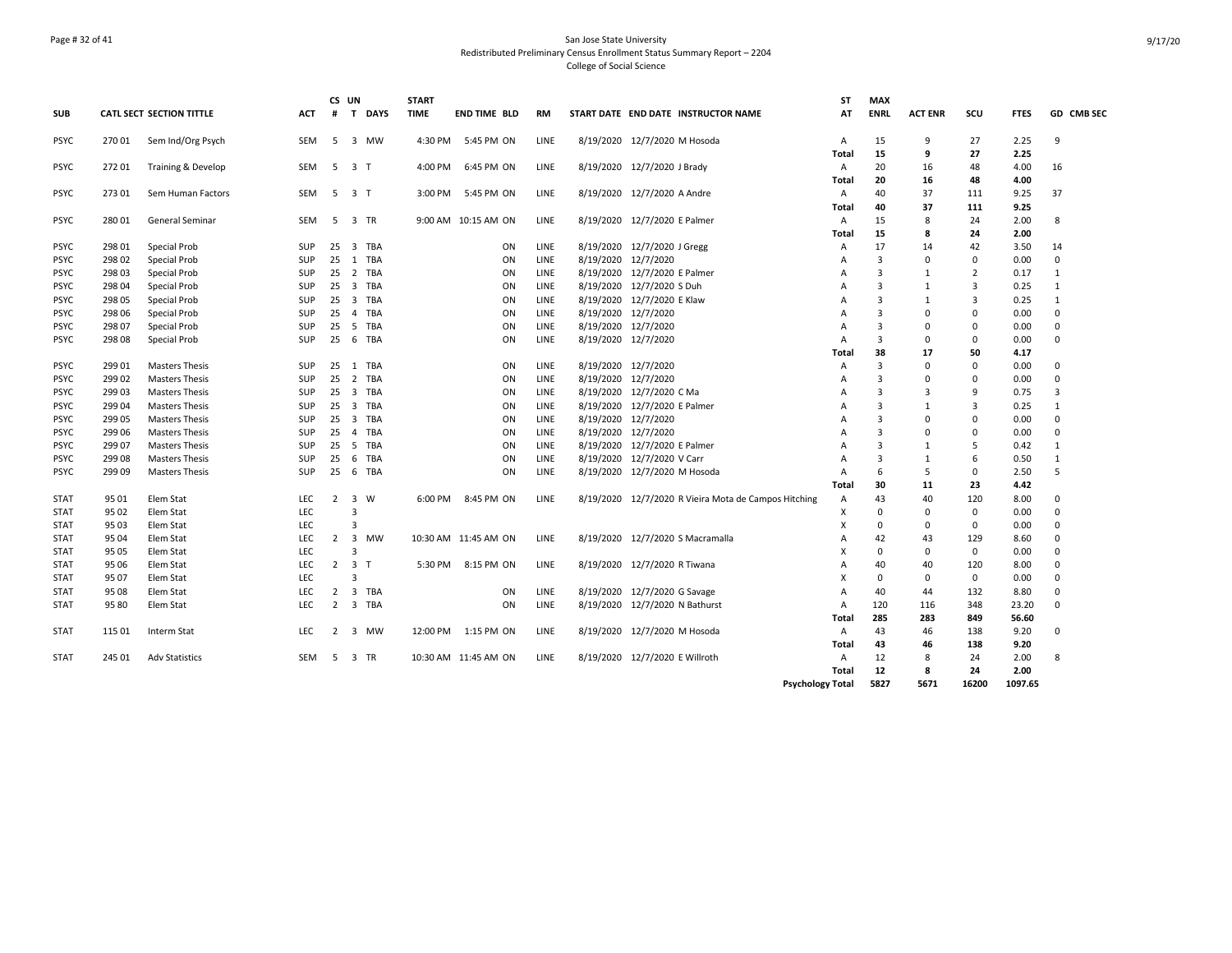## Page # 33 of 41 San Jose State University Redistributed Preliminary Census Enrollment Status Summary Report – 2204 College of Social Science

|            |        |                                 |            |                         | CS UN               |          | <b>START</b> |                      |      |           |                                     | SΤ           | <b>MAX</b>     |                |                |             |                                  |  |
|------------|--------|---------------------------------|------------|-------------------------|---------------------|----------|--------------|----------------------|------|-----------|-------------------------------------|--------------|----------------|----------------|----------------|-------------|----------------------------------|--|
| <b>SUB</b> |        | <b>CATL SECT SECTION TITTLE</b> | ACT        |                         |                     | # T DAYS | <b>TIME</b>  | <b>END TIME BLD</b>  | RM   |           | START DATE END DATE INSTRUCTOR NAME | AT           | <b>ENRL</b>    | <b>ACT ENR</b> | scu            | <b>FTES</b> | GD CMB SEC                       |  |
| Sociology  |        |                                 |            |                         |                     |          |              |                      |      |           |                                     |              |                |                |                |             |                                  |  |
| AAS        | 33A01  | AAS History I                   | <b>LEC</b> |                         | $1 \quad 3 \quad M$ |          | 6:00 PM      | 8:45 PM ON           | LINE |           | 8/19/2020 12/7/2020 D Tu            | A            | 40             | 41             | 123            | 8.20        | $\mathbf 0$                      |  |
| AAS        | 33A 02 | AAS History I                   | LEC        |                         | $\overline{3}$      |          |              |                      |      |           |                                     | X            | $\mathbf 0$    | $\Omega$       | 0              | 0.00        | 0                                |  |
| AAS        | 33A03  | AAS History I                   | LEC        | 1                       |                     | 3 MW     |              | 10:30 AM 11:45 AM ON | LINE |           | 8/19/2020 12/7/2020 Y Kwan          | A            | 40             | 40             | 120            | 8.00        | $\Omega$                         |  |
| AAS        | 33A 04 | <b>AAS History I</b>            | LEC        | 1                       |                     | 3 MW     |              | 10:30 AM 11:45 AM ON | LINE | 8/19/2020 | 12/7/2020 J Rondilla                | A            | 40             | 40             | 120            | 8.00        | 0                                |  |
| AAS        | 33A05  | AAS History I                   | LEC        | $\mathbf{1}$            |                     | 3 MW     | 12:00 PM     | 1:15 PM ON           | LINE |           | 8/19/2020 12/7/2020 J Rondilla      | A            | 40             | 41             | 123            | 8.20        | $\Omega$                         |  |
| AAS        | 33A 06 | AAS History I                   | LEC        | 1                       |                     | 3 TBA    |              | ON                   | LINE |           | 8/19/2020 12/7/2020 G Ramos         | A            | 40             | 39             | 117            | 7.80        | $\mathbf 0$                      |  |
| AAS        | 33A 07 | AAS History I                   | LEC        | 1                       |                     | 3 MW     | 3:00 PM      | 4:15 PM ON           | LINE |           | 8/19/2020 12/7/2020 J Rondilla      | A            | 40             | 39             | 117            | 7.80        | 0                                |  |
| AAS        | 33A08  | AAS History I                   | <b>LEC</b> | 1                       |                     | 3 TBA    |              | ON                   | LINE |           | 8/19/2020 12/7/2020 S Choi          | A            | 40             | 42             | 126            | 8.40        | $\Omega$                         |  |
| AAS        | 33A09  | AAS History I                   | <b>LEC</b> | 1                       |                     | 3 TBA    |              | ON                   | LINE |           | 8/19/2020 12/7/2020 A Berney        | A            | 40             | 39             | 117            | 7.80        | $\Omega$                         |  |
| AAS        | 33A 10 | AAS History I                   | <b>LEC</b> |                         | 1 3 TR              |          |              | 10:30 AM 11:45 AM ON | LINE |           | 8/19/2020 12/7/2020 H Do            | $\Delta$     | 40             | 39             | 117            | 7.80        | $\Omega$                         |  |
| AAS        | 33A 11 | AAS History I                   | <b>LEC</b> | 1                       |                     | 3 TBA    |              | ON                   | LINE |           | 8/19/2020 12/7/2020 S Choi          | A            | 40             | 41             | 123            | 8.20        | $\Omega$                         |  |
| AAS        | 33A 12 | AAS History I                   | <b>LEC</b> |                         | 1 3 TR              |          |              | 1:30 PM 2:45 PM ON   | LINE |           | 8/19/2020 12/7/2020 H Do            | A            | 40             | 37             | 111            | 7.40        | $\Omega$                         |  |
| AAS        | 33A 13 | AAS History I                   | <b>LEC</b> |                         | 3                   |          |              |                      |      |           |                                     | X            | $\mathbf 0$    | $\Omega$       | $\mathsf 0$    | 0.00        | 0                                |  |
| AAS        | 33A 14 | AAS History I                   | LEC        |                         |                     | 1 3 TBA  |              | ON                   | LINE |           | 8/19/2020 12/7/2020 S Choi          | A            | 40             | 40             | 120            | 8.00        | $\mathbf 0$                      |  |
| AAS        | 33A 15 | AAS History I                   | LEC        |                         | 3                   |          |              |                      |      |           |                                     | х            | 0              | 0              | 0              | 0.00        | 0                                |  |
| AAS        | 33A 16 | AAS History I                   | LEC        | $\mathbf{1}$            |                     | 3 TBA    |              | ON                   | LINE |           | 8/19/2020 12/7/2020 S Choi          | A            | 40             | 40             | 120            | 8.00        | $\Omega$                         |  |
| AAS        | 33A 17 | AAS History I                   | LEC        | 1                       |                     | 3 TR     |              | 9:00 AM 10:15 AM ON  | LINE |           | 8/19/2020 12/7/2020 H Do            | A            | 40             | 40             | 120            | 8.00        | $\Omega$                         |  |
| AAS        | 33A 18 | AAS History I                   | LEC        | 1                       |                     | 3 TR     | 3:00 PM      | 4:15 PM ON           | LINE |           | 8/19/2020 12/7/2020 H Do            | Α            | 40             | 39             | 117            | 7.80        | $\Omega$                         |  |
| AAS        | 33A 80 | AAS History I                   | <b>LEC</b> |                         |                     | 1 3 TBA  |              | ON                   | LINE |           | 8/19/2020 12/7/2020 A Berney        | A            | 40             | 40             | 120            | 8.00        | $\Omega$                         |  |
|            |        |                                 |            |                         |                     |          |              |                      |      |           |                                     | Total        | 640            | 637            | 1911           | 127.40      |                                  |  |
| AAS        | 33B01  | AAS History II                  | LEC        |                         |                     | 1 3 MW   |              | 9:00 AM 10:15 AM ON  | LINE |           | 8/19/2020 12/7/2020 J De Guzman     | Α            | 40             | 39             | 117            | 7.80        | $\Omega$                         |  |
| AAS        | 33B02  | AAS History II                  | LEC        | $\mathbf{1}$            |                     | 3 TBA    |              | ON                   | LINE |           | 8/19/2020 12/7/2020 S Choi          | Α            | 40             | 41             | 123            | 8.20        | $\mathbf 0$                      |  |
|            |        |                                 |            |                         |                     |          |              |                      |      |           |                                     | Total        | 80             | 80             | 240            | 16.00       |                                  |  |
| AAS        | 180 11 | <b>Individual Studies</b>       | SUP        | 36                      |                     | 1 TBA    |              | ON                   | LINE |           | 8/19/2020 12/7/2020                 | A            | 3              | $\Omega$       | 0              | 0.00        | $\Omega$                         |  |
| AAS        | 180 12 | <b>Individual Studies</b>       | SUP        |                         |                     | 36 1 TBA |              | ON                   | LINE |           | 8/19/2020 12/7/2020                 | A            | 3              | $\Omega$       | $\Omega$       | 0.00        | $\Omega$                         |  |
| AAS        | 180 21 | <b>Individual Studies</b>       | SUP        | 36                      |                     | 2 TBA    |              | ON                   | LINE |           | 8/19/2020 12/7/2020                 | A            | $\overline{3}$ | $\Omega$       | $\mathbf 0$    | 0.00        | 0                                |  |
| AAS        | 180 31 | <b>Individual Studies</b>       | SUP        |                         |                     | 36 3 TBA |              | ON                   | LINE |           | 8/19/2020 12/7/2020                 | A            | 3              | 0              | $\Omega$       | 0.00        | $\Omega$                         |  |
| AAS        | 180 32 | Individual Studies              | SUP        | 36                      |                     | 3 TBA    |              | ON                   | LINE |           | 8/19/2020 12/7/2020                 | A            | $\overline{3}$ | O              | $\Omega$       | 0.00        | $\Omega$                         |  |
| AAS        | 180 41 | <b>Individual Studies</b>       | SUP        | 36                      |                     | 4 TBA    |              | ON                   | LINE |           | 8/19/2020 12/7/2020                 | Α            | 3              | $\Omega$       | 0              | 0.00        | $\Omega$                         |  |
|            |        |                                 |            |                         |                     |          |              |                      |      |           |                                     | Total        | 18             | n              | $\Omega$       | 0.00        |                                  |  |
| AAS        | 186 01 | Vietnamese Exp Am               | LEC        | 3                       |                     | 3 MW     | 1:30 PM      | 2:45 PM ON           | LINE |           | 8/19/2020 12/7/2020 Y Kwan          | Α            | 35             | 21             | 63             | 4.20        | 0                                |  |
|            |        |                                 |            |                         |                     |          |              |                      |      |           |                                     | Total        | 35             | 21             | 63             | 4.20        |                                  |  |
| SOCI       | 101    | Intro to Sociology              | <b>LEC</b> | 1                       |                     | 3 TBA    |              | ON                   | LINE |           | 8/19/2020 12/7/2020 M Pasion        | Α            | 40             | 43             | 129            | 8.60        | $\Omega$                         |  |
| SOCI       | 102    | Intro to Sociology              | LEC        | $\mathbf{1}$            |                     | 3 TBA    |              | ON                   | LINE |           | 8/19/2020 12/7/2020 J DeHaan        | Α            | 40             | 39             | 117            | 7.80        | $\mathbf 0$                      |  |
| SOCI       | 103    | Intro to Sociology              | LEC        |                         |                     | 1 3 TBA  |              | ON                   | LINE |           | 8/19/2020 12/7/2020 M Pasion        | A            | 120            | 119            | 357            | 23.80       | $\Omega$                         |  |
| SOCI       | 104    | Intro to Sociology              | <b>LEC</b> |                         | 3                   |          |              |                      |      |           |                                     | X            | 0              | $\Omega$       | $\mathbf 0$    | 0.00        | $\Omega$                         |  |
|            |        |                                 |            |                         |                     |          |              |                      |      |           |                                     | <b>Total</b> | 200            | 201            | 603            | 40.20       |                                  |  |
| SOCI       | 15 01  | Stat Ap in Soc Sci              | LEC        | 3                       |                     | 3 TBA    |              | ON                   | LINE |           | 8/19/2020 12/7/2020 M Thiele        | Α            | 30             | 30             | 90             | 6.00        | 0 <sup>o</sup>                   |  |
| SOCS       | 15 01  | Stat Ap in Soc Sci              | LEC        | $\overline{\mathbf{3}}$ |                     | 3 TBA    |              | ON                   | LINE |           | 8/19/2020 12/7/2020 M Thiele        | Α            | $\mathbf{0}$   | $\Omega$       | $\mathbf 0$    | 0.00        | 0 <sup>o</sup>                   |  |
| SOCI       | 15 02  | Stat Ap in Soc Sci              | <b>LEC</b> | $\overline{3}$          | 3 M                 |          | 6:00 PM      | 8:45 PM ON           | LINE |           | 8/19/2020 12/7/2020 J Bautista      | A            | 30             | 28             | 84             | 5.60        | 0 <sup>o</sup>                   |  |
| SOCS       | 15 02  | Stat Ap in Soc Sci              | LEC        |                         | 3 3 M               |          | 6:00 PM      | 8:45 PM ON           | LINE |           | 8/19/2020 12/7/2020 J Bautista      | A            | $\Omega$       | $\Omega$       | $\mathbf{0}$   | 0.00        | 0 <sub>c</sub>                   |  |
| SOCI       | 1503   | Stat Ap in Soc Sci              | LEC        |                         | 3                   |          |              |                      |      |           |                                     | x            | 0              | $\Omega$       | $\mathbf 0$    | 0.00        | $\mathbf 0$                      |  |
| SOCS       | 15 03  | Stat Ap in Soc Sci              | LEC        |                         | 3                   |          |              |                      |      |           |                                     | X            | $\Omega$       | $\Omega$       | $\Omega$       | 0.00        | $\Omega$                         |  |
| SOCI       | 15 04  | Stat Ap in Soc Sci              | <b>LEC</b> | $\overline{3}$          |                     | 3 TR     | 12:00 PM     | 1:15 PM ON           | LINE |           | 8/19/2020 12/7/2020 A Healey        | A            | 30             | 30<br>$\Omega$ | 90<br>$\Omega$ | 6.00        | 0 <sup>o</sup><br>0 <sub>c</sub> |  |
| SOCS       | 15 04  | Stat Ap in Soc Sci              | <b>LEC</b> | $\overline{3}$          |                     | 3 TR     | 12:00 PM     | 1:15 PM ON           | LINE |           | 8/19/2020 12/7/2020 A Healey        | A            | $\mathbf{0}$   |                |                | 0.00        |                                  |  |
|            |        |                                 |            |                         |                     |          |              |                      |      |           |                                     | Total        | 90             | 88             | 264            | 17.60       |                                  |  |
| SOCI       | 8001   | Social Problems                 | LEC        | 1                       |                     | 3 TBA    |              | ON                   | LINE | 8/19/2020 | 12/7/2020 M Pasion                  | Α            | 40             | 40             | 120            | 8.00        | 0                                |  |
| SOCI       | 8002   | Social Problems                 | LEC        | $\mathbf{1}$            |                     | 3 TBA    |              | ON                   | LINE |           | 8/19/2020 12/7/2020 M Pasion        | A            | 40             | 40             | 120            | 8.00        | $\Omega$                         |  |
| SOCI       | 8003   | Social Problems                 | LEC        | 1                       |                     | 3 TR     | 12:00 PM     | 1:15 PM ON           | LINE |           | 8/19/2020 12/7/2020 D Brook         | A            | 40             | 37             | 111            | 7.40        | $\Omega$                         |  |
| SOCI       | 8004   | <b>Social Problems</b>          | LEC        | $\mathbf{1}$            |                     | 3 TBA    |              | ON                   | LINE |           | 8/19/2020 12/7/2020 A Castillo      | Α            | 40             | 38             | 114            | 7.60        | $\mathbf 0$                      |  |
|            |        |                                 |            |                         |                     |          |              |                      |      |           |                                     | Total        | 160            | 155            | 465            | 31.00       |                                  |  |
| SOCI       |        | 100W 01 Writing Workshop        | <b>SEM</b> |                         |                     | 4 3 MW   |              | 9:00 AM 10:15 AM ON  | LINE |           | 8/19/2020 12/7/2020 R Buyco         | A            | 20             | 24             | 72             | 4.80        | $\Omega$                         |  |
| SOCI       |        | 100W 02 Writing Workshop        | SEM        | $\overline{4}$          |                     | 3 TBA    |              | ON                   | LINE |           | 8/19/2020 12/7/2020 T Dehaan        | Α            | 20             | 20             | 60             | 4.00        | $\Omega$                         |  |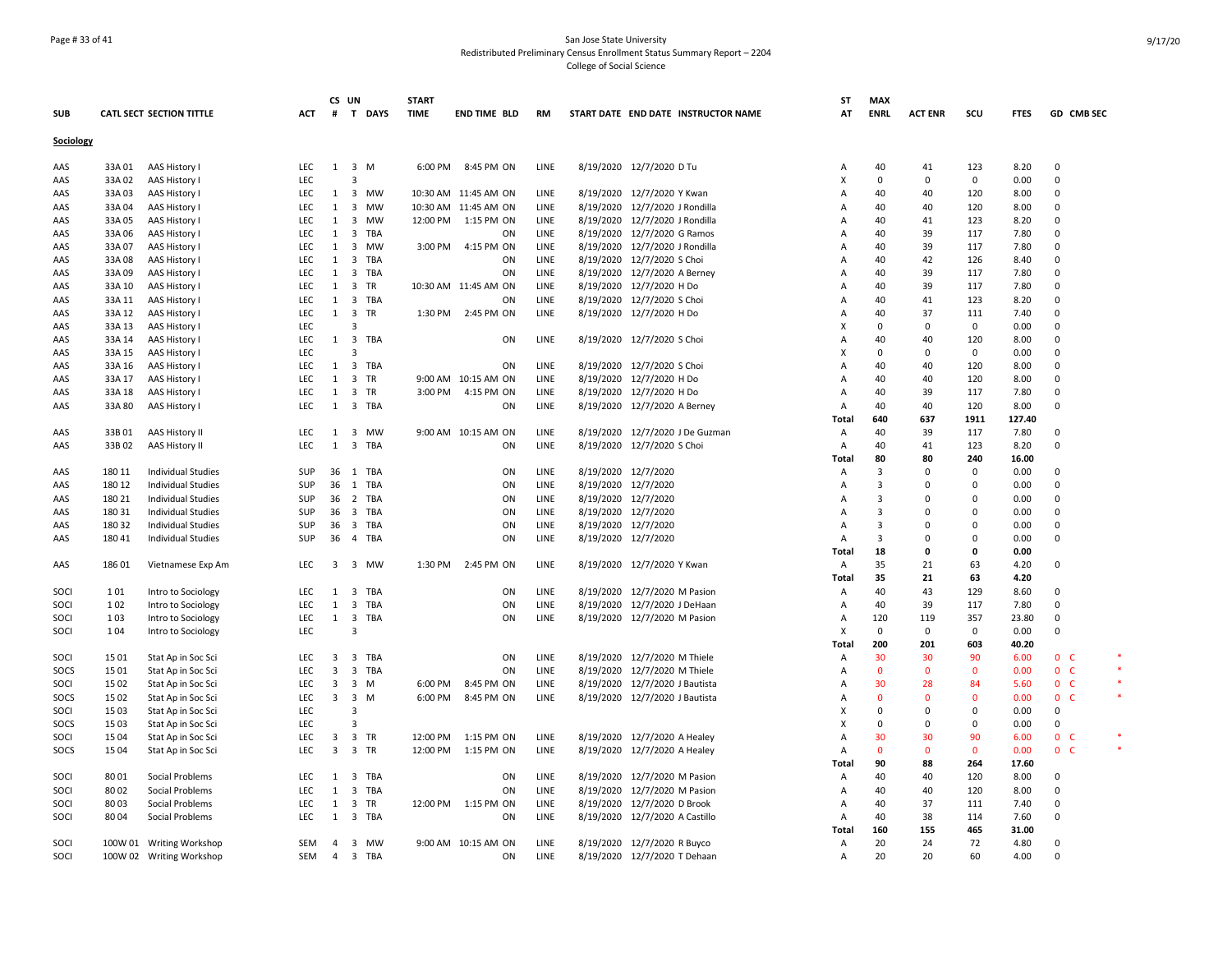## Page # 34 of 41 San Jose State University Redistributed Preliminary Census Enrollment Status Summary Report – 2204 College of Social Science

|             |        |                          |            |                | CS UN                   | <b>START</b>          |         |                      |           |           |                                       | ST             | <b>MAX</b>   |                |              |             |                |  |
|-------------|--------|--------------------------|------------|----------------|-------------------------|-----------------------|---------|----------------------|-----------|-----------|---------------------------------------|----------------|--------------|----------------|--------------|-------------|----------------|--|
| <b>SUB</b>  |        | CATL SECT SECTION TITTLE | <b>ACT</b> | #              |                         | T DAYS<br><b>TIME</b> |         | <b>END TIME BLD</b>  | <b>RM</b> |           | START DATE END DATE INSTRUCTOR NAME   | AT             | <b>ENRL</b>  | <b>ACT ENR</b> | scu          | <b>FTES</b> | GD CMB SEC     |  |
| SOCI        |        | 100W 03 Writing Workshop | SEM        | $\overline{4}$ |                         | 3 TR                  | 1:30 PM | 2:45 PM ON           | LINE      |           | 8/19/2020 12/7/2020 D Brook           | Α              | 20           | 20             | 60           | 4.00        | $\mathbf 0$    |  |
| SOCI        |        | 100W 04 Writing Workshop | <b>SEM</b> | $\overline{4}$ |                         | 3 TBA                 |         | ON                   | LINE      |           | 8/19/2020 12/7/2020 T Dehaan          | A              | 20           | 20             | 60           | 4.00        | $\mathbf 0$    |  |
| SOCI        |        | 100W 05 Writing Workshop | SEM        | $\overline{4}$ |                         | 3 TR                  | 4:30 PM | 5:45 PM ON           | LINE      |           | 8/19/2020 12/7/2020 D Brook           | A              | 20           | 21             | 63           | 4.20        | $\Omega$       |  |
| SOCI        |        | 100W 06 Writing Workshop | <b>SEM</b> | $\overline{4}$ |                         | 3 TBA                 |         | ON                   | LINE      |           | 8/19/2020 12/7/2020 J DeHaan          | A              | 20           | 21             | 63           | 4.20        | $\Omega$       |  |
| SOCI        |        | 100W 07 Writing Workshop | SEM        | $\overline{4}$ |                         | 3 TBA                 |         | ON                   | LINE      |           | 8/19/2020 12/7/2020 L Roberts         | $\Delta$       | 20           | 22             | 66           | 4.40        | $\mathbf 0$    |  |
| SOCI        |        | 100W 08 Writing Workshop | SEM        | $\overline{4}$ |                         | 3 TBA                 |         | ON                   | LINE      |           | 8/19/2020 12/7/2020 K Jeffery         | A              | 20           | 23             | 69           | 4.60        | 0              |  |
| SOCI        |        | 100W 80 Writing Workshop | <b>SEM</b> | $\overline{4}$ |                         | 3 TBA                 |         | ON                   | LINE      |           | 8/19/2020 12/7/2020 R Bryant-Anderson | A              | 20           | 20             | 60           | 4.00        | $\Omega$       |  |
| SOCI        |        | 100W 81 Writing Workshop | <b>SEM</b> | $\overline{4}$ |                         | 3 TBA                 |         | ON                   | LINE      | 8/19/2020 | 12/7/2020 R Bryant-Anderson           | A              | 20           | 21             | 63           | 4.20        | 0              |  |
|             |        |                          |            |                |                         |                       |         |                      |           |           |                                       | Total          | 200          | 212            | 636          | 42.40       |                |  |
| SOCI        | 101 01 | Social Theory            | <b>LEC</b> | $\overline{2}$ |                         | 3 MW                  | 1:30 PM | 2:45 PM ON           | LINE      |           | 8/19/2020 12/7/2020 W Armaline        | Α              | 30           | 32             | 96           | 6.40        | 0              |  |
| SOCI        | 101 02 | Social Theory            | <b>LEC</b> | 2              |                         | 3 TBA                 |         | ON                   | LINE      |           | 8/19/2020 12/7/2020 T Dehaan          | A              | 30           | 29             | 87           | 5.80        | $\Omega$       |  |
| SOCI        | 101 03 | Social Theory            | <b>LEC</b> | $\overline{2}$ | 3 TR                    |                       |         | 10:30 AM 11:45 AM ON | LINE      |           | 8/19/2020 12/7/2020 P Chua            | A              | 30           | 30             | 90           | 6.00        | $\Omega$       |  |
| SOCI        | 101 04 | Social Theory            | <b>LEC</b> | $\overline{2}$ | 3 TR                    |                       | 3:00 PM | 4:15 PM ON           | LINE      |           | 8/19/2020 12/7/2020 P Chua            | $\overline{A}$ | 30           | 31             | 93           | 6.20        | $\Omega$       |  |
| SOCI        | 101 80 | Social Theory            | LEC        |                |                         | 2 3 TBA               |         | ON                   | LINE      |           | 8/19/2020 12/7/2020 M Rokni           | Α              | 30           | 31             | 93           | 6.20        | $\mathsf 0$    |  |
|             |        |                          |            |                |                         |                       |         |                      |           |           |                                       | Total          | 150          | 153            | 459          | 30.60       |                |  |
| SOCI        | 104 01 | <b>Quantit Res Meth</b>  | LEC        | $\overline{2}$ | $\overline{\mathbf{3}}$ | TBA                   |         | ON                   | LINE      |           | 8/19/2020 12/7/2020 J DeHaan          | Α              | 30           | 32             | 96           | 6.45        | $\mathbf{1}$   |  |
| SOCI        | 104 02 | <b>Quantit Res Meth</b>  | LEC        | $\overline{2}$ |                         | 3 TBA                 |         | ON                   | LINE      |           | 8/19/2020 12/7/2020 J DeHaan          | Α              | 30           | 31             | 93           | 6.25        | $\mathbf{1}$   |  |
| SOCI        | 104 03 | Quantit Res Meth         | <b>LEC</b> |                |                         | 2 3 TBA               |         | ON                   | LINE      |           | 8/19/2020 12/7/2020 E Sweet           | A              | 30           | 31             | 93           | 6.20        | 0              |  |
| SOCI        | 104 04 | <b>Quantit Res Meth</b>  | <b>LEC</b> |                |                         | 2 3 TBA               |         | ON                   | LINE      |           | 8/19/2020 12/7/2020 J DeHaan          | $\overline{A}$ | 30           | 32             | 96           | 6.40        | $\mathbf 0$    |  |
|             |        |                          |            |                |                         |                       |         |                      |           |           |                                       | <b>Total</b>   | 120          | 126            | 378          | 25.30       |                |  |
| SOCI        | 105 01 | Qual Research Meth       | <b>LEC</b> |                | 3                       |                       |         |                      |           |           |                                       | Х              | $\mathbf 0$  | 0              | $\mathbf 0$  | 0.00        | 0              |  |
| SOCI        | 105 02 | Qual Research Meth       | LEC        | 2              | 3 TR                    |                       |         | 9:00 AM 10:15 AM ON  | LINE      |           | 8/19/2020 12/7/2020 Y Wiggins         | A              | 30           | 30             | 90           | 6.00        | $\Omega$       |  |
| SOCI        | 105 03 | Qual Research Meth       | LEC        | $\overline{2}$ | 3 TR                    |                       | 3:00 PM | 4:15 PM ON           | LINE      |           | 8/19/2020 12/7/2020 Y Wiggins         | Α              | 30           | 31             | 93           | 6.20        | $\mathbf 0$    |  |
| SOCI        | 105 04 | Qual Research Meth       | <b>LEC</b> |                |                         | 2 3 MW<br>12:00 PM    |         | 1:15 PM ON           | LINE      |           | 8/19/2020 12/7/2020 N Boero           | $\overline{A}$ | 30           | 31             | 93           | 6.20        | $\Omega$       |  |
|             |        |                          |            |                |                         |                       |         |                      |           |           |                                       | <b>Total</b>   | 90           | 92             | 276          | 18.40       |                |  |
| SOCI        | 105B01 | Adv Qual Research        | LEC        | $\overline{2}$ |                         | 3 MW                  | 1:30 PM | 2:45 PM ON           | LINE      |           | 8/19/2020 12/7/2020 N Boero           | A              | 35           | 14             | 42           | 2.95        | 3              |  |
|             |        |                          |            |                |                         |                       |         |                      |           |           |                                       | <b>Total</b>   | 35           | 14             | 42           | 2.95        |                |  |
| SOCI        | 116 01 | <b>Global Society</b>    | <b>LEC</b> |                |                         | 1 3 TBA               |         | ON                   | LINE      |           | 8/19/2020 12/7/2020 M Rokni           | Α              | 40           | 38             | 114          | 7.60        | 0              |  |
| SOCI        | 116 02 | <b>Global Society</b>    | LEC        | 1              | 3 <sub>T</sub>          |                       | 6:00 PM | 8:45 PM ON           | LINE      |           | 8/19/2020 12/7/2020 D Brook           | A              | 40           | 39             | 117          | 7.80        | $\Omega$       |  |
| SOCI        |        |                          | <b>LEC</b> | 1              | 3 TR                    |                       |         | 9:00 AM 10:15 AM ON  | LINE      |           |                                       |                | 40           | 39             | 117          | 7.80        | $\Omega$       |  |
|             | 11603  | <b>Global Society</b>    |            |                |                         |                       |         |                      |           |           | 8/19/2020 12/7/2020 P Chua            | A              |              |                |              |             | $\Omega$       |  |
| SOCI        | 11604  | <b>Global Society</b>    | LEC        | $\mathbf{1}$   | 3 TR                    |                       | 1:30 PM | 2:45 PM ON           | LINE      |           | 8/19/2020 12/7/2020 F Ortega Gonzales | А<br>$\Delta$  | 40           | 40             | 120          | 8.00        |                |  |
| SOCI        | 11680  | Global Society           | LEC        | $\mathbf{1}$   |                         | 3 TBA                 |         | ON                   | LINE      |           | 8/19/2020 12/7/2020 M Rokni           |                | 40           | 39             | 117          | 7.80        | 0              |  |
|             |        |                          |            |                |                         |                       |         |                      |           |           |                                       | <b>Total</b>   | 200          | 195            | 585          | 39.00       |                |  |
| SOCI        | 11801  | Soci of Hum Rights       | LEC        |                |                         | 2 3 MW                | 4:30 PM | 5:45 PM ON           | LINE      |           | 8/19/2020 12/7/2020 W Armaline        | Α              | 35           | 35             | 105          | 7.00        | 0              |  |
|             |        |                          |            |                |                         |                       |         |                      |           |           |                                       | Total          | 35           | 35             | 105          | 7.00        |                |  |
| SOCI        | 140 01 | Soci of Media            | LEC        | 2              | $\overline{\mathbf{3}}$ | TBA                   |         | ON                   | LINE      |           | 8/19/2020 12/7/2020 M Rokni           | $\overline{A}$ | 35           | 33             | 99           | 6.60        | $\Omega$       |  |
| SOCI        | 140 02 | Soci of Media            | <b>LEC</b> | $\overline{2}$ |                         | 3 TBA                 |         | ON                   | LINE      |           | 8/19/2020 12/7/2020 A Berney          | $\mathsf{A}$   | 35           | 33             | 99           | 6.60        | $\Omega$       |  |
|             |        |                          |            |                |                         |                       |         |                      |           |           |                                       | <b>Total</b>   | 70           | 66             | 198          | 13.20       |                |  |
| SOCI        | 14180  | <b>Envr Soci</b>         | <b>LEC</b> | $\overline{2}$ |                         | 3 TBA                 |         | ON                   | LINE      |           | 8/19/2020 12/7/2020 M Thiele          | $\overline{A}$ | 35           | 35             | 105          | 7.00        | $\mathbf 0$    |  |
|             |        |                          |            |                |                         |                       |         |                      |           |           |                                       | <b>Total</b>   | 35           | 35             | 105          | 7.00        |                |  |
| SOCI        | 144 01 | Edu for Liberation       | LEC        |                | 3                       |                       |         |                      |           |           |                                       | X              | 0            | 0              | $\mathsf 0$  | 0.00        | $\mathbf 0$    |  |
|             |        |                          |            |                |                         |                       |         |                      |           |           |                                       | Total          | $\mathbf 0$  | 0              | 0            | 0.00        |                |  |
| SOCI        | 146 01 | Work Power & Leisure     | <b>LEC</b> |                |                         | 2 3 MW                | 4:30 PM | 5:45 PM ON           | LINE      |           | 8/19/2020 12/7/2020 P Rudy            | Α              | 35           | 35             | 105          | 7.00        | 0              |  |
|             |        |                          |            |                |                         |                       |         |                      |           |           |                                       | <b>Total</b>   | 35           | 35             | 105          | 7.00        |                |  |
| SOCI        | 151 01 | Violence in Family       | LEC        |                | 3                       |                       |         |                      |           |           |                                       | х              | $\mathbf 0$  | $\Omega$       | $\mathbf 0$  | 0.00        | $\mathbf 0$    |  |
| SOCI        | 151 02 | Violence in Family       | <b>LEC</b> | $\overline{2}$ | 3 W                     |                       | 6:00 PM | 8:45 PM ON           | LINE      |           | 8/19/2020 12/7/2020 S de Bourbon      | $\mathsf{A}$   | 35           | 39             | 117          | 7.80        | $\mathbf 0$    |  |
|             |        |                          |            |                |                         |                       |         |                      |           |           |                                       | <b>Total</b>   | 35           | 39             | 117          | 7.80        |                |  |
| SOCI        | 154 01 | Non Conform Behav        | <b>LEC</b> |                | 2 3 TR                  |                       | 4:30 PM | 5:45 PM ON           | LINE      |           | 8/19/2020 12/7/2020 S Morewitz        | Α              | 35           | 34             | 102          | 6.80        | $\Omega$       |  |
|             |        |                          |            |                |                         |                       |         |                      |           |           |                                       | <b>Total</b>   | 35           | 34             | 102          | 6.80        |                |  |
| SOCI        | 16101  | City Life                | LEC        | $\overline{2}$ |                         | 3 TR                  | 1:30 PM | 2:45 PM ON           | LINE      |           | 8/19/2020 12/7/2020 P Chua            | Α              | 35           | 34             | 102          | 6.85        | $1\quad C$     |  |
| <b>GEOG</b> | 16101  | City Life                | <b>LEC</b> | $\overline{2}$ | 3 TR                    |                       | 1:30 PM | 2:45 PM ON           | LINE      |           | 8/19/2020 12/7/2020 P Chua            | A              | $\mathbf{0}$ | $\mathbf{0}$   | $\mathbf{0}$ | 0.00        | 0 <sup>o</sup> |  |
|             |        |                          |            |                |                         |                       |         |                      |           |           |                                       | <b>Total</b>   | 35           | 34             | 102          | 6.85        |                |  |
| SOCI        | 162 01 | Race/Ethnic Rels         | LEC        | 2              |                         | 3 TR                  | 9:00 AM | 10:15 AM ON          | LINE      |           | 8/19/2020 12/7/2020 C Cox             | Α              | 35           | 35             | 105          | 7.00        | $\Omega$       |  |
| SOCI        | 162 02 | Race/Ethnic Rels         | <b>LEC</b> | $\overline{2}$ | 3 TR                    |                       | 3:00 PM | 4:15 PM ON           | LINE      |           | 8/19/2020 12/7/2020 C Cox             | Α              | 35           | 36             | 108          | 7.20        | $\Omega$       |  |
|             |        |                          |            |                |                         |                       |         |                      |           |           |                                       | <b>Total</b>   | 70           | 71             | 213          | 14.20       |                |  |
|             |        |                          |            |                |                         |                       |         |                      |           |           |                                       |                |              |                |              |             |                |  |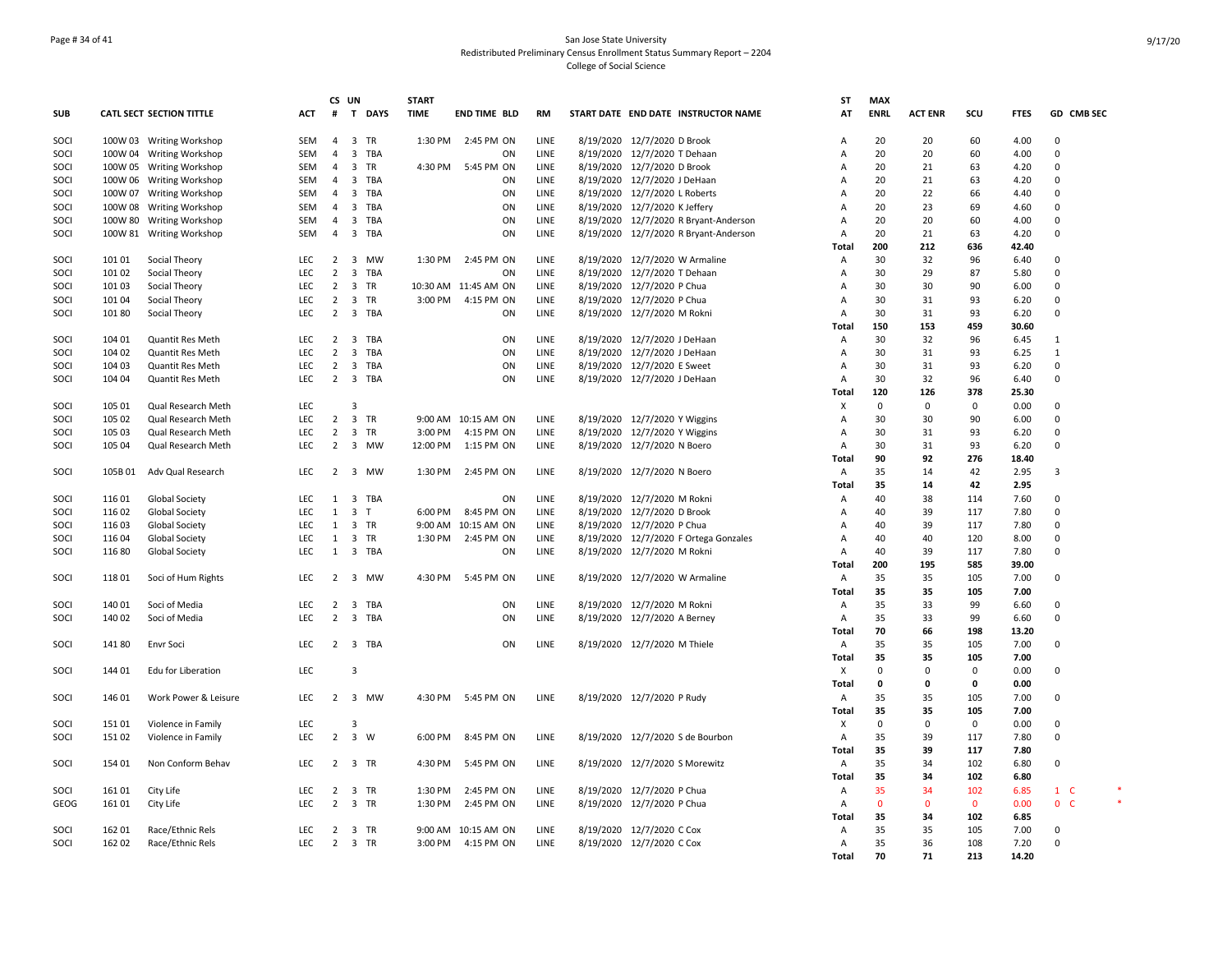## Page # 35 of 41 San Jose State University Redistributed Preliminary Census Enrollment Status Summary Report – 2204 College of Social Science

|             |        |                                 |            |                | CS UN          | <b>START</b>        |                     |      |                     |                                       | ST                | <b>MAX</b>         |                |                   |              |                    |  |
|-------------|--------|---------------------------------|------------|----------------|----------------|---------------------|---------------------|------|---------------------|---------------------------------------|-------------------|--------------------|----------------|-------------------|--------------|--------------------|--|
| <b>SUB</b>  |        | <b>CATL SECT SECTION TITTLE</b> | <b>ACT</b> | #              | T DAYS         | <b>TIME</b>         | <b>END TIME BLD</b> | RM   |                     | START DATE END DATE INSTRUCTOR NAME   | AT                | <b>ENRL</b>        | <b>ACT ENR</b> | SCU               | <b>FTES</b>  | GD CMB SEC         |  |
| SOCI        | 163 01 | Social Change                   | <b>LEC</b> | $\overline{2}$ | 3 TBA          |                     | ON                  | LINE |                     | 8/19/2020 12/7/2020 V Montes          | Α                 | 35                 | 34             | 102               | 6.80         | $\Omega$           |  |
|             |        |                                 |            |                |                |                     |                     |      |                     |                                       | <b>Total</b>      | 35                 | 34             | 102               | 6.80         |                    |  |
| SOCI        | 164 01 | Social Action                   | LEC        |                | 3              |                     |                     |      |                     |                                       | x                 | 0<br>0             | 0<br>0         | 0<br>0            | 0.00<br>0.00 | $\mathbf 0$        |  |
| SOCI        | 165 01 | Poverty Wealth Prv              | LEC        | $\overline{2}$ | 3 TBA          |                     | ON                  | LINE |                     | 8/19/2020 12/7/2020 M Thiele          | <b>Total</b><br>Α | 35                 | 34             | 102               | 6.85         | 1                  |  |
| SOCI        | 165 03 | Poverty Wealth Prv              | LEC        |                | 2 3 TR         | 12:00 PM 1:15 PM ON |                     | LINE |                     | 8/19/2020 12/7/2020 P Rudy            | Α                 | 35                 | 35             | 105               | 7.05         | $\mathbf{1}$       |  |
|             |        |                                 |            |                |                |                     |                     |      |                     |                                       | Total             | 70                 | 69             | 207               | 13.90        |                    |  |
| SOCI        | 166 01 | <b>Medical Sociology</b>        | LEC        | 2              | 3 MW           |                     | 9:00 AM 10:15 AM ON | LINE |                     | 8/19/2020 12/7/2020 N Boero           | Α                 | 35                 | 35             | 105               | 7.10         | $2\degree$ C       |  |
| <b>GERO</b> | 16601  | <b>Medical Sociology</b>        | LEC        | $\overline{2}$ | 3 MW           |                     | 9:00 AM 10:15 AM ON | LINE |                     | 8/19/2020 12/7/2020 N Boero           | Α                 | $\mathbf{0}$       | $\overline{0}$ | $\mathbf{0}$      | 0.00         | 0 <sub>c</sub>     |  |
|             |        |                                 |            |                |                |                     |                     |      |                     |                                       | Total             | 35                 | 35             | 105               | 7.10         |                    |  |
| SOCI        | 16980  | Polit Sociology                 | <b>LEC</b> | 2              | 3 TBA          |                     | ON                  | LINE |                     | 8/19/2020 12/7/2020 M Rokni           | $\overline{A}$    | 35                 | 28             | 84                | 5.60         | $\mathsf 0$        |  |
|             |        |                                 |            |                |                |                     |                     |      |                     |                                       | Total             | 35                 | 28             | 84                | 5.60         |                    |  |
| SOCI        | 17001  | Soci of Family                  | LEC        | 2              | 3 TR           |                     | 1:30 PM 2:45 PM ON  | LINE |                     | 8/19/2020 12/7/2020 N Birthelmer      | Α                 | 35                 | 33             | 99                | 6.60         | $\mathbf 0$        |  |
| SOCI        | 17002  | Soci of Family                  | LEC        | $\overline{2}$ | 3 TR           |                     | 9:00 AM 10:15 AM ON | LINE |                     | 8/19/2020 12/7/2020 A Healey          | Α                 | 35                 | 34             | 102               | 6.80         | 0                  |  |
| SOCI        | 17080  | Soci of Family                  | LEC        |                | $\overline{3}$ |                     |                     |      |                     |                                       | Х                 | 0                  | $\mathbf 0$    | 0                 | 0.00         | 0                  |  |
|             |        |                                 |            |                |                |                     |                     |      |                     |                                       | <b>Total</b>      | 70                 | 67             | 201               | 13.40        |                    |  |
| SOCI        | 17101  | Person and Society              | <b>LEC</b> |                | 2 3 TBA        |                     | ON                  | LINE |                     | 8/19/2020 12/7/2020 S Nava            | Α                 | 35                 | 35             | 105               | 7.05         | $\mathbf{1}$       |  |
|             |        |                                 |            |                |                |                     |                     |      |                     |                                       | Total             | 35                 | 35             | 105               | 7.05         |                    |  |
| SOCI        | 17201  | <b>LGBT Studies</b>             | <b>LEC</b> | $\overline{2}$ | 3 TR           | 1:30 PM             | 2:45 PM ON          | LINE |                     | 8/19/2020 12/7/2020 J Caraves         | Α                 | 35                 | 35             | 105               | 7.00         | $\mathbf 0$        |  |
|             |        |                                 |            |                |                |                     |                     |      |                     |                                       | <b>Total</b>      | 35                 | 35             | 105               | 7.00         |                    |  |
| SOCI        | 173 01 | Socialization                   | LEC        | $\overline{2}$ | 3 TBA          |                     | ON                  | LINE |                     | 8/19/2020 12/7/2020 G Ramos           | Α                 | 35                 | 35             | 105               | 7.00         | $\mathbf 0$        |  |
| SOCI        | 173 80 | Socialization                   | LEC        | $\overline{2}$ | 3 TBA          |                     | ON                  | LINE |                     | 8/19/2020 12/7/2020 R Bryant-Anderson | Α                 | 35                 | 35             | 105               | 7.05         | $\mathbf{1}$       |  |
|             |        |                                 |            |                |                |                     |                     |      |                     |                                       | Total             | 70                 | 70             | 210               | 14.05        |                    |  |
| SOCI        | 174 80 | Sexualities                     | <b>LEC</b> |                | 2 3 TBA        |                     | ON                  | LINE |                     | 8/19/2020 12/7/2020 T Dehaan          | A                 | 35                 | 34             | 102               | 6.80         | $\mathbf 0$        |  |
|             |        |                                 |            |                |                |                     |                     |      |                     |                                       | Total             | 35                 | 34             | 102               | 6.80         |                    |  |
| SOCI        | 17501  | Soc of Mas & Fem                | <b>LEC</b> | 2              | 3 MW           | 4:30 PM             | 5:45 PM ON          | LINE |                     | 8/19/2020 12/7/2020 S de Bourbon      | $\overline{A}$    | 35                 | 39             | 117               | 7.80         | 0 <sup>o</sup>     |  |
| <b>WOMS</b> | 175 01 | Soc of Mas & Fem                | LEC        | $\overline{2}$ | 3 MW           | 4:30 PM             | 5:45 PM ON          | LINE |                     | 8/19/2020 12/7/2020 S de Bourbon      | Α                 | $\Omega$           | $\mathbf 0$    | $\mathbf 0$       | 0.00         | 0 <sub>c</sub>     |  |
|             |        |                                 |            |                |                |                     |                     |      |                     |                                       | <b>Total</b>      | 35                 | 39             | 117               | 7.80         |                    |  |
| SOCI        | 17680  | Sociology of Everyday Life      | LEC        |                | 2 3 TBA        |                     | ON                  | LINE |                     | 8/19/2020 12/7/2020 T Dehaan          | Α                 | 35                 | 32             | 96                | 6.40         | 0                  |  |
|             |        |                                 |            |                |                |                     |                     |      |                     |                                       | Total             | 35                 | 32             | 96                | 6.40         |                    |  |
| SOCI        | 17701  | Soci Education                  | LEC        |                | $\overline{3}$ |                     |                     |      |                     |                                       | х                 | $\Omega$           | $\mathbf 0$    | $\Omega$          | 0.00         | $\mathbf 0$        |  |
| SOCS        | 17701  | Soci Education                  | LEC        |                | $\mathsf 3$    |                     |                     |      |                     |                                       | х                 | $\Omega$           | $\mathbf 0$    | 0                 | 0.00         | $\mathbf 0$        |  |
| SOCI        | 17702  | Soci Education                  | LEC        | $\overline{2}$ | 3 TR           | 1:30 PM             | 2:45 PM ON          | LINE |                     | 8/19/2020 12/7/2020 Y Wiggins         | Α                 | 35                 | 33             | 99                | 6.65         | $\mathbf{1}$<br>-C |  |
| SOCS        | 17702  | Soci Education                  | <b>LEC</b> |                | 2 3 TR         | 1:30 PM             | 2:45 PM ON          | LINE |                     | 8/19/2020 12/7/2020 Y Wiggins         | $\overline{A}$    | $\mathbf{0}$<br>35 | $\overline{0}$ | $\mathbf 0$<br>99 | 0.00         | $\mathbf{0}$<br>-C |  |
| SOCI        | 178 01 | Sociology of Childhood          | LEC        | 2              | 3 TBA          |                     | ON                  | LINE |                     | 8/19/2020 12/7/2020 E Sweet           | <b>Total</b><br>Α | 35                 | 33<br>34       | 102               | 6.65<br>6.80 | $\mathbf 0$        |  |
|             |        |                                 |            |                |                |                     |                     |      |                     |                                       |                   | 35                 | 34             | 102               | 6.80         |                    |  |
| SOCI        | 180 11 | <b>Indiv Studies</b>            | SUP        |                | 36 1 TBA       |                     | ON                  | LINE | 8/19/2020 12/7/2020 |                                       | Total<br>Α        | 5                  | $\mathbf 0$    | 0                 | 0.00         | $\overline{0}$     |  |
| SOCI        | 180 12 | <b>Indiv Studies</b>            | SUP        |                | 36 1 TBA       |                     | ON                  | LINE | 8/19/2020 12/7/2020 |                                       | Α                 | 5                  | $\mathbf 0$    | $\mathbf 0$       | 0.00         | $\mathsf 0$        |  |
| SOCI        | 180 13 | <b>Indiv Studies</b>            | SUP        | 36             | 1 TBA          |                     | ON                  | LINE | 8/19/2020 12/7/2020 |                                       | Α                 | 5                  | 0              | 0                 | 0.00         | 0                  |  |
| SOCI        | 180 21 | <b>Indiv Studies</b>            | SUP        |                | 36 2 TBA       |                     | ON                  | LINE | 8/19/2020 12/7/2020 |                                       | $\overline{A}$    | .5                 | $\mathbf 0$    | $\Omega$          | 0.00         | $\mathbf 0$        |  |
| SOCI        | 180 31 | <b>Indiv Studies</b>            | SUP        |                | 36 3 TBA       |                     | ON                  | LINE | 8/19/2020 12/7/2020 |                                       | $\overline{A}$    | .5                 | 1              | 3                 | 0.25         | 1                  |  |
| SOCI        | 180 32 | <b>Indiv Studies</b>            | SUP        | 36             | 3 TBA          |                     | ON                  | LINE | 8/19/2020 12/7/2020 |                                       | Α                 | .5                 | $\mathbf 0$    | 0                 | 0.00         | $\mathsf 0$        |  |
| SOCI        | 18033  | <b>Indiv Studies</b>            | SUP        | 36             | 3 TBA          |                     | ON                  | LINE | 8/19/2020 12/7/2020 |                                       | A                 | 5                  | $\mathbf 0$    | $\mathbf 0$       | 0.00         | $\mathsf 0$        |  |
| SOCI        | 18041  | <b>Indiv Studies</b>            | SUP        |                | 36  4  TBA     |                     | ON                  | LINE | 8/19/2020 12/7/2020 |                                       | A                 | 5                  | 0              | $\mathbf 0$       | 0.00         | 0                  |  |
|             |        |                                 |            |                |                |                     |                     |      |                     |                                       | Total             | 40                 | 1              | 3                 | 0.25         |                    |  |
| SOCI        | 181 11 | Service Internship              | <b>SUP</b> | 36             | 1 TBA          |                     | ON                  | LINE | 8/19/2020 12/7/2020 |                                       | Α                 | $\overline{2}$     | $\mathbf 0$    | $\Omega$          | 0.00         | $\overline{0}$     |  |
| SOCI        | 181 12 | Service Internship              | SUP        | 36             | 1 TBA          |                     | ON                  | LINE |                     | 8/19/2020 12/7/2020                   | Α                 | $\mathbf{1}$       | $\Omega$       | $\Omega$          | 0.00         | 0                  |  |
| SOCI        | 181 21 | Service Internship              | SUP        |                | 36 2 TBA       |                     | ON                  | LINE | 8/19/2020 12/7/2020 |                                       | $\overline{A}$    | $\overline{2}$     | 1              | $\overline{2}$    | 0.13         | $\mathbf 0$        |  |
| SOCI        | 18131  | Service Internship              | <b>SUP</b> | 36             | 3 TBA          |                     | ON                  | LINE | 8/19/2020 12/7/2020 |                                       | Α                 | $\overline{2}$     | 0              | 0                 | 0.00         | 0                  |  |
| SOCI        | 18132  | Service Internship              | SUP        | 36             | 3 TBA          |                     | ON                  | LINE | 8/19/2020 12/7/2020 |                                       | $\overline{A}$    | $\overline{2}$     | $\mathbf 0$    | 0                 | 0.00         | $\mathbf 0$        |  |
| SOCI        | 181 33 | Service Internship              | SUP        | 36             | 3 TBA          |                     | ON                  | LINE | 8/19/2020 12/7/2020 |                                       | A                 | $\overline{2}$     | $\mathbf 0$    | $\mathbf 0$       | 0.00         | $\mathbf 0$        |  |
| SOCI        | 181 34 | Service Internship              | <b>SUP</b> | 36             | 3 TBA          |                     | ON                  | LINE | 8/19/2020 12/7/2020 |                                       | A                 | $\overline{2}$     | $\mathbf 0$    | $\Omega$          | 0.00         | $\mathbf 0$        |  |
| SOCI        | 18135  | Service Internship              | SUP        | 36             | 3 TBA          |                     | ON                  | LINE | 8/19/2020 12/7/2020 |                                       | Α                 | $\overline{2}$     | $\mathbf 0$    | $\mathbf 0$       | 0.00         | $\mathsf 0$        |  |
| SOCI        | 18141  | Service Internship              | SUP        |                | 36  4  TBA     |                     | ON                  | LINE | 8/19/2020 12/7/2020 |                                       | $\overline{A}$    | 3                  | $\Omega$       | $\Omega$          | 0.00         | $\Omega$           |  |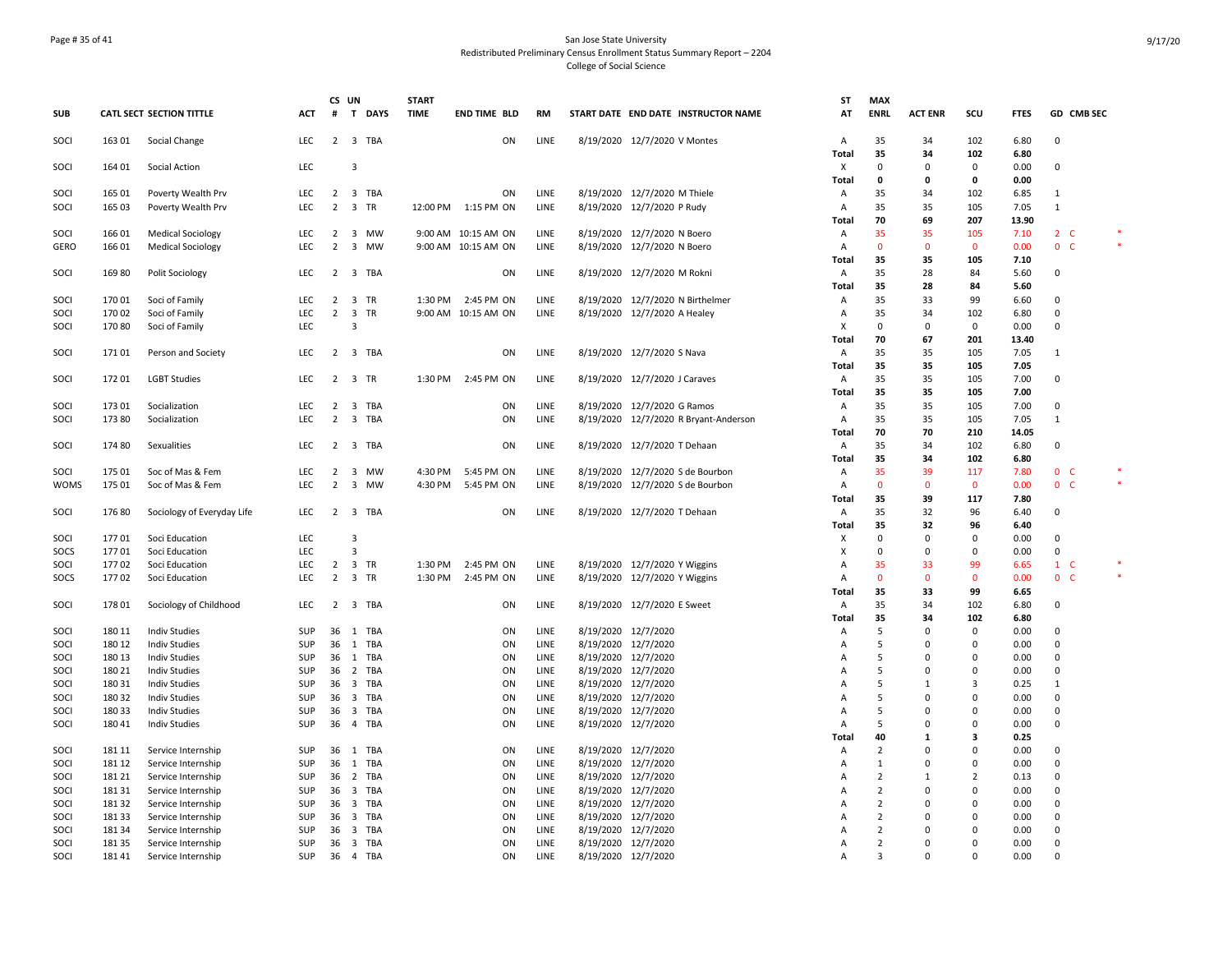## Page # 36 of 41 San Jose State University Redistributed Preliminary Census Enrollment Status Summary Report – 2204 College of Social Science

|              |                  |                                                |            | CS UN          |                         |                   | <b>START</b> |                      |              |                                            |                                     | ST                      | <b>MAX</b>                       |                      |                      |              |                      |  |
|--------------|------------------|------------------------------------------------|------------|----------------|-------------------------|-------------------|--------------|----------------------|--------------|--------------------------------------------|-------------------------------------|-------------------------|----------------------------------|----------------------|----------------------|--------------|----------------------|--|
| <b>SUB</b>   |                  | <b>CATL SECT SECTION TITTLE</b>                | <b>ACT</b> | #              |                         | T DAYS            | <b>TIME</b>  | <b>END TIME BLD</b>  | RM           |                                            | START DATE END DATE INSTRUCTOR NAME | AT                      | <b>ENRL</b>                      | <b>ACT ENR</b>       | scu                  | <b>FTES</b>  | GD CMB SEC           |  |
| SOCI         | 181 61           | Service Internship                             | SUP        | 36             |                         | 6 TBA             |              | ON                   | LINE         | 8/19/2020 12/7/2020                        |                                     | Α                       | $\overline{2}$                   | $\Omega$             | $\mathbf 0$          | 0.00         | $\mathbf 0$          |  |
|              |                  |                                                |            |                |                         |                   |              |                      |              |                                            |                                     | <b>Total</b>            | 20                               | $\mathbf{1}$         | $\overline{2}$       | 0.13         |                      |  |
| SOCI         | 181B01           | Sociology Capstone                             | <b>LEC</b> | $\overline{2}$ | 3 M                     |                   | 6:00 PM      | 8:45 PM ON           | LINE         |                                            | 8/19/2020 12/7/2020 P Rudy          | Α                       | 35                               | 35                   | 105                  | 7.00         | $\Omega$             |  |
| SOCI         | 181B02           | Sociology Capstone                             | LEC        | $\overline{2}$ | 3 TR                    |                   |              | 10:30 AM 11:45 AM ON | LINE         |                                            | 8/19/2020 12/7/2020 P Rudy          | A                       | 35                               | 35                   | 105                  | 7.00         | $\mathbf 0$          |  |
|              |                  |                                                |            |                |                         |                   |              |                      |              |                                            |                                     | Total                   | 70                               | 70                   | 210                  | 14.00        |                      |  |
| SOCI         |                  | 199H 31 Sen Hon Thesis                         | SUP        | 36             |                         | 3 TBA             |              | ON                   | LINE         | 8/19/2020 12/7/2020                        |                                     | A                       | 6                                | $\Omega$             | $\mathbf 0$          | 0.00         | 0                    |  |
| SOCI         |                  | 199H 32 Sen Hon Thesis                         | <b>SUP</b> | 36             |                         | 3 TBA             |              | ON                   | LINE         | 8/19/2020 12/7/2020                        |                                     | A                       | $\overline{2}$<br>$\overline{2}$ | $\Omega$             | $\mathbf 0$          | 0.00         | $\Omega$             |  |
| SOCI         | 199H 33          | Sen Hon Thesis                                 | <b>SUP</b> | 36             |                         | 3 TBA             |              | ON                   | LINE         | 8/19/2020 12/7/2020                        |                                     | $\overline{A}$<br>Total | 10                               | 0<br>n               | $\Omega$<br>0        | 0.00<br>0.00 | $\Omega$             |  |
| SOCI         | 28101            | Internship in Soc                              | SUP        |                |                         | 25 1 TBA          |              | ON                   | LINE         | 8/19/2020 12/7/2020                        |                                     | $\overline{A}$          | 0                                | ŋ                    | $\Omega$             | 0.00         | $\Omega$             |  |
| SOCI         | 281 11           | Internship in Soc                              | SUP        | 25             |                         | 1 TBA             |              | ON                   | LINE         | 8/19/2020 12/7/2020                        |                                     | Α                       | $\overline{2}$                   | $\Omega$             | $\Omega$             | 0.00         | 0                    |  |
| SOCI         | 281 12           | Internship in Soc                              | <b>SUP</b> |                |                         | 25 1 TBA          |              | ON                   | LINE         | 8/19/2020 12/7/2020                        |                                     | A                       | $\overline{3}$                   | $\Omega$             | $\mathbf 0$          | 0.00         | $\Omega$             |  |
| SOCI         | 281 21           | Internship in Soc                              | SUP        | 25             |                         | 2 TBA             |              | ON                   | LINE         | 8/19/2020 12/7/2020                        |                                     | A                       | $\overline{2}$                   | 0                    | $\mathbf 0$          | 0.00         | 0                    |  |
| SOCI         | 281 31           | Internship in Soc                              | SUP        | 25 3 TBA       |                         |                   |              | ON                   | LINE         | 8/19/2020 12/7/2020                        |                                     | A                       | 10                               | 1                    | 3                    | 0.25         | 1                    |  |
| SOCI         | 281 32           | Internship in Soc                              | SUP        | 25             |                         | 3 TBA             |              | ON                   | LINE         | 8/19/2020 12/7/2020                        |                                     | A                       | 3                                | 0                    | 0                    | 0.00         | 0                    |  |
| SOCI         | 281 33           | Internship in Soc                              | <b>SUP</b> | 25 3 TBA       |                         |                   |              | ON                   | LINE         | 8/19/2020 12/7/2020                        |                                     | A                       | $\overline{2}$                   | C                    | $\Omega$             | 0.00         | $\Omega$             |  |
| SOCI         | 281 34           | Internship in Soc                              | <b>SUP</b> |                |                         | 25 3 TBA          |              | ON                   | LINE         | 8/19/2020 12/7/2020                        |                                     | A                       | 3                                | $\Omega$             | $\Omega$             | 0.00         | $\Omega$             |  |
| SOCI         | 28135            | Internship in Soc                              | SUP        | 25             |                         | 3 TBA             |              | ON                   | LINE         | 8/19/2020 12/7/2020                        |                                     | A                       | 1                                | $\Omega$             | $\Omega$             | 0.00         | $\Omega$             |  |
| SOCI         | 281 61           | Internship in Soc                              | SUP        | 25             | 6                       | TBA               |              | ON                   | LINE         | 8/19/2020 12/7/2020                        |                                     | $\overline{A}$          | $\mathbf{1}$                     | $\Omega$             | $\mathbf 0$          | 0.00         | $\mathbf 0$          |  |
|              |                  |                                                |            |                |                         |                   |              |                      |              |                                            |                                     | Total                   | 27                               | 1                    | 3                    | 0.25         |                      |  |
| SOCI         | 298 31           | <b>Special Studies</b>                         | SUP        | 25 3 TBA       |                         |                   |              | ON                   | LINE         | 8/19/2020 12/7/2020                        |                                     | A                       | $\overline{2}$                   | 1                    | 3                    | 0.25         | 1                    |  |
| SOCI         | 298 32           | <b>Special Studies</b>                         | SUP        | 25             | $\overline{\mathbf{3}}$ | TBA               |              | ON                   | LINE         | 8/19/2020 12/7/2020                        |                                     | Α                       | $\overline{2}$                   | $\mathbf{1}$         | 3                    | 0.25         | 1                    |  |
| SOCI         | 298 33           | <b>Special Studies</b>                         | <b>SUP</b> |                |                         | 25 3 TBA          |              | ON                   | LINE         | 8/19/2020 12/7/2020                        |                                     | $\overline{A}$          | 3                                | $\Omega$             | $\Omega$             | 0.00         | $\Omega$             |  |
| SOCI         | 298 34           | <b>Special Studies</b>                         | SUP        | 25             |                         | 3 TBA             |              | ON                   | LINE         | 8/19/2020 12/7/2020                        |                                     | A                       | 3                                | $\Omega$             | $\Omega$             | 0.00         | $\Omega$             |  |
| SOCI         | 298 35           | <b>Special Studies</b>                         | SUP        | 25             |                         | 3 TBA             |              | ON                   | LINE         | 8/19/2020 12/7/2020                        |                                     | A                       | 3                                | $\Omega$             | $\Omega$             | 0.00         | $\Omega$             |  |
|              |                  |                                                |            |                |                         |                   |              |                      |              |                                            |                                     | Total                   | 13                               | $\overline{2}$       | 6                    | 0.50         |                      |  |
| SOCI         | 299 11           | <b>Masters Thesis</b>                          | SUP        | 25 1 TBA       |                         |                   |              | ON                   | LINE         | 8/19/2020 12/7/2020                        |                                     | Α                       | $\overline{2}$                   | ŋ                    | $\mathbf 0$          | 0.00         | 0                    |  |
| SOCI         | 299 12           | <b>Masters Thesis</b>                          | SUP        | 25 1 TBA       |                         |                   |              | ON                   | LINE         | 8/19/2020 12/7/2020                        |                                     | A                       | $\overline{2}$                   | 0                    | $\mathbf 0$          | 0.00         | $\mathbf 0$          |  |
| SOCI         | 299 13           | <b>Masters Thesis</b>                          | <b>SUP</b> | 25             |                         | 1 TBA             |              | ON                   | LINE         | 8/19/2020 12/7/2020                        |                                     | A                       | $\overline{2}$                   | 0                    | 0                    | 0.00         | 0                    |  |
| SOCI         | 299 31<br>299 32 | <b>Masters Thesis</b>                          | SUP<br>SUP | 25 3 TBA       |                         |                   |              | ON                   | LINE         | 8/19/2020 12/7/2020                        |                                     | $\overline{A}$          | $\overline{2}$<br>$\overline{2}$ | $\Omega$<br>$\Omega$ | $\Omega$<br>$\Omega$ | 0.00         | $\Omega$<br>$\Omega$ |  |
| SOCI<br>SOCI | 299 33           | <b>Masters Thesis</b><br><b>Masters Thesis</b> | SUP        | 25             |                         | 25 3 TBA<br>3 TBA |              | ON<br>ON             | LINE<br>LINE | 8/19/2020 12/7/2020<br>8/19/2020 12/7/2020 |                                     | A<br>A                  | $\overline{2}$                   | $\Omega$             | $\mathbf 0$          | 0.00<br>0.00 | $\mathbf 0$          |  |
| SOCI         | 299 61           | <b>Masters Thesis</b>                          | SUP        | 25             | - 6                     | TBA               |              | ON                   | LINE         | 8/19/2020 12/7/2020                        |                                     | A                       | $\overline{2}$                   | $\Omega$             | $\Omega$             | 0.00         | $\Omega$             |  |
|              |                  |                                                |            |                |                         |                   |              |                      |              |                                            |                                     | <b>Total</b>            | 14                               | 0                    | 0                    | 0.00         |                      |  |
| <b>WOMS</b>  | 1001             | Women, Gender &Sex                             | LEC        |                |                         | 2 3 MW            |              | 10:30 AM 11:45 AM ON | LINE         |                                            | 8/19/2020 12/7/2020 S Gerami        | Α                       | 35                               | 24                   | 72                   | 4.80         | $\mathbf 0$          |  |
| <b>WOMS</b>  | 1002             | Women, Gender &Sex                             | LEC        | $\overline{2}$ |                         | 3 MW              |              | 12:00 PM 1:15 PM ON  | LINE         |                                            | 8/19/2020 12/7/2020 S Gerami        | A                       | 35                               | 28                   | 84                   | 5.60         | 0                    |  |
| <b>WOMS</b>  | 1003             | Women, Gender &Sex                             | LEC        | $\overline{2}$ | 3 TR                    |                   |              | 9:00 AM 10:15 AM ON  | LINE         |                                            | 8/19/2020 12/7/2020 S Gallardo      | $\overline{A}$          | 35                               | 35                   | 105                  | 7.00         | $\Omega$             |  |
|              |                  |                                                |            |                |                         |                   |              |                      |              |                                            |                                     | <b>Total</b>            | 105                              | 87                   | 261                  | 17.40        |                      |  |
| <b>WOMS</b>  | 2001             | Wom of Color in US                             | <b>LEC</b> | 2              |                         | 3 MW              | 1:30 PM      | 2:45 PM ON           | LINE         |                                            | 8/19/2020 12/7/2020 S Gallardo      | Α                       | 35                               | 31                   | 93                   | 6.20         | 0 <sub>c</sub>       |  |
| AAS          | 2001             | Wom of Color in US                             | <b>LEC</b> | $\overline{2}$ |                         | 3 MW              | 1:30 PM      | 2:45 PM ON           | LINE         |                                            | 8/19/2020 12/7/2020 S Gallardo      | $\overline{A}$          | $\mathbf{0}$                     | $\mathbf{0}$         | $\mathbf 0$          | 0.00         | 0 <sub>c</sub>       |  |
| <b>WOMS</b>  | 2002             | Wom of Color in US                             | LEC        | $\overline{2}$ | 3 TR                    |                   |              | 10:30 AM 11:45 AM ON | LINE         |                                            | 8/19/2020 12/7/2020 S Gallardo      | A                       | 35                               | 34                   | 102                  | 6.80         | 0 <sub>c</sub>       |  |
| AAS          | 2002             | Wom of Color in US                             | <b>LEC</b> | $\overline{2}$ | 3 TR                    |                   |              | 10:30 AM 11:45 AM ON | LINE         |                                            | 8/19/2020 12/7/2020 S Gallardo      | $\overline{A}$          | $\mathbf{0}$                     | $\Omega$             | $\mathbf{0}$         | 0.00         | 0 <sub>c</sub>       |  |
|              |                  |                                                |            |                |                         |                   |              |                      |              |                                            |                                     | Total                   | 70                               | 65                   | 195                  | 13.00        |                      |  |
| <b>WOMS</b>  | 101 01           | <b>Sex Power Politics</b>                      | LEC        | $\overline{2}$ | 3 TR                    |                   |              | 10:30 AM 11:45 AM ON | LINE         |                                            | 8/19/2020 12/7/2020 J Caraves       | A                       | 35                               | 35                   | 105                  | 7.00         | $\Omega$             |  |
| <b>WOMS</b>  | 101 02           | Sex Power Politics                             | LEC        | 2 3 TR         |                         |                   |              | 4:30 PM 5:45 PM ON   | LINE         |                                            | 8/19/2020 12/7/2020 J Caraves       | Α                       | 35                               | 32                   | 96                   | 6.40         | $\Omega$             |  |
|              |                  |                                                |            |                |                         |                   |              |                      |              |                                            |                                     | Total                   | 70                               | 67                   | 201                  | 13.40        |                      |  |
| <b>WOMS</b>  | 102 01           | Global Women                                   | LEC        |                |                         | 2 3 TBA           |              | ON                   | LINE         |                                            | 8/19/2020 12/7/2020 T Bakhru        | Α                       | 35                               | 33                   | 99                   | 6.60         | 0                    |  |
| <b>WOMS</b>  | 102 02           | Global Women                                   | LEC        | $\overline{2}$ |                         | 3 MW              |              | 9:00 AM 10:15 AM ON  | LINE         |                                            | 8/19/2020 12/7/2020 S Gallardo      | Α                       | 35                               | 35                   | 105                  | 7.00         | $\Omega$             |  |
| <b>WOMS</b>  | 102 80           | Global Women                                   | <b>LEC</b> | $\overline{2}$ |                         | 3 TBA             |              | ON                   | LINE         |                                            | 8/19/2020 12/7/2020 T Bakhru        | $\overline{A}$          | 35                               | 34                   | 102                  | 6.80         | $\Omega$             |  |
|              |                  |                                                |            |                |                         |                   |              |                      |              |                                            |                                     | <b>Total</b>            | 105                              | 102                  | 306                  | 20.40        | $\Omega$             |  |
| <b>WOMS</b>  | 169 01           | Sexuality Body                                 | <b>LEC</b> |                |                         | 2 3 MW            |              | 1:30 PM 2:45 PM ON   | LINE         |                                            | 8/19/2020 12/7/2020 T Bakhru        | A                       | 35                               | 31                   | 93                   | 6.20         |                      |  |
| <b>WOMS</b>  | 180 11           | Individual Studies                             | SUP        | 36             | 1                       | TBA               |              | ON                   | LINE         | 8/19/2020 12/7/2020                        |                                     | <b>Total</b><br>Α       | 35<br>$\mathbf{1}$               | 31<br>$\Omega$       | 93<br>$\mathbf 0$    | 6.20<br>0.00 | $\Omega$             |  |
| <b>WOMS</b>  | 180 31           | <b>Individual Studies</b>                      | SUP        |                |                         | 36 3 TBA          |              | ON                   | LINE         | 8/19/2020 12/7/2020                        |                                     | Α                       | 3                                | $\mathbf{1}$         | $\Omega$             | 0.25         | 1                    |  |
|              |                  |                                                |            |                |                         |                   |              |                      |              |                                            |                                     | <b>Total</b>            | 4                                | $\mathbf{1}$         | $\Omega$             | 0.25         |                      |  |
|              |                  |                                                |            |                |                         |                   |              |                      |              |                                            |                                     |                         |                                  |                      |                      |              |                      |  |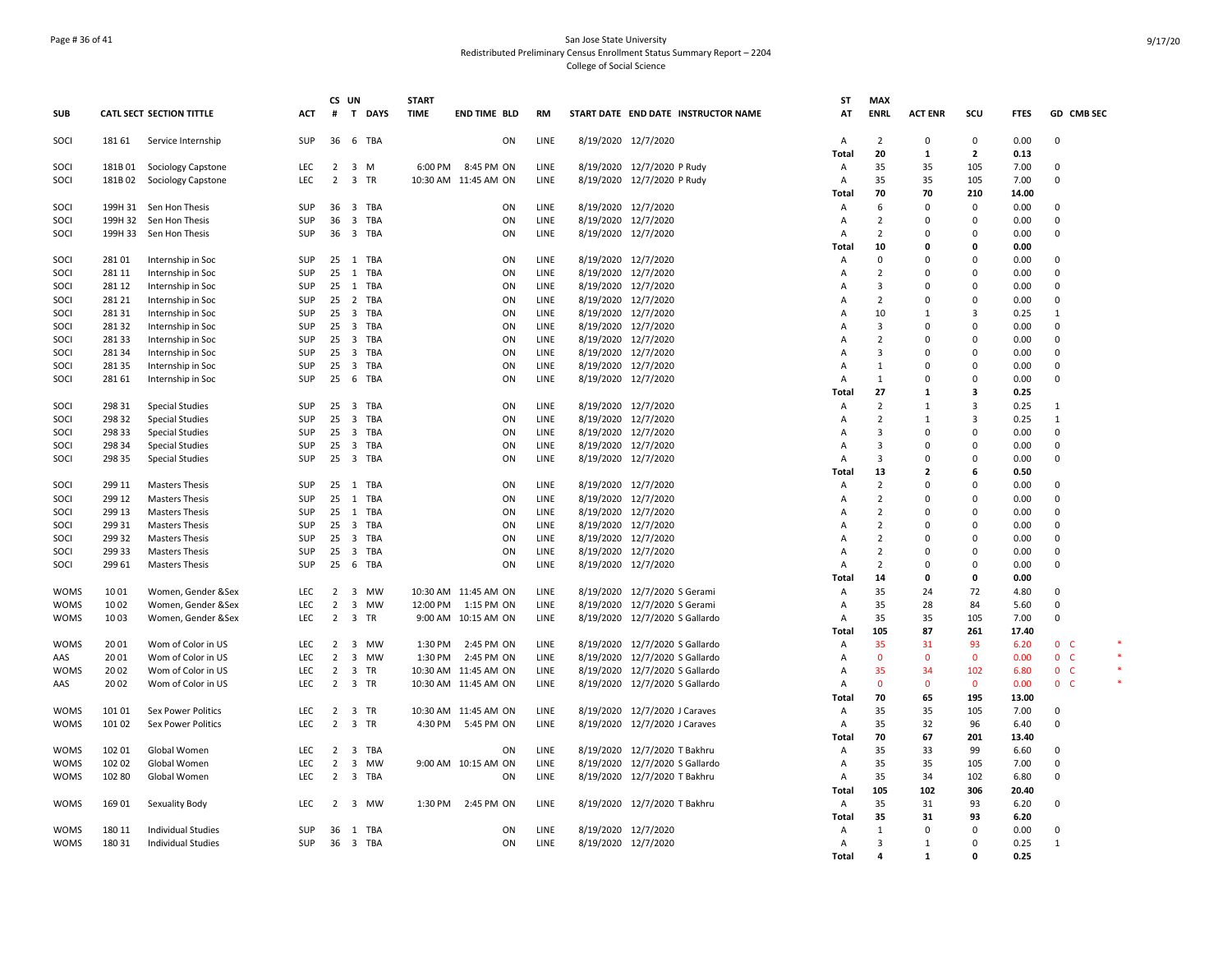## Page # 37 of 41 San Jose State University Redistributed Preliminary Census Enrollment Status Summary Report – 2204 College of Social Science

| <b>SUB</b> | <b>CATL SECT SECTION TITTLE</b> | <b>ACT</b> | CS UN | <b>DAYS</b> | <b>START</b><br><b>TIME</b> | END TIME BLD | RM | START DATE END DATE INSTRUCTOR NAME | SТ<br>АT               | <b>MAX</b><br><b>ENRL</b> | <b>ACT ENR</b> | scu  | <b>FTES</b> | <b>GD CMB SEC</b> |
|------------|---------------------------------|------------|-------|-------------|-----------------------------|--------------|----|-------------------------------------|------------------------|---------------------------|----------------|------|-------------|-------------------|
|            |                                 |            |       |             |                             |              |    |                                     | <b>Sociology Total</b> | 3511                      | 3296           | 9884 | 660.03      |                   |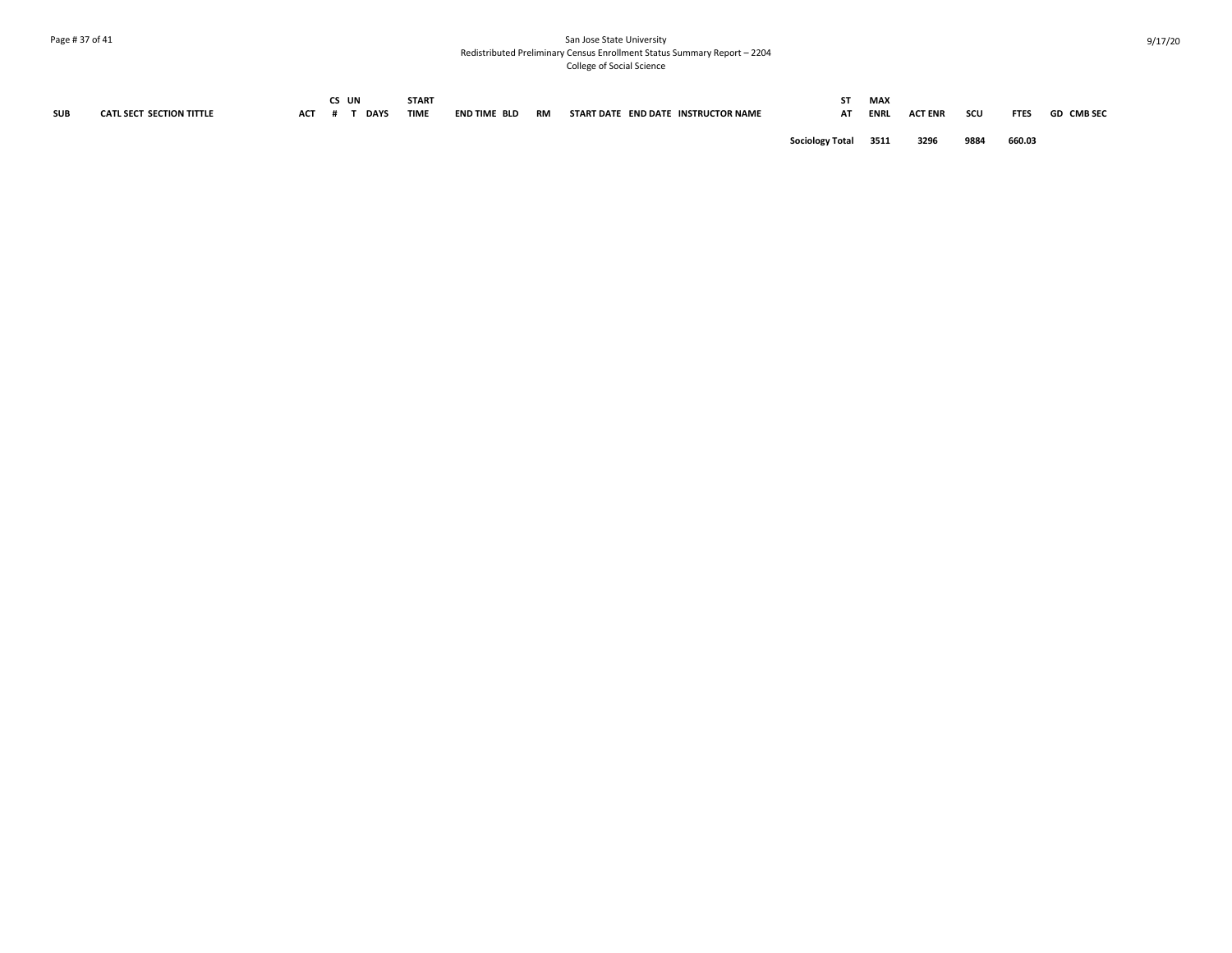## Page # 38 of 41 San Jose State University Redistributed Preliminary Census Enrollment Status Summary Report – 2204 College of Social Science

|              |                                      |                                 |            |                | CS UN                   |          | <b>START</b> |                      |           |                                     | SΤ                | <b>MAX</b>        |                   |                   |              |                   |  |
|--------------|--------------------------------------|---------------------------------|------------|----------------|-------------------------|----------|--------------|----------------------|-----------|-------------------------------------|-------------------|-------------------|-------------------|-------------------|--------------|-------------------|--|
| <b>SUB</b>   |                                      | <b>CATL SECT SECTION TITTLE</b> | <b>ACT</b> | #              |                         | T DAYS   | <b>TIME</b>  | <b>END TIME BLD</b>  | <b>RM</b> | START DATE END DATE INSTRUCTOR NAME | AT                | <b>ENRL</b>       | <b>ACT ENR</b>    | scu               | <b>FTES</b>  | <b>GD CMB SEC</b> |  |
|              | <b>Urban &amp; Regional Planning</b> |                                 |            |                |                         |          |              |                      |           |                                     |                   |                   |                   |                   |              |                   |  |
|              |                                      |                                 |            |                |                         |          |              |                      |           |                                     |                   |                   |                   |                   |              |                   |  |
| GEOG<br>GEOG | 101<br>102                           | Geog Natural Env                | LEC<br>LEC |                | $\overline{\mathbf{3}}$ | 2 3 TBA  |              | ON                   | LINE      | 8/19/2020 12/7/2020 J Hasty         | Α<br>X            | 30<br>$\mathbf 0$ | 29<br>$\mathbf 0$ | 87<br>$\mathsf 0$ | 5.80<br>0.00 | 0<br>$\pmb{0}$    |  |
|              |                                      | Geog Natural Env                |            |                |                         | 3 TBA    |              |                      |           |                                     |                   | 30                | 29                | 87                |              | $\pmb{0}$         |  |
| GEOG         | 180                                  | Geog Natural Env                | LEC        | $\overline{2}$ |                         |          |              | ON                   | LINE      | 8/19/2020 12/7/2020 G Pereira       | Α                 |                   |                   |                   | 5.80         |                   |  |
|              |                                      |                                 |            |                |                         |          |              |                      |           |                                     | Total             | 60<br>30          | 58                | 174               | 11.60        |                   |  |
| <b>GEOG</b>  | 1001                                 | <b>Cultural Geography</b>       | LEC<br>LEC | $\overline{2}$ | 3                       | 3 TBA    |              | ON                   | LINE      | 8/19/2020 12/7/2020 J Hasty         | Α<br>X            | $\mathbf 0$       | 29<br>$\Omega$    | 87<br>$^{\circ}$  | 5.80<br>0.00 | 0<br>$\mathbf 0$  |  |
| GEOG         | 1002                                 | <b>Cultural Geography</b>       |            |                |                         |          |              |                      |           |                                     |                   |                   |                   |                   |              | $\Omega$          |  |
| GEOG         | 1080                                 | <b>Cultural Geography</b>       | LEC        |                |                         | 2 3 TBA  |              | ON                   | LINE      | 8/19/2020 12/7/2020 E Pena          | А<br><b>Total</b> | 30<br>60          | 30<br>59          | 90                | 6.00         |                   |  |
|              |                                      |                                 |            |                |                         |          |              |                      |           |                                     |                   |                   |                   | 177               | 11.80        |                   |  |
| GEOG         | 1201                                 | Global Geography                | LEC        | 1              |                         | 3 MW     |              | 10:30 AM 11:45 AM ON | LINE      | 8/19/2020 12/7/2020 A Gutierrez     | Α                 | 30                | 30                | 90                | 6.00         | $\mathbf 0$       |  |
| GEOG         | 1280                                 | Global Geography                | LEC        | $\mathbf{1}$   |                         | 3 TBA    |              | ON                   | LINE      | 8/19/2020 12/7/2020 K Richardson    | Α                 | 30                | 30                | 90                | 6.00         | 0                 |  |
| <b>GEOG</b>  | 1281                                 | Global Geography                | LEC        |                |                         | 1 3 TBA  |              | ON                   | LINE      | 8/19/2020 12/7/2020 G Pereira       | Α                 | 30                | 29                | 87                | 5.80         | 0                 |  |
|              |                                      |                                 |            |                |                         |          |              |                      |           |                                     | <b>Total</b>      | 90                | 89<br>$\Omega$    | 267               | 17.80        |                   |  |
| GEOG         |                                      | 100W 01 Writing Workshop        | <b>SEM</b> | -5             |                         | 3 TBA    |              | ON                   | LINE      | 8/19/2020 12/7/2020 M Davis         | $\overline{A}$    | 25                | $\Omega$          | $\overline{0}$    | 0.00         | 0 <sub>c</sub>    |  |
|              |                                      |                                 |            |                |                         |          |              |                      |           |                                     | Total             | 25                |                   | $\mathbf 0$       | 0.00         |                   |  |
| GEOG         | 105 01                               | <b>Urban Geog</b>               | LEC        |                |                         | 2 3 TBA  |              | ON                   | LINE      | 8/19/2020 12/7/2020 C Rivasplata    | Α                 | 10                | 8                 | 24                | 1.60         | $\mathbf 0$       |  |
|              |                                      |                                 |            |                |                         |          |              |                      |           |                                     | Total             | 10                | 8                 | 24                | 1.60         |                   |  |
| GEOG         | 10701                                | Mapping the World               | LEC        | $\overline{2}$ |                         | 3 TBA    |              | ON                   | LINE      | 8/19/2020 12/7/2020 K Rohrmeier     | Α                 | 20                | 16                | 48                | 3.30         | $\overline{2}$    |  |
|              |                                      |                                 |            |                |                         |          |              |                      |           |                                     | <b>Total</b>      | 20                | 16                | 48                | 3.30         |                   |  |
| GEOG         | 11201                                | Nat Cult Terr Disp              | LEC        | $\overline{2}$ |                         | 3 TBA    |              | ON                   | LINE      | 8/19/2020 12/7/2020 M Kelley        | A                 | 30                | 31                | 93                | 6.20         | 0                 |  |
| GEOG         | 112 02                               | Nat Cult Terr Disp              | LEC        | $\overline{2}$ | $\overline{3}$          | TBA      |              | ON                   | LINE      | 8/19/2020 12/7/2020 M Kelley        | А                 | 30                | 33                | 99                | 6.60         | 0                 |  |
| <b>GEOG</b>  | 112 80                               | Nat Cult Terr Disp              | LEC        | $\overline{2}$ |                         | 3 TBA    |              | ON                   | LINE      | 8/19/2020 12/7/2020 M Kelley        | Α                 | 30                | 29                | 87                | 5.80         | 0                 |  |
| <b>GEOG</b>  | 112 81                               | Nat Cult Terr Disp              | LEC        | $\overline{2}$ |                         | 3 TBA    |              | ON                   | LINE      | 8/19/2020 12/7/2020 E Pena          | $\overline{A}$    | 30                | 35                | 105               | 7.00         | $\mathbf 0$       |  |
| GEOG         | 11282                                | Nat Cult Terr Disp              | LEC        | 2              |                         | 3 TBA    |              | ON                   | LINE      | 8/19/2020 12/7/2020 K Richardson    | А                 | 30                | 30                | 90                | 6.00         | 0                 |  |
| GEOG         | 11283                                | Nat Cult Terr Disp              | LEC        | $\overline{2}$ |                         | 3 TBA    |              | ON                   | LINE      | 8/19/2020 12/7/2020 E Pena          | A                 | 30                | 34                | 102               | 6.80         | $\mathbf 0$       |  |
| GEOG         | 112 84                               | Nat Cult Terr Disp              | LEC        | $\overline{2}$ |                         | 3 TBA    |              | ON                   | LINE      | 8/19/2020 12/7/2020 K Rohrmeier     | Α                 | 30                | 29                | 87                | 5.80         | $\pmb{0}$         |  |
|              |                                      |                                 |            |                |                         |          |              |                      |           |                                     | Total             | 210               | 221               | 663               | 44.20        |                   |  |
| <b>GEOG</b>  | 12180                                | Pop & Global Change             | LEC        | 2              |                         | 3 TBA    |              | ON                   | LINE      | 8/19/2020 12/7/2020 G Pereira       | Α                 | 25                | 24                | 72                | 4.85         | $1\quad$ C        |  |
| <b>ENVS</b>  | 12180                                | Pop & Global Change             | <b>LEC</b> | $\overline{2}$ |                         | 3 TBA    |              | ON                   | LINE      | 8/19/2020 12/7/2020 G Pereira       | $\overline{A}$    | $\mathbf{0}$      | $\Omega$          | $\overline{0}$    | 0.00         | 0 <sup>o</sup>    |  |
|              |                                      |                                 |            |                |                         |          |              |                      |           |                                     | <b>Total</b>      | 25                | 24                | 72                | 4.85         |                   |  |
| GEOG         | 124 80                               | <b>Topics Physcl Geog</b>       | LEC        |                | 3                       |          |              |                      |           |                                     | X                 | $\mathbf 0$       | $\mathbf 0$       | 0                 | 0.00         | $\mathbf 0$       |  |
|              |                                      |                                 |            |                |                         |          |              |                      |           |                                     | <b>Total</b>      | $\mathbf 0$       | $\mathbf 0$       | $\pmb{0}$         | 0.00         |                   |  |
| GEOG         | 160 80                               | East and South Asia             | LEC        | 2              |                         | 3 TBA    |              | ON                   | LINE      | 8/19/2020 12/7/2020 G Pereira       | Α                 | 25                | 21                | 63                | 4.25         | $1\quad$ C        |  |
| ASIA         | 160 80                               | East and South Asia             | <b>LEC</b> | $\overline{2}$ |                         | 3 TBA    |              | ON                   | LINE      | 8/19/2020 12/7/2020 G Pereira       | Α                 | $\mathbf{0}$      | $\mathbf{0}$      | $\overline{0}$    | 0.00         | 0 <sub>c</sub>    |  |
|              |                                      |                                 |            |                |                         |          |              |                      |           |                                     | <b>Total</b>      | 25                | 21                | 63                | 4.25         |                   |  |
| GEOG         | 170 01                               | Intro Map & GIS                 | LEC        | $\overline{2}$ |                         | 3 TBA    |              | ON                   | LINE      | 8/19/2020 12/7/2020 A Zandiatashbar | Α                 | 20                | 24                | 48                | 5.00         | $\overline{4}$    |  |
| GEOG         | 17002                                | Intro Map & GIS                 | LAB        |                |                         | 15 0 TBA |              | ON                   | LINE      | 8/19/2020 12/7/2020 A Zandiatashbar | Α                 | 20                | 24                | 24                | 0.00         | $\overline{4}$    |  |
|              |                                      |                                 |            |                |                         |          |              |                      |           |                                     | Total             | 40                | 48                | 72                | 5.00         |                   |  |
| <b>GEOG</b>  | 180 01                               | <b>Indiv Studies</b>            | SUP        | 36             |                         | 3 TBA    |              | ON                   | LINE      | 8/19/2020 12/7/2020 K Rohrmeier     | Α                 | $\overline{2}$    | 1                 | $\overline{3}$    | 0.20         | 0                 |  |
| <b>GEOG</b>  | 180 02                               | <b>Indiv Studies</b>            | SUP        | 36             |                         | 4 TBA    |              | ON                   | LINE      | 8/19/2020 12/7/2020 K Rohrmeier     | А                 | $\overline{2}$    | $\Omega$          | $\mathbf 0$       | 0.00         | 0                 |  |
|              |                                      |                                 |            |                |                         |          |              |                      |           |                                     | <b>Total</b>      | $\overline{a}$    | 1                 | 3                 | 0.20         |                   |  |
| GEOG         | 19701                                | Geog Internship                 | SUP        | 36             |                         | 1 TBA    |              | ON                   | LINE      | 8/19/2020 12/7/2020 K Rohrmeier     | Α                 | $\mathbf{1}$      | $\mathbf 0$       | 0                 | 0.00         | $\mathbf 0$       |  |
| <b>GEOG</b>  | 19702                                | Geog Internship                 | SUP        | 36             |                         | 2 TBA    |              | ON                   | LINE      | 8/19/2020 12/7/2020 K Rohrmeier     | Α                 | $\mathbf{1}$      | 0                 | $^{\circ}$        | 0.00         | $\mathbf 0$       |  |
| <b>GEOG</b>  | 19703                                | Geog Internship                 | <b>SUP</b> |                |                         | 36 3 TBA |              | ON                   | LINE      | 8/19/2020 12/7/2020 K Rohrmeier     | A                 | 1                 | $\Omega$          | $\mathbf 0$       | 0.00         | $\mathbf 0$       |  |
|              |                                      |                                 |            |                |                         |          |              |                      |           |                                     | <b>Total</b>      | 3                 | 0                 | $\mathbf 0$       | 0.00         |                   |  |
| GEOG         | 19901                                | Senior Seminar                  | <b>SEM</b> |                | $\overline{\mathbf{3}}$ |          |              |                      |           |                                     | X                 | $\Omega$          | $\Omega$          | $\mathbf 0$       | 0.00         | $\mathbf 0$       |  |
|              |                                      |                                 |            |                |                         |          |              |                      |           |                                     | Total             | $\mathbf 0$       | $\mathbf 0$       | 0                 | 0.00         |                   |  |
| GEOG         | 282 01                               | Adv Geog Tech                   | SEM        |                | 5 3 R                   |          | 4:30 PM      | 7:15 PM ON           | LINE      | 8/19/2020 12/7/2020 R Kos           | Α                 | 5                 | 5                 | 15                | 1.25         | -5                |  |
|              |                                      |                                 |            |                |                         |          |              |                      |           |                                     | Total             | 5                 | 5                 | 15                | 1.25         |                   |  |
| GEOG         | 286 01                               | <b>GIS Proj Mgmt</b>            | <b>SEM</b> |                | 3                       |          |              |                      |           |                                     | Χ                 | $\Omega$          | $\Omega$          | $\mathbf 0$       | 0.00         | 0                 |  |
|              |                                      |                                 |            |                |                         |          |              |                      |           |                                     | <b>Total</b>      | $\mathbf 0$       | $\mathbf{0}$      | 0                 | 0.00         |                   |  |
| GEOG         | 298 01                               | Special Study                   | SUP        | 25             |                         | 3 TBA    |              | ON                   | LINE      | 8/19/2020 12/7/2020 K Richardson    | Α                 | $\mathbf{1}$      | 1                 | $\overline{3}$    | 0.25         | $\mathbf{1}$      |  |
| GEOG         | 298 02                               | Special Study                   | <b>SUP</b> |                |                         | 25 4 TBA |              | ON                   | LINE      | 8/19/2020 12/7/2020 K Richardson    | A                 | 1                 | 1                 | $\overline{4}$    | 0.33         | 1                 |  |
|              |                                      |                                 |            |                |                         |          |              |                      |           |                                     | <b>Total</b>      | $\overline{2}$    | $\overline{2}$    | $\overline{7}$    | 0.58         |                   |  |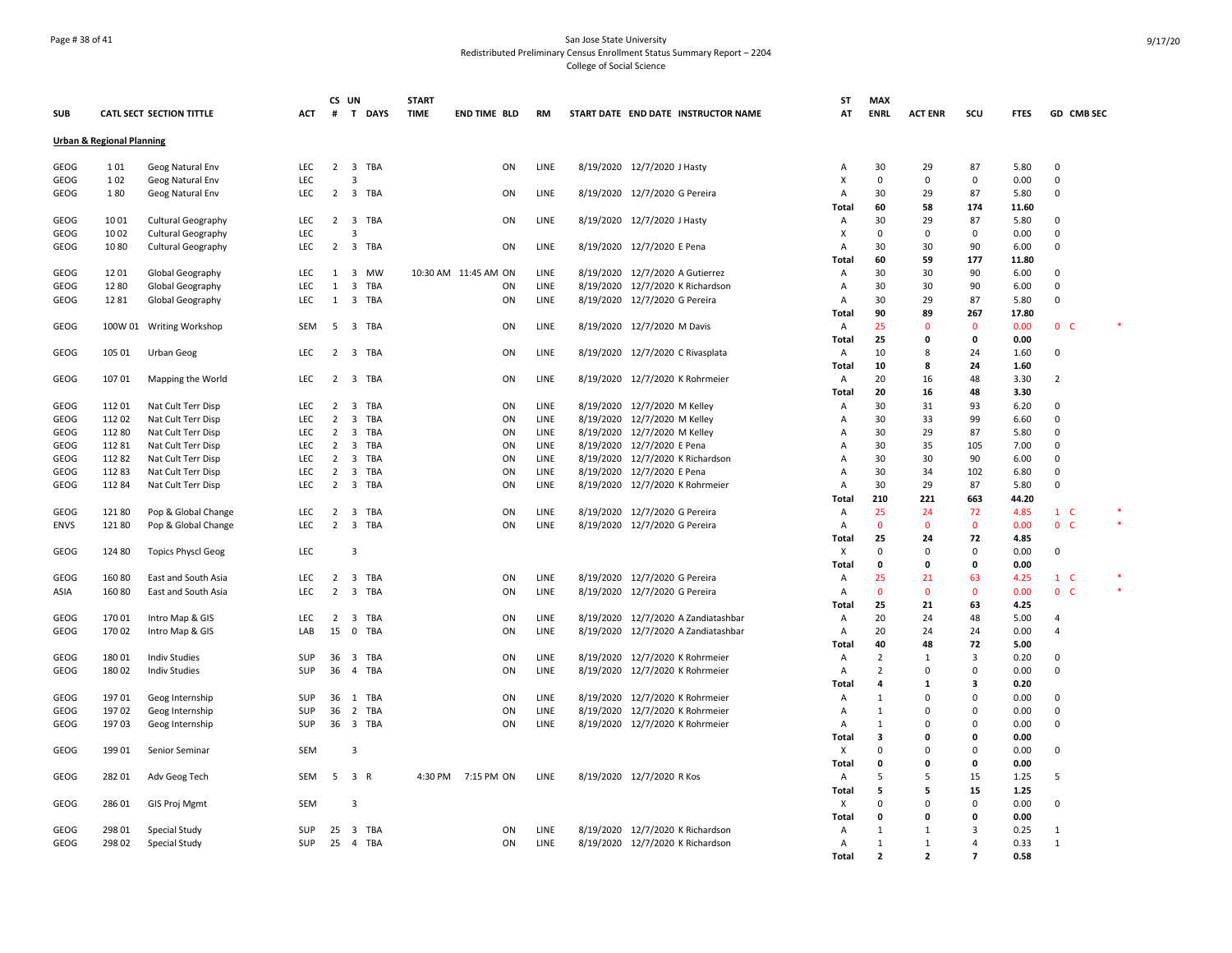## Page # 39 of 41 San Jose State University Redistributed Preliminary Census Enrollment Status Summary Report – 2204 College of Social Science

|             |                |                              |            | CS UN  |                |             | <b>START</b>       |                          |              |                                       | <b>ST</b>    | <b>MAX</b>         |                                          |                    |              |                                  |            |        |
|-------------|----------------|------------------------------|------------|--------|----------------|-------------|--------------------|--------------------------|--------------|---------------------------------------|--------------|--------------------|------------------------------------------|--------------------|--------------|----------------------------------|------------|--------|
| <b>SUB</b>  |                | CATL SECT SECTION TITTLE     | ACT        | #      | T.             | <b>DAYS</b> | <b>TIME</b>        | <b>END TIME BLD</b>      | RM           | START DATE END DATE INSTRUCTOR NAME   | AT           | <b>ENRL</b>        | <b>ACT ENR</b>                           | scu                | <b>FTES</b>  |                                  | GD CMB SEC |        |
| <b>GEOG</b> | 299 01         | MA Thesis/Project            | <b>SUP</b> | 25     |                | 3 TBA       |                    | ON                       | LINE         | 8/19/2020 12/7/2020 K Richardson      | Α            | $\overline{2}$     | $\overline{2}$                           | 6                  | 0.50         | $\overline{2}$                   |            |        |
| GEOG        | 299 02         | MA Thesis/Project            | SUP        | 25     |                | 6 TBA       |                    | ON                       | LINE         | 8/19/2020 12/7/2020 K Richardson      | Α            | $\overline{2}$     | $\Omega$                                 | 0                  | 0.00         | $\mathsf 0$                      |            |        |
|             |                |                              |            |        |                |             |                    |                          |              |                                       | Total        | 4                  | $\overline{\mathbf{2}}$                  | 6                  | 0.50         |                                  |            |        |
| URBP        | 101 01         | The City                     | LEC        |        |                | 2 3 TBA     |                    | ON                       | LINE         | 8/19/2020 12/7/2020 C Rivasplata      | Α            | 20                 | 17                                       | 51                 | 3.40         | 0                                |            |        |
|             |                |                              |            |        |                |             |                    |                          |              |                                       | Total        | 20                 | 17                                       | 51                 | 3.40         |                                  |            |        |
| <b>URBP</b> | 136 01         | Int Land Use Plan            | <b>SEM</b> | -5     |                | 4 M         |                    | 7:30 PM 10:15 PM ON      | LINE         | 8/19/2020 12/7/2020 C Cheleden        | Α            | 5                  | 5                                        | 20                 | 1.33         | 0 <sub>c</sub>                   |            |        |
| <b>ENVS</b> | 136 01         | Int Land Use Plan            | <b>SEM</b> | 5      |                | 4 M         |                    | 7:30 PM 10:15 PM ON      | LINE         | 8/19/2020 12/7/2020 C Cheleden        | A            | $\Omega$           | $\mathbf{0}$                             | $\mathbf{0}$       | 0.00         | 0 <sub>c</sub>                   |            |        |
|             |                |                              |            |        |                |             |                    |                          |              |                                       | Total        | 5                  | 5                                        | 20                 | 1.33         |                                  |            |        |
| <b>URBP</b> | 142 01         | Intro Envir Planning         | SEM        | 5      | 4 T            |             |                    | 7:30 PM 10:15 PM ON      | LINE         | 8/19/2020 12/7/2020 S Alexander       | Α            | 5                  | 5                                        | 20                 | 1.40         | $1 \quad C$                      |            |        |
| <b>ENVS</b> | 142 01         | Intro Envir Planning         | SEM        | 5      |                | 4 T         |                    | 7:30 PM 10:15 PM ON      | LINE         | 8/19/2020 12/7/2020 S Alexander       | Α            | $\Omega$           | $\Omega$                                 | $\mathbf 0$        | 0.00         | 0 <sub>c</sub>                   |            | $\ast$ |
|             |                |                              |            |        |                |             |                    |                          |              |                                       | Total        | 5                  | 5                                        | 20                 | 1.40         |                                  |            |        |
| <b>URBP</b> | 143 01         | Int Priv Dev Plan            | SEM        | -5     |                | 3 M         | 4:30 PM            | 7:15 PM ON               | LINE         | 8/19/2020 12/7/2020 A Natarajan       | Α            | 5                  | $\overline{2}$                           | 6                  | 0.40         | 0                                |            |        |
|             |                |                              |            |        |                |             |                    |                          |              |                                       | Total        | 5                  | $\overline{2}$                           | 6                  | 0.40         |                                  |            |        |
| <b>URBP</b> | 15101<br>15101 | Intro Urban Design           | SEM<br>SEM | 5<br>5 | 4 T<br>4 T     |             | 4:30 PM<br>4:30 PM | 7:00 PM ON<br>7:00 PM ON | LINE<br>LINE | 8/19/2020 12/7/2020 G Douglas         | Α<br>Α       | 5<br>$\Omega$      | 3<br>$\mathbf{0}$                        | 12<br>$\mathbf{0}$ | 0.80<br>0.00 | 0 <sub>c</sub><br>0 <sup>o</sup> |            | $\ast$ |
| <b>DSIT</b> |                | Intro Urban Design           |            |        |                |             |                    |                          |              | 8/19/2020 12/7/2020 G Douglas         | Total        | 5                  | 3                                        | 12                 | 0.80         |                                  |            |        |
| <b>URBP</b> | 175 01         | Urb Studies Topics           | SEM        |        | $\overline{4}$ |             |                    |                          |              |                                       | X            | $\Omega$           | $\Omega$                                 | $\mathbf 0$        | 0.00         | $\Omega$                         |            |        |
|             |                |                              |            |        |                |             |                    |                          |              |                                       | Total        | $\Omega$           | 0                                        | $\pmb{\mathsf{o}}$ | 0.00         |                                  |            |        |
| <b>URBP</b> | 178 01         | Intro to Reg Trans Ping      | SEM        | 5      |                | 4 W         | 4:30 PM            | 7:15 PM ON               | LINE         | 8/19/2020 12/7/2020 R Lee             | Α            | 5                  | $\overline{4}$                           | 16                 | 1.13         | 1 C                              |            |        |
| <b>ENVS</b> | 17801          | Intro to Reg Trans Ping      | SEM        | 5      | $\overline{4}$ | W           | 4:30 PM            | 7:15 PM ON               | LINE         | 8/19/2020 12/7/2020 R Lee             | Α            | $\Omega$           | $\Omega$                                 | $\mathbf{0}$       | 0.00         | 0 <sup>o</sup>                   |            |        |
|             |                |                              |            |        |                |             |                    |                          |              |                                       | Total        | 5                  | 4                                        | 16                 | 1.13         |                                  |            |        |
| <b>URBP</b> | 200 01         | Urb Plan Seminar             | <b>SEM</b> | -5     |                | 4 M         | 4:30 PM            | 7:15 PM ON               | LINE         | 8/19/2020 12/7/2020 L Ramasubramanian | Α            | 15                 | 19                                       | 76                 | 6.33         | 19                               |            |        |
|             |                |                              |            |        |                |             |                    |                          |              |                                       | Total        | 15                 | 19                                       | 76                 | 6.33         |                                  |            |        |
| <b>URBP</b> | 204 01         | Quant Methods                | SEM        | -5     | 4 R            |             | 4:30 PM            | 7:15 PM ON               | LINE         | 8/19/2020 12/7/2020 T Lester          | Α            | 15                 | 17                                       | 68                 | 5.67         | 17                               |            |        |
|             |                |                              |            |        |                |             |                    |                          |              |                                       | Total        | 15                 | 17                                       | 68                 | 5.67         |                                  |            |        |
| <b>URBP</b> | 205 01         | Private Dev & Urbp           | SEM        | 5      |                | 3 M         | 4:30 PM            | 7:15 PM ON               | LINE         | 8/19/2020 12/7/2020 A Natarajan       | Α            | 15                 | 11                                       | 33                 | 2.75         | 11                               |            |        |
|             |                |                              |            |        |                |             |                    |                          |              |                                       | Total        | 15                 | 11                                       | 33                 | 2.75         |                                  |            |        |
| <b>URBP</b> | 206 01         | Real Estate Finance          | <b>SEM</b> |        | $\overline{3}$ |             |                    |                          |              |                                       | Х            | $\Omega$           | $\Omega$                                 | $\mathbf 0$        | 0.00         | $\mathbf 0$                      |            |        |
|             |                |                              |            |        |                |             |                    |                          |              |                                       | Total        | 0                  | 0                                        | $\mathbf 0$        | 0.00         |                                  |            |        |
| <b>URBP</b> | 22301          | Housing Econ & Pol           | SEM        | 5      |                | 4 W         | 4:30 PM            | 7:15 PM ON               | LINE         | 8/19/2020 12/7/2020 T Lester          | Α            | 15                 | 11                                       | 44                 | 3.67         | 11                               |            |        |
|             |                |                              |            |        |                |             |                    |                          |              |                                       | Total        | 15                 | 11                                       | 44                 | 3.67         |                                  |            |        |
| <b>URBP</b> | 225 01         | Land Use Plng Law            | SEM        | 5      |                | 4 M         |                    | 7:30 PM 10:15 PM ON      | LINE         | 8/19/2020 12/7/2020 C Cheleden        | Α            | 20                 | 19                                       | 76                 | 6.33         | 19                               |            |        |
|             |                |                              |            |        |                |             |                    |                          |              |                                       | Total        | 20                 | 19                                       | 76                 | 6.33         |                                  |            |        |
| URBP        | 226 01         | Reg Transport Plan           | SEM        | 5      | 4              | W           | 4:30 PM            | 7:15 PM ON               | LINE         | 8/19/2020 12/7/2020 C Rivasplata      | Α            | 15                 | 13                                       | 52                 | 4.33         | 13                               |            |        |
|             |                |                              |            |        |                |             |                    |                          |              |                                       | Total        | 15                 | 13                                       | 52                 | 4.33         |                                  |            |        |
| <b>URBP</b> | 23101          | Urb Design in Plan           | SEM        | 5      | 4 T            |             | 4:30 PM            | 7:00 PM ON               | LINE         | 8/19/2020 12/7/2020 G Douglas         | Α            | 15                 | 13                                       | 52                 | 4.33         | 13                               |            |        |
|             |                |                              |            |        |                |             |                    |                          |              |                                       | Total        | 15                 | 13                                       | 52                 | 4.33         |                                  |            |        |
| <b>URBP</b> | 234 01         | Field Study Sem              | SEM        |        |                | 5 1 TBA     |                    | ON                       | LINE         | 8/19/2020 12/7/2020 A Agrawal         | A            | 15                 | $\mathbf{1}$                             | $\mathbf{1}$       | 0.08         | 1                                |            |        |
|             |                |                              |            |        |                |             |                    |                          |              |                                       | Total        | 15                 | $\mathbf{1}$                             | $\mathbf{1}$       | 0.08         |                                  |            |        |
| <b>URBP</b> | 236 01         | Urb Plan Pol Analysis        | SEM        | -5     |                | 4 T         | 4:30 PM            | 7:15 PM ON               | LINE         | 8/19/2020 12/7/2020 S Alexander       | Α            | 15                 | 14                                       | 56                 | 4.67         | 14                               |            |        |
|             |                |                              |            |        |                |             |                    |                          |              |                                       | Total        | 15                 | 14                                       | 56                 | 4.67         |                                  |            |        |
| <b>URBP</b> | 240 01         | Environmental Plan           | SEM        | -5     |                | 4 TBA       |                    | ON                       | LINE         | 8/19/2020 12/7/2020 G Brownlow        | Α            | 15<br>$\mathbf{0}$ | $\overline{7}$                           | 28<br>$\mathbf{0}$ | 2.33         | 7 <sub>c</sub><br>0 <sub>c</sub> |            | $\ast$ |
| PADM        | 240 01         | <b>Environmental Plan</b>    | <b>SEM</b> | 5      |                | 4 TBA       |                    | ON                       | LINE         | 8/19/2020 12/7/2020 G Brownlow        | Α            | 15                 | $\mathbf{0}$<br>$\overline{\phantom{a}}$ | 28                 | 0.00<br>2.33 |                                  |            |        |
| <b>URBP</b> | 24101          | Plan Sustain City            | SEM        | 5      |                | 2 TBA       |                    | ON                       | LINE         | 8/19/2020 12/7/2020 K Rohrmeier       | Total        | 25                 | 22                                       | 44                 | 3.67         | 22                               |            |        |
|             |                |                              |            |        |                |             |                    |                          |              |                                       | A<br>Total   | 25                 | 22                                       | 44                 | 3.67         |                                  |            |        |
| <b>URBP</b> | 255 01         | Urb & Reg Growth Mgmt        | SEM        | -5     |                | 4 W         |                    | 7:30 PM 10:15 PM ON      | LINE         | 8/19/2020 12/7/2020 R Lee             | Α            | 15                 | 12                                       | 48                 | 4.00         | 12                               |            |        |
|             |                |                              |            |        |                |             |                    |                          |              |                                       | Total        | 15                 | 12                                       | 48                 | 4.00         |                                  |            |        |
| <b>URBP</b> | 260 01         | <b>Envtl Planning Topics</b> | SEM        |        | 5 4 T          |             |                    | 7:30 PM 10:15 PM ON      | LINE         | 8/19/2020 12/7/2020 S Alexander       | Α            | 15                 | 12                                       | 48                 | 4.00         | 12                               |            |        |
|             |                |                              |            |        |                |             |                    |                          |              |                                       | Total        | 15                 | 12                                       | 48                 | 4.00         |                                  |            |        |
| <b>URBP</b> | 275 01         | Urb Plan Topics              | SEM        |        | $\mathbf{1}$   |             |                    |                          |              |                                       | Χ            | 0                  | 0                                        | $\mathbf 0$        | 0.00         | 0                                |            |        |
| <b>URBP</b> | 275 02         | Urb Plan Topics              | SEM        |        | $\mathbf{1}$   |             |                    |                          |              |                                       | X            | $\Omega$           | $\Omega$                                 | 0                  | 0.00         | $\Omega$                         |            |        |
| <b>URBP</b> | 275 03         | Urb Plan Topics              | SEM        |        | $\mathbf{1}$   |             |                    |                          |              |                                       | X            | $\Omega$           | $\Omega$                                 | 0                  | 0.00         | 0                                |            |        |
|             |                |                              |            |        |                |             |                    |                          |              |                                       | <b>Total</b> | 0                  | 0                                        | $\mathbf 0$        | 0.00         |                                  |            |        |
| <b>URBP</b> |                | 275G 80 GIS Overview         | SEM        |        |                | 5 1 TBA     |                    | ON                       | LINE         | 8/19/2020 12/7/2020 R Kos             | Α            | 15                 | 15                                       | 15                 | 1.25         | 15                               |            |        |
|             |                |                              |            |        |                |             |                    |                          |              |                                       |              |                    |                                          |                    |              |                                  |            |        |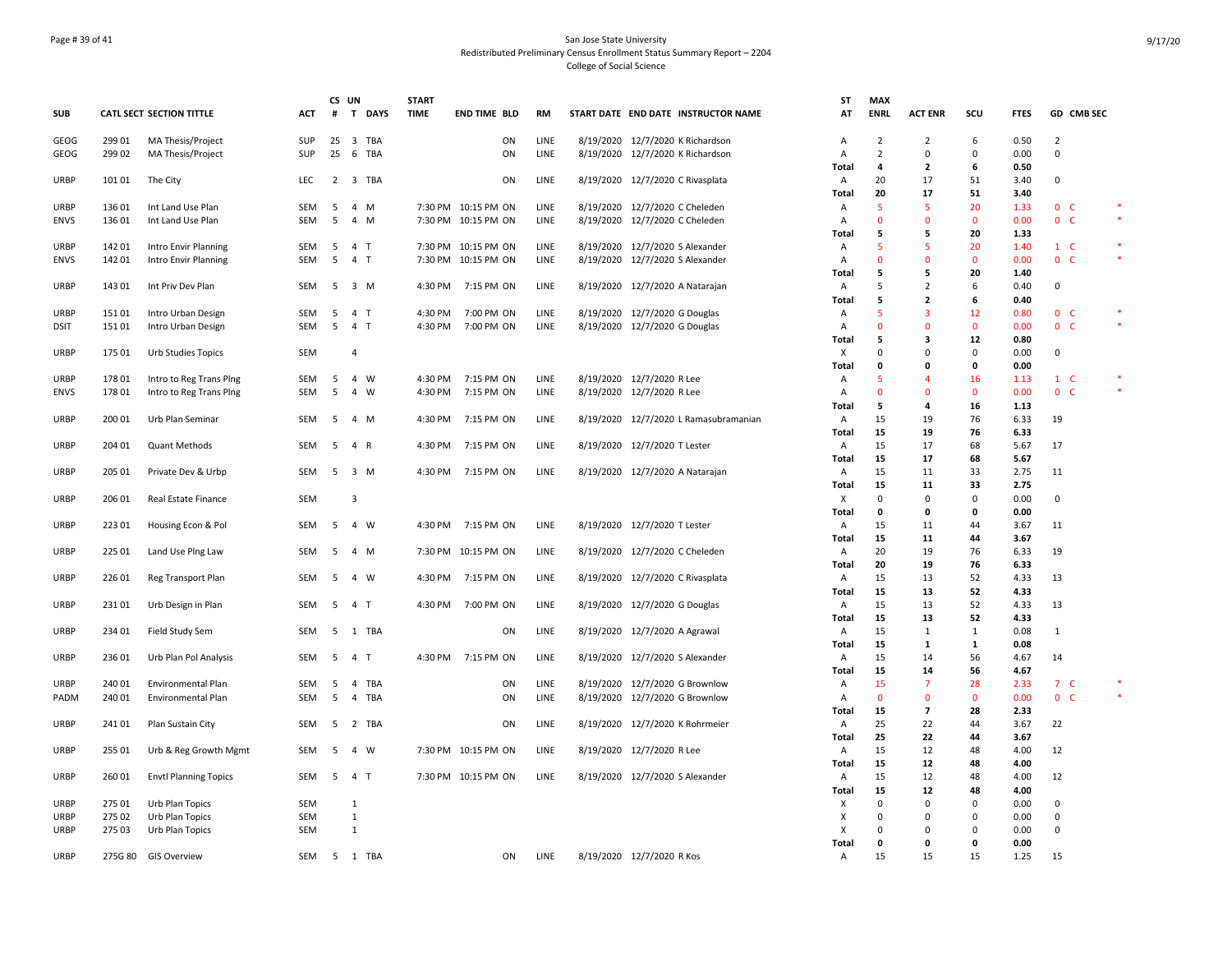## Page # 40 of 41 San Jose State University Redistributed Preliminary Census Enrollment Status Summary Report – 2204 College of Social Science

| <b>SUB</b>  |         | <b>CATL SECT SECTION TITTLE</b> | <b>ACT</b> | #  | CS UN          | <b>DAYS</b> | <b>START</b><br><b>TIME</b> | <b>END TIME BLD</b> | <b>RM</b> | START DATE END DATE INSTRUCTOR NAME |                                            | <b>ST</b><br>AT | <b>MAX</b><br><b>ENRL</b> | <b>ACT ENR</b> | scu      | <b>FTES</b> | GD CMB SEC |
|-------------|---------|---------------------------------|------------|----|----------------|-------------|-----------------------------|---------------------|-----------|-------------------------------------|--------------------------------------------|-----------------|---------------------------|----------------|----------|-------------|------------|
|             |         |                                 |            |    |                |             |                             |                     |           |                                     |                                            | Total           | 15                        | 15             | 15       | 1.25        |            |
| <b>URBP</b> | 27601   | Social Media Plnng              | <b>SEM</b> |    |                |             |                             |                     |           |                                     |                                            | X               | 0                         | 0              | $\Omega$ | 0.00        | 0          |
|             |         |                                 |            |    |                |             |                             |                     |           |                                     |                                            | Total           | 0                         | 0              |          | 0.00        |            |
| URBP        | 279 01  | <b>Advanced GIS Planning</b>    | <b>SEM</b> | -5 |                | 4 R         | 4:30 PM                     | 7:00 PM ON          | LINE      | 8/19/2020 12/7/2020 R Kos           |                                            | Α               | 15                        | 9              | 36       | 3.00        | -9         |
|             |         |                                 |            |    |                |             |                             |                     |           |                                     |                                            | Total           | 15                        | q              | 36       | 3.00        |            |
| <b>URBP</b> | 295 01  | Capstone Studio                 | <b>SEM</b> | -5 |                | 6 W         | 1:30 PM                     | 7:00 PM ON          | LINE      | 8/19/2020 12/7/2020 J Su            |                                            | A               | 20                        | 14             | 84       | 7.00        | 14         |
|             |         |                                 |            |    |                |             |                             |                     |           |                                     |                                            | <b>Total</b>    | 20                        | 14             | 84       | 7.00        |            |
| URBP        | 297P 01 | Plan Rpt Prelim                 | SEM        | -5 |                | 1 TBA       |                             | ON                  | LINE      | 8/19/2020 12/7/2020 T Lester        |                                            | Α               | 20                        | 13             | 13       | 1.08        | 13         |
|             |         |                                 |            |    |                |             |                             |                     |           |                                     |                                            | Total           | 20                        | 13             | 13       | 1.08        |            |
| URBP        | 298A 01 | <b>Planning Report</b>          | <b>SUP</b> | 25 | 3              | TBA         |                             | ON                  | LINE      | 8/19/2020 12/7/2020 S Alexander     |                                            | A               | 10                        | 5              | 15       | 1.25        |            |
| URBP        | 298A02  | <b>Planning Report</b>          | <b>SUP</b> | 25 | 3              | TBA         |                             | ON                  | LINE      | 8/19/2020 12/7/2020 G Douglas       |                                            | A               | 10                        | 8              | 24       | 2.00        | 8          |
| URBP        | 298A 03 | <b>Planning Report</b>          | <b>SUP</b> | 25 |                | 3 TBA       |                             | ON                  | LINE      | 8/19/2020 12/7/2020 R Kos           |                                            | A               | 10                        | 5              | 15       | 1.25        | .5         |
|             |         |                                 |            |    |                |             |                             |                     |           |                                     |                                            | Total           | 30                        | 18             | 54       | 4.50        |            |
| URBP        | 298B01  | Special Study: Pln Rpt Comp     | <b>SUP</b> | 25 | 3              | <b>TBA</b>  |                             | ON                  | LINE      | 8/19/2020 12/7/2020 S Alexander     |                                            | Α               | 10                        | 6              | 18       | 1.50        | 6          |
| URBP        | 298B02  | Special Study: Pln Rpt Comp     | <b>SUP</b> | 25 | $\overline{3}$ | TBA         |                             | ON                  | LINE      | 8/19/2020 12/7/2020 G Douglas       |                                            | A               | 10                        | 3              | 9        | 0.75        |            |
| URBP        | 298B03  | Special Study: Pln Rpt Comp     | <b>SUP</b> | 25 | 3              | TBA         |                             | ON                  | LINE      | 8/19/2020 12/7/2020 R Kos           |                                            | A               | 10                        | 6              | 18       | 1.50        | 6          |
|             |         |                                 |            |    |                |             |                             |                     |           |                                     |                                            | Total           | 30                        | 15             | 45       | 3.75        |            |
|             |         |                                 |            |    |                |             |                             |                     |           |                                     | <b>Urban &amp; Regional Planning Total</b> |                 | 968                       | 845            | 2589     | 188.15      |            |